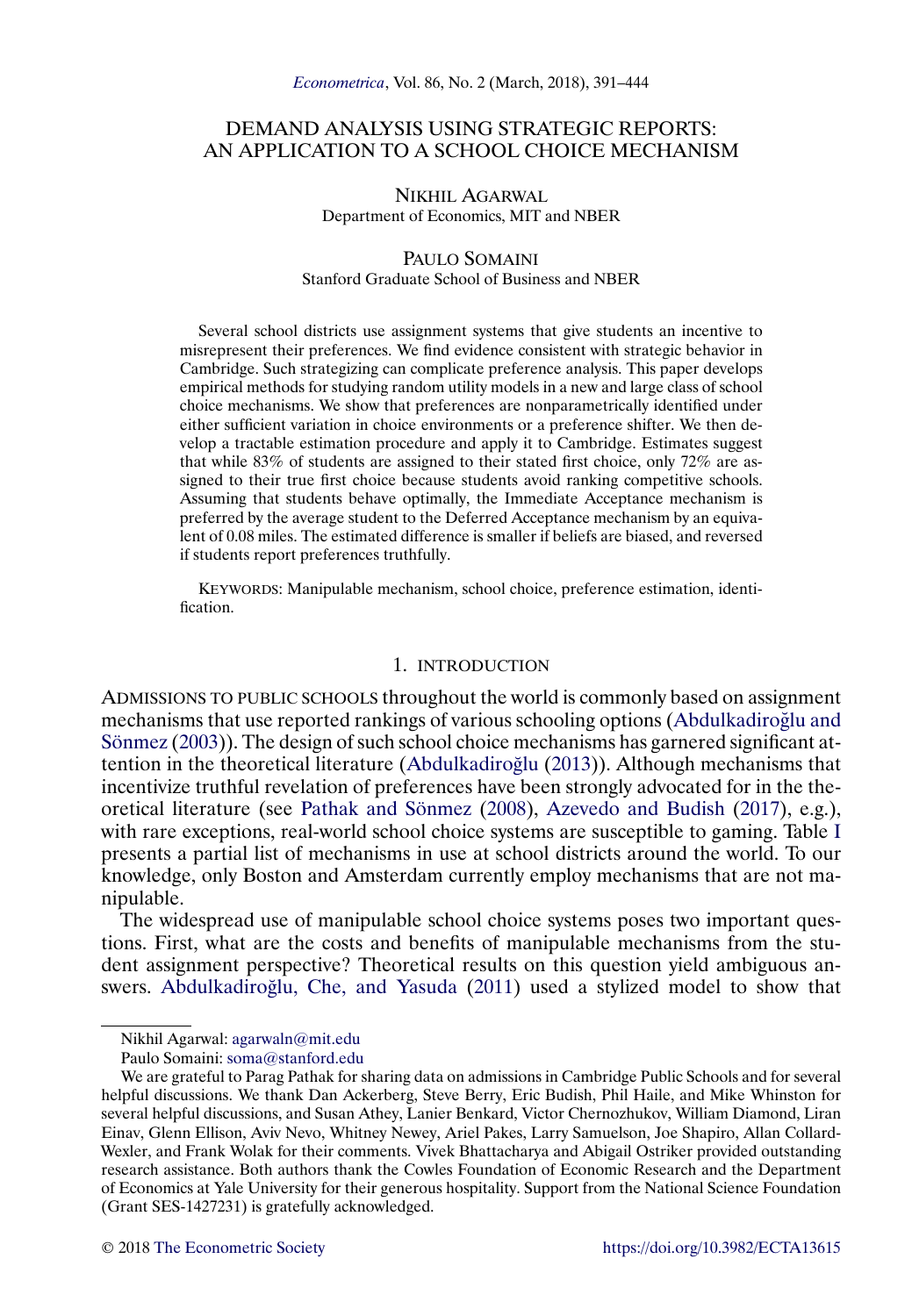# TABLE I

SCHOOL CHOICE MECHANISMS<sup>a</sup>

<span id="page-1-0"></span>

| Mechanism                                          | Manipulable | Examples                                                                                                                                                                                                                        |
|----------------------------------------------------|-------------|---------------------------------------------------------------------------------------------------------------------------------------------------------------------------------------------------------------------------------|
| Immediate Acceptance                               | Y           | Barcelona <sup>b</sup> , Beijing <sup>c</sup> , Boston (pre 2005),<br>Charlotte-Mecklenberg <sup>d</sup> , Chicago (pre 2009),<br>Denver, Miami-Dade, Minneapolis,<br>Seattle (pre 1999 and post 2009),<br>Tampa-St. Petersburg |
| Deferred Acceptance                                |             |                                                                                                                                                                                                                                 |
| w/Truncated Lists                                  | Y           | New York City <sup>e</sup> , Ghanian Schools,<br>various districts in England (since mid '00s)                                                                                                                                  |
| w/ Unrestricted Lists                              | N           | Boston (post 2005), Seattle (1999–2008),<br>Amsterdam (post $2015$ <sup>f</sup>                                                                                                                                                 |
| Serial Dictatorships                               |             |                                                                                                                                                                                                                                 |
| w/Truncated Lists                                  | Y           | Chicago (2009 onwards)                                                                                                                                                                                                          |
| <b>First Preferences First</b>                     | Y           | various districts in England (before mid '00s)                                                                                                                                                                                  |
| Chinese Parallel                                   | Y           | Shanghai and several other Chinese provinces <sup>g</sup>                                                                                                                                                                       |
| Cambridge                                          | Y           | Cambridge <sup>h</sup>                                                                                                                                                                                                          |
| Pan London Admissions<br><b>Top Trading Cycles</b> | Y           | London <sup>i</sup>                                                                                                                                                                                                             |
| w/Truncated Lists                                  | Y           | New Orleans                                                                                                                                                                                                                     |
| New Haven Mechanism                                | Y           | New Haven <sup>k</sup>                                                                                                                                                                                                          |

a Source Table 1 of [Pathak and Sönmez](#page-53-0) [\(2008\)](#page-53-0) unless otherwise stated. See several references therein for details. Other sources:

<sup>b</sup>Calsamiglia and Güell [\(2017\)](#page-51-0);  $^{\rm c}$ He [\(2016\)](#page-52-0); <sup>d</sup>Hastings, Kane, and Staiger [\(2009\)](#page-52-0); <sup>e</sup>Abdulkadiroğlu, Pathak, and Roth [\(2009\)](#page-50-0); <sup>f</sup>de Haan, Gautier, Oosterbeek, and van der Klaauw [\(2016\)](#page-51-0); [gChen and Kesten](#page-51-0) [\(2013\)](#page-51-0); h "Controlled Choice Plan" CPS, December 18, 2001; <sup>i</sup> [Pennell, West, and Hind](#page-53-0) [\(2006\)](#page-53-0); j [http://www.nola.com/education/index.ssf/2012/05/new\\_orleans\\_schools\\_say\\_new\\_pu.html](http://www.nola.com/education/index.ssf/2012/05/new_orleans_schools_say_new_pu.html) accessed May 20, 2014;

[kKapor, Neilson, and Zimmerman](#page-52-0) [\(2017\)](#page-52-0).

strategic choice in the Immediate Acceptance mechanism, also known as the (old) Boston mechanism, can effectively elicit cardinal information on preferences and can improve average student welfare. However, this potential benefit comes at a cost of violating notions of fairness and stability of the final assignments. Second, how does one interpret and analyze administrative data on reported rankings generated by these mechanisms if the reports cannot be taken as truthful? Information on preferences can be useful for academic research on the effects of school choice on student wel-fare (Abdulkadiroğlu, Agarwal, and Pathak [\(2017\)](#page-50-0)), student achievement [\(Hastings,](#page-52-0) [Kane, and Staiger](#page-52-0) [\(2009\)](#page-52-0)), and school competition [\(Nielson](#page-52-0) [\(2013\)](#page-52-0)). Additionally, student preference information can also be useful for directing school reforms by identifying which schools are more desirable than others.<sup>1</sup> However, ignoring strategic in-

<sup>1</sup>School accountability and improvement programs and district-wide reforms often use stated rank-order lists as direct indicators of school desirability or student preferences. Boston's Controlled Choice Plan formally used the number of applications to a school as an indicator of school performance in an improvement program. Similarly, [Glenn](#page-52-0) [\(1991\)](#page-52-0) argued that school choice caused improvements in the Boston school system based on observing an increase in the number of students who were assigned to their top choice.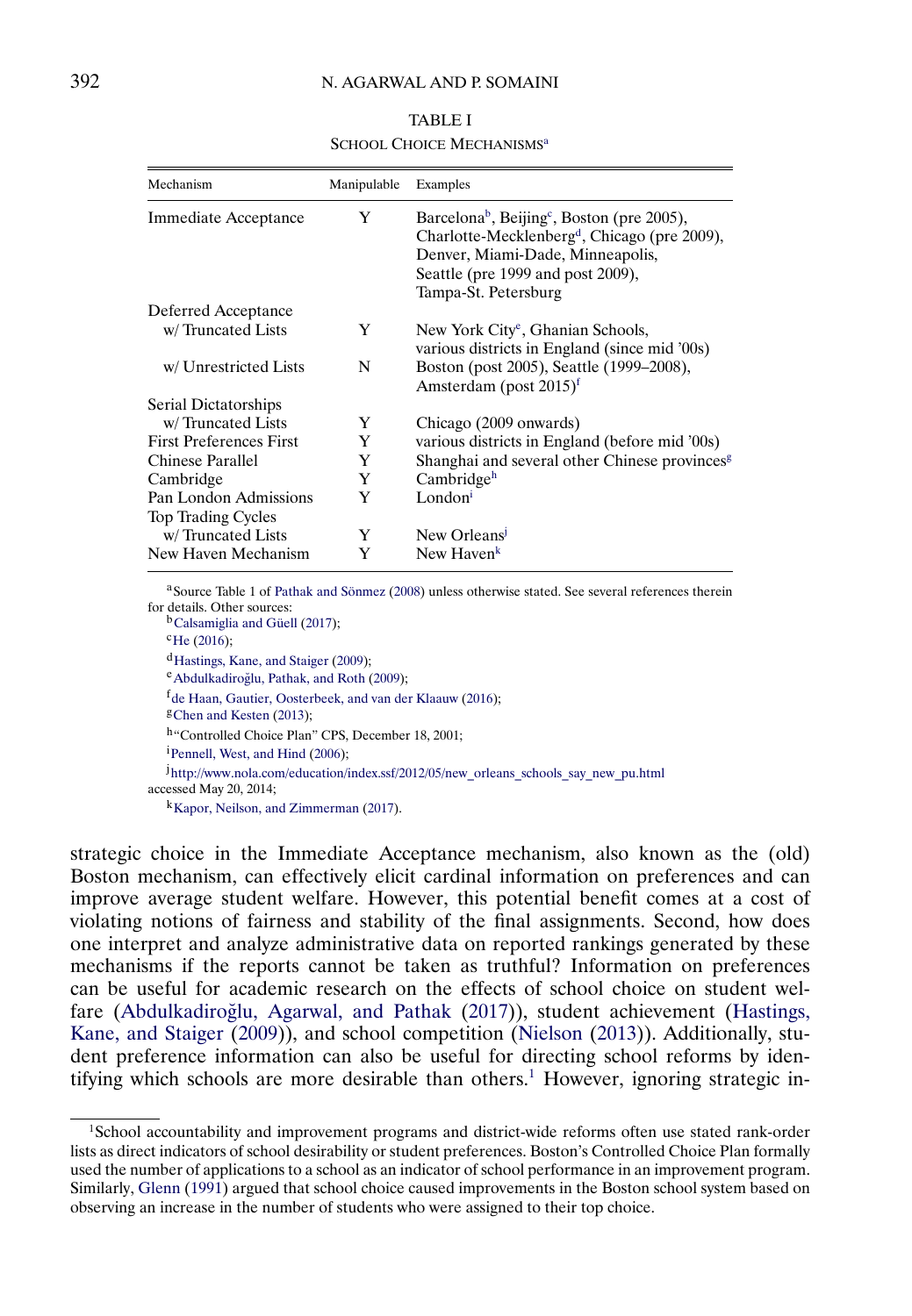<span id="page-2-0"></span>centives for such purposes can lead to incorrect conclusions and misdirected policies.2

This paper addresses these two questions by developing a general method for estimating the underlying distribution of student preferences for schools using data from manipulable mechanisms and by applying these techniques to data from elementary school admissions in Cambridge, MA. We make several methodological and empirical contributions. First, we document strategic behavior to show that student reports respond to the incentives present in the mechanism. Second, we propose a new revealed preference method for analyzing the reported rank-order lists of students. We use this technique to propose a new estimator for the distribution of student preferences and to derive its limit properties. These technical results are applicable to a broad class of school choice mechanisms that includes the systems listed in Table [I,](#page-1-0) except for the Top Trading Cycles mechanism. Third, we derive conditions under which the distribution of preferences is nonparametrically identified. Finally, we apply these methods to estimate the distribution of preferences in Cambridge, which uses an Immediate Acceptance mechanism. These preference estimates can then be used to analyze how often students are assigned to their true first choice school and to compare the outcomes under the current mechanism to an alternative that uses the student-proposing Deferred Acceptance mechanism.

Interpreting observed rank-order lists requires a model of agent behavior. Anecdotal evidence from Boston [\(Pathak and Sönmez](#page-53-0) [\(2008\)](#page-53-0)) and laboratory experiments [\(Chen](#page-51-0) [and Sonmez](#page-51-0) [\(2006\)](#page-51-0), [Calsamiglia, Haeringer, and Klijn](#page-51-0) [\(2010\)](#page-51-0)) suggest that strategic behavior may be widespread in manipulable school choice systems. Indeed, our analysis of ranking behavior for admissions into public elementary schools in Cambridge indicates significant gaming. There are strong incentives for behaving strategically in Cambridge. Because Cambridge uses an Immediate Acceptance mechanism, some schools are rarely assigned to students who rank it second, while others have spare capacity after all students have been considered. Students therefore may lose their priority at a competitive school if they do not rank it first. We investigate whether students appear to respond to these incentives by using a regression discontinuity design based on the fact that students receive proximity priority at the two closest schools. We find that student ranking behavior changes discontinuously with the change in priority. This result is not consistent with a model in which students rank schools in order of their true preferences if residential decisions are not made in consideration of proximity priority. Reassuringly, we do not find evidence that aggregate residential decisions or house prices are affected by this priority.

Therefore, instead of interpreting reported rank-order lists as true preferences, we assume that each report corresponds to an optimal choice of a lottery over assignments to various schools. The lottery implied by a rank-order list consists of the probabilities of getting assigned to each of the schools on that list. These probabilities depend on the student's priority type and report, a randomly generated tie-breaker, and the reports and priorities of the other students. Given a belief for the assignment probabilities corresponding to each rank-order list, the expected utility from the chosen lottery must be greater than

<sup>2</sup>Previous empirical work has typically assumed that observed rank-order lists are a truthful representa-tion of the students' preferences [\(Hastings, Kane, and Staiger](#page-52-0) [\(2009\)](#page-52-0), Abdulkadiroğlu, Agarwal, and Pathak [\(2017\)](#page-50-0), [Ayaji](#page-51-0) [\(2017\)](#page-51-0)), allowing a direct extension of discrete choice demand methods. The assumption is usually motivated by arguing that strategic behavior may be limited in the specific environment. A handful of contemporaneous papers discussed below allow for agents to be strategic [\(He](#page-52-0) [\(2016\)](#page-52-0), [Calsamiglia, Fu, and](#page-51-0) [Güell](#page-51-0) [\(2017\)](#page-51-0), [Hwang](#page-52-0) [\(2016\)](#page-52-0)).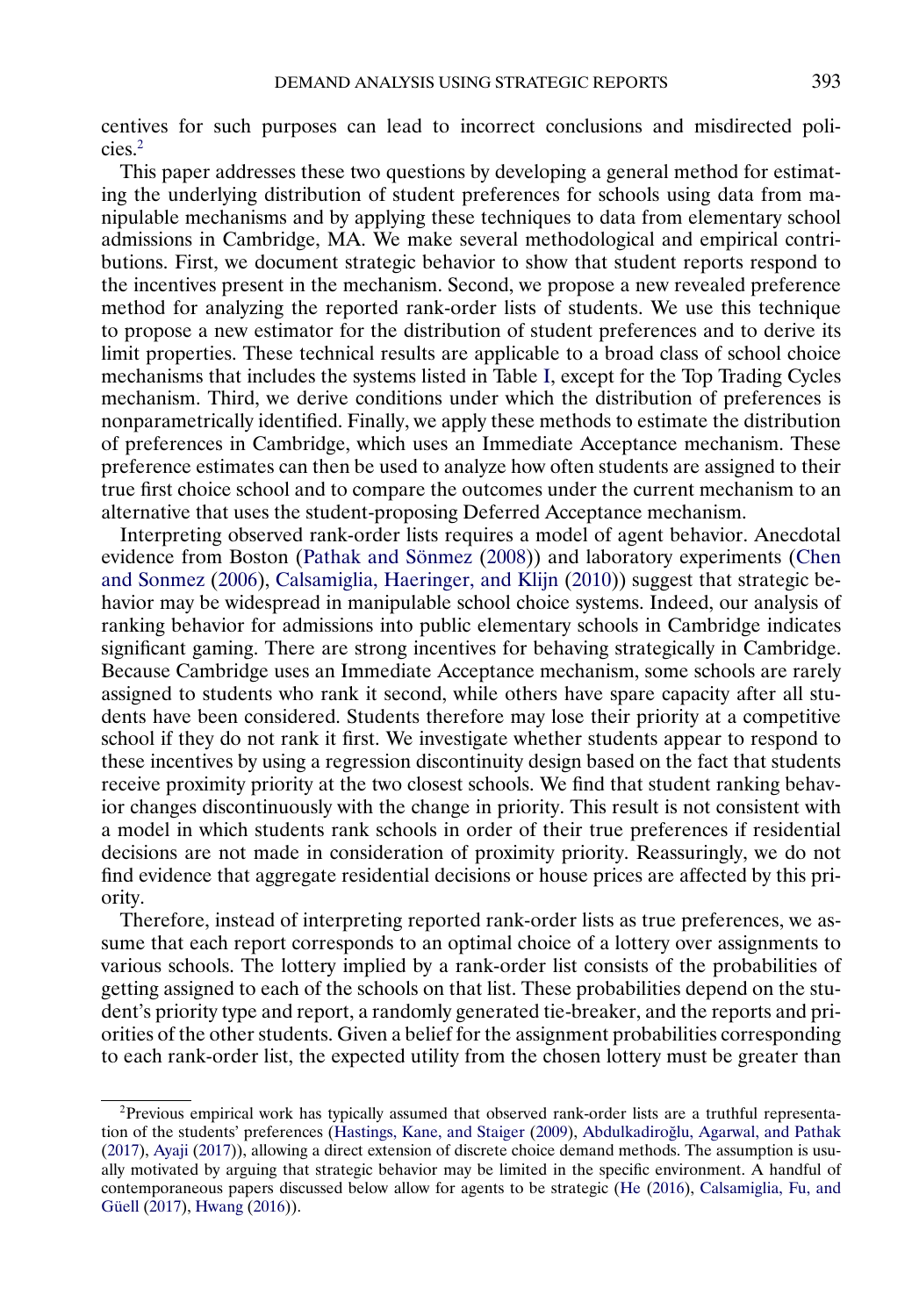<span id="page-3-0"></span>other lotteries the agent could have chosen. We begin by assuming that students best respond to the strategies of other students. This rational expectations assumption is an important baseline that accounts for strategic behavior. However, we also consider models in which students have less information or have biased beliefs. First, we consider a model in which agents are unaware of the fine distinctions the mechanism makes between various priority and student types. Second, we consider a model with adaptive expectations in which beliefs are based on the previous year. In an extension, we also estimate a mixture model with both naïve and sophisticated players.

Once a model of strategic behavior has been assumed, it is natural to ask whether it can be used to learn about the distribution of preferences using a typical data set. To address this question, we study identification of a flexible random utility model that allows for student and school unobservables (see [Block and Marshak](#page-51-0) [\(1960\)](#page-51-0), [McFadden](#page-52-0) [\(1973\)](#page-52-0), [Manski](#page-52-0) [\(1977\)](#page-52-0)). Under the models of agent beliefs discussed above, estimates of assignment probabilities obtained from the data can be substituted for the students' beliefs. As we discuss later, consistent estimates of the assignment probabilities (as a function of reports and priority types) can be obtained using the data and the knowledge of the mechanism. Our results show that, given estimated assignment probabilities, two types of variation can be used to learn about the distribution of preferences. The first is variation in choice environments that may arise when two identical populations of students face different mechanisms or different school capacities. We characterize the identified set of preference distributions under such variation. The second form of variation assumes the availability of a special regressor that is additively separable in the indirect utility function. Such a regressor can be used to "trace out" the distribution of preferences [\(Manski](#page-52-0) [\(1985\)](#page-52-0), [Matzkin](#page-52-0) [\(1992\)](#page-52-0), [Lewbel](#page-52-0) [\(2000\)](#page-52-0)). Similar assumptions are commonly made to identify preferences in discrete choice models. In our application, we use distance to school as a shifter of preferences. Our empirical specification therefore rules out within-district residential sorting based on unobserved determinants of school preferences. This assumption is commonly made in the existing empirical work on school choice. Models of joint schooling and residential decisions are left for future work.3

This analysis naturally suggests a two-step estimation procedure for estimating the distribution of preferences. In a first step, we estimate the lottery over school assignments associated with each report and priority type. In a second step, we estimate the parameters governing the distribution of preferences using a likelihood based method. Specifically, we implement a Gibbs sampler adapted from [McCulloch and Rossi](#page-52-0) [\(1994\)](#page-52-0). This procedure is convenient in our setting because the set of utility vectors for which a given report is optimal can be expressed in terms of linear inequalities, and it allows us to avoid computing or simulating the likelihood that a report is optimal given a parameter vector. We prove that our estimator is consistent and asymptotically normal. The primary technical contribution is a limit theorem for the estimated lotteries. This result requires a consideration of dependent data because assignments depend on the reports of all students in the market. That school choice mechanisms are usually described in terms of algorithms rather than functions with well-known properties further complicates the analysis. We

<sup>&</sup>lt;sup>3</sup>We investigated whether the average house price or the fraction of residential units occupied by Cambridge elementary school students is higher on the side of a priority zone boundary where priority is accorded at a better performing school. Our results suggest that priorities are not a strong enough driver of residential decisions to generate differences in house prices or the aggregate number of families locating in an area. These findings are consistent with families not paying attention to the details of the admissions system at the time of choosing where to live. Details available upon request.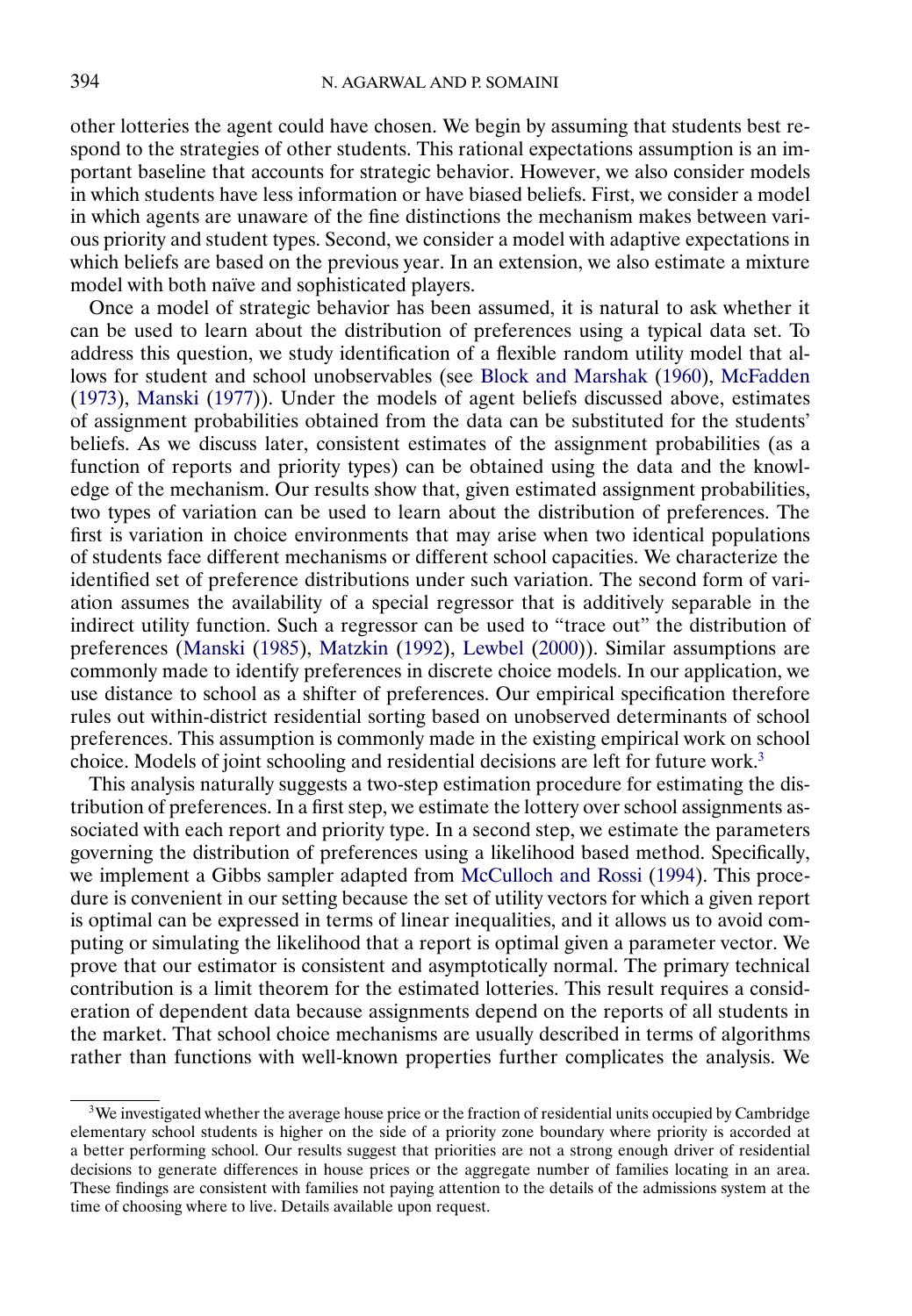<span id="page-4-0"></span>solve this problem for a new and large class of school choice mechanisms that includes all mechanisms in Table [I,](#page-1-0) except the Top Trading Cycles mechanism.

We then apply our methods to estimate student preferences in Cambridge in order to address a wide range of issues. First, we investigate the extent to which students avoid ranking competitive schools in order to increase their chances of assignment at less competitive options. Prevalence of such behavior can result in misestimating the attractiveness of certain schools if stated ranks are interpreted at face value. Ignoring strategic behavior may therefore result in inefficient allocation of public resources for improving school quality. Further, a large number of students assigned to their first choice may not be an indication of student satisfaction or heterogeneity in preferences. We therefore also report on whether strategic behavior results in fewer students being assigned to their true first choice as compared to their stated first choice.

Second, we study the welfare effects of switching to the student-proposing Deferred Acceptance mechanism. The theoretical literature supports strategy-proof mechanisms on the basis of their simplicity, robustness to information available to participants, and fairness (see [Azevedo and Budish](#page-51-0) [\(2017\)](#page-51-0), and references therein). However, it is possible that ordinal strategy-proof mechanisms compromise student welfare by not screening students based on the intensity of their preferences [\(Miralles](#page-52-0) [\(2009\)](#page-52-0), Abdulkadiroğlu, Che, and [Yasuda](#page-50-0) [\(2011\)](#page-50-0)). We quantify student welfare from the assignment under these two mechanisms under alternative models of agent beliefs and behavior. This approach abstracts away from potential costs of strategizing and acquiring information, which are difficult to quantify given the available data. Nonetheless, allocative efficiency is a central consideration in mechanism choice, along with other criteria such as differential costs of partici-pating, fairness, and strategy-proofness (Abdulkadiroğlu, Pathak, and Roth [\(2009\)](#page-50-0)).

Our baseline results, which assume equilibrium behavior, indicate that the average student prefers the assignments under the Cambridge mechanism to the Deferred Acceptance mechanism. Interestingly, this difference is driven by paid-lunch students, who face stronger strategic incentives than free-lunch students because of quotas based on freelunch eligibility. A cost of improved assignments in Cambridge is that some students (2– 10% depending on the specification and the student group) have justified envy.4 We then evaluate the mechanisms assuming that agents have biased beliefs about assignment probabilities. These estimates suggest that biased beliefs may mitigate the screening benefits of the Cambridge mechanism because mistakes can be costly in some cases.

Finally, we evaluate a mixture model with naïve and sophisticated agents to assess the distributional consequences across agents who vary in their ability to game the mechanism. We estimate that about a third of paid-lunch and free-lunch students report their preferences sincerely even if it may not be optimal to do so. Although naïve agents behave suboptimally, we find that the average naïve student prefers the assignments under the Cambridge mechanism. This occurs because naïve students rank their most preferred school first and gain priority at this school at the cost of sophisticates who avoid ranking these schools. The cost of not receiving their true second or third choices turns out to be smaller than this benefit.

# *Related Literature*

These empirical contributions are closely related to a handful of recent papers that estimate preferences for schools using manipulable mechanisms [\(He](#page-52-0) [\(2016\)](#page-52-0),

<sup>&</sup>lt;sup>4</sup>Student *i* has justified envy if another student  $i'$  is assigned to a school  $j$  that student  $i$  prefers to her assignment and student  $i$  has (strictly) higher priority at  $j$  than student  $i'$ .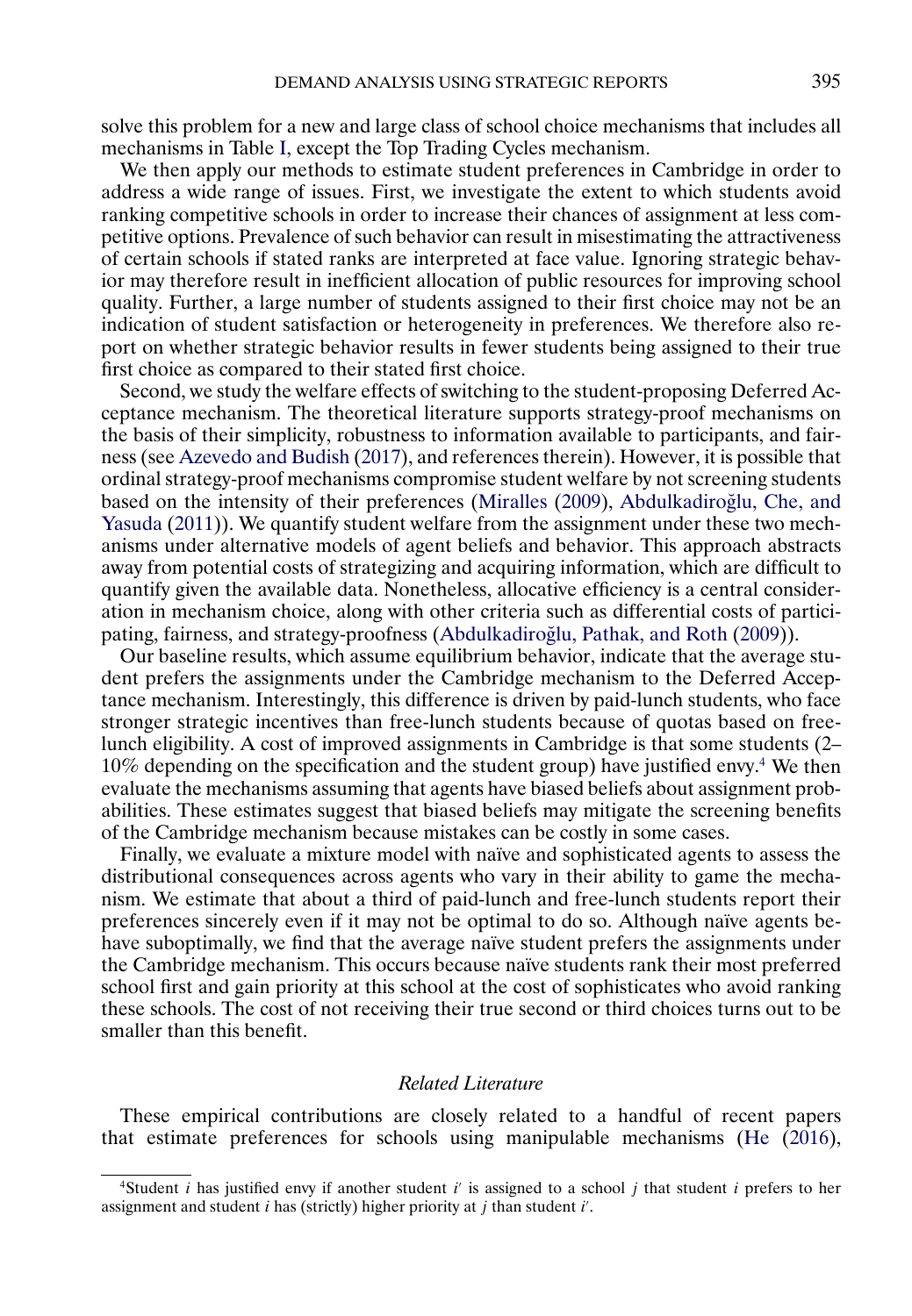<span id="page-5-0"></span>[Calsamiglia, Fu, and Güell](#page-51-0) [\(2017\)](#page-51-0), [Hwang](#page-52-0) [\(2016\)](#page-52-0)). [He](#page-52-0) [\(2016\)](#page-52-0) proposed an estimator based on theoretically deriving properties of undominated reports using specifics of the school choice implementation in Beijing.<sup>5</sup> [Hwang](#page-52-0) [\(2016\)](#page-52-0) proposed a subset of restrictions on agent behavior based on simple rules to derive a bounds-based estimation approach. Compared to our procedure, these approaches avoid using restrictions that are implied if agents have information about which schools are more competitive than others. [Calsamiglia, Fu, and Güell](#page-51-0) [\(2017\)](#page-51-0) estimated a mixture model in which strategic agents solve for the optimal report in an Immediate Acceptance mechanism using backward induction from lower- to higher-ranked choices.

There are a few other general distinguishing features from the aforementioned papers worth noting. First, most papers mentioned above use approaches that are specifically tailored to the school choice mechanism analyzed, and it may be necessary for a researcher to modify these approaches before applying them elsewhere. In contrast, we allow analysis for a more general class of mechanisms, including mechanisms with student priority groups. Second, results on identification and on the large market properties of an estimator are not considered in the papers mentioned above. Finally, our empirical exercise investigates the consequences of specific forms of subjective beliefs on the comparison between mechanisms.

Our technical results on the large sample properties of our estimator use results from the work on large matching markets by [Azevedo and Leshno](#page-51-0) [\(2016\)](#page-51-0) and [Azevedo and](#page-51-0) [Budish](#page-51-0) [\(2017\)](#page-51-0). The results on identification build on the work on discrete choice demand [\(Manski](#page-52-0) [\(1985\)](#page-52-0), [Matzkin](#page-52-0) [\(1992\)](#page-52-0), [Lewbel](#page-52-0) [\(2000\)](#page-52-0), [Berry and Haile](#page-51-0) [\(2010\)](#page-51-0)). While the primitives are similar, unlike discrete choice demand, the probability of assignment to a schools may not be 0 or 1. This feature is similar to the estimation of preference models under risk and uncertainty [\(Cardon and Hendel](#page-51-0) [\(2001\)](#page-51-0), [Cohen and Einav](#page-51-0) [\(2007\)](#page-51-0), [Chiappori, Salanie, Salanie, and Gandhi](#page-51-0) [\(2012\)](#page-51-0)). [Cardon and Hendel](#page-51-0) [\(2001\)](#page-51-0) and [Cohen](#page-51-0) [and Einav](#page-51-0) [\(2007\)](#page-51-0) modeled uncertainty in outcomes within each insurance contract rather than uncertainty over which option is ultimately allocated. [Chiappori, Salanie, Salanie,](#page-51-0) [and Gandhi](#page-51-0) [\(2012\)](#page-51-0) focused on risk attitudes rather than the value of underlying prizes.

Our paper provides an empirical complement to the large theoretical literature that has taken a mechanism design approach to the student assignment problem [\(Gale and Shap](#page-52-0)[ley](#page-52-0) [\(1962\)](#page-52-0), [Shapley and Scarf](#page-53-0) [\(1974\)](#page-53-0), Abdulkadiroğlu and Sönmez [\(2003\)](#page-50-0)). A significant literature debates the trade-offs between manipulable and non-manipulable mechanisms [\(Ergin and Sonmez](#page-52-0) [\(2006\)](#page-52-0), [Pathak and Sönmez](#page-53-0) [\(2008\)](#page-53-0), [Miralles](#page-52-0) [\(2009\)](#page-52-0), Abdulkadiroğlu, Che, [and Yasuda](#page-50-0) [\(2011\)](#page-50-0), [Featherstone and Niederle](#page-52-0) [\(2016\)](#page-52-0), [Troyan](#page-53-0) [\(2012\)](#page-53-0), [Pathak and](#page-53-0) [Sönmez](#page-53-0) [\(2013\)](#page-53-0)). Theoretical results from this literature have been used to guide redesigns of matching markets [\(Roth and Peranson](#page-53-0) [\(1999\)](#page-53-0), Abdulkadiroğlu, Pathak, Roth, and Son[mez](#page-50-0) [\(2006\)](#page-50-0), Abdulkadiroğlu, Pathak, and Roth [\(2009\)](#page-50-0)).

A growing literature is interested in methods of analyzing preferences in matching markets, usually using pairwise stability [\(Choo and Siow](#page-51-0) [\(2006\)](#page-51-0), [Fox](#page-52-0) [\(2010,](#page-52-0) [2017\)](#page-52-0), [Chiappori,](#page-51-0) [Salanié, and Weiss](#page-51-0) [\(2017\)](#page-51-0), [Agarwal](#page-50-0) [\(2015\)](#page-50-0), [Diamond and Agarwal](#page-52-0) [\(2017\)](#page-52-0)). In some cases, estimates are based on the strategic decision to engage in costly courting decisions [\(Hitsch, Hortaçsu, and Ariely](#page-52-0) [\(2010\)](#page-52-0)). Similar considerations are important when applying to colleges [\(Chade and Smith](#page-51-0) [\(2006\)](#page-51-0)).

The proposed two-step estimator uses insights from the industrial organization literature, specifically the estimation of empirical auctions [\(Guerre, Perrigne, and Vuong](#page-52-0)

 $5$ The estimators proposed in [He](#page-52-0) [\(2016\)](#page-52-0) that do not assume optimal play are based on a limited number of restrictions implied by rationality, the specific number of schools and ranks that can be submitted in Beijing, and the fact that the school district treats all agents symmetrically.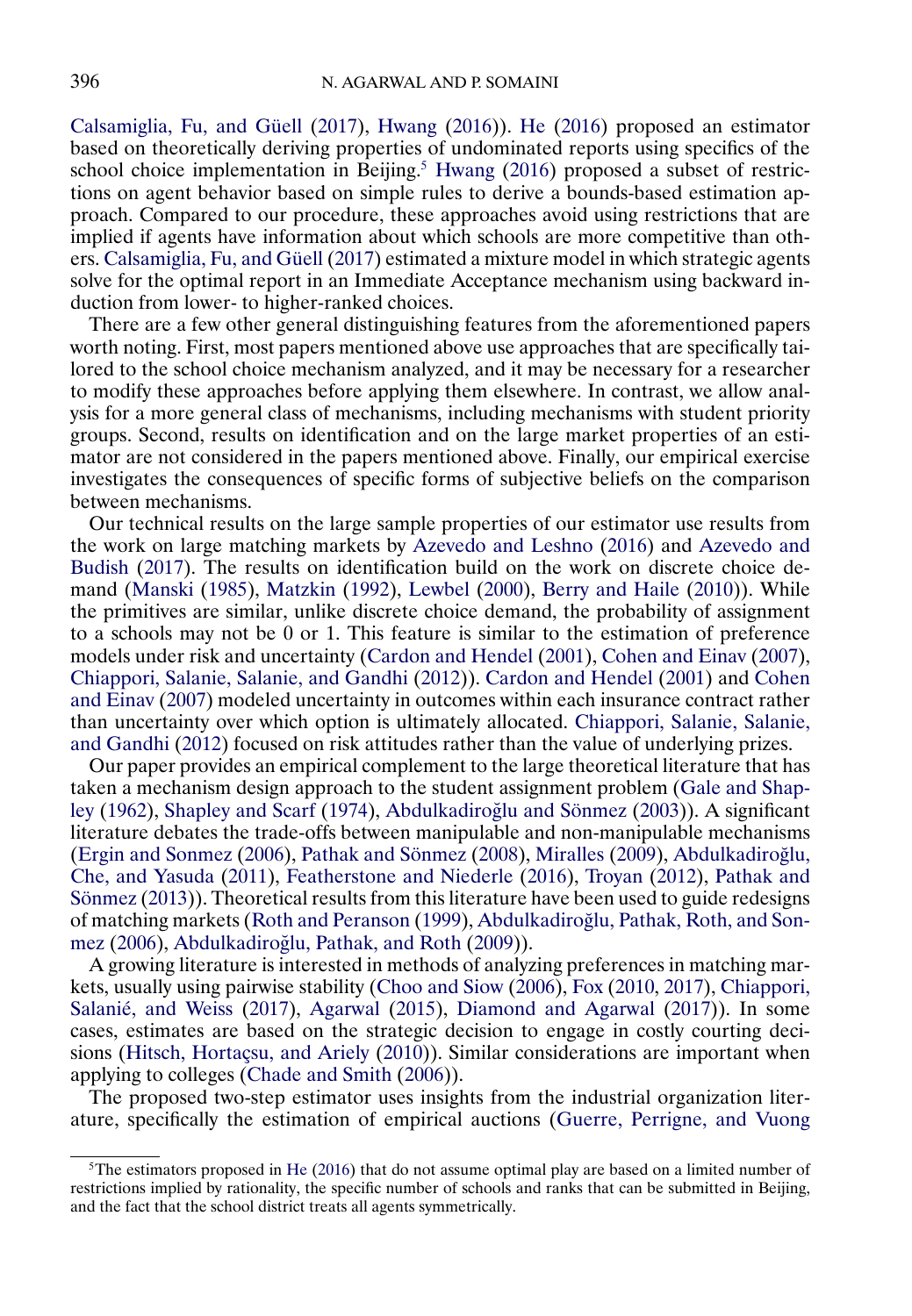<span id="page-6-0"></span>[\(2000\)](#page-52-0), [Hortaçsu](#page-52-0) [\(2000\)](#page-52-0), [Hortaçsu and McAdams](#page-52-0) [\(2010\)](#page-52-0) [Cassola, Hortaçsu, and Kastl](#page-51-0) [\(2013\)](#page-51-0)), single agent dynamic models [\(Hotz and Miller](#page-52-0) [\(1993\)](#page-52-0), [Hotz, Miller, Sanders,](#page-52-0) [and Smith](#page-52-0) [\(1994\)](#page-52-0)), and dynamic games [\(Bajari, Benkard, and Levin](#page-51-0) [\(2007\)](#page-51-0), [Pakes, Ostro](#page-52-0)[vsky, and Berry](#page-52-0) [\(2007\)](#page-52-0), [Aguirregabiria and Mira](#page-51-0) [\(2007\)](#page-51-0)). As in the methods used in those contexts, we use a two-step estimation procedure where the distribution of actions from other agents is used in a first step estimator.

# *Overview*

Section 2 describes the Cambridge Controlled Choice Plan and presents evidence that students are responding to strategic incentives provided by the mechanism. Sections [3](#page-14-0) and [4](#page-20-0) present the model and the main insight on how to use submitted rank-order lists. Section [5](#page-22-0) and Section [6](#page-26-0) discuss identification and estimation. A reader solely interested in the empirical application instead of the econometric techniques may skip these two sections. Section [7](#page-30-0) applies our techniques to the data set from Cambridge, MA.

# 2. EVIDENCE ON STRATEGIC BEHAVIOR

# 2.1. *The Controlled Choice Plan in Cambridge, MA*

We use data from the Cambridge Public Schools' (CPS) Controlled Choice Plan for the academic years 2004–2005 to 2008–2009. Elementary schools in the CPS system assign about 41% of the seats through partnerships with preschools or an appeals process for special needs students. We focus on the remaining seats that are assigned through a school choice system that takes place in January for students entering kindergarten.

Table [II](#page-7-0) summarizes the students and schools. The system has 13 schools and about 400 students participating per year. One of the schools, Amigos, was divided into bilingual Spanish and regular programs in 2005. Bilingual Spanish speaking students are considered only for the bilingual program, and non-bilingual students are considered only for the regular program.6 King Open OLA is a Portuguese immersion school open to all students. Tobin, a Montessori school, divided admissions for four- and five-year-olds starting in 2007.

An explicit goal of the Controlled Choice Plan is to achieve socioeconomic diversity by maintaining the proportion of students who qualify for the federal free/reduced lunch program in each school close to the district-wide average. Only for the purposes of the assignment mechanism, all schools except Amigos are divided into paid-lunch and free/reduced lunch programs. Students eligible for federal free or reduced lunch are only considered for the corresponding program.7 About 34% of the students are on free/reduced lunch. Each program has a maximum number of seats, and the overall school capacity may be lower than the sum of the seats in the two programs. Our data set contains both the total number of seats in the school as well as the seats available in each of the programs.

## *The Cambridge Controlled Choice Mechanism*

We now describe the process used to place students at schools. It prioritizes students based on two criteria:

<sup>&</sup>lt;sup>6</sup>A student voluntarily declares whether she is bilingual on the application form.

<sup>7</sup>Households with income below 130% (185%) of the Federal Poverty line are eligible for free (reduced) lunch programs. For a household size of 4, the annual income threshold was approximately \$27,500 (\$39,000) in 2008–2009.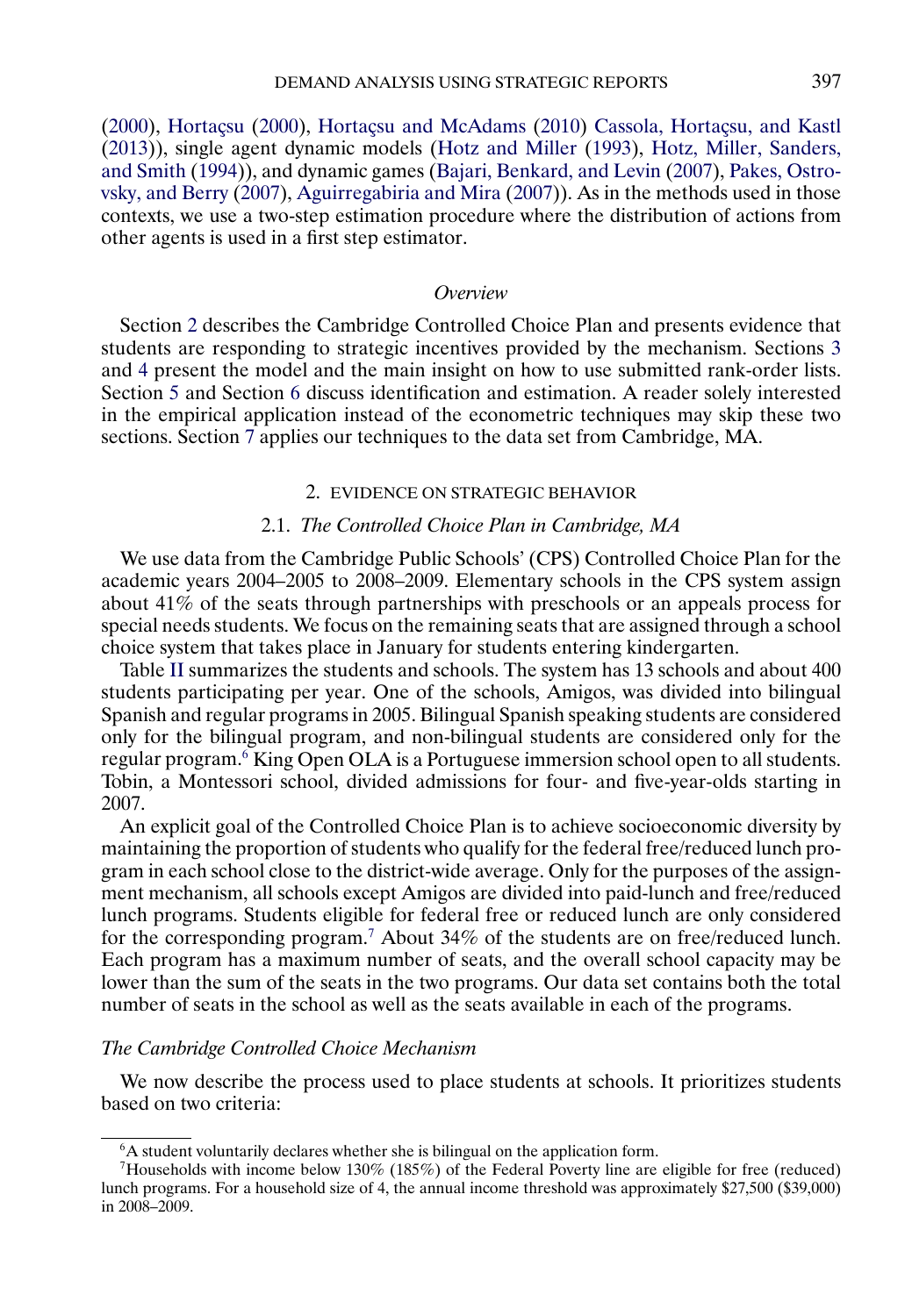# <span id="page-7-0"></span>398 N. AGARWAL AND P. SOMAINI

## TABLE II

#### CAMBRIDGE ELEMENTARY SCHOOLS AND STUDENTS<sup>a</sup>

| Year                  | 2004  | 2005   | 2006                              | 2007                         | 2008  | Average |
|-----------------------|-------|--------|-----------------------------------|------------------------------|-------|---------|
|                       |       |        | Panel A: District Characteristics |                              |       |         |
| Schools               | 13    | 13     | 13                                | 13                           | 13    | 13      |
| Programs              | 24    | 25     | 25                                | 27                           | 27    | 25.6    |
| Seats                 | 473   | 456    | 476                               | 508                          | 438   | 470     |
| <b>Students</b>       | 412   | 432    | 397                               | 457                          | 431   | 426     |
| Free/Reduced Lunch    | 32%   | 38%    | 37%                               | $29\%$                       | 32%   | 34%     |
| Paid Lunch            | 68%   | 62%    | 63%                               | 71%                          | 68%   | 66%     |
|                       |       |        |                                   | Panel B: Student's Ethnicity |       |         |
| White                 | 47%   | 47%    | 45%                               | 49%                          | 49%   | 47%     |
| <b>Black</b>          | 27%   | 22%    | 24%                               | 22%                          | 23%   | 24%     |
| Asian                 | 17%   | 18%    | 15%                               | $13\%$                       | 18%   | 16%     |
| Hispanic              | $9\%$ | $11\%$ | $10\%$                            | $9\%$                        | $9\%$ | $10\%$  |
|                       |       |        | Panel C: Language Spoken at Home  |                              |       |         |
| English               | 72%   | 73%    | 73%                               | 78%                          | 81%   | 76%     |
| Spanish               | 3%    | $4\%$  | $4\%$                             | $4\%$                        | 3%    | 3%      |
| Portuguese            | $0\%$ | $1\%$  | $1\%$                             | $1\%$                        | $1\%$ | $1\%$   |
|                       |       |        |                                   | Panel D: Distances (Miles)   |       |         |
| <b>Closest School</b> | 0.43  | 0.67   | 0.43                              | 0.47                         | 0.45  | 0.49    |
| Average School        | 1.91  | 1.93   | 1.93                              | 1.93                         | 1.89  | 1.92    |

aStudents participating in the January Kindergarten Lottery. Free/Reduced lunch based on student's application for Federal lunch subsidy.

(i) Students with siblings who are attending that school get the highest priority.

(ii) Students receive priority at the two schools closest to their residence.

Students can submit a ranking of up to three programs at which they are eligible. Cambridge uses an Immediate Acceptance mechanism and assigns students as follows:

*Step 0*: Draw a single tie-breaker for each student.

*Step*  $k = 1, 2, 3$ : Each school considers all students who have not been previously assigned and have listed it in the kth position. Students are sorted in order of priority, breaking ties using a random tie-breaker. Each student is considered sequentially for the paidlunch program if she is not eligible for a federal lunch subsidy and for the free/subsidized lunch program otherwise. She is assigned to the corresponding program unless

- (a) there are no seats available in the program, or
- (b) there are no seats available in the school.

If either of the conditions above is satisfied, the student is rejected.

There are a few notable features of this mechanism. First, the mechanism prioritizes students at higher-ranked options. The effective priority therefore depends on the report of the student. Second, there is a cutoff for each program/school, and all students with an effective priority below that cutoff are rejected. This cutoff is set so that the number of students assigned to the program/school does not exceed its capacity. Finally, students are assigned to the highest-ranked option for which their effective priority is above the cutoff.

These features of the Cambridge Controlled Choice Plan are shared with a large class of mechanisms that we will formally introduce below. There are two clear reasons why there may be strategic incentives in such mechanisms. First, the dependence of the effective priority on the report provides incentives to skew ranking toward options where priority is most valuable. Second, if the length of the list is limited, students should avoid ranking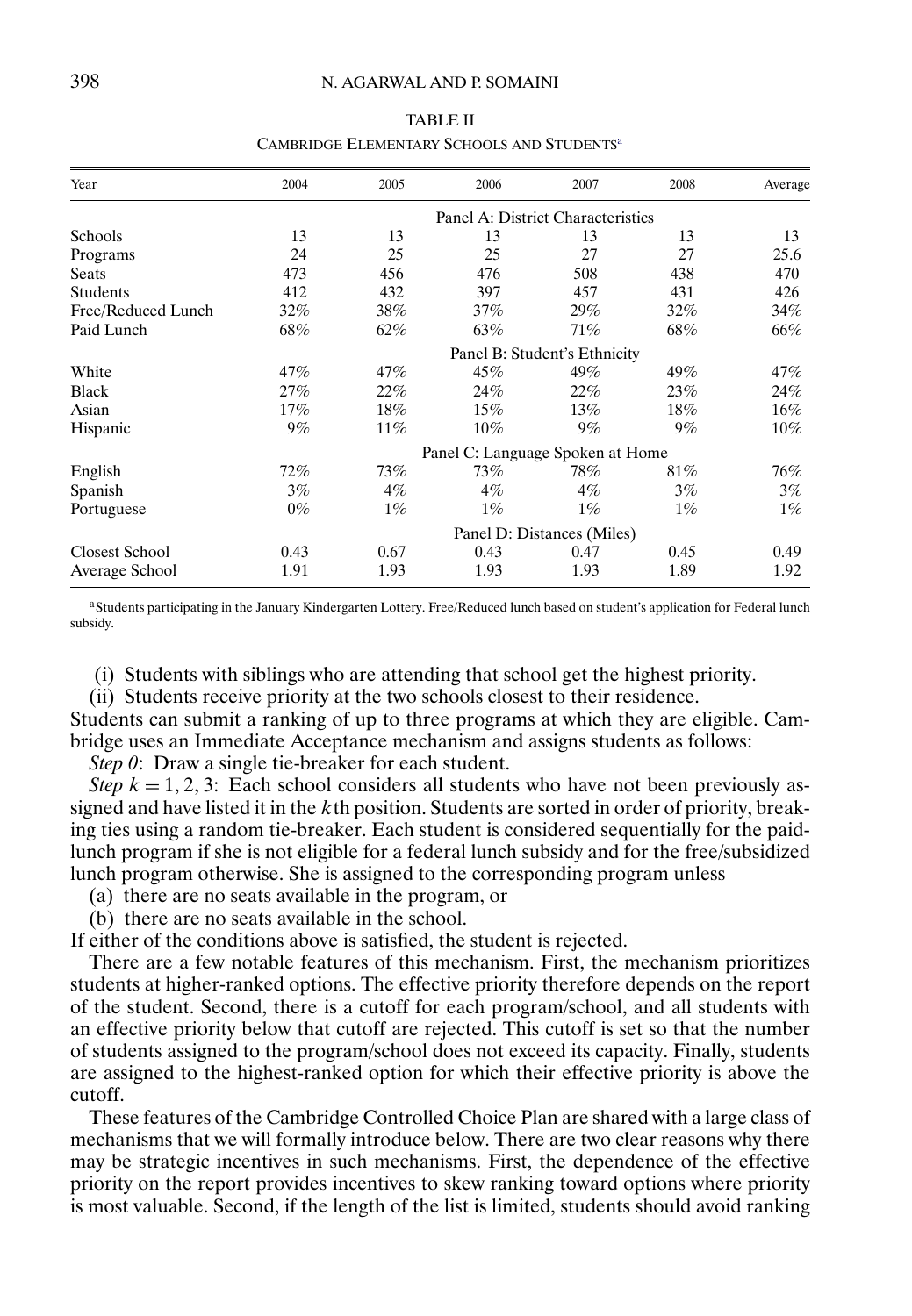<span id="page-8-0"></span>too many schools where their priority is likely to be below the cutoff. We now describe the ranking behavior and document strategic decision-making in response to these incentives in Cambridge.

# 2.2. *Evidence on Ranking Behavior and Strategic Incentives*

Panels A and D in Table III show that over 80% of the students rank the maximum allowed number of schools and over 80% of the students are assigned to their top-ranked choice in a typical year. Researchers in education have interpreted similar statistics in school districts as indicators of student satisfaction and heterogeneity in student preferences. For instance, [Glenn](#page-52-0) [\(1991\)](#page-52-0) argued that school choice caused improvements in the Boston school system based on an observed increase in the number of students who were

| Year                           | 2004                         | 2005  | 2006  | 2007                               | 2008                                              | Average |  |  |  |
|--------------------------------|------------------------------|-------|-------|------------------------------------|---------------------------------------------------|---------|--|--|--|
|                                | Panel A: Round of Assignment |       |       |                                    |                                                   |         |  |  |  |
| First                          | 81%                          | 84%   | 85%   | 83%                                | 75%                                               | 82%     |  |  |  |
| Second                         | 8%                           | 3%    | $4\%$ | 7%                                 | 5%                                                | $5\%$   |  |  |  |
| Third                          | 5%                           | 2%    | 2%    | 2%                                 | 4%                                                | 3%      |  |  |  |
| Unassigned                     | 6%                           | 11%   | 9%    | 8%                                 | $16\%$                                            | $10\%$  |  |  |  |
|                                |                              |       |       |                                    | Panel B: Round of Assignment: Paid Lunch Students |         |  |  |  |
| First                          | 80%                          | 77%   | 78%   | 79%                                | 68%                                               | 76%     |  |  |  |
| Second                         | 5%                           | 4%    | 5%    | 8%                                 | 5%                                                | $5\%$   |  |  |  |
| Third                          | 6%                           | 3%    | 4%    | 2%                                 | 3%                                                | $4\%$   |  |  |  |
| Unassigned                     | 9%                           | 16%   | 14%   | 11%                                | 24%                                               | 15%     |  |  |  |
|                                |                              |       |       |                                    | Panel C: Round of Assignment: Free Lunch Students |         |  |  |  |
| First                          | 85%                          | 95%   | 98%   | 94%                                | 89%                                               | 92%     |  |  |  |
| Second                         | 14%                          | $1\%$ | $2\%$ | 4%                                 | $6\%$                                             | 5%      |  |  |  |
| Third                          | 2%                           | $1\%$ | $0\%$ | $1\%$                              | $4\%$                                             | $1\%$   |  |  |  |
| Unassigned                     | $0\%$                        | $4\%$ | $0\%$ | 2%                                 | $1\%$                                             | $1\%$   |  |  |  |
|                                |                              |       |       | Panel D: Number of Programs Ranked |                                                   |         |  |  |  |
| One                            | 2%                           | 6%    | $9\%$ | 5%                                 | $12\%$                                            | 7%      |  |  |  |
| Two                            | 5%                           | 6%    | 9%    | 7%                                 | 7%                                                | 7%      |  |  |  |
| Three                          | 93%                          | 89%   | 82%   | 88%                                | $81\%$                                            | 87%     |  |  |  |
|                                |                              |       |       |                                    | Panel E: Students With Priority at Ranked Schools |         |  |  |  |
| Sibling Priority at 1st Choice | 38%                          | 34%   | 32%   | 24%                                | 34%                                               | $32\%$  |  |  |  |
| Sibling Priority at 2nd Choice | $4\%$                        | 3%    | $1\%$ | $2\%$                              | $2\%$                                             | 2%      |  |  |  |
| Sibling Priority at 3rd Choice | $0\%$                        | 2%    | $1\%$ | $1\%$                              | $0\%$                                             | $1\%$   |  |  |  |
| Proximity at 1st Choice        | 53%                          | 52%   | 50%   | 51%                                | 52%                                               | 51%     |  |  |  |
| Proximity at 2nd Choice        | 42%                          | 34%   | 37%   | 33%                                | 37%                                               | 36%     |  |  |  |
| Proximity at 3rd Choice        | 22%                          | 24%   | 24%   | 25%                                | 21%                                               | 23%     |  |  |  |
|                                |                              |       |       | Panel F: Mean Distance (Miles)     |                                                   |         |  |  |  |
| Ranked first                   | 1.19                         | 1.18  | 1.24  | 1.29                               | 1.19                                              | 1.22    |  |  |  |
| All ranked schools             | 1.37                         | 1.41  | 1.38  | 1.40                               | 1.34                                              | 1.38    |  |  |  |
| Assigned School                | 1.10                         | 1.01  | 1.07  | 1.12                               | 0.92                                              | 1.04    |  |  |  |

# TABLE III RANKING, ASSIGNMENT AND PRIORITIES<sup>a</sup>

aSibling and proximity priority as reported in the Cambridge Public School assignment files. Students with older siblings enrolled in CPS receive priority at their sibling's school. Students also receive proximity priority at their two closest schools. Percentages, where reported, are based on the total number of applicants each year.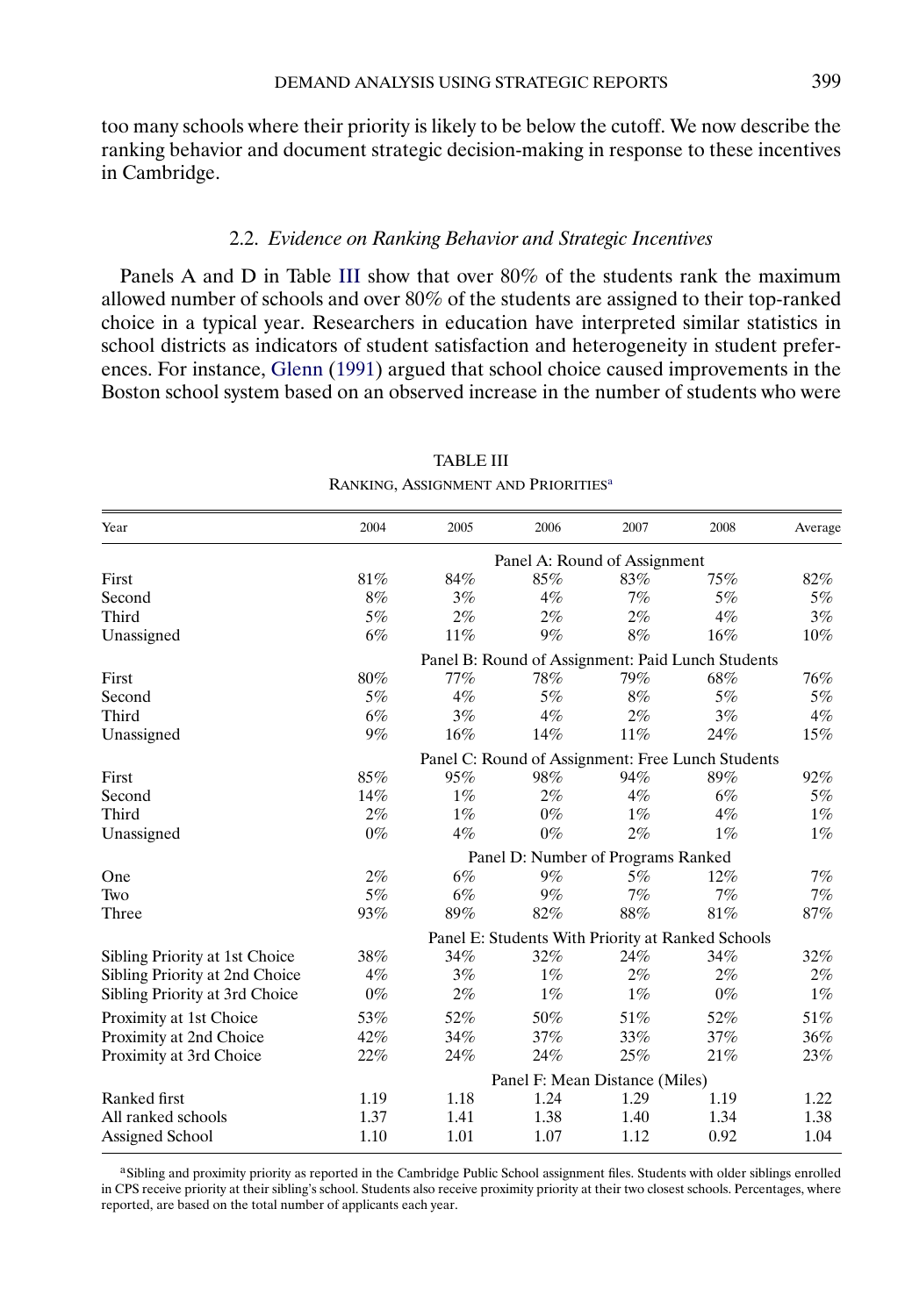<span id="page-9-0"></span>assigned to their top choice.<sup>8</sup> Similarly, [Glazerman and Meyer](#page-52-0) [\(1994\)](#page-52-0) interpreted a high fraction of students getting assigned to their top choice in Minneapolis as indicative of heterogeneous student preferences.

Conclusions based on interpreting stated preferences as truthful are suspect when a mechanism provides strategic incentives to students. For example, it is tempting to conclude from ranking patterns in panels E and F that students have extremely strong preferences for attending a nearby school or the same school as their sibling. However, such behavior can also be driven by strategic incentives if a student "loses her priority" when a school is not ranked at the top of the list in an Immediate Acceptance mechanism [\(Ergin](#page-52-0) [and Sonmez](#page-52-0) [\(2006\)](#page-52-0)).

Indeed, Table [IV](#page-10-0) shows that the incentive to "cash the priority" is strong. While there is significant heterogeneity in their competitiveness, panel A shows that Baldwin, Haggerty, Amigos, Morse, Tobin, Graham & Parks, and Cambridgeport have many more students ranking them than there is capacity. A typical student would be rejected in these schools if she does not rank it as her top choice. Indeed, Graham & Parks rejected all non-priority paid-lunch students even if they had ranked it first in each of the five years. Additionally, panels B and C show that the competitiveness of schools differs by paid-lunch status. Graham & Parks, for instance, did not reject any free/reduced lunch students who applied to it in a typical year. Overall, a larger number of schools are competitive for paid-lunch students than for free-lunch students.

There are two other features that are worth highlighting. First, most schools either reject all students who did not rank them first or do not reject any students. Therefore, students must rank competitive schools first in order to gain admission but may rank noncompetitive schools at any position. This suggests that, at least in Cambridge, considering which school to rank first is important. Second, Table [IV](#page-10-0) shows that several paid-lunch students rank competitive schools as their second or third choice. This may appear hard to rationalize as optimal behavior. However, it should be noted that these choices are often not pivotal because an extremely large number of students are assigned to their top choice. Another possibility is that these students count on back-up schools, either at the third-ranked school or at a private or charter school, in case they remain unassigned. Finally, students may simply believe that there is a small chance of assignment in the second round, even at competitive schools. We further discuss these issues when we present our estimates.

## 2.3. *Strategic Behavior: A Regression Discontinuity Approach*

We now study whether students are ranking schools strategically. Our empirical strategy is based on the assignment of proximity priority in Cambridge. A student receives priority at the two closest schools to her residence. We can therefore compare the ranking behavior of students who are on either side of a geographical boundary where the proximity priority changes. If students are not behaving strategically and the distribution of preferences is continuous in distance to school, we would not expect the ranking behavior to change discontinuously at this boundary. On the other hand, the results in Table [IV](#page-10-0) indicate that a student may lose her proximity priority at a competitive school if she does not rank it first. Therefore, some students may find it optimal to manipulate their reports in

<sup>8</sup>This argument was based on ranking and assignment data generated when Boston used a manipulable assignment system.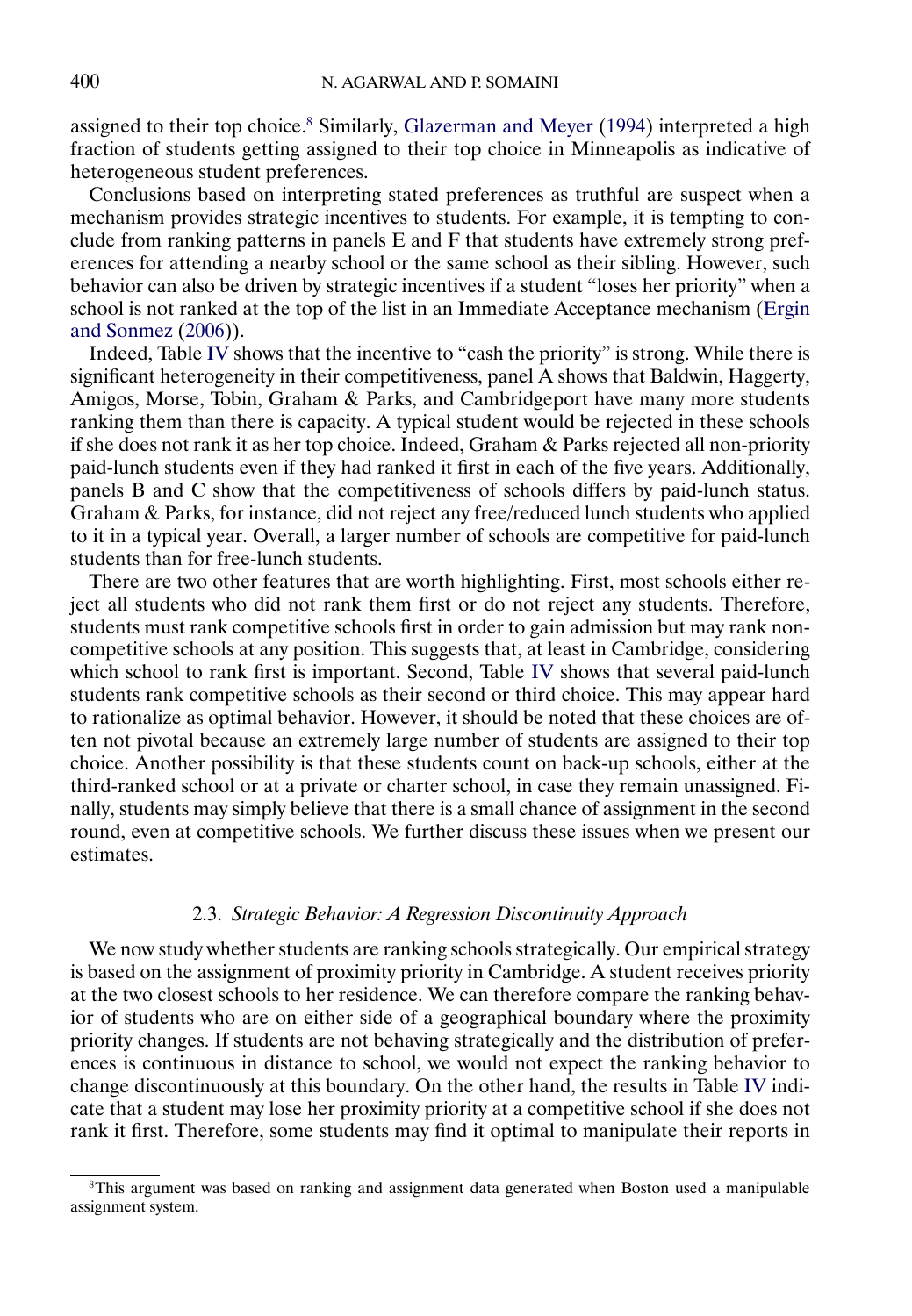<span id="page-10-0"></span>

|                        | Graham & Parks | Haggerty  | Baldwin   | Morse | Amigos | Cambridgeport | King Open                    | Peabody   | Tobin | Fletcher Maynard | Kenn Long    | MLK       | King Open Ola  |
|------------------------|----------------|-----------|-----------|-------|--------|---------------|------------------------------|-----------|-------|------------------|--------------|-----------|----------------|
|                        |                |           |           |       |        |               | Panel A: All Students        |           |       |                  |              |           |                |
| <b>Ranked First</b>    | 60             | 56        | 53        | 47    | 37     | 34            | 33                           | 31        | 25    | 18               | 16           | 12        | 5              |
| <b>Ranked Second</b>   | 72             | 37        | 66        | 25    | 18     | 44            | 39                           | 38        | 17    | 10               | 18           | 20        |                |
| <b>Ranked Third</b>    | 56             | 33        | 46        | 31    | 19     | 44            | 37                           | 32        | 20    | 15               | 16           | 15        |                |
| <b>Ranked Anywhere</b> | 192            | 120       | 166       | 102   | 75     | 113           | 114                          | 105       | 64    | 48               | 54           | 51        | <sub>0</sub>   |
| Capacity               | 41             | 41        | 41        | 42    | 41     | 27            | 51                           | 48        | 35    | 38               | 41           | 37        | 15             |
| <b>First Rejected</b>  | $1-P$          | $1-R$     | $1-R$     | $1-R$ | $1-R$  | $1-R$         | <b>NR</b>                    | <b>NR</b> | $1-R$ | <b>NR</b>        | <b>NR</b>    | <b>NR</b> | <b>NR</b>      |
|                        |                |           |           |       |        |               | Panel B: Paid Lunch Students |           |       |                  |              |           |                |
| <b>Ranked First</b>    | 49             | 45        | 40        | 29    | 25     | 24            | 25                           | 17        | 13    | 4                | 7            | 4         |                |
| <b>Ranked Second</b>   | 60             | 28        | 56        | 14    | 12     | 29            | 23                           | 27        | 10    | 3                | <sub>0</sub> | 6         |                |
| Ranked Third           | 47             | 29        | 33        | 19    | 15     | 34            | 24                           | 18        | 11    |                  | 8            | 10        |                |
| <b>Ranked Anywhere</b> | 152            | 95        | 128       | 60    | 51     | 87            | 70                           | 65        | 33    | 9                | 21           | 20        | 3              |
| Capacity               | 29             | 27        | 27        | 29    | 41     | 18            | 36                           | 34        | 29    | 35               | 34           | 27        | 15             |
| First Rejected         | $1-P$          | $1-R$     | $1-R$     | $1-R$ | $1-R$  | $1-R$         | <b>NR</b>                    | <b>NR</b> | $3-R$ | <b>NR</b>        | <b>NR</b>    | <b>NR</b> | <b>NR</b>      |
|                        |                |           |           |       |        |               | Panel C: Free Lunch Students |           |       |                  |              |           |                |
| <b>Ranked First</b>    | 9              | 12        | 12        | 17    | 12     | 11            | 13                           | 10        | 12    | 16               | 10           | 9         | C              |
| Ranked Second          | 13             | 8         | 7         | 11    | 5      | 12            | 17                           | 12        | 8     | 8                | 14           | 11        | 0              |
| Ranked Third           | 10             | 4         | 9         | 10    | 4      | 12            | 13                           | 13        | 9     | 10               | 11           | 4         |                |
| Ranked Anywhere        | 29             | 24        | 25        | 40    | 20     | 36            | 44                           | 38        | 31    | 36               | 34           | 25        | $\overline{2}$ |
| Capacity               | 25             | 23        | 26        | 26    | 41     | 17            | 33                           | 31        | 19    | 18               | 26           | 24        | 15             |
| <b>First Rejected</b>  | <b>NR</b>      | <b>NR</b> | <b>NR</b> | $1-R$ | $1-R$  | $2-P$         | <b>NR</b>                    | <b>NR</b> | $1-R$ | <b>NR</b>        | <b>NR</b>    | NR.       | <b>NR</b>      |

TABLE IVRANKING AND ASSIGNMENT BY SCHOOL<sup>a</sup>

<sup>a</sup>Median number of applicants and seats over the years 2004–2008. First rejected is the round and priority of the first rejected student, e.g., 1-P indicates that a student with proximity priority was rejected in the first round. S: Sibling priority, PS: both proximity and sibling priority, R: regular/no priority, and NR: no student was rejected in any round. Free/Reduced lunch based on student's application for Federal lunch subsidy.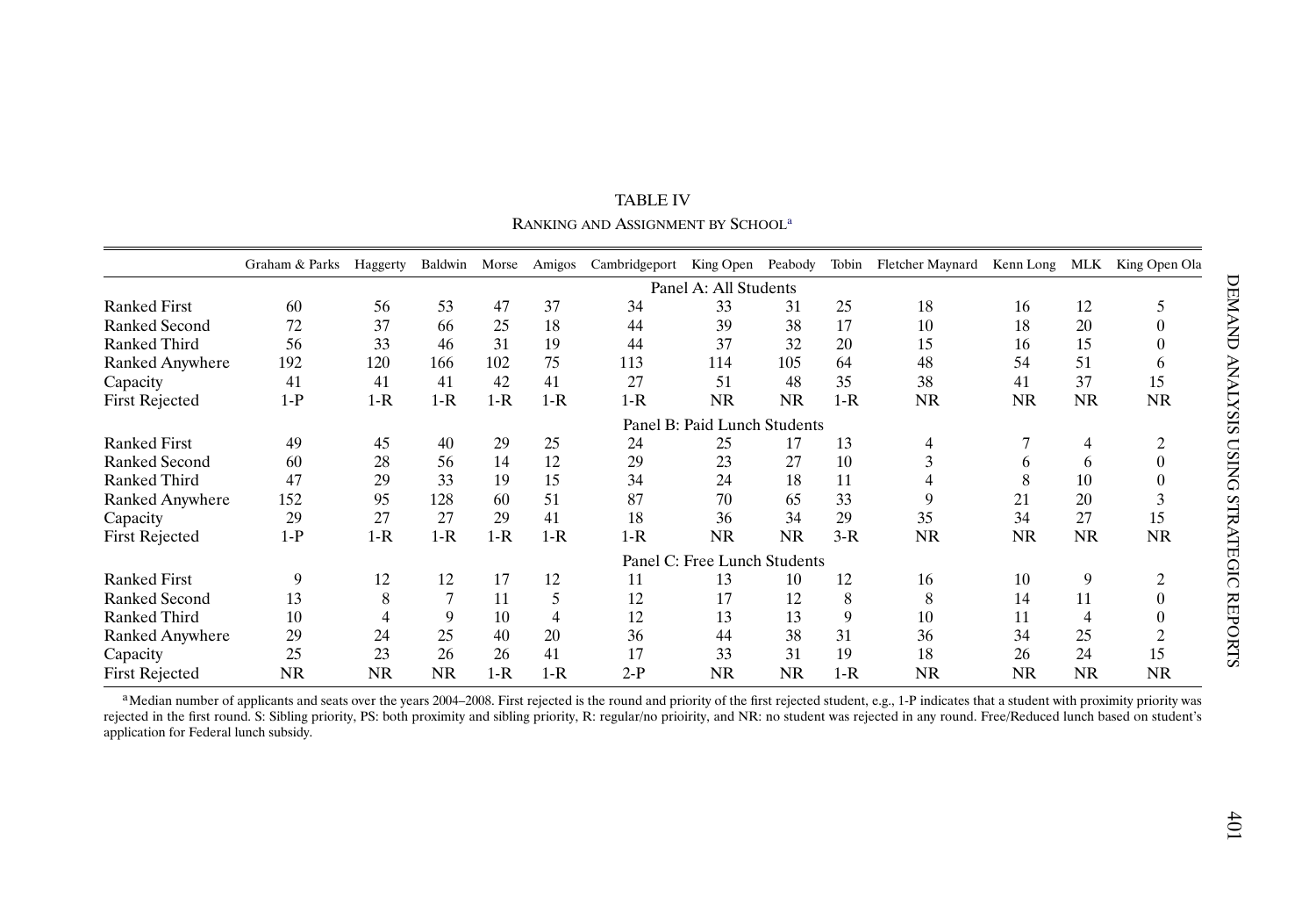<span id="page-11-0"></span>

FIGURE 1.—Effect of proximity priority on ranking behavior. *Notes*: The graphs are bin-scatter plots (based on distance) with equally sized bins on either side of the boundary. For each student, we construct a boundary distance,  $\bar{d}_i$ , based on her distance to the schooling options. For a given school-student pair, the horizontal axis represents  $d_{ij} - \bar{d}_i$ . The vertical axis is the probability that a student ranks the school in the relevant distance bin. Range plots depict 95% confidence intervals. Black plot points are based on the raw data, while the gray points control for school fixed effects. Dashed lines represent local linear fits estimated on either side of the boundary based on bandwidth selection rules recommended in [Bowman and Azzalini](#page-51-0) [\(1997,](#page-51-0) page 50). Panels (i) through (v) use the average distance between the second and third closest schools as the boundary. A student is given proximity priority at the schools to the left of the boundary and does not receive priority at schools to the right. Competitive schools considered in panel (iv) are Graham & Parks, Haggerty, Baldwin, Morse, Amigos, Cambridgeport, and Tobin. The remaining schools are considered non-competitive in panel (v). Panel (vi) considers only the two closest schools and uses the average distance between the closest and second closest schools. Only the two schools where students have proximity priority are considered. Panels (i), (iv), (v), and (vi) plot the probability that a school is ranked first. Panels (ii) and (iii) plot the probability that a school is ranked second and third, respectively. Distances as calculated using ArcGIS. Graphs are qualitatively similar when using only students with consistent calculated and recorded priorities. Details in data appendix.

order to avoid losing proximity priority. Strategic students may rank a competitive school at which they have priority as their first choice instead of their most preferred school.

Figure 1 and Table [V](#page-13-0) present the results of this discontinuity design. The figure plots the probability of ranking a school in a particular position against the distance from a proximity priority boundary. Specifically, let  $d_{i2}$  and  $d_{i3}$  be the second and third closest schools to student *i*. For any school *j*, the horizontal axis is the difference  $\Delta d_{ij} = d_{ij} - \frac{1}{2}(d_{i2} + d_{i3})$ .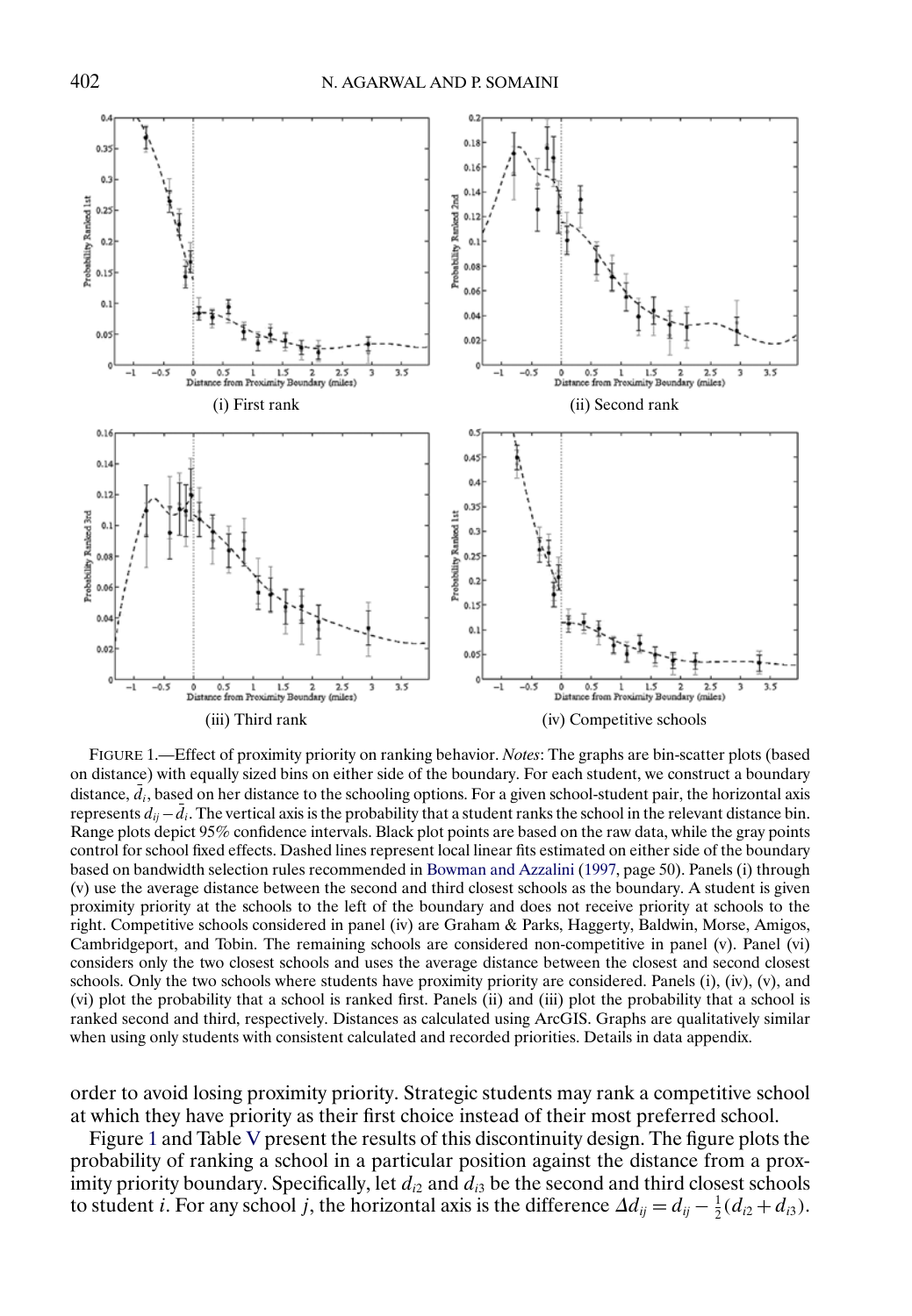<span id="page-12-0"></span>

FIGURE 1.—*Continued*.

Because Cambridge assigns a student priority at the two closest schools,  $\Delta d_{ij}$  is negative if student  $i$  has priority at school  $j$  and positive otherwise. The vertical line represents this boundary of interest where we assess ranking behavior. The black dashed lines are generated from a local linear regression of the ranking outcome  $y_{ij}$  on the distance from this boundary,  $\Delta d_{ii}$ , estimated separately using data on either side of the boundary. The black points represent a bin-scatter plot of these data, with a 95% confidence interval depicted with the bars. The gray points control for school fixed effects. Table [V](#page-13-0) presents the estimated size of the discontinuity using the procedure recommended by [Imbens and](#page-52-0) [Kalyanaraman](#page-52-0) [\(2011\)](#page-52-0) and their test of whether the outcome studied changes discontinuously at a priority boundary.

Figure [1\(](#page-11-0)i) shows that the probability that a student ranks a school first decreases discontinuously at the proximity boundary. Further, the response to distance to school is also higher to the left of the boundary, probably reflecting the preference to attend a school closer to home. The jump at the boundary may be attenuated because a student can rank only one of the two schools where she has priority as her top choice.<sup>9</sup> In contrast to Figure  $1(i)$  $1(i)$ , Figures  $1(ii)$  and  $1(iii)$  do not show a large jump in the probability that a school is ranked second or third. This should be expected because we saw earlier that one's priority is unlikely to be pivotal in the second or third choices. Further, the probability of ranking a school that is extremely close to a student's home in the second or third position is low because students tend to rank nearby schools first. Table [V](#page-13-0) presents the estimated size of this discontinuity. The first column shows that the probability that a school is ranked first drops by 575% at the boundary where the student loses proximity priority. This effect is statistically significant at the 1% level. Further, panels B and C of the table show that this change is larger for paid-lunch students than for free-lunch students. This is consistent with the theory that paid-lunch students are responding to the stronger strategic incentives as compared to free-lunch students. The next two columns present these estimates for the second- and third-ranked choices. As expected, the estimated effects here are smaller and often not statistically significant.

Strategic pressures to rank a school first may be particularly important if the school is competitive. Figures  $1(iv)$  $1(iv)$  and  $1(v)$  investigate the differential response to proximity

 $9$ Figure E.I(i) in the Appendix focuses on the second and third closest schools and shows that the discontinuity is still discernible.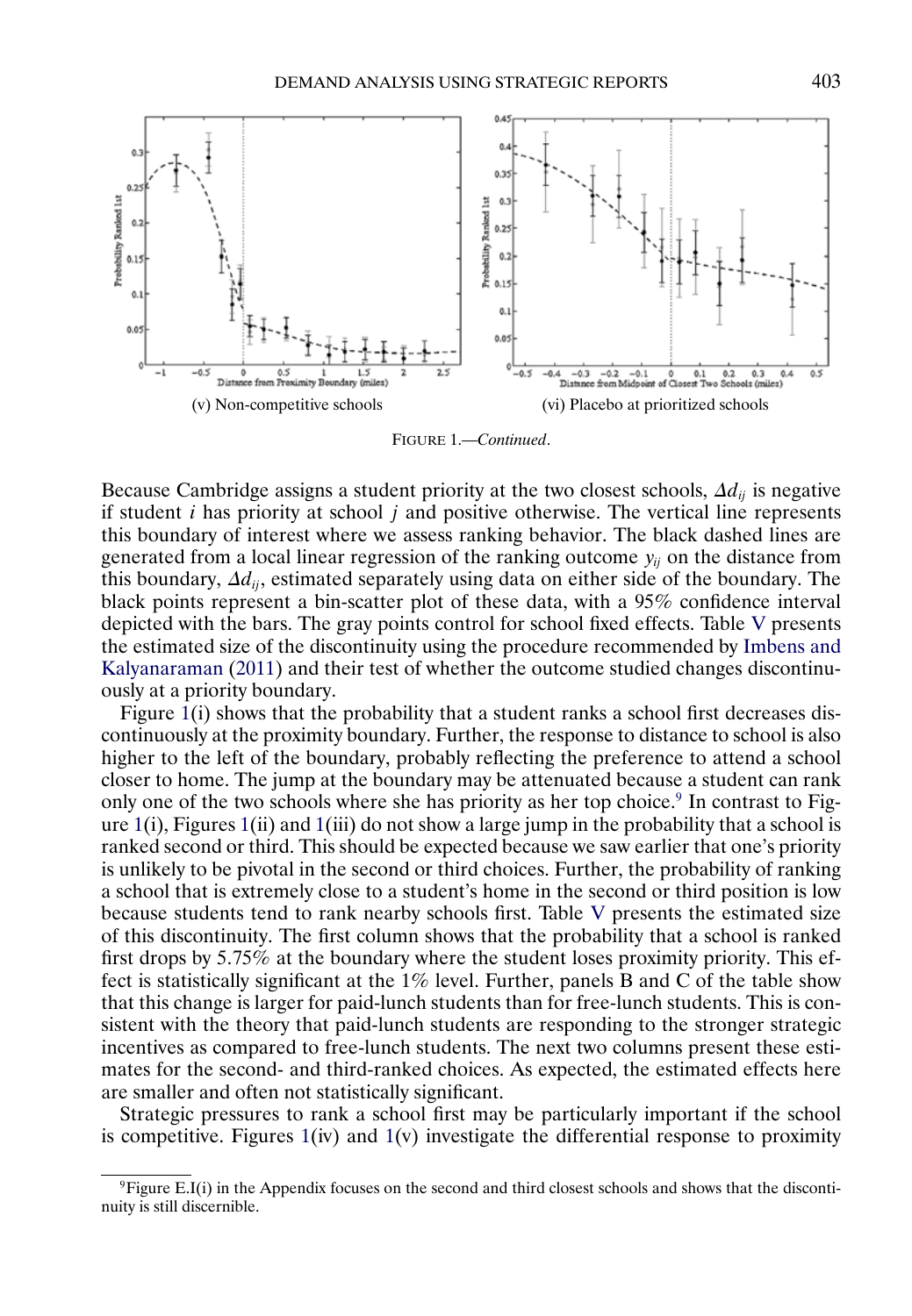<span id="page-13-0"></span>

|                     |                                  | Baseline  |            | Competitive School           | Non-Competitive School | Placebo Boundary  |
|---------------------|----------------------------------|-----------|------------|------------------------------|------------------------|-------------------|
|                     | Rank Second<br><b>Rank First</b> |           | Rank Third | <b>Rank First</b>            | <b>Rank First</b>      | <b>Rank First</b> |
|                     |                                  |           |            | Panel A: All Students        |                        |                   |
| Estimate            | $-5.75\%$                        | $-2.38%$  | $-0.86\%$  | $-7.27\%$                    | $-2.06\%$              | $0.07\%$          |
|                     | (0.013)                          | (0.012)   | (0.011)    | (0.018)                      | (0.019)                | (0.024)           |
| <i>t</i> -statistic | $-4.54$                          | $-2.02$   | $-0.80$    | $-3.96$                      | $-1.10$                | 0.03              |
|                     |                                  |           |            | Panel B: Paid Lunch Students |                        |                   |
| Estimate            | $-7.44\%$                        | $-2.65\%$ | $-0.68\%$  | $-11.07\%$                   | $-1.22\%$              | $1.88\%$          |
|                     | (0.016)                          | (0.014)   | (0.015)    | (0.025)                      | (0.018)                | (0.031)           |
| <i>t</i> -statistic | $-4.64$                          | $-1.90$   | $-0.46$    | $-4.45$                      | $-0.67$                | 0.61              |
|                     |                                  |           |            | Panel C: Free Lunch Students |                        |                   |
| Estimate            | $-3.55\%$                        | $-2.59\%$ | $-3.15\%$  | $-1.47\%$                    | $-5.23\%$              | $-3.55\%$         |
|                     | (0.022)                          | (0.021)   | (0.022)    | (0.031)                      | (0.031)                | (0.033)           |
| $t$ -statistic      | $-1.60$                          | $-1.22$   | $-1.43$    | $-0.47$                      | $-1.67$                | $-1.06$           |

# TABLE V REGRESSION DISCONTINUITY ESTIMATES<sup>a</sup>

aRegression discontinuity estimates based bandwidth selection rule proposed by [Imbens and Kalyanaraman](#page-52-0) [\(2011\)](#page-52-0). All estimates use rankings by 2,128 students. Competitive schools are Graham & Parks, Haggerty, Baldwin, Morse, Amigos, Cambridgeport, and Tobin. Placebo boundary at the mid-point of the two-closest schools. Standard errors clustered at the student level in parentheses.

priority by school competitiveness. We split the schools based on whether they rejected some students in a typical year or not as delineated in Table [IV.](#page-10-0) Consistent with strategic behavior, Figure [1\(](#page-11-0)iv) shows that the probability of ranking a competitive school first falls discontinuously at the boundary but less so in Figure  $1(v)$  $1(v)$ , which focuses on noncompetitive schools. Indeed, the fourth and fifth columns of Table V confirm that the estimated drop in the probability of ranking a competitive school first is 727%, which is larger than the overall estimate. Additionally, panels B and C of Table V show that the estimated response to proximity priority is larger for paid-lunch students at 1107% as compared to 1.47% for free-lunch students.<sup>10</sup> Noncompetitive schools, in stark contrast, have an statistically insignificant estimated drop of only 206%, which is consistent with strategic pressures being less stringent. However, we view the estimated effects at noncompetitive schools for free-lunch students as inconclusive because the point estimates are large but imprecise. The findings are therefore consistent with paid-lunch students responding to significant strategic pressures in the Cambridge mechanism, but not free-lunch students because of the lower strategic pressure they face.

Finally, we consider a placebo test in which we repeat the analysis assuming that proximity priority is only given at the closest school. Figure [1\(](#page-11-0)vi) shows no discernible difference in the ranking probability at this placebo boundary. The estimated size of the discontinuity, presented in the last column of Table V, is only 007% and statistically indistinguishable from zero. Figure E.I(iv) in the Appendix presents a second placebo boundary, dropping the two closest schools and constructing priorities at the two closest remaining schools. As expected, we do not find a discontinuous response at this placebo boundary.

Taken together, these results strongly suggest that ranking behavior is discontinuous at the boundary where proximity priority changes. However, there are two important caveats that must be noted before concluding that agents in Cambridge are behaving strategically.

 $^{10}$ Figures E.I(ii) and E.I(iii) in the Appendix show the corresponding plots by free-lunch status.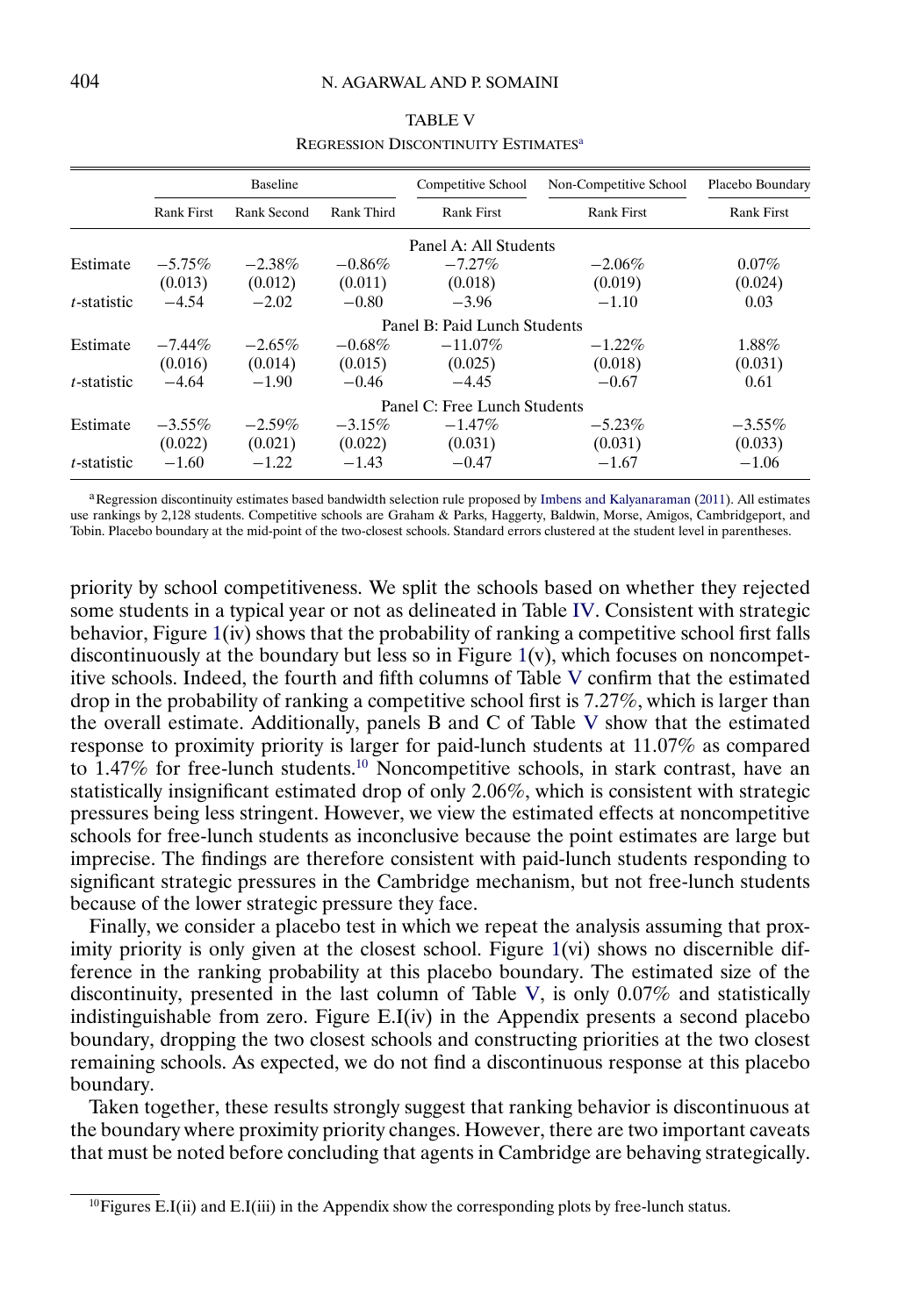<span id="page-14-0"></span>First, the results do not show that all students are responding to strategic incentives in the mechanism or that their expectations are correct. We therefore consider models with biases in beliefs and non-optimal behavior in addition to a rational expectations model. Second, it is possible that the response is driven in part by residential choices, with parents picking a home so that the student receives priority at a more preferred school. While the previous literature has found evidence of residential sorting across school districts [\(Black](#page-51-0) [\(1999\)](#page-51-0), [Bayer, Ferreira, and McMillan](#page-51-0) [\(2007\)](#page-51-0)), we are not aware of any research on the effects of priorities on the housing market within a unified school district. A boundary discontinuity design similar to [Black](#page-51-0) [\(1999\)](#page-51-0) suggests that neither house prices nor the aggregate number of families in an area are related to priorities.<sup>11</sup> A more thorough analysis of this issue or a full model that considers the joint residential and school choice decision is left for future research.

These results contrast with [Hastings, Kane, and Staiger](#page-52-0) [\(2009\)](#page-52-0), who found that the average quality of schools ranked did not respond to a change in the neighborhood boundaries in the year the change took place. As suggested by [Hastings, Kane, and Staiger](#page-52-0) [\(2009\)](#page-52-0), strategic behavior may not be widespread if the details of the mechanism and the change in neighborhood priorities are not well advertised. Note that the Charlotte-Mecklenburg school district did not make the precise mechanism clear. In contrast, Cambridge's Controlled Choice Plan is published on the school district's website and has been in place for several years. These institutional features may account for the differences in the student behavior.

# 3. MODEL

We consider school choice mechanisms in which students are indexed by  $i \in \{1, \ldots, n\}$ , programs are indexed by  $j \in \{0, 1, ..., J\} = \mathcal{J}$ , and schools are indexed by  $s \in \mathcal{S}$ . Program 0 denotes being unmatched. Each program or school,  $k \in \mathcal{J} \cup \mathcal{S}$ , has  $n \times q_k^n$  seats, with  $q_k^n \in (0, 1)$  and  $q_0 = 1.12$  The school capacities are such that  $q_s^n \leq \sum_{\{j:s_j=s\}} q_j^n$ , where  $s \in S$  and  $s_i$  is the school corresponding to program j. We now describe how students are assigned to these seats, their preferences over assignments, and assumptions on behavior.

## 3.1. *Utilities and Preferences*

We assume that student is utility from assignment into program  $j$  is given by  $V(z_{ij}, \xi_j, \epsilon_i)$ , where  $z_{ij}$  is a vector of observable characteristics that may vary by program or student or both, and  $\xi_i$  and  $\epsilon_i$  are (vector-valued) unobserved characteristics. Let  $v_i = (v_{i1}, \dots, v_{iJ})$  be the random vector of indirect utilities for student *i* with conditional joint density  $f_V(v_{i1},...,v_{iJ}|\xi,z_i)$ , where  $\xi = (\xi_1,...,\xi_J)$  and  $z_i = (z_{i1},...,z_{iJ})$ . We normalize the utility of not being assigned through the assignment process,  $v_{i0}$ , to zero. Therefore,  $v_{i0}$  is best interpreted as the inclusive value of remaining unassigned and participating in the post-assignment wait-list.

This formulation allows for heterogeneous and non-additive preferences conditional on observables. The primary restriction thus far is that a student's indirect utility depends only on her own assignment and not on the assignments of other students. This rules out preferences for peer groups or for conveniences that carpool arrangements may afford.

 $11$  Details available upon request. Note that the proximity priority system for kindergarten admission is not used for higher grades in Cambridge.

<sup>&</sup>lt;sup>12</sup>This convention will be convenient because we will be considering limits as  $n \to \infty$ , in which  $q_k^n \to q_k \in$  $(0, 1)$ .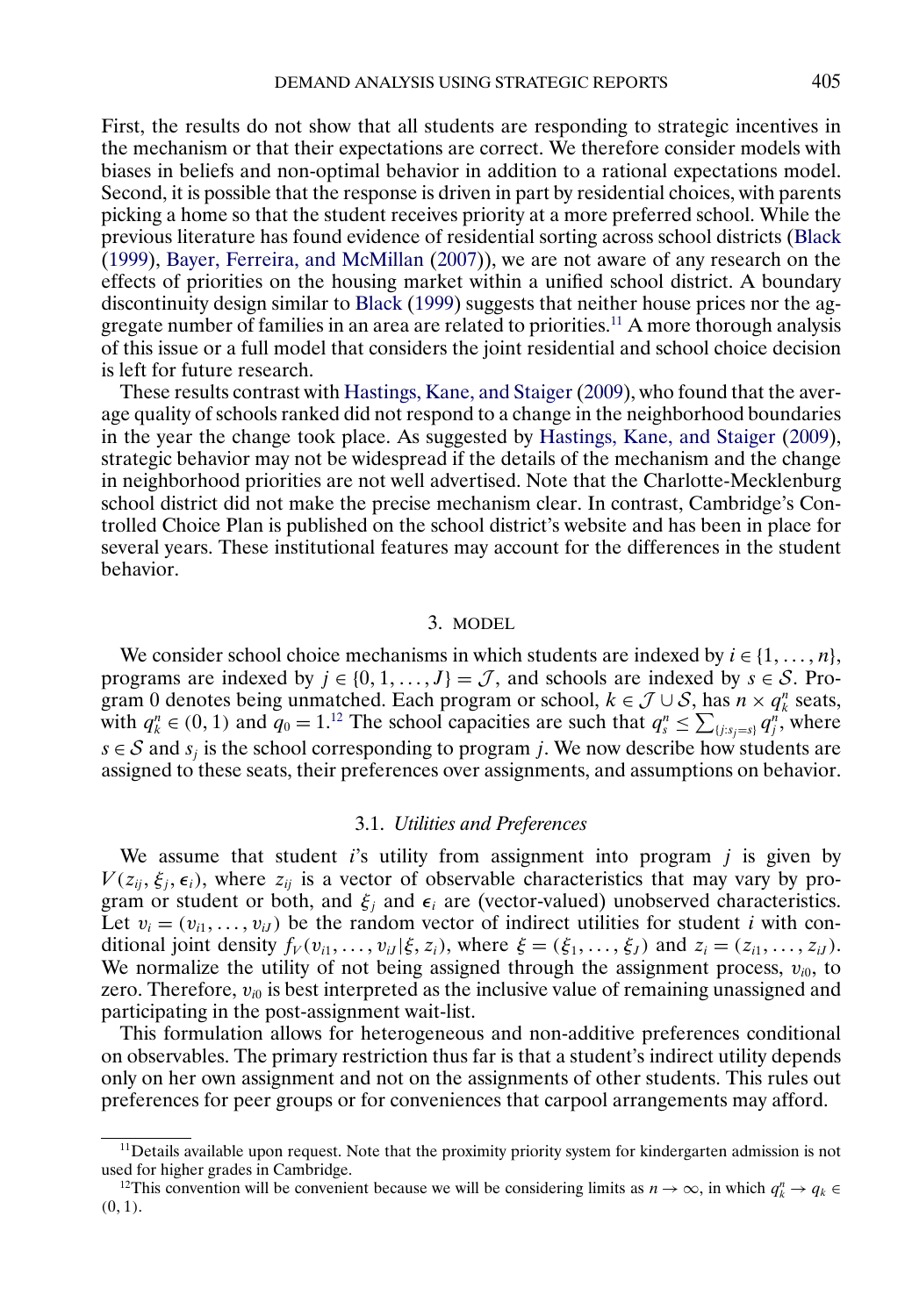<span id="page-15-0"></span>Except when explicitly noted, we assume that the set of observables  $z_{ij} \in \mathbb{R}^{K_z}$  can be partitioned into  $z_{ij}^2 \in \mathbb{R}^{K_z-1}$  and  $z_{ij}^1 \in \mathbb{R}$ . The indirect utility function is additively separable in  $z_{ij}^1$ :

$$
V(z_{ij}, \xi_j, \epsilon_i) = U\big(z_{ij}^2, \xi_j, \epsilon_i\big) - z_{ij}^1.
$$
\n(1)

We assume that  $\epsilon_i \perp (z_{i1}^1, \ldots, z_{iJ}^1)$ , which implies that any unobserved characteristics that affect the taste for schools are independent of  $z<sup>1</sup>$ . This representation normalizes the scale of utilities by setting the coefficient on  $z_{ij}^1$  to  $-1$ . The model is observationally equivalent to one with student-specific tastes,  $\alpha_i$ , for  $z_{ij}^1$  as long as it is negative for all *i*. The term  $z_{ij}^1$  in this representation is sometimes referred to as a special regressor [\(Manski](#page-52-0) [\(1985\)](#page-52-0), [Matzkin](#page-52-0) [\(1992\)](#page-52-0), [Lewbel](#page-52-0) [\(2000\)](#page-52-0)). The combination of the additively separable form and the independence of  $\epsilon_i$  is the main restriction in this formulation.

In the school choice context, this assumption needs to be made on a characteristic that varies by student and school. We follow a common approach in the school choice literature by assuming that distance to school is additively separable and independent of unobserved student preferences (see Abdulkadiroğlu, Agarwal, and Pathak [\(2017\)](#page-50-0), for instance). The independence assumption is violated if unobserved determinants of student preferences simultaneously determine residential choices. As mentioned earlier, we do not find evidence that school choice incentives in Cambridge affect house prices or aggregate residential decisions. Nonetheless, the potential for interactions between school and residential choice warrants further research. Our empirical approach will include fixed-effects for whether a student has priority at a school as a determinant of preference to partially control for residential choice.

While our identification results do not make parametric assumptions on utilities, we specify student  $i$ 's indirect utility for school  $j$  in the empirical application as

$$
v_{ij} = \sum_{k=1}^{K} \beta_{kj} z_{ijk} - d_{ij} + \varepsilon_{ij},
$$
  
\n
$$
v_{i0} = 0,
$$
\n(2)

where  $d_{ij}$  is the road distance between student i's home and school j;  $z_{ijk}$  are studentschool specific covariates;  $\beta_{kj}$  are school-specific parameters to be estimated; and  $\varepsilon_i =$  $(\varepsilon_{i1},\ldots,\varepsilon_{iJ}) \sim \mathcal{N}(0,\Sigma)$  independently of z, d.<sup>13</sup> The scale normalization is embedded in the assumption that the coefficient on  $d_{ij}$  is −1. Our estimated specification constructs  $z_{ijk}$ by interacting indicators of student paid-lunch status, sibling priority, proximity priority, ethnicity, home-language, and a constant with school-specific dummies.<sup>14</sup>

## 3.2. *Assignment Mechanisms*

School choice mechanisms typically use submitted rank-order lists and student priority types to determine final assignments. Let  $R_i \in \mathcal{R}_i$  be a rank-order list, where  $jR_i j'$  indicates that  $j$  is ranked above  $j'$ .<sup>15</sup> Students, if they so choose, may submit a report in which

<sup>&</sup>lt;sup>13</sup>Our specification allows for heteroscedastic errors  $\varepsilon_{ij}$  and arbitrary correlation between  $\varepsilon_{ij}$  and  $\varepsilon_{ij'}$ . This specification relaxes homoscedastic and independent preference shocks commonly used in logit specifications. <sup>14</sup>The school-specific dummies interacted with the constant subsume the unobservable  $\xi_i$ .

<sup>&</sup>lt;sup>15</sup>The set  $\mathcal{R}_i$  may depend on the student's priority type  $t_i$  and may be constrained. For example, students in Cambridge can rank up to three schools, and programs are distinguished by paid-lunch status of the student.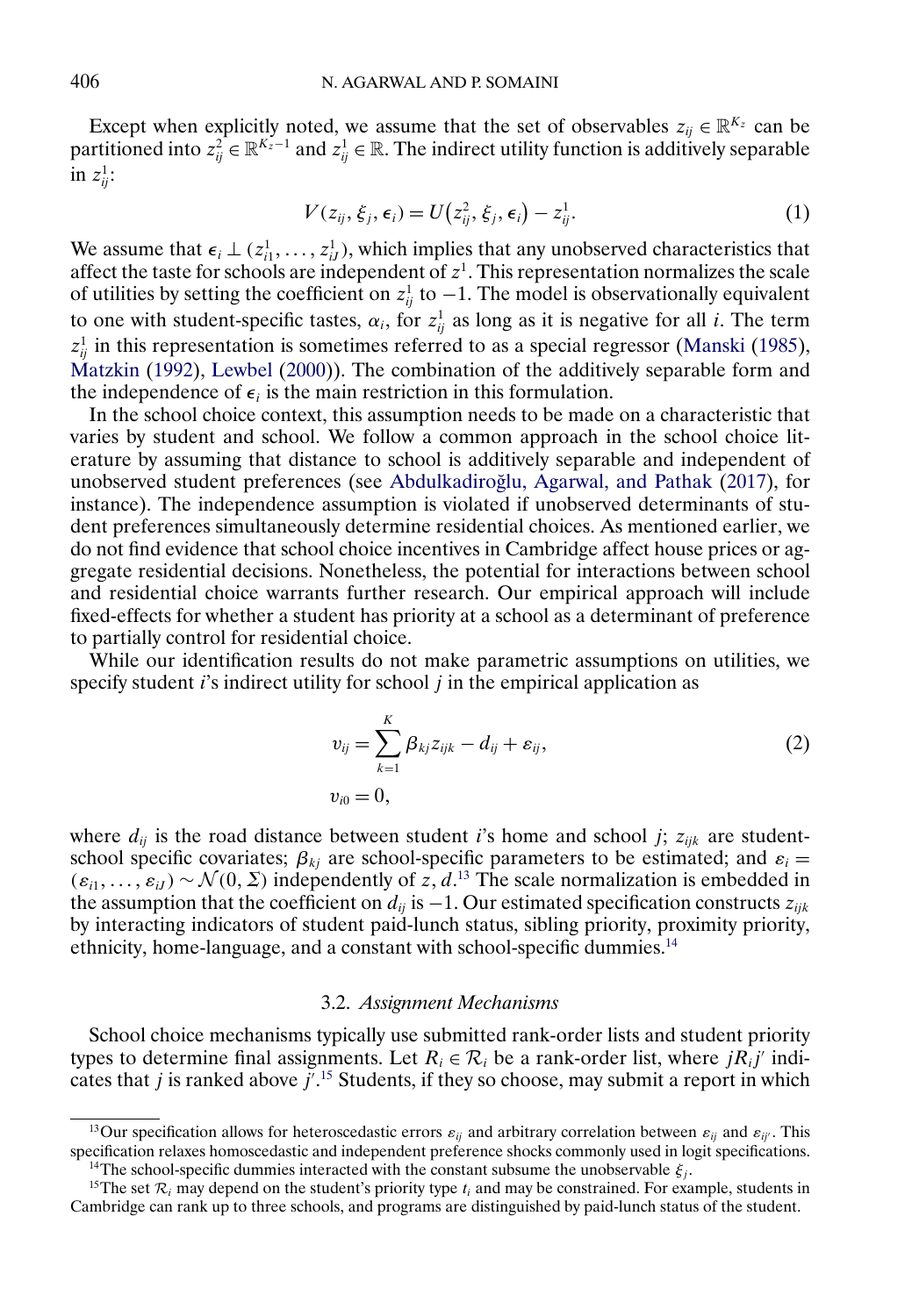<span id="page-16-0"></span>schools are not ranked in order of true preferences. Let student i's priority type be denoted  $t_i \in T$ . In Cambridge,  $t_i$  is defined by the free-lunch type, the set of schools where the student has proximity priority, and whether or not the student has a sibling in the school. $16$ 

A mechanism is usually described as an outcome of an algorithm that takes these rankorder lists and priorities as inputs. It will be convenient for our analysis to define a mechanism as a function that depends on the number of students  $n$ .

DEFINITION 1: A *mechanism* is a function  $\Phi^n : \mathbb{R}^n \times T^n \to (\Delta^I)^n$  such that for all  $(R_i, t_i)$ ,  $R_{-i} = (R_1, \ldots, R_{i-1}, R_{i+1}, \ldots, R_n)$ , and  $T_{-i} = (t_1, \ldots, t_{i-1}, t_{i+1}, \ldots, t_n)$ ,  $\Phi_{ij}^n((R_i, t_i), (R_{-i}, T_{-i}))$  denotes the probability that *i* is assigned to program *j*.

Therefore, the assignment probabilities for each student depend on her report and her priority type as well as the reports and priority types of the other students. In addition, the final outcome depends on a random number used to break ties between students. As we demonstrate below, a student can face uncertainty about both the reports of other students as well as the tie-breaker.

In Cambridge,  $\Phi^n((R_i, t_i), (R_{-i}, T_{-i}))$  is determined by a cutoff rule and the effective priority of the student, which depends on her report. Specifically, the priority of student  $i$ at school  $j$  is

$$
e_{ij} = f_j(R_i, t_i, \nu_i) = \frac{3 - R_i(j) + \frac{t_{ij} + \nu_i}{4}}{3},
$$

where  $v_i \in [0, 1]$  is student i's draw of the random tie-breaker,  $R_i(j)$  is the position of school *j* in the rank-order list  $R_i$ ,<sup>17</sup> and  $t_{ij}$  is respectively 0, 1, 2, or 3 if the student has no priority, proximity priority only, sibling priority only, or both proximity and sibling priority. The function f chosen for Cambridge ensures that students who rank a school higher than other students are given precedence, with ties broken first by proximity and/or sibling priority, and then by the random tie-breaker.

Given the priorities  $e_{ij}$  above, let  $p_j$  be the highest priority student who was rejected at program j. The algorithm described in Section [2.1](#page-6-0) places student i in program j if  $e_{ii} > p_i$ and student *i* ranks program *j* above any other program *j'*, with  $e_{ij} > p_{j'}$ . Hence, the algorithm assigns student *i* to program *j* if  $D_j^{(R_i, t_i, v_i)}(p) = 1$ , where

$$
D_j^{(R_i,t_i,\nu_i)}(p) = 1\{e_{ij} > p_j, jR_i0\} \prod_{j' \neq j} 1\{jR_i j' \text{ or } e_{ij'} \leq p_{j'}\}
$$

and  $e_{ij} = f_j(R_i, t_i, \nu_i)$ .

The total fraction of students who would be assigned to program  $j$  if the cutoffs were  $p$ is therefore given by  $D_j(p) = \frac{1}{n} \sum_i D_j^{(R_i, t_i, v_i)}(p)$ . Because the number of students assigned to program *j* (likewise school *s*) cannot exceed the number of available seats  $n \times q_j^n$  (likewise  $n \times q_s^n$ ), it is easy to verify that the cutoffs determined by the algorithm in Section [2.1](#page-6-0) have the following property.

 $16$ We assume that students take their priority type as given. Cambridge verifies residence and free-lunch eligibility using documentary evidence. Because most schools are less competitive for free-lunch students and the classes of instruction are not split by free-lunch status, it is unlikely that not declaring free-lunch eligibility is beneficial for an eligible student.

<sup>&</sup>lt;sup>17</sup> $R_i(j)$  is set to 4 if school *j* is not ranked.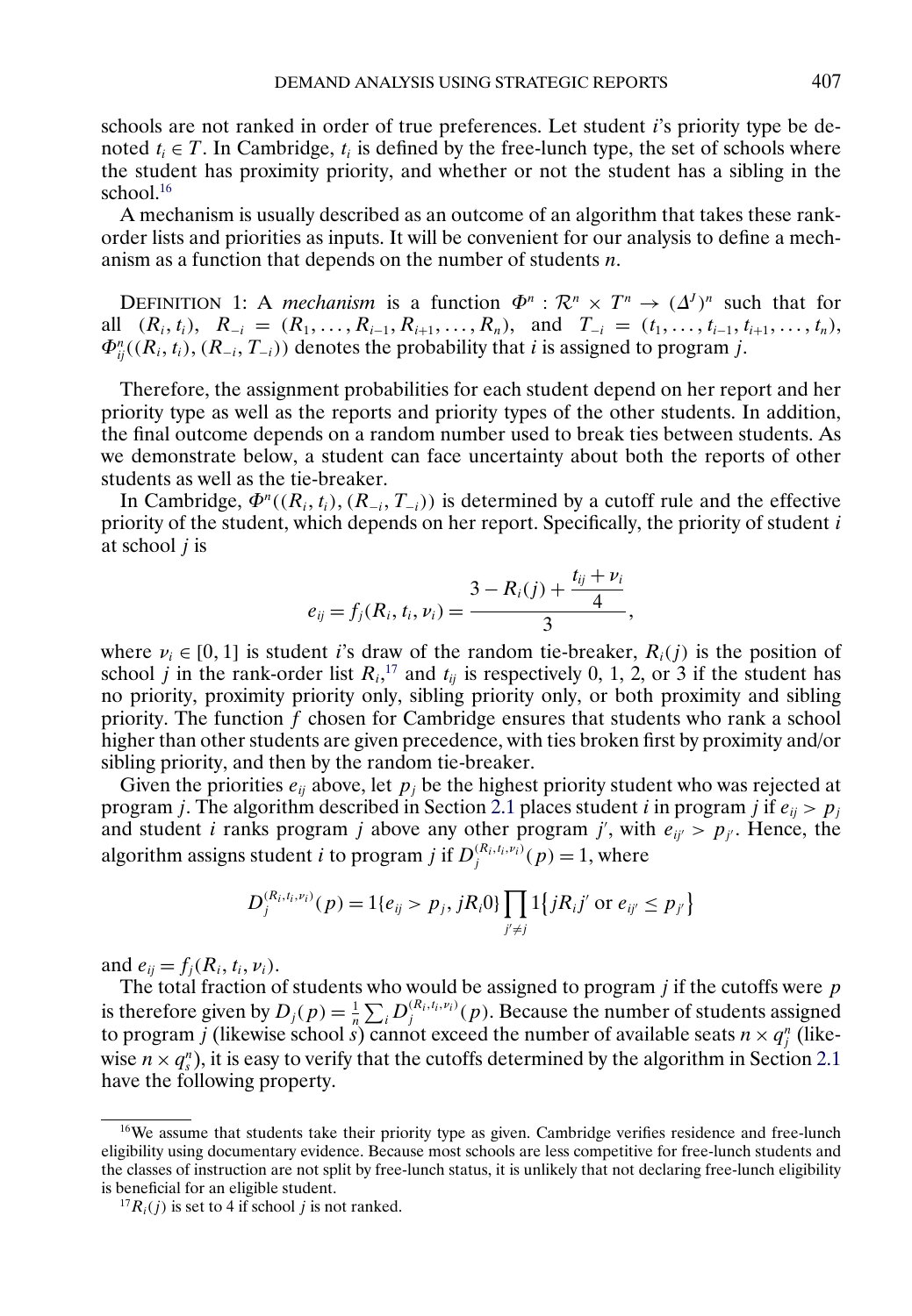DEFINITION 2: The vector of cutoffs  $p \in [0, 1]^J$  is *market clearing* for  $(D(p), q^n)$ , if, for each program  $j \in \mathcal{J}$ ,

$$
D_j(p)-q_j^n\leq 0,
$$

with equality if  $p_j > \min\{p_{j'} : j' \neq j, s_{j'} = s_j\}$ ,<sup>18</sup> and for each school  $s \in S$ ,

$$
\sum_{\{j:s_j=s\}} D_j(p)-q_s^n\leq 0,
$$

with equality if  $\min\{p_i : s_i = s\} > 0$ .

The first constraint ensures that program  $j$  has a cutoff larger than the other programs in the same school only if a student was rejected because the program has exhausted its capacity. The second constraint ensures that the lowest cutoff in the school is strictly positive only if the school has exhausted its total capacity.

In fact, this representation of the assignments in terms of the market clearing cutoffs and a priority that depends on a student's report is not unique to Cambridge. Many school choice mechanisms prioritize students based on their rank-order list and implement a cutoff rule that rejects all students below a program/school specific threshold. We now formally define a large class of mechanisms for which such a representation is valid.

DEFINITION 3: The mechanism  $\Phi^n$  is a *Report-Specific Priority* + *Cutoff* mechanism if there exist a function  $f : \mathcal{R} \times T \times [0, 1]^J \to [0, 1]^J$  and a measure  $\gamma_{\nu}$  over  $[0, 1]^J$  such that

(i)  $\Phi_j^n((R_i, t_i), (R_{-i}, t_{-i}))$  is given by

$$
\int \cdots \int D^{(R_i,t_l,\nu_l)}(p^n) d\gamma_{\nu_1}\cdots d\gamma_{\nu_n},
$$

where  $f(R_i, t_i, \nu_i)$  is the eligibility score vector for student *i*,

- (ii)  $p^n$  are market clearing cutoffs for  $(D(p), q^n)$ , where  $D(p) = \frac{1}{n} \sum_i D_j^{(R_i, t_i, v_i)}(p)$ ,
- (iii)  $f_j(R_i, t_i, \nu_i)$  is strictly increasing in  $\nu_{ij}$  and does not depend on  $\nu_{ij'}$  for  $j' \neq j$ .<sup>19</sup>

The representation highlights two ways in which these mechanisms can be manipulable.<sup>20</sup> First, the report of an agent can affect her eligibility score. Even with a fixed cutoff, agents may have the direct incentive to make reports that may not be truthful. Second, even if eligibility does not depend on the report, an agent may (correctly) believe that the cutoff for a school will be high, making it unlikely that she will be eligible. If the rankorder list is constrained in length, she may choose to omit certain competitive schools.

<span id="page-17-0"></span>

<sup>&</sup>lt;sup>18</sup>We use the convention that  $\min\{p_{j'} : j' \neq j, s_{j'} = s_j\} = 0$  if  $\{j' \neq j, s_{j'} = s_j\} = \emptyset$ .

<sup>&</sup>lt;sup>19</sup>We can allow for a single tie-breaker (as in Cambridge) by ensuring that  $\nu_{ij}$  and  $\nu_{ij'}$  are perfectly correlated.  $20$ The representation extends the characterization of stable matchings by [Azevedo and Leshno](#page-51-0) [\(2016\)](#page-51-0) in terms of demand, supply and market clearing to discuss mechanisms. Particularly, we can use their framework to consider mechanisms that produce matchings that are not stable. The representation may therefore be of independent theoretical and empirical interest. For example, [Abdulkadir˘glu, Angrist, Narita, and Pathak](#page-50-0) [\(2017\)](#page-50-0) used a related cutoff-based approach for evaluating achievement gains from attending various types of schools for the case of the Deferred Acceptance Algorithm. Our representation suggests that it may be possible to extend their techniques to the entire class of RSP+C mechanisms.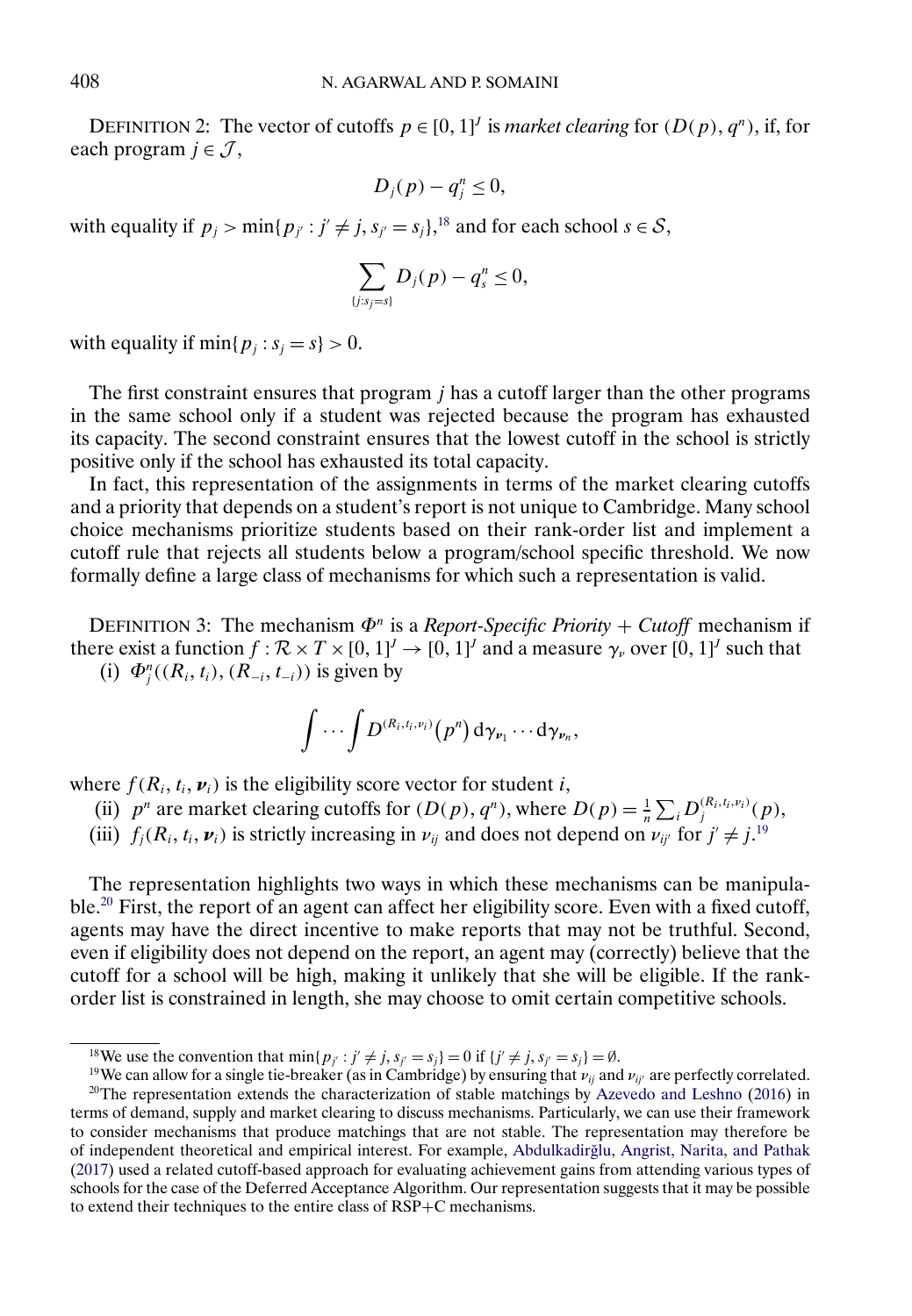<span id="page-18-0"></span>Table [I](#page-1-0) presents a partial list of school choice mechanisms currently used around the world. As we show in Appendix C.1, all mechanisms in Table [I,](#page-1-0) except for the Top Trading Cycles mechanism, belong to this class of cutoff-based mechanisms.21 A remarkable feature is that these mechanisms differ essentially in their choice of  $f$ . The techniques we develop below are applicable to this entire class.

## 3.3. *Agent Beliefs and Best Responses*

Evidence presented in Section [2](#page-6-0) suggests that agents are responding to strategic incentives in the Cambridge mechanism. To model this strategic behavior, we assume that agents submit rank-order lists that are optimal given a set of beliefs about the probability of assignment at various schools. We assume that agents have private information about their preferences,  $v_i$ . For an agent with priority type  $t_i$ , let the lottery  $L_{R_i,t_i}^{\sigma} \in \Delta^J$  consist of the believed assignment probabilities at various schools when other agents in the market follow the strategy  $\sigma$  and she reports  $R_i$ . Because agents do not know the preferences of others in the market, these beliefs do not depend directly on the preferences of others,  $v_{-i}$ , or on the (realized) reports of others,  $R_{-i}$ . Instead, we specify these beliefs as a function of the mechanism and the strategies of the other agents in the mechanism but will drop the dependence on these objects for notational simplicity.

Given a preference vector  $v_i \in \mathbb{R}^J$  and priority type  $t_i$ , the agent's expected utility from reporting  $R_i$  is therefore  $v_i \cdot L_{R_i,t_i}$ .<sup>22</sup> By choosing different rank-order lists, this agent can choose lotteries in the set  $\mathcal{L}_{t_i} = \{L_{R_i,t_i} : R_i \in \mathcal{R}_i\}$ . Therefore, this agent reports  $R_i$  only if

$$
v_i \cdot L_{R_i, t_i} \ge v_i \cdot L_{R'_i, t_i} \quad \text{for all } R'_i \in \mathcal{R}_i.
$$
 (3)

It is important to emphasize that optimality of  $R_i$  is with respect to the agent's belief about her assignment probabilities, which may or may not be the true assignment probabilities generated by the mechanism. In our application, we consider specifications with three alternative forms of beliefs below.

# 3.3.1. *Rational Expectations*

Our baseline model assumes that agents have correct beliefs about the probabilities of assignments given their own type t, the population distribution of types and preferences, and the ranking strategies used in the district. Specifically, let  $\sigma : \mathbb{R}^1 \times T \to \Delta^{|\mathcal{R}|}$  be a (symmetric) mixed strategy used by the students in the district.<sup>23</sup> The first argument of  $\sigma$ is the vector of utilities over the various schools, and the second argument is the priority type of the student. Each student believes that the lottery when she reports  $R_i \in \mathcal{R}_i$  is given by

$$
L_{R_i,t_i} = \mathbb{E}_{\sigma} \big[ \Phi^n \big( (R_i, t_i), (R_{-i}, T_{-i}) \big) | R_i, t_i \big]
$$
  
= 
$$
\sum_{(R_{-i}, T_{-i})} \Phi^n \big( (R_i, t_i), (R_{-i}, T_{-i}) \big) \prod_{k \neq i} f_{\sigma}(R_k, t_k),
$$
 (4)

 $21$ Leshno and Lo [\(2017\)](#page-52-0) derived a cutoff representation for the Top Trading Cycles mechanism that does not belong to the class of RSP+C mechanisms.

<sup>&</sup>lt;sup>22</sup>Although our model incorporates social interactions through  $L$ , it differs from a multinomial version of [Brock and Durlauf](#page-51-0) [\(2001\)](#page-51-0) because we do not specify an idiosyncratic payoff shock for each possible report  $R_i$ . Instead, we micro-found the expected utility of a report  $R_i$  through preferences for schools incorporated in  $v_i$ .

 $^{23}$ Note that when the distribution of utilities admits a density, a unique pure strategy is optimal except for a measure zero set of types.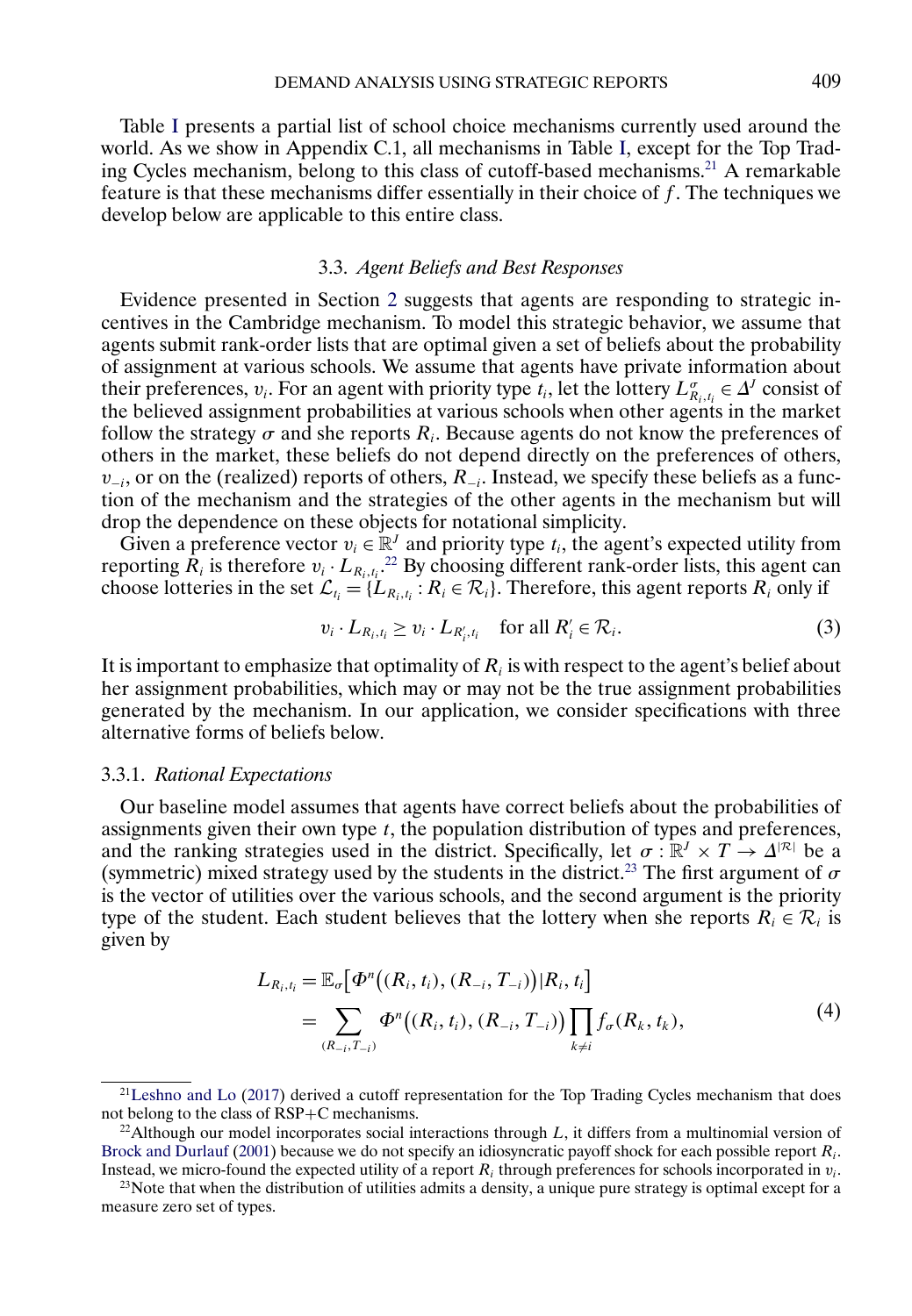<span id="page-19-0"></span>where  $\mathbb{E}_{\sigma}[\cdot]$  denotes expectations taken over the random variable  $(R_{i'}, t_{i'})$  for  $i' \neq i$  drawn i.i.d. with probability  $f_{\sigma}(R, t) = f_T(t) \int \sigma_R(V, t) dF_{V|T=t}$ , and  $F_{V,T}$  is the joint distribution of preference and priority types in the population. As a reminder, the dependence of  $L$  on the mechanism,  $\Phi^n$ , and the strategy,  $\sigma$ , have been suppressed for notational simplicity.

In this model of beliefs, the perceived probability of assignment depends on both the tie-breaker in the mechanism and the distribution of reports by the other students in the district. Therefore, a student perceives uncertainty due to both the the uncertainty in the lotteries within the mechanism as well as the reports submitted by other students. This contrasts with models of complete information about the reports submitted by the other students, where the latter form of uncertainty is not present.<sup>24</sup> We believe that this model is more realistic than a complete information model because students are unlikely to be aware of all the reports that will be submitted by others. This assumption is commonly made in the analysis of other non-dominant strategy mechanisms, for example, in the empirical analysis of auctions [\(Guerre, Perrigne, and Vuong](#page-52-0) [\(2000\)](#page-52-0), among others).<sup>25</sup>

It is important to note that agents need not have beliefs over a very high dimensional object in Report-Specific Priority  $+$  Cutoff mechanisms in order to compute the assignment probabilities and best responses. It is sufficient for agents to form beliefs over the distribution of cutoffs for the various programs. Our empirical approach will use this feature to reduce the dimension of the problem.<sup>26</sup>

## 3.3.2. *Adaptive Expectations*

Assuming rational expectations implies a strong degree of knowledge and sophistication. One may reasonably argue that the primary source of information for parents may be based on prior year information. We address this concern by considering the following alternative model of agent beliefs:

$$
L_{R_i,t_i} = \mathbb{E}_{\sigma^{-1}}\big[\Phi^{-1,n}\big((R_i,t_i),(R_{-i},T_{-i})\big)|R_i,t_i\big],\tag{5}
$$

where the notation −1 indicates the use of previous year quantities rather than the current year. Specifically, we assume that the agents have knowledge about the previous year strategy  $\sigma^{-1}$ , believe the school/program capacities are the same as the previous year, and that the distribution of other student types is the same as the previous year as well.

Such beliefs may arise if agents form expectations about the competitiveness of various schools based on the experiences of parents that participated in the previous year. Agents, in this case, may be systematically misinformed, for example, about increases or decreases in capacity. Estimates from this model will be used to investigate whether the potential

DEFINITION 4: The strategy  $\sigma^*$  is a *type-symmetric Bayesian Nash Equilibrium* if  $v_i \cdot L_{R_i,t_i}^{\sigma^*} \ge v_i \cdot L_{R_i',t_i}^{\sigma^*}$  for all  $R'_i \in \mathcal{R}_i$  whenever  $\sigma_{R_i}^*(v_i, t_i) > 0$ , where  $L_{R_i, t_i}^{\sigma^*}$  and  $L_{R'_i, t_i}^{\sigma^*}$  are given by equation [\(4\)](#page-18-0).

 $24$ Complete information Nash Equilibrium models are common in the literature on assignment mechanisms (see [Ergin and Sonmez](#page-52-0) [\(2006\)](#page-52-0), e.g.). Results based on assuming that agents have knowledge of  $R_{-i}$  are both quantitatively and qualitatively similar to the ones presented here and are available on request.

 $25$ Indeed, when all agents optimally respond to such beliefs, the behavior is consistent with a Bayesian Nash Equilibrium:

 $^{26}$ Kapor, Neilson, and Zimmerman [\(2017\)](#page-52-0) used a survey of students in New Haven to construct estimates of students' beliefs over these cutoffs. They then extended our methods to estimate the preference distribution using these estimated beliefs.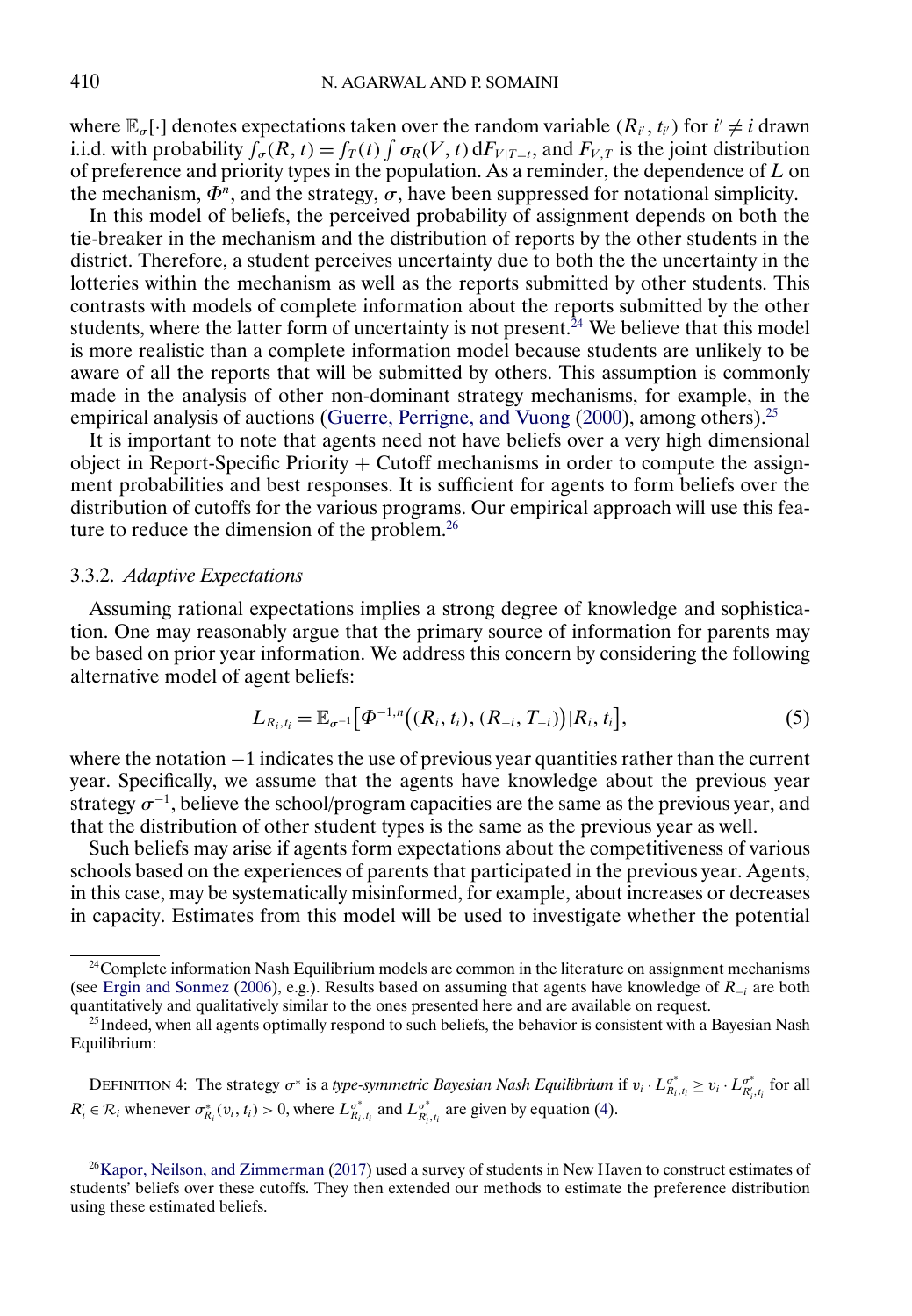<span id="page-20-0"></span>screening benefits of manipulable mechanisms hinge crucially on agents forming rational expectations.

# 3.3.3. *Coarse Expectations*

Another form of misinformation in the mechanism may be about the specific use of priorities and the program quotas based on free/reduced lunch status. If agents are not informed about these details of the mechanism, their expected probability of assignment given report  $R_i$  will not depend on their priority type,  $t_i$ . For example, beliefs that are based only on aggregate information about the number of applicants and capacities at each school would have this property.

To address the possibility that beliefs are coarse, we consider a model in which an agent believes that the lotteries are given by

$$
L_{R_i} = \sum_{t_i \in T} \mathbb{E}_{\sigma} \big[ \Phi^n \big( (R_i, t_i), (R_{-i}, T_{-i}) \big) | R_i, t_i \big] f(t_i), \tag{6}
$$

where  $\sigma$  is the strategy used by the students in the district. Such beliefs may have distributional consequences and may undo some of the goals of the Controlled Choice Plan of maintaining a diverse student mix within programs. It is possible that schools that are popular among paid-lunch students, such as Graham & Parks, may be under-subscribed by free/reduced lunch students because of such coarse beliefs.

# 4. A REVEALED PREFERENCE APPROACH

This section illustrates the key insight that allows us to learn about the preferences of students from their (potentially manipulated) report and presents an overview of our method for estimating preferences. Equation [\(3\)](#page-18-0) reveals that a student's optimal choice, given her priority type, depends on the assignment probabilities the student believes she can achieve by altering her report. The choice of a report by a student is, therefore, a choice from the set of lotteries,

$$
\mathcal{L} = \{L_{R_i} : R_i \in \mathcal{R}_i\},\
$$

where the dependence on  $t_i$  is dropped for simplicity. The various forms of beliefs de-scribed in Section [3.3](#page-18-0) specify particular values for  $L_{R_i}$ .

Assume, for the moment, that a student's believed assignment probabilities is known to the analyst, and consider the student's decision problem. Figure [2](#page-21-0) illustrates an example with two schools and an outside option. Each possible report corresponds to a probability of assignment into each of the schools and a probability of remaining unassigned. Figure [2\(](#page-21-0)i) depicts three lotteries  $L_R, L_{R'}, L_{R''}$  corresponding to the reports R, R', and  $R''$ , respectively, on a unit simplex.<sup>27</sup> The dashed lines show the linear indifference curves over the lotteries for an agent with a utility vector parallel to the vector  $a$ . A student with a utility vector parallel to  $a_R$  will therefore find  $L_R$  optimal (Figure [2\(](#page-21-0)ii)). A student who is indifferent between  $L_R$  and  $L_{R'}$  must have indifference curves that are parallel to the line segment connecting the two points and, therefore, a utility vector that is parallel to  $a_{R,R'}$  (Figure [2\(](#page-21-0)ii)). Likewise, students with a utility vector parallel to  $a_{R,R''}$  are indifferent between  $L_R$  and  $L_{R''}$ . In fact,  $L_R$  is optimal for all students with utility vectors that are

 $27$ The simplex is often referred to as the Marschak–Machina triangle.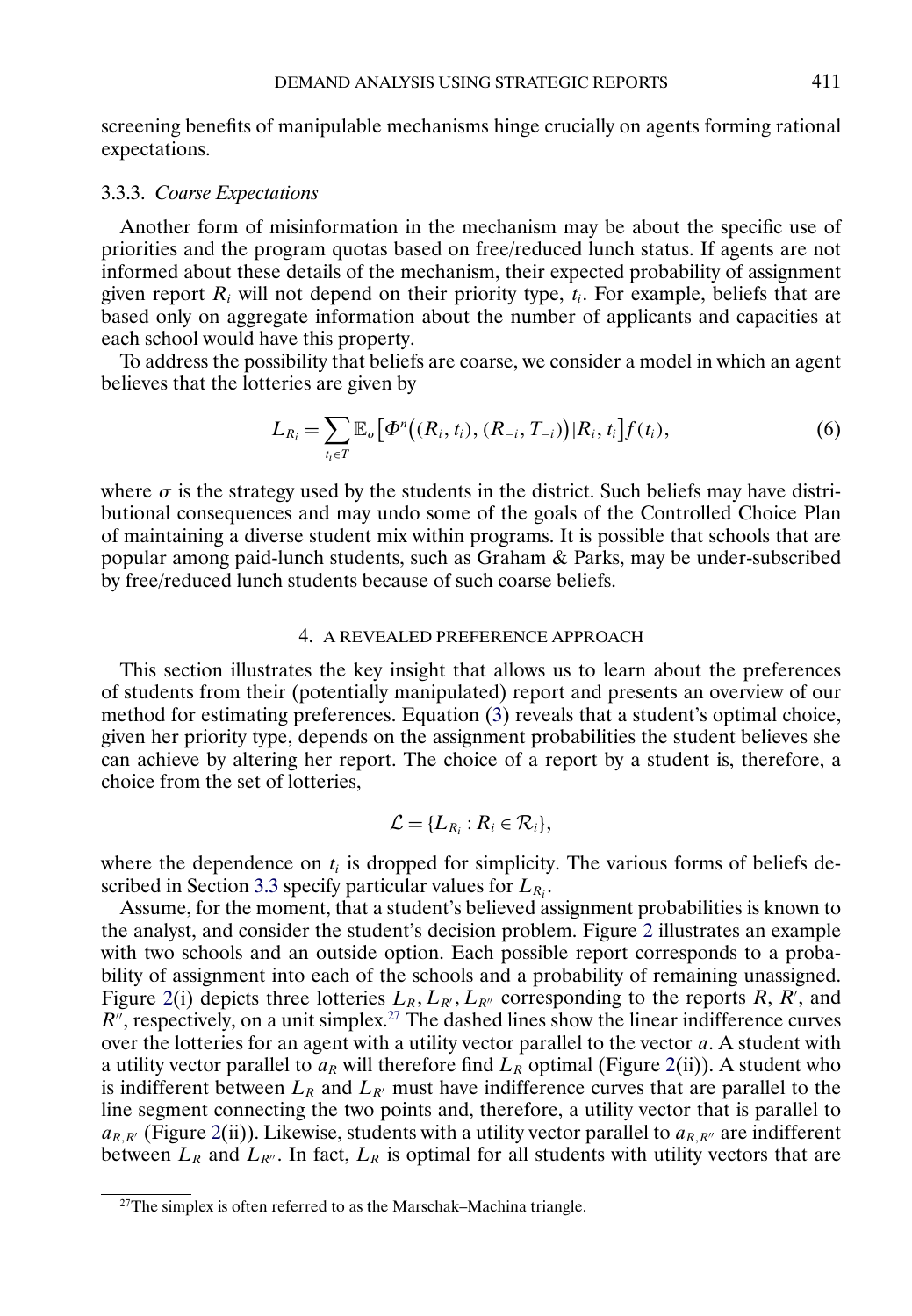<span id="page-21-0"></span>

(i) Indifference curves for utility vectors parallel to  $a$ , and choices over three lotteries



 $R' + \alpha_2 a_{R',R''}$ for  $\alpha_1, \alpha_2 > 0$ 



FIGURE 2.—A revealed preference argument.

linear combinations of  $a_{R,R'}$  and  $a_{R,R''}$  with positive coefficients. A similar reasoning can be applied to  $L_{R'}$  and  $L_{R''}$ , resulting in the vector  $a_{R',R''}$  depicted in Figure 2(iii). We now turn our attention to utility space in Figure 2(iv). The rays starting from the origin and parallel to each of these vectors partition this space. As argued above,  $L_R$  is optimal for students with utility vectors  $v \in C_R$ , for example if v is parallel to  $a_R$ . In symbols, for any J and set of lotteries  $\mathcal{L}$ , choosing  $L_R$  is optimal if and only if the utility vector belongs to the (normal) cone:

$$
C_R = \{ v \in \mathbb{R}^J : v \cdot (L_R - L_{R'}) \ge 0 \text{ for all } L_{R'} \in \mathcal{L} \}^{28} \tag{7}
$$

<sup>&</sup>lt;sup>28</sup>Mathematically,  $C_R$  is the normal cone to the convex hull of  $\mathcal L$  at  $L_R$ .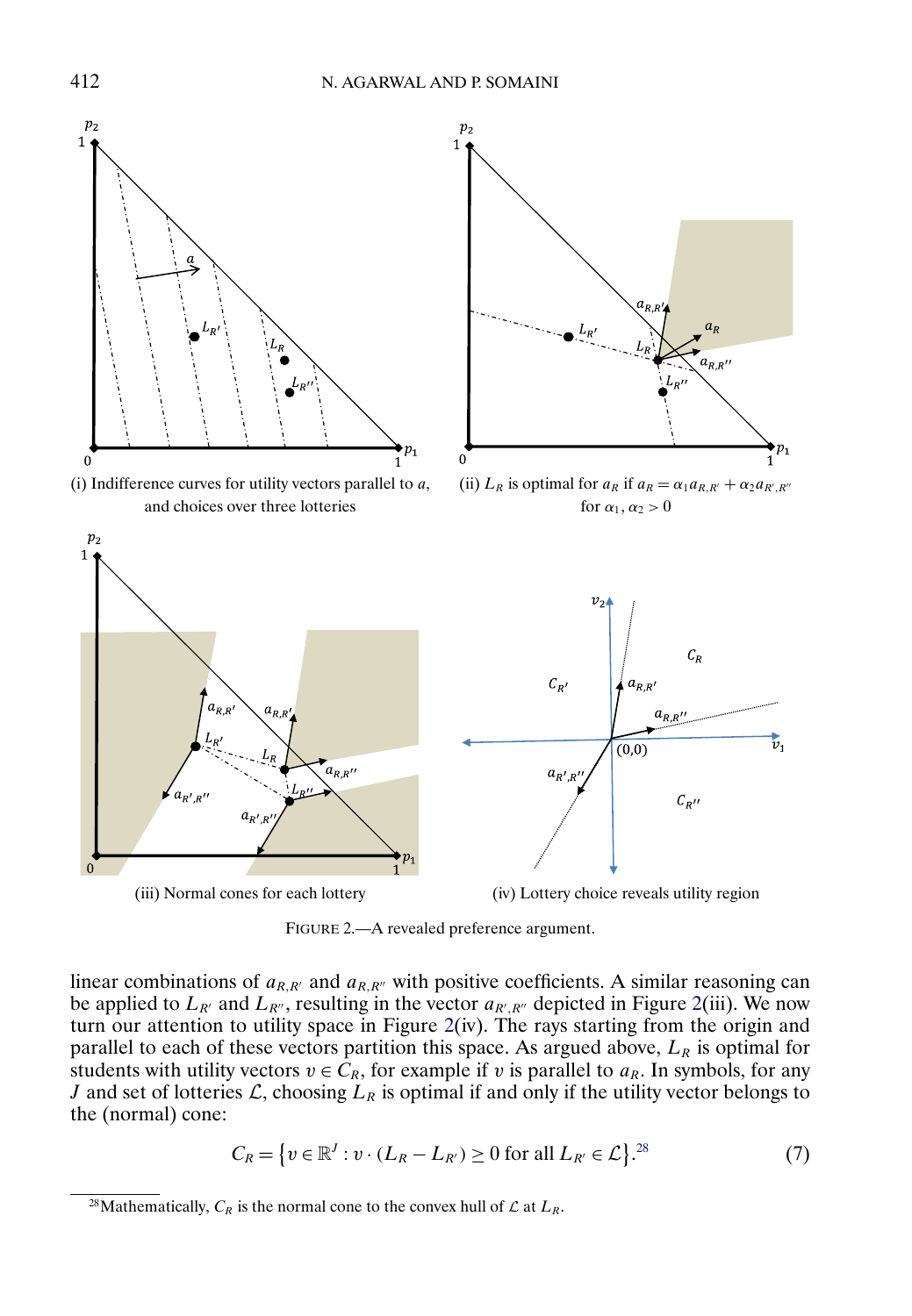<span id="page-22-0"></span>For all values of v in this cone, the expected utility from choosing  $R$  is at least as large as choosing any other report.<sup>29</sup> Similarly, reports R, R', and R'' are only optimal for students with utility vectors in the regions  $C_R$ ,  $C_{R'}$ , and  $C_{R''}$ , respectively. Further, these regions may intersect only at their boundaries and together cover the utility space. The choice of report therefore reveals the region in utility space to which a student's preference vector belongs.

Remarkably, a partition of this form is implied for all school choice mechanisms that use tie-breakers if a student's belief for assignment probabilities is identified. The argument does not rely on uniqueness of equilibria as long as agent beliefs are identified and can be estimated using the data. Further, these inequalities use all the restrictions on preferences given the beliefs of the agents and the mechanism. We can use this insight to construct the likelihood of observing a given choice as a function of the distribution of utilities:

$$
\mathbb{P}(R|z,\xi) = \mathbb{P}\Big(R = \arg\max_{R' \in \mathcal{R}} v \cdot L_R|z,\xi;f\Big) = \int 1\{v \in C_R\} f_{V|z,\xi}(v|z,\xi) dv. \tag{8}
$$

This expression presents a link between the observed choices of the students in the market and the distribution of the underlying preferences, and it is the basis of our empirical approach. It presents rich information about utilities because the number of regions is equal to the number of reports that may be submitted to a mechanism.<sup>30</sup>

There are three remaining issues to consider. First, we need to show that agent beliefs over assignment probabilities can be consistently estimated so that the regions  $C_R$  used to construct the likelihood can be determined. The objective is to justify an approximation to ex ante student beliefs using a realized sample of reports. Section [6.1](#page-27-0) shows that assignment probabilities for the strategies used by students observed in the data can be consistently estimated in all RSP+C mechanisms. Therefore, our procedure is robust to the possibility of multiple equilibria in case one wishes to assume that students play equilibrium strategies.<sup>31</sup> Second, Section 5 provides conditions under which the distribution of utilities is nonparametrically identified. We can obtain point identification by "tracing out" the distribution of utilities with either variation in lottery sets faced by students or by using an additively separable student-school specific observable characteristic. Third, Section [6.2](#page-29-0) proposes a computationally tractable estimator that can be used to estimate the parameters of the preference distribution. Here, we use a first step estimate of assignment probabilities.

#### 5. IDENTIFICATION

Section [4](#page-20-0) showed that the choice of report by a student allows us to determine the cone,  $C_{R,t} \subseteq \mathbb{R}^J$  for  $R \in \mathcal{R}$ , that contains her utility vector v. The argument required knowledge of a student's beliefs for assignment probabilities that constitute  $L_{R,t}$ . Knowledge of the mechanism and the joint distribution of reports and types directly identifies the forms

<sup>&</sup>lt;sup>29</sup>We allow for the possibility that  $L_R = L_R$  for two reports R and R'. This may occur if the student lists a school she is sure to be assigned to as her first choice. In such cases, our revealed preference method does not deduce any preference information from later ranked choices.

<sup>&</sup>lt;sup>30</sup>There are a total of 1,885 elements in  $\mathcal R$  because students in Cambridge can rank up to three programs from 13.

<sup>&</sup>lt;sup>31</sup>We avoid common issues in deriving a likelihood in games with multiple equilibria [\(Ciliberto and Tamer](#page-51-0) [\(2009\)](#page-51-0), [Galichon and Henry](#page-52-0) [\(2011\)](#page-52-0), e.g.) because we are able to identify and estimate agent beliefs.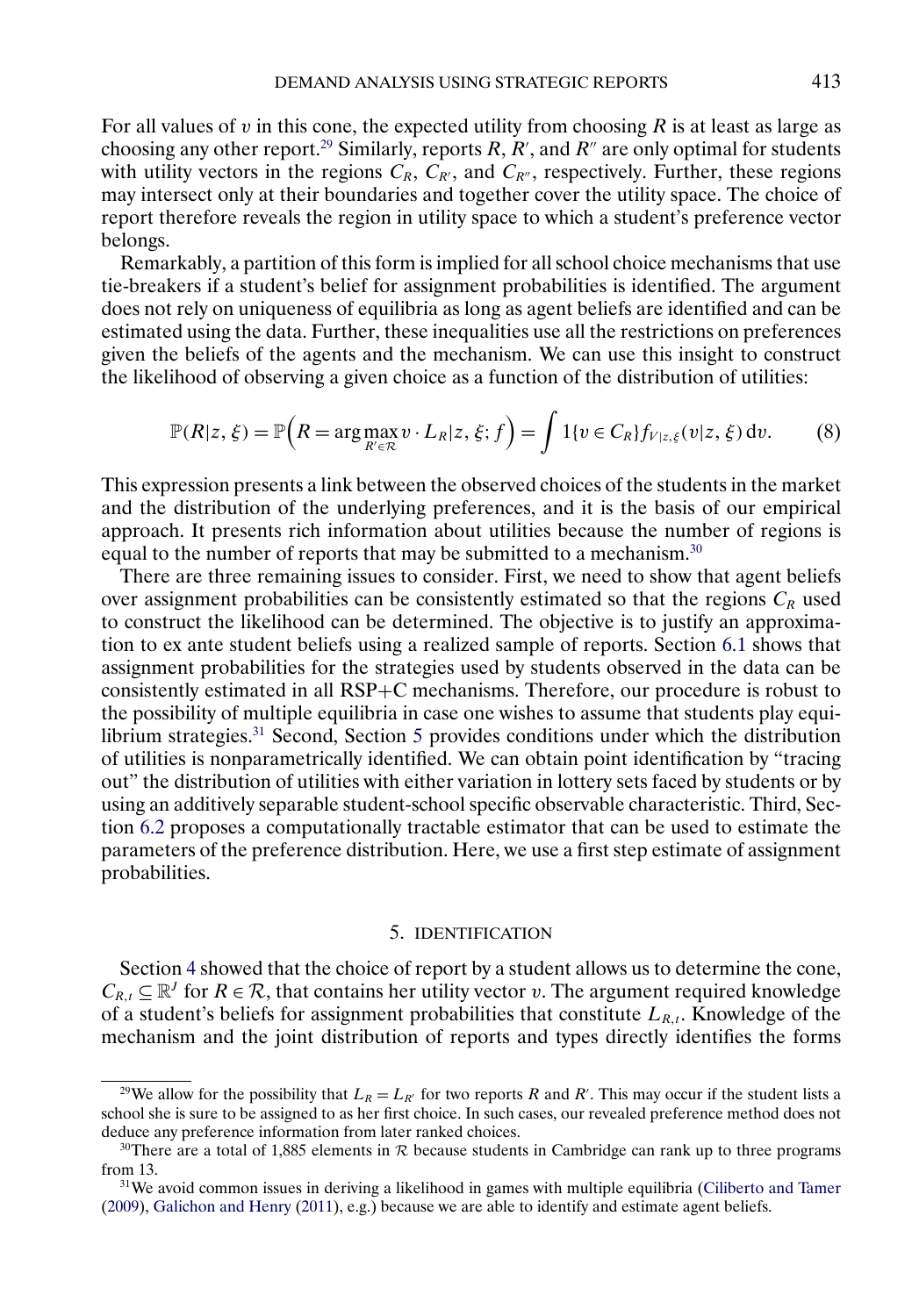of beliefs specified in equations  $(4)-(6)$  $(4)-(6)$  $(4)-(6)$ .<sup>32</sup> This section presents our results on identification of the distribution of indirect utilities. Knowledge of this distribution is sufficient for positive analysis of various types. For example, it allows for analysis of assignments under counterfactual mechanisms and a determination of the fraction of students who are assigned to their true first choice. Additionally, certain forms of normative analysis that involve comparing the proportion of students who prefer one mechanism over another can also be conducted.<sup>33</sup>

We now show what one can learn about the distribution of utilities using equation [\(8\)](#page-22-0):

$$
\mathbb{P}(R\in\mathcal{R}|z,t,\xi,b)=\int 1\{v\in C_{b,R,t}\}f_{V|z,t,\xi}(v|z,t,\xi)\,\mathrm{d}v,
$$

where  $b$  is a market subscript and the dependence on  $t$  has been reintroduced for notational clarity. This expression shows the two potential sources of variation that can be used to "trace out" the densities  $f_{V|T,z,\xi}(v|z,t,\xi)$ . The first results from choice environments with different values of  $C_{b,R,t}$ . The second results from variation in the observable characteristic z. We consider each of these below. As is standard in the identification literature, we treat the assignment probabilities and the fraction of students who choose any report as observed.

## 5.1. *Identification Under Varying Choice Environments*

In some cases, researchers may be willing to exclude certain elements of the priority structure, t, from preferences, or they may observe data from multiple years in which the set of schools is the same but capacities vary across years. Such variation in choice environments can result in rich information about preferences. Our arguments in this subsection will therefore relax the additive separability assumption made in equation [\(1\)](#page-15-0) by allowing  $V(\cdot)$  to have a general functional form. Because utilities can be determined only up to positive affine transformations, we instead normalize the scale as  $||v_i|| = 1$  for each student *i*. This normalization is without loss of generality. Hence, it is sufficient to consider the case when  $v_i$  has support only on the unit circle.

To gain intuition, assume that a researcher has data from two years with one school adding a classroom in the second year. If we assume that school capacity can be excluded from the distribution of preferences, that is,  $v|z, \xi, t, b \sim v|z, \xi, t, \tilde{b}$  for the years indexed by b and  $\tilde{b}$ , we effectively observe students with the same distribution of preferences facing two different lottery choice sets. For example, let the choice sets faced by students be  $\mathcal{L} = \{L_R, L_{R'}, L_{R''}\}\$  and  $\tilde{\mathcal{L}} = \{L_R, \tilde{L}_{R'}^{}, L_{R''}\}\$ , respectively. Figure [3\(](#page-24-0)i) illustrates these choice sets. The change from  $L_{R'}$  to  $\tilde{L}_{R'}$  affects the set of utilities for which the various choices are optimal. The set of types for which  $L_R$  is optimal now also includes the dotted cone. The utilities in this cone can be written as linear combinations of  $\tilde{a}_{R,R'}$  and  $a_{R,R'}$  with positive coefficients. Observing the difference in likelihood of reporting R for students with the two types allows us to determine the weight on this region:

$$
\mathbb{P}(R|\tilde{b}) - \mathbb{P}(R|b) = \int \big(1\{v \in \tilde{C}_R\} - 1\{v \in C_R\}\big) f_V(v) dv,
$$

<sup>&</sup>lt;sup>32</sup>Section [6.1](#page-27-0) presents a consistent estimator for  $L_{R,t}$  as defined by each of the forms of beliefs.

<sup>&</sup>lt;sup>33</sup>Solving the social planner's problem or comparing mechanisms using a Kaldor–Hicks criterion requires additional assumptions on the transferability of utility or a choice of Pareto weights.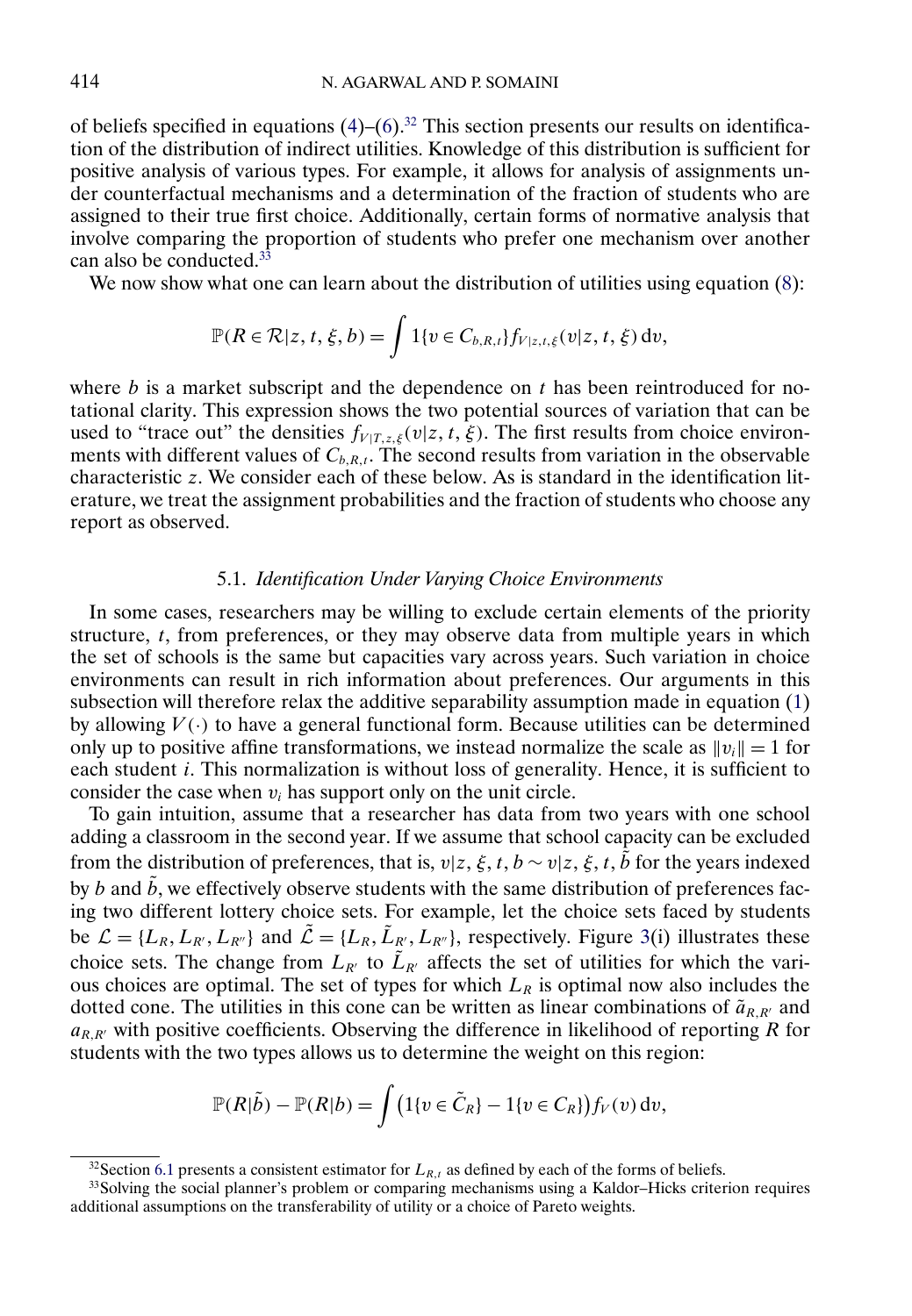<span id="page-24-0"></span>

FIGURE 3.—Variation in lotteries.

where explicit conditioning on the vector  $(z, t, \xi)$  is dropped because it is held fixed. Figure 3(ii) illustrates that this variation allows us to determine the weight on the arc  $\tilde{h}_R - h_R$ . [Carvalho, Magnac, and Viong](#page-51-0) [\(2017\)](#page-51-0) independently developed a similar identification argument in the case where there are only two programs (i.e.,  $J = 2$ ) and there is rich variation in the choice environment. Appendix D.1 proves a result for the general case and characterizes the identified set even when the variation in choice environments is limited.

The discussion suggests that enough variation in the set of lotteries faced by individuals with the same distribution of utilities can be used to identify the preference distribution. The arc above traces the density of utilities along the circle when such variation is available. However, typical school choice systems have only a small number of priority types and data sets typically cover a small number of years. Therefore, due to limited support, we will typically partially identify  $f_V$ . While this source of variation may not be rich enough for a basis for nonparametric identification, it makes minimal restrictions on the distribution of utilities. In particular, the result allows for the preference distribution to depend arbitrarily on residential locations through z. Although beyond the scope of this paper, this framework may be a useful building block for a model that incorporates both residential and school choice.

## 5.2. *Identification With Preference Shifters*

This subsection drops the scale normalization,  $||v_i|| = 1$ , made in the previous subsection and reverts back to the additive separable form with the scale normalization in equa-tion [\(1\)](#page-15-0). We describe how variation in  $z<sup>1</sup>$  within a market, fixing  $\xi$  and  $z<sup>2</sup>$ , can be used to learn about the distribution of indirect utilities. The objective is to identify the joint distribution of  $u_{ij} = U(z_{ij}^2, \xi_j, \epsilon_i)$  given  $(\xi, z^2)$ , where we drop this conditioning for simplicity of notation. Because  $\epsilon_i$  is independent of  $z_{ij}^1$ , we have that

$$
f_{V|Z^{1}}(v|z^{1})=g(v+z^{1}),
$$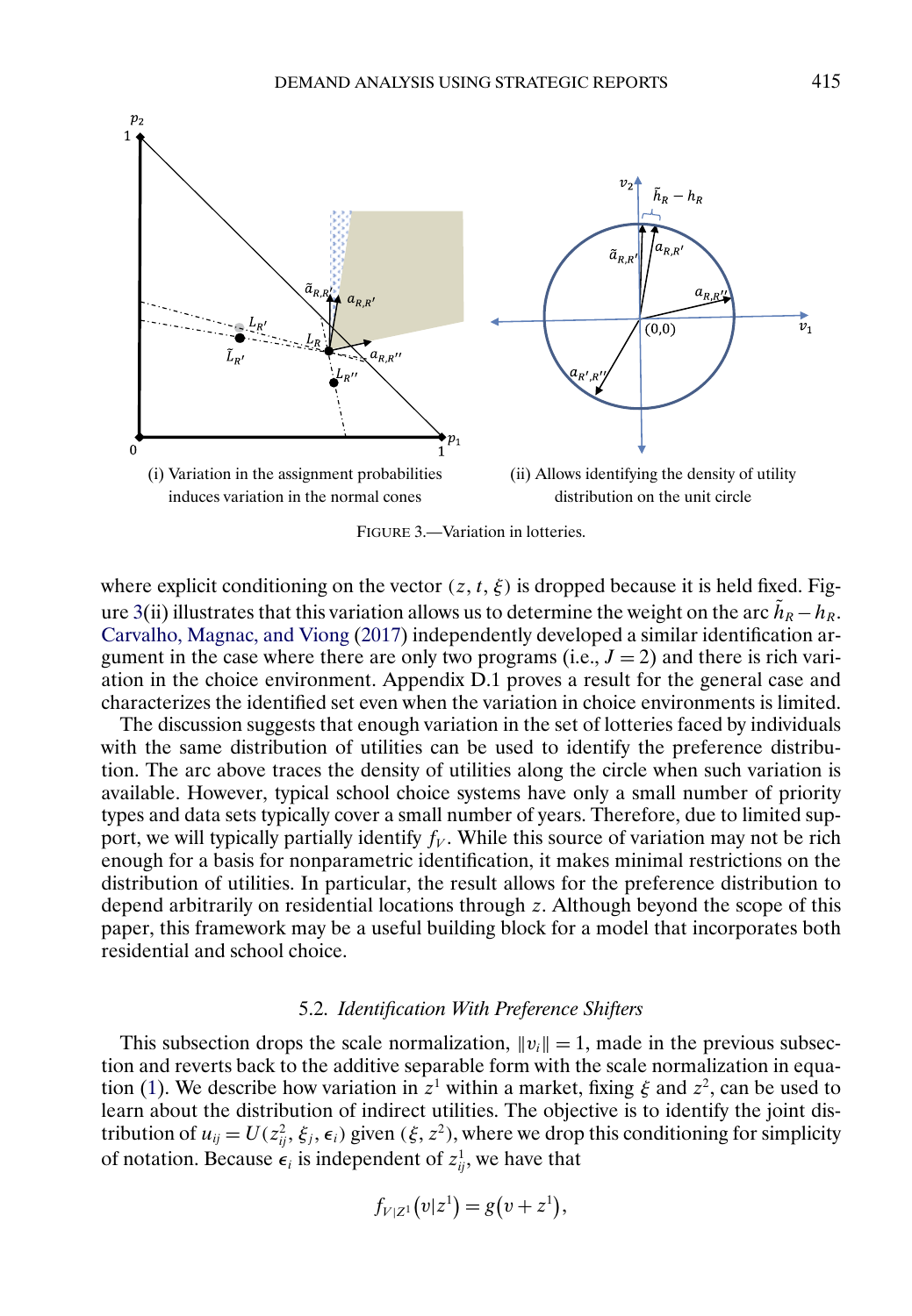<span id="page-25-0"></span>

FIGURE 4.—Local variation in  $z$  identifies the density of  $u$ .

where g is the density of u and  $z^1$  is observed on a set  $\zeta$ . Therefore, our goal is to identify  $g^{34}$ 

Consider the lottery set faced by a set of students and the corresponding region,  $C_R$ , of the utility space that rationalizes choice R (Figure [2\)](#page-21-0). A student with  $z_i^1 = z$ chooses R if  $v = u - z \in C_R$ . The values of u that rationalize this choice are given by  $z + \alpha_1 a_{R,R'} + \alpha_2 a_{R,R''}$  for any two positive coefficients  $\alpha_1$  and  $\alpha_2$ . Figure 4 illustrates the values of u that make  $R$  optimal. As discussed in Section [4,](#page-20-0) observing the choices of individuals allows us to determine the fraction of students with utilities in this set. Similarly, by focusing on the set of students with  $z_i^1 \in \{z', z'', z'''\}$ , we can determine the fraction of students with utilities in the corresponding regions (see Figure 4). By appropriately adding and subtracting these fractions, we can learn the fraction of students with utilities in the parallelogram defined by  $(z, z', z'', z'')$ . This allows us to learn the total weight placed by the distribution  $g$  on such parallelograms of arbitrarily small size. It turns out that we can learn the density of g around any point z in the interior of  $\zeta$  by focusing on variation in the neighborhood of z. The next result formalizes this intuition.

THEOREM 1: If  $C_R$  is spanned by *J* linearly independent vectors  $\{a_{R,R^1}, \ldots, a_{R,R^I}\}$ , where  $R^1, \ldots, R^J$  belong to  $\mathcal{R} \setminus \{R\}$ , then  $g(\cdot)$  is identified in the interior of  $\zeta$ . Hence,  $f_V(v|z^1) =$  $g(v+z^1)$  is identified for all v such that  $v+z^1$  is in the interior of  $\zeta$ .

PROOF: Let  $A_R = [a_{R,R^1}, \ldots, a_{R,R^J}]$  and note that  $C_R = \{v : v = A_R x$  for some  $x \ge 0\}$ . Assume, wlog,  $|\det A_R| = 1$ . Evaluate  $h_{C_R}(z) = \mathbb{P}(v \in C_R|z)$  at  $A_R x$ :

$$
h_{C_R}(A_R x) = \int_{\mathbb{R}^J} 1\{u - A_R x \in C_R\} g(u) \, \mathrm{d}u
$$
  
= 
$$
\int_{\mathbb{R}^J} 1\{A_R(y - x) \in C_R\} g(A_R y) \, \mathrm{d}y = \int_{x_1}^{\infty} \cdots \int_{x_J}^{\infty} g(A_R y) \, \mathrm{d}y,
$$

<sup>34</sup>In recent work, [Allen and Rehbeck](#page-51-0) [\(2017\)](#page-51-0) studied identification in a general class of demand models and considered the case where  $v_{ij} = u_{ij} - h(z_{ij}^1)$ . Specifically, they studied the identification of  $h(\cdot)$  and showed that it can be identified up to scale and location without knowledge of the distribution of  $u_{ii}$ . Our goal is to identify the distribution of indirect utilities, which requires identification of the distribution of  $u_{ii}$ . It may be possible to combine these results to relax the restriction that (indirect) utilities are linear in  $z_{ij}^1$ .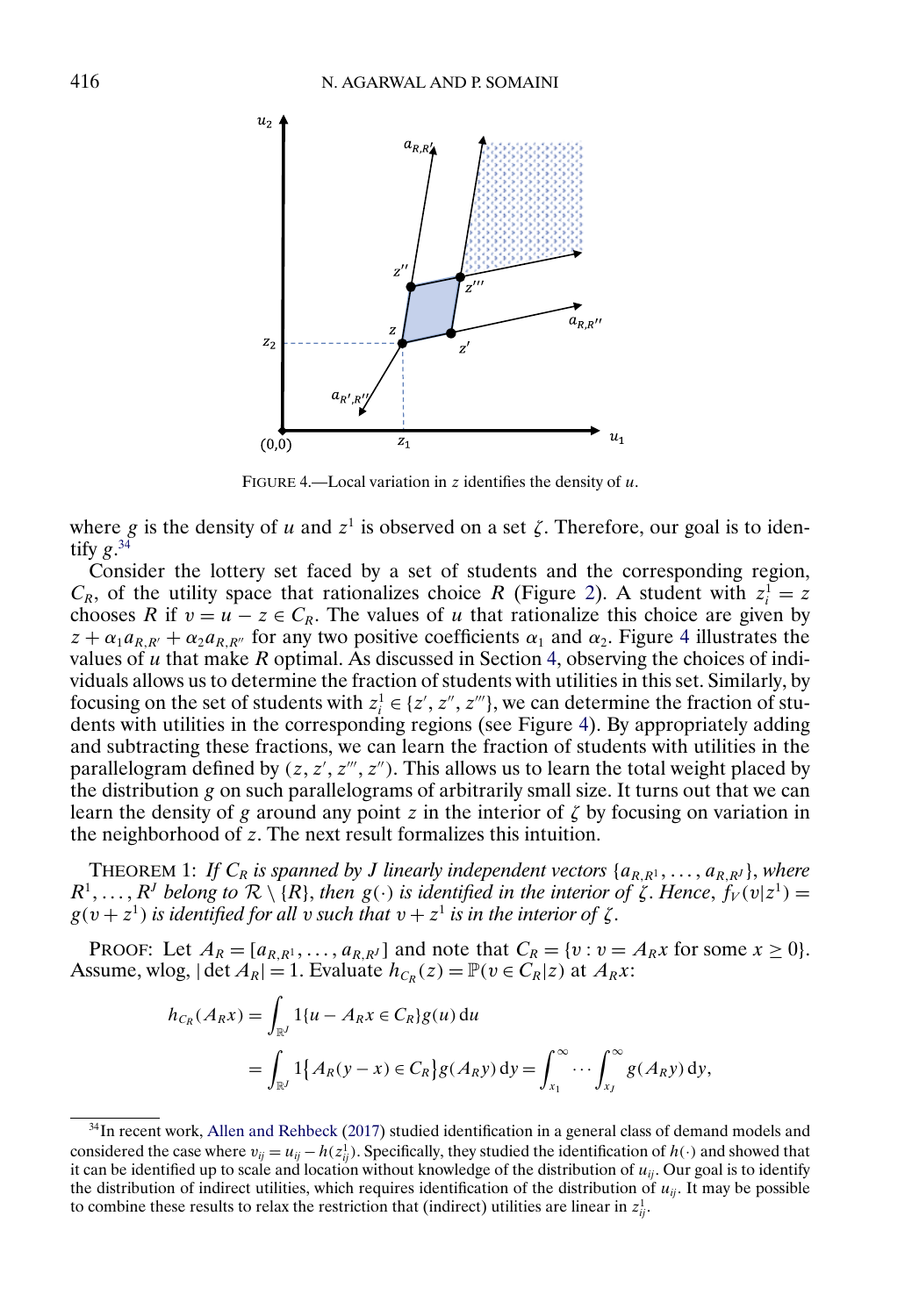<span id="page-26-0"></span>where the second equality follows from a change of variables,  $u = A<sub>R</sub>y$ , and the third equality follows because  $A_R(y - x) \in C_R \iff y \ge x$ . Therefore,

$$
\frac{\partial^J h_{C_R}(A_R x)}{\partial x_1 \cdots \partial x_J} = g(A_R x).
$$

In particular, for any z<sup>1</sup> in the interior of  $\zeta$ ,  $g(z^1)$  is given by  $\frac{\partial^j h_{C_R}(A_Rx)}{\partial x_1\cdots \partial x_J}$  evaluated at  $x = A_R^{-1}z^1$ . This derivative is identified on the interior of  $\zeta$  because  $h_{C_R}(\cdot)$  is observed on  $\zeta$ .  $Q.E.D.$ 

Intuitively,  $z_i^1$  shifts the distribution of indirect utilities. For example, when  $z_{ij}^1$  denotes the distance to school  $j$ , then all else equal, students closer to a particular school should have stronger preferences for attending that school. These students should be more likely to rank it on their list. The extent to which students who are closer to a given school are more likely to rank it is indicative of the importance of distance relative to other factors that affect preferences that are captured by  $U(.)$ .<sup>35</sup>

One drawback of the formal result above is that it places a restriction on  $C_R$ , which is a non-primitive object. However, the condition can be verified in the data because  $C_R$  is identified. Moreover, Theorem [A.2](#page-45-0) in Appendix [A.2](#page-45-0) shows that we can identify g under weaker conditions on  $C_R$  if g has exponentially decreasing tails and  $\zeta = \mathbb{R}^J$ . The proof is based on Fourier-deconvolution techniques because the distribution of v is given by a location family parameterized by  $z<sup>1</sup>$ . The conditions on g are quite weak and are satisfied for commonly used distributions with additive errors such as normal distributions, generalized extreme value distributions, or if  $u$  has bounded support.<sup>36</sup>

When  $z_{ij}^1$  is assumed to be the road or walking distance from student *i*'s residence to school *j*, then the support of  $z<sup>1</sup>$  will be limited by geographical constraints. In this case, such variation provides partial information on  $f_V$ . Our estimator, which is described in the next section, will use variation from this source in addition to variation in choice environments in a parametric specification.

# 6. ESTIMATING ASSIGNMENT PROBABILITIES AND PREFERENCE PARAMETERS

We estimate our preference parameters,  $\theta = (\beta, \Sigma)$ , using a two-step estimator. In the first step, we estimate the assignment probabilities for each lottery,  $L_{R,t}$ . The second step estimates  $\theta$  taking the estimate from the first step  $\hat{L}$  as given. Although it may be possible to estimate these two sets of parameters jointly, the two-step procedure is computationally tractable, albeit potentially less efficient. Theorems 2.1 and 6.1 of [Newey and McFadden](#page-52-0) [\(1994\)](#page-52-0) show conditions under which a two-step estimator is consistent and asymptotically normal. These results require that the first step is consistent and asymptotically normal, and the second step is reasonably well-behaved. Our second-step estimator will be equivalent to a maximum likelihood estimator. The main challenge, therefore, is to show that our first step is consistent and asymptotically normal.

<sup>&</sup>lt;sup>35</sup>The nature of this identification result articulates the fact that identification of the density at a point does not rely on observing extreme values of  $z^1$ . Of course, identification of the tails of the distribution of u will rely on support of extreme values of  $z<sup>1</sup>$ . Also note that our identification result requires only one convex cone generated by a lottery and, therefore, observing additional lotteries with simplicial cones generates testable restrictions on the assumption that  $z<sup>1</sup>$  is a special regressor.

<sup>&</sup>lt;sup>36</sup>We do not require that g has a non-vanishing characteristic function. Further, when u has bounded support, we can allow for  $\zeta$  to be a corresponding bounded set.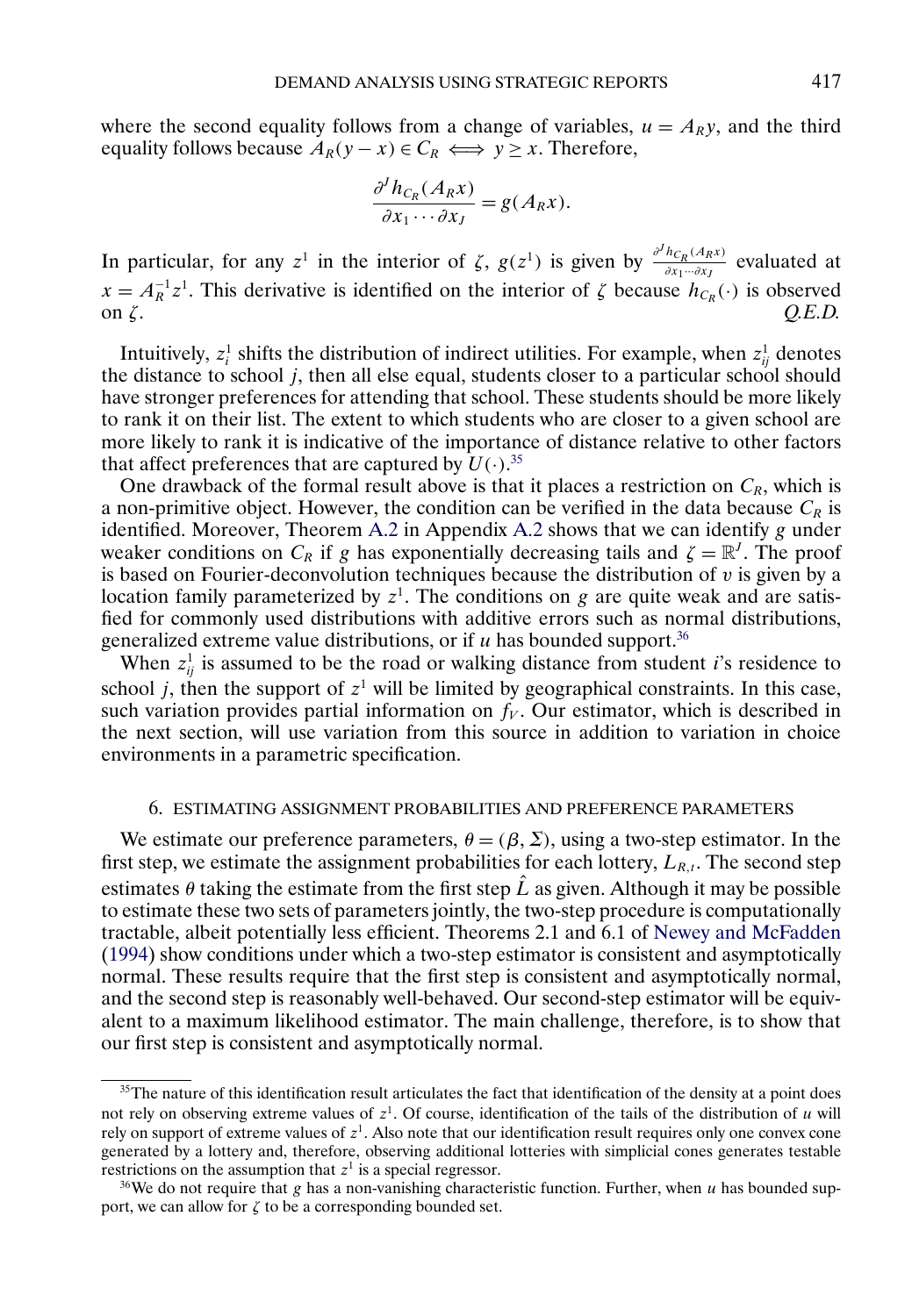<span id="page-27-0"></span>The asymptotic framework assumes that the number of students *n* grows large in a single year and the number of programs is held fixed. The capacity of the programs,  $n \times$  $q_j^n$ , increases proportionally with the number of students, that is,  $q_j^n \rightarrow q_j \in (0, 1)$ . These limits are meant to capture an environment, such as the one in Cambridge, where the number of students is large relative to the number of schools.<sup>37</sup> It is sufficient for the researcher to observe data from a single year of the mechanism with many students for consistency and asymptotic normality of the estimator. In our application, the parameters governing the distribution of preferences given the observables,  $\theta$ , is held constant across years and multiple years of data to improve the precision of  $\hat{\theta}$ . For simplicity of notation, we omit the dependence of L on the application year.

# 6.1. *First Step: Estimating Assignment Probabilities*

The first step requires us to estimate the probabilities in equation [\(4\)](#page-18-0) for each value of  $(R_i, t_i)$ . The equation highlights two sources of uncertainty facing the student when forming this expectation. First, at the time of submitting the report, the student does not know the realization of  $(R_{-i}, T_{-i})$ . The agents form expectations for this realization based on population distribution of types and the forecast strategy  $\sigma$ . The second source of uncertainty is within  $\Phi^n$  because of the random tie-breaker used to determine assignments. Even with rational expectations, these two sources of uncertainty imply that the realized empirical assignment probabilities differ from the agent's expectations.

We approximate the first source of uncertainty using a resampling procedure because the data consist of a large sample of reports and priorities drawn from the population distribution (see [Hortaçsu](#page-52-0) [\(2000\)](#page-52-0) for an early implementation of a similar re-sampling procedure in the context of an auction). For the second source of uncertainty, we can use the fact that Cambridge uses a mechanism with a Report-Specific Priority  $+$  Cutoff (RSP+C) representation. For each draw of  $(R_{-i}, T_{-i})_b$  and tie-breakers  $\nu_{-i,b}$ , we compute a market clearing cutoff  $p_b^{n-1}$  by simulating the mechanism.<sup>38</sup> The assignment for a student with priority type  $t_i$ , report  $R_i$ , and a draw of the random tie-breaker  $\nu_i$  is given by  $D^{(R_i,t_i,\nu_i)}(\hat{p}_b^{n-1})$ , where  $e_i = \hat{f}(R_i,t_i,\nu_i)$ . This reasoning suggests the following estimator,  $\hat{L}$ , for the rational expectations case:

$$
L_{R_i,t_i} \approx \frac{1}{B} \sum_{b=1}^{B} \Phi^n((R_i, t_i), (R_{-i}, T_{-i})_b)
$$
  

$$
\approx \frac{1}{B} \sum_{b=1}^{B} \int D^{(R_i, t_i, e_i)}(p_b^{n-1}) d\gamma_{\nu_i}
$$
  

$$
= \hat{L}_{R_i, t_i},
$$
 (9)

where  $(R_{-i}, T_{-i})_b$  is the bth sample of  $n-1$  reports and priority types and  $\gamma_{\nu_i}$  is the CDF of the tie-breaker. The estimator therefore incorporates information on all the submitted applications, data on school capacities in each year, and knowledge of the assignment

<sup>&</sup>lt;sup>37</sup>Azevedo and Leshno [\(2016\)](#page-51-0) used similar limits to analyze properties of stable matchings in a large market.

 $38$ Our estimator approximates the cutoffs by ignoring the report of agent i because, in a large market, any single agent has a negligible impact on the cutoffs. That the resulting approximation error is negligible is formalized in Appendix [A.3,](#page-46-0) where we show that the approximation error in using only the other  $n - 1$  agents is of order  $1/n$ .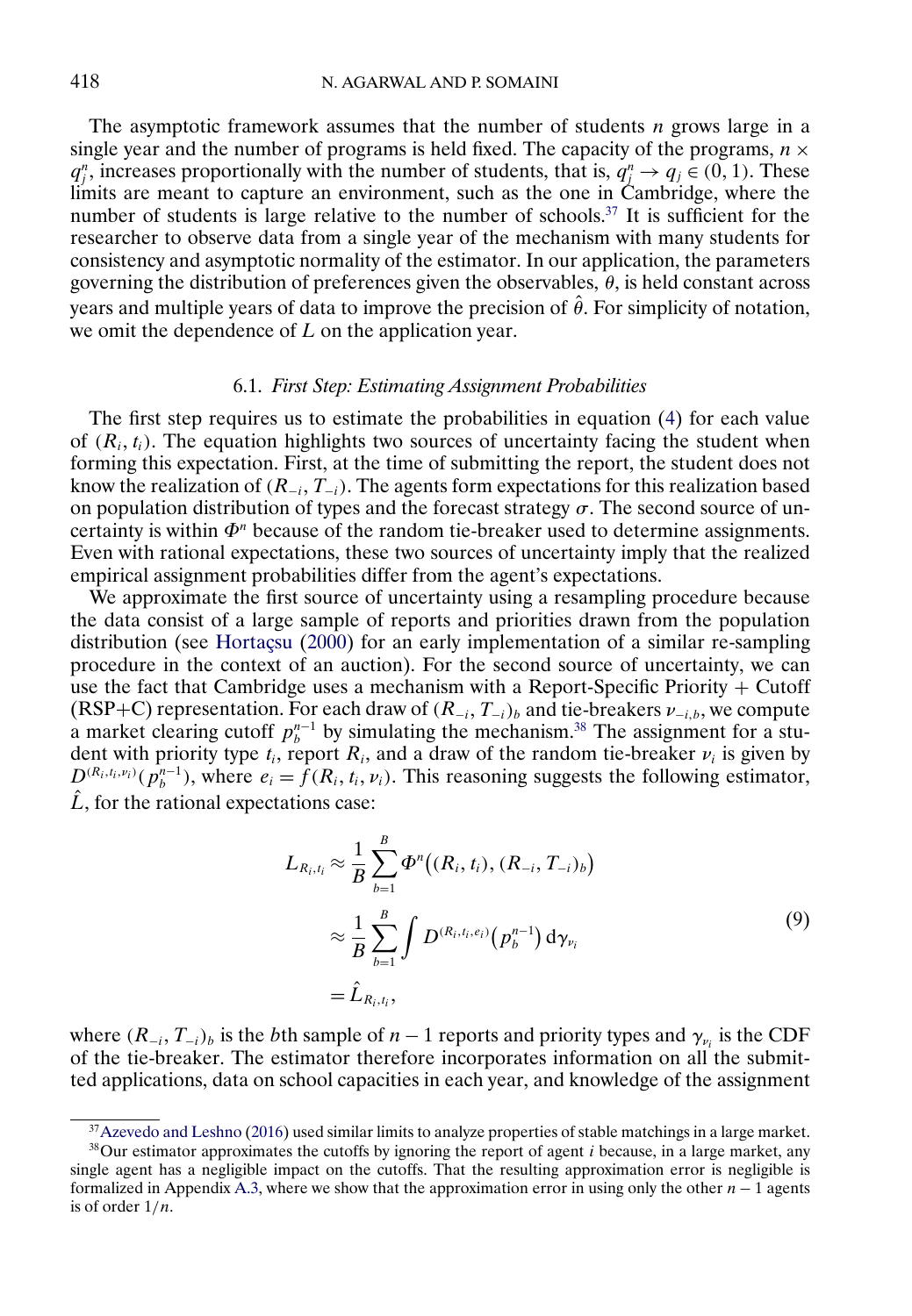<span id="page-28-0"></span>mechanism. Further, it uses a single set of draws for  $p_b^{n-1}$  to compute assignment probabilities for all values of  $(R_i, t_i)$ . This makes the computation tractable even with a large number of possible rank-order lists.<sup>39</sup>

Our estimator for the adaptive expectations case is analogous. We draw  $(R_{-i}, T_{-i})_b$ from the observed reports in the previous year and calculate  $p_b^{n-1}$  using the previous year's capacity. The estimate for  $L_{R_i}$  in the coarse expectations case uses the estimate  $\hat{L}_{R_i,t_i}$  for the rational expectations case and averages it for each  $R_i$  using the empirical distribution of  $t_i$ .

Equation  $(9)$  highlights why the RSP+C representation is useful for estimating assignment probabilities, a potentially complicated task for general mechanisms. Because mechanisms are usually described in terms of algorithms that use the reports and priority types of all the students in the district, there are few a priori restrictions that prevent them from being ill-behaved. A small change in students' reports could potentially have large effects on the assignment probabilities.<sup>40</sup> Moreover, our objective is to estimate assignment probabilities simultaneously for all priority types and each possible rank-order list that can be submitted by a student. The RSP+C representation allows us to obtain results on the limiting distribution of  $\hat{L}$  by examining the limit behavior of the cutoffs,  $p_b^{n-1}$ .

THEOREM 2: *Suppose that*  $\Phi^n$  *is an RSP+C mechanism with a random tie-breaker*  $v_{ij} =$  $\nu_{ij'} = \nu_i$  that is drawn from the uniform distribution on [0, 1].

(i) If  $p^*$  *is the unique market clearing cutoff for*  $(E[D(p)], q)$ *, where*  $q = \lim q^n$ *, then for*  $each (R, t), |\hat{L}_{R,t} - L_{R,t}| \overset{p}{\rightarrow} 0.$ 

(ii) *Further, if*  $p_j^* > 0$  *for all* j,  $||q^n - q|| = o_p(n^{-1/2})$ , and  $\nabla_p E[D(p^*)]$  *is invertible, then for each each (R, t),* 

$$
\sqrt{n}(\hat{L}_{R,t} - L_{R,t}) \stackrel{d}{\rightarrow} N(0, \Omega^*),
$$

*where* Ω<sup>∗</sup> *is given in Theorem A*[.3.](#page-48-0)

PROOF: The result is a special case of Theorem [A.3](#page-48-0) in Appendix [A.3,](#page-46-0) which relies on less restrictive assumptions on  $\gamma_{\nu}$  and does not assume that  $p_j^* > 0$ . Q.E.D.

This result is based on showing that the cutoffs determining the eligibility thresholds are close to  $p^*$  if the number of students is large and then analyzing the limit distribution of  $\overline{n}(p_i^{n-1} - p^*)$ . As discussed in Appendix C, the uniqueness of the cutoff  $p^*$  is a generic property.<sup>41</sup> Uniqueness of  $p^*$  in the Cambridge mechanism follows if, for all j,  $D_j(\cdot)$  is strictly decreasing in  $p_j$  (see Proposition C.4 in the Appendix). Results on  $p_b^{n-1}$  can be

<sup>&</sup>lt;sup>39</sup>One may instead use observed assignment frequencies conditional on priorities and the rank-order lists in this step. However, this approach is likely to yield poor estimates due to the curse of dimensionality unless there are many students relative to the number of rank-order list and priority combinations. In Cambridge, there are just under 2,000 feasible rank-order lists for each priority type. Our sample consists of 2,129 students. The knowledge of the mechanism and administrative data on capacities and submitted reports is helpful in reducing the dimension of the problem to the number of cutoffs, which is equal to the number of programs.

<sup>&</sup>lt;sup>40</sup>Two pathological examples allowed by Definition [1](#page-16-0) are instructive. The first example is one in which the assignment of all students depends only on student 1's report. The second is an algorithm that depends on whether an odd or even number of students apply to schools. It is easy to see why the conclusions of Theorem 2 will not apply in these cases.

<sup>&</sup>lt;sup>41</sup>Specifically, we use results from [Azevedo and Leshno](#page-51-0) [\(2016\)](#page-51-0) to show that market clearing cutoffs are generically unique. Using techniques from [Berry, Gandhi, and Haile](#page-51-0) [\(2013\)](#page-51-0) and [Berry and Haile](#page-51-0) [\(2010\)](#page-51-0), we can also derive stronger conditions for global uniqueness of the market clearing cutoffs.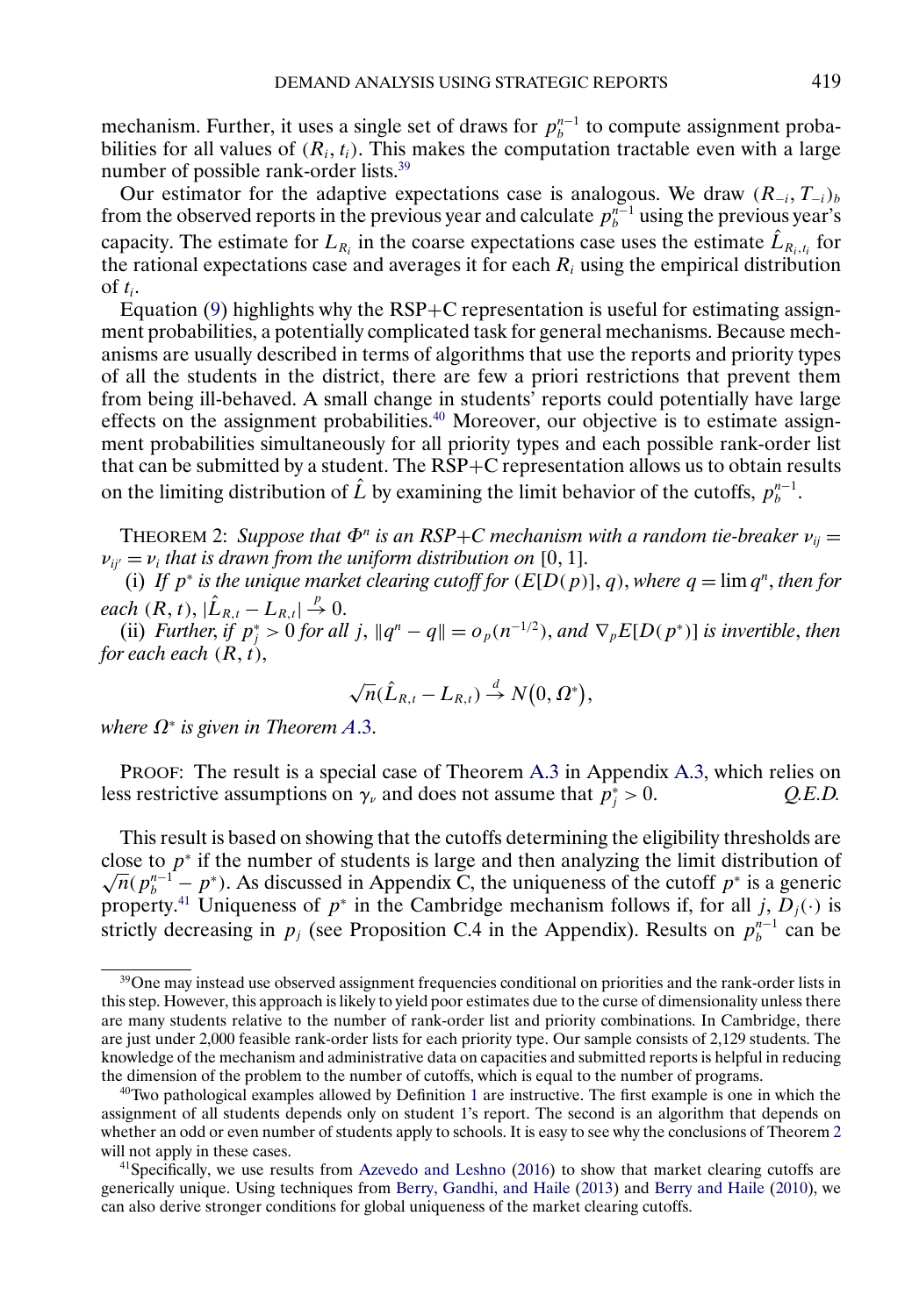<span id="page-29-0"></span>translated to  $\hat{L}$  using smoothness imparted by the non-degenerate distribution of  $\nu$ . Finally, as formalized in Proposition C.5, our results also imply convergence of finite market equilibria to large-market limits.

# 6.2. *Second Step: Preference Estimates*

The second step is defined as a maximum likelihood estimator and it takes the estimate  $\hat{L}$  from the first step as given. Specifically, equation [\(8\)](#page-22-0) implies that the maximum likelihood estimator is given by

$$
\hat{\theta} = \arg \max_{\theta \in \Theta} \sum_{i=1}^{n} \log \mathbb{P}\Big(R_i = \arg \max_{R \in \mathcal{R}_i} v_i \cdot \hat{L}_{R,t_i} | z_i, t_i; \theta\Big),\tag{10}
$$

where  $R_i$  is the report submitted by student i,  $z_i$  is the vector of observables that the distribution of  $v_i$  depends on,  $t_i$  is the priority type of agent i, and  $\theta$  parameterizes the distribution of  $v$  as given in Section [3.1.](#page-14-0)

Unfortunately, our model does not yield a simple closed-form solution for this likelihood. Further, the relatively large number of potential rank-order lists implies that a simulated maximum likelihood with enough draws to avoid bias is computationally burdensome.42 To solve this problem, we adapt the Gibbs sampler used by [McCulloch and](#page-52-0) [Rossi](#page-52-0) [\(1994\)](#page-52-0) to estimate a discrete choice model. It offers a computationally convenient likelihood-based method for estimating parameters in some cases when an analytic form for the likelihood function is not available. The Gibbs sampler obtains draws of  $\beta$  and  $\Sigma$  from the posterior distribution by constructing a Markov chain of draws from any initial set of parameters  $\theta^0 = (\beta^0, \Sigma^0)$ . The invariant distribution of the resulting Markov chain is the posterior given the prior and the data. The posterior mean of this sampler is asymptotically equivalent to the maximum likelihood estimator (see [van der Vaart](#page-53-0) [\(2000,](#page-53-0) Theorem 10.1 (Bernstein–von-Mises))).

As in the discrete choice case, we use data augmentation to pick utility vectors consistent with observed choices. For each agent, we initialize  $v_i^0 \in C_{R_i,t_i}$  for each student i, where  $R_i$  is the report chosen by agent i. We set  $v_i^0$  by using a linear programming solver to find a solution to the constraints  $v_i^0 \cdot (\hat{L}_{R_i,t_i} - \hat{L}_{R',t_i}) \ge 0$  for all  $R' \in \mathcal{R}_i$ .<sup>43</sup>

The chain is then constructed by sampling from the conditional posteriors of the parameters and the utility vectors given the previous draws. The sampler iterates through the following sequence of conditional posteriors:

$$
\beta^{s+1} | v_i^s, \Sigma^s,
$$
  
\n
$$
\Sigma^{s+1} | v_i^s, \beta^{s+1},
$$
  
\n
$$
v_i^{s+1} | v_i^s, C_{R_i,t_i}, \beta^{s+1}, \Sigma^{s+1}.
$$

The first two steps update the parameters  $\beta$  and  $\Sigma$  in equation [\(2\)](#page-15-0) using standard procedures (see [McCulloch and Rossi](#page-52-0) [\(1994\)](#page-52-0), and Appendix E.1 for details). The last step, which draws  $v_i^{s+1}$  for each student, differs slightly from [McCulloch and Rossi](#page-52-0) [\(1994\)](#page-52-0).

 $42$ There are 1,885 possible ways to rank up to three schools from 13. This is the potential number of rankorder lists for each student priority type.

<sup>&</sup>lt;sup>43</sup>A linear programming solver can be used to eliminate linearly dependent constraints with positive coefficients in order to further simplify the later stages of the Gibbs sampler.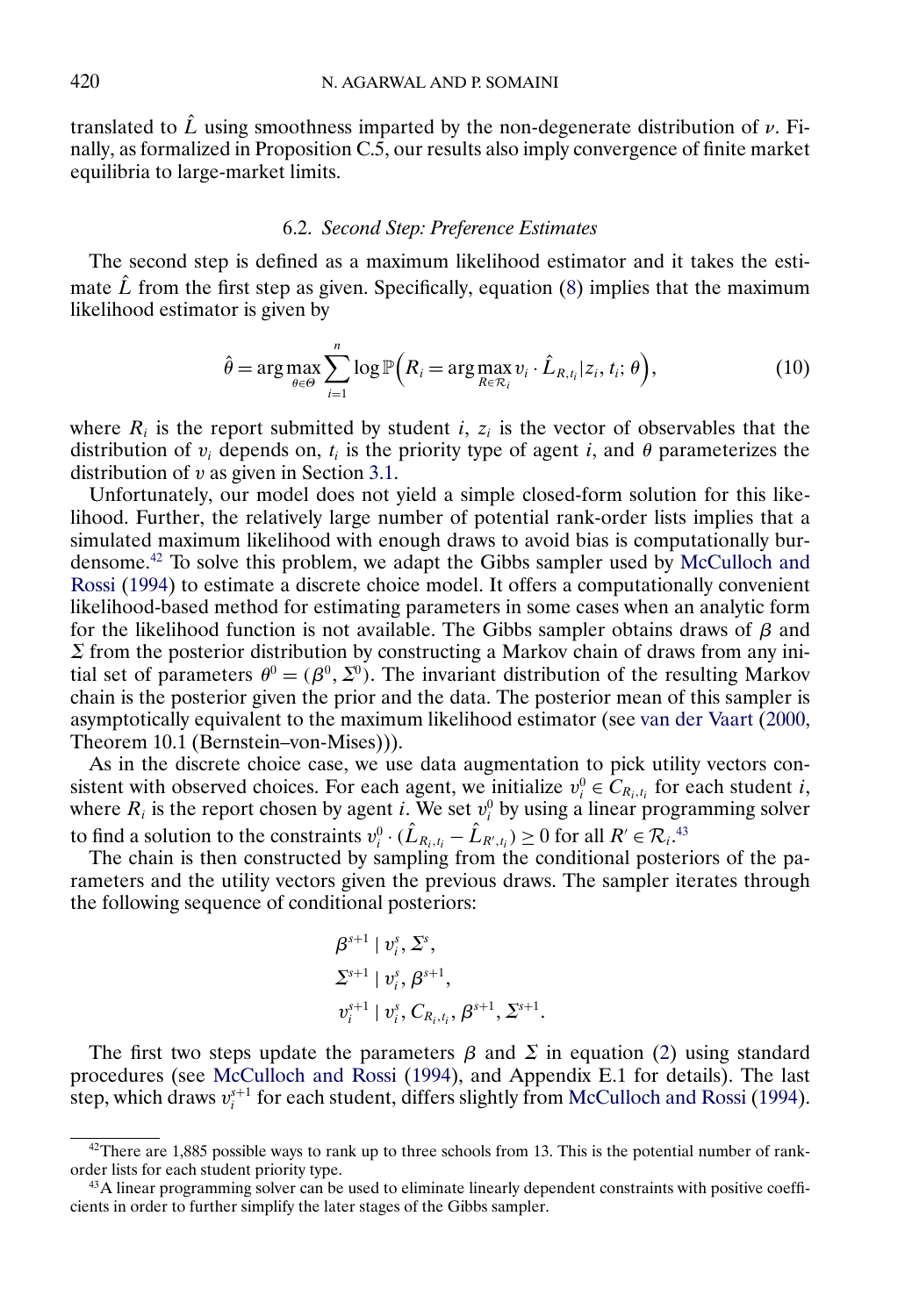<span id="page-30-0"></span>Specifically, we need to condition on the regions  $C_{R_i,t_i}$  and sample from the following conditional posteriors:

$$
v_{ij}^{s+1}|v_{i1}^{s+1},\ldots,v_{ij-1}^{s+1},v_{ij+1}^{s},\ldots,v_{iJ}^{s},\beta^{s+1},C_{R_i,t_i},\Sigma^{s+1}.
$$

This requires us to draw from a (potentially two-sided) truncated normal distribution with mean, variance, and truncation points determined by  $\beta^{s+1}$ ,  $\Sigma^{s+1}$ ,  $C_{R_i,t_i}$ , and  $v_{i,-j}$ .<sup>44</sup> We can ensure that  $v_i^{s+1} \in C_{R_i}$  for every student *i* in every step by calculating the bounds on  $v_{ij}^{s+1}$ conditional on  $v_{i,-j}$  defined by the restriction  $v_i^{s+1} \cdot (L_{R_i,t_i} - L_{R',t_i}) \ge 0$  for all  $R' \in \mathcal{R}_i$ .

We specify independent and diffuse conjugate prior distributions according to standard practice. These details and other implementation issues are described in Appendix E.1. Standard errors in our case also need to account for estimation error in the first step. We do this using the bootstrap procedure described in Appendix E.2.

# 7. APPLICATION TO CAMBRIDGE

# 7.1. *Assignment Probabilities and Preference Parameters*

Table [VI](#page-31-0) presents the assignment probabilities for various schools averaged over various student subgroups.45 As in Table [IV,](#page-10-0) the estimates indicate considerable heterogeneity in school competitiveness. The typical student is not guaranteed assignment at one of the more competitive schools even if she ranks it first. On the other hand, several schools are sure shots for students who rank them first. The probability of not getting assigned to a school also differs with paid-lunch status. A comparison of estimates in panel A with those in panels D and E indicates that having priority at a school significantly improves the chances of assignment. The differential is larger if the school is ranked first.

Panel A of Table [VII](#page-32-0) presents the (normalized) mean utility for various schools net of distance by student group for four specifications. The first specification treats the agent reports as truthful, while the second, third, and fourth specifications assume that students best respond to beliefs given by rational expectations, adaptive expectations, and coarse beliefs, respectively.46 In each of these specifications, we find significant heterogeneity in willingness to travel for the various schooling options. Paid-lunch students, for instance, place a higher value on the competitive schools as compared to the non-competitive schools. Although not presented in the mean utilities, Spanish- and Portuguese-speaking students disproportionately value schools with bilingual and immersion programs in their home language. Students also place a large premium on going to school with their siblings.

A comparison between the first column and the others suggests that treating stated preferences as truthful may lead to underestimating the value of competitive schools relative to non-competitive schools. This differential is best illustrated using Graham & Parks as an example. Treating stated preferences as truthful, we estimate that paid-lunch students have an estimated mean utility that is an equivalent of 1.29 miles higher than the average public school option. This is an underestimate relative to the models that assume students correctly believe that Graham & Parks is a competitive school. In contrast, the value of Graham & Parks for free-lunch students is overestimated by the truthful model

<sup>45</sup>Table E.I provides an estimate for standard errors of  $\hat{L}$  constructed by bootstrapping the estimator.

<sup>44</sup>The standard discrete choice model only involves sampling from one-sided truncated normal distributions.

<sup>46</sup>The underlying parameter estimates for the two baseline specifications, rational expectations and truthful reporting, are presented in Tables E.III and E.II.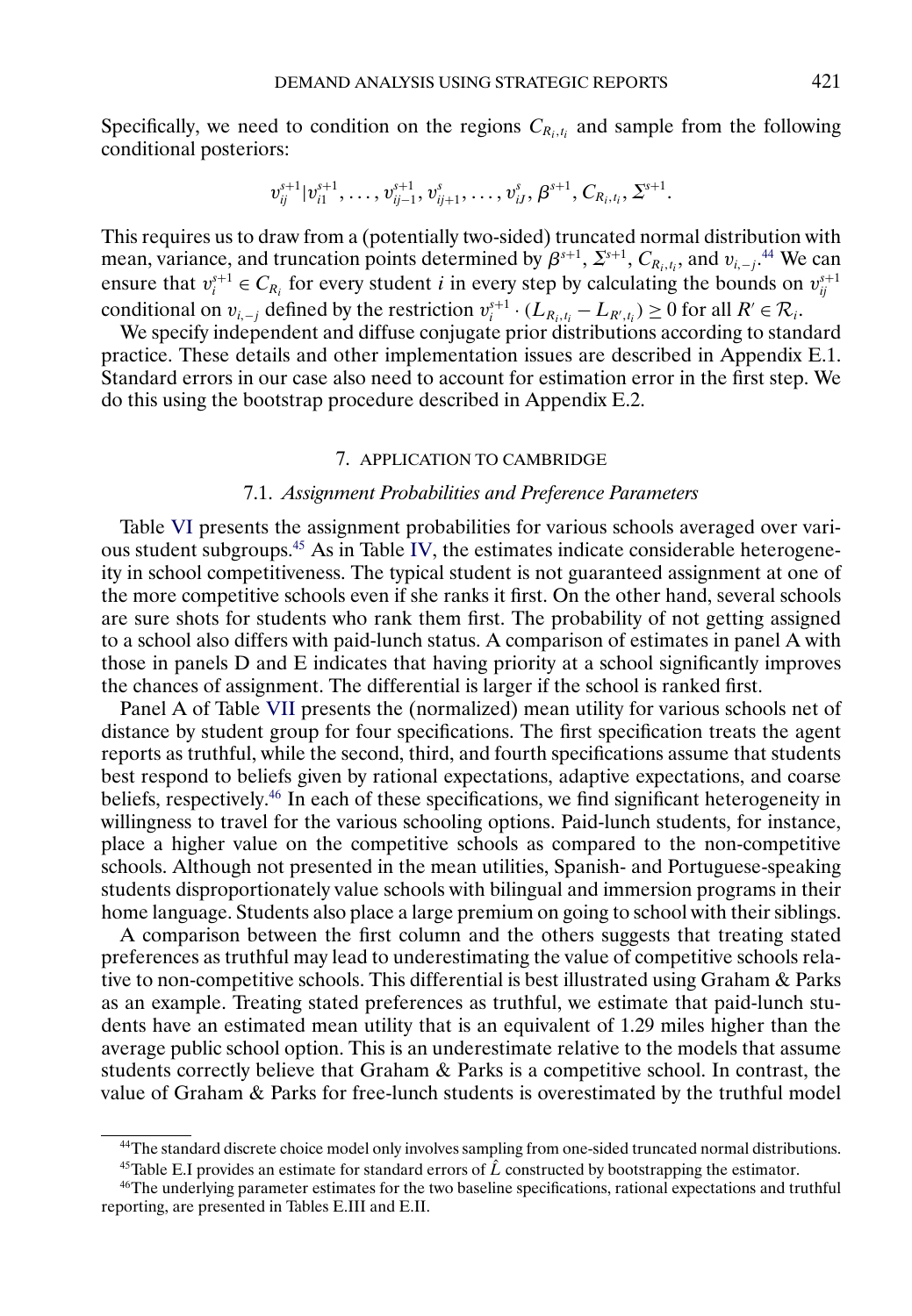<span id="page-31-0"></span>

|        |                                                                                                                                                    |      |      |      |      |        |                                                 | TABLE VI                    |      |      |      |      |          |      |      |                    |
|--------|----------------------------------------------------------------------------------------------------------------------------------------------------|------|------|------|------|--------|-------------------------------------------------|-----------------------------|------|------|------|------|----------|------|------|--------------------|
|        |                                                                                                                                                    |      |      |      |      |        | ESTIMATED ASSIGNMENT PROBABILITIES <sup>a</sup> |                             |      |      |      |      |          |      |      |                    |
|        |                                                                                                                                                    |      |      |      |      | Amigos |                                                 |                             |      |      |      |      | Fletcher |      |      |                    |
| Ranked | Graham & Parks Haggerty Baldwin Morse Amigos Bilingual Cambridgeport King Open Peabody Tobin Tobin K4 Tobin K5 Maynard Kenn Long MLK King Open Ola |      |      |      |      |        |                                                 |                             |      |      |      |      |          |      |      |                    |
|        |                                                                                                                                                    |      |      |      |      |        |                                                 | Panel A: All Students       |      |      |      |      |          |      |      |                    |
| First  | 0.43                                                                                                                                               | 0.59 | 0.63 | 0.57 | 0.73 | 0.98   | 0.60                                            | 1.00                        | 0.94 | 0.85 | 0.31 | 0.34 | 0.92     | 1.00 | 1.00 | 1.00               |
| Second | 0.24                                                                                                                                               | 0.25 | 0.23 | 0.20 | 0.35 | 0.94   | 0.18                                            | 0.92                        | 0.83 | 0.74 | 0.04 | 0.14 | 0.86     | 1.00 | 0.99 | 1.00               |
| Third  | 0.21                                                                                                                                               | 0.19 | 0.18 | 0.10 | 0.25 | 0.83   | 0.10                                            | 0.67                        | 0.61 | 0.66 | 0.02 | 0.08 | 0.77     | 0.90 | 0.90 | Z<br>0.89          |
|        |                                                                                                                                                    |      |      |      |      |        |                                                 | Panel B: Paid Lunch         |      |      |      |      |          |      |      | <b>AGARWAL</b>     |
| First  | 0.22                                                                                                                                               | 0.45 | 0.49 | 0.54 | 0.73 | 1.00   | 0.51                                            | 1.00                        | 0.94 | 0.93 | 0.32 | 0.36 | 1.00     | 1.00 | 1.00 | 1.00               |
| Second | 0.00                                                                                                                                               | 0.05 | 0.03 | 0.16 | 0.35 | 1.00   | 0.08                                            | 0.89                        | 0.82 | 0.76 | 0.03 | 0.16 | 1.00     | 1.00 | 1.00 | 1.00               |
| Third  | 0.00                                                                                                                                               | 0.01 | 0.00 | 0.06 | 0.24 | 0.85   | 0.01                                            | 0.56                        | 0.56 | 0.64 | 0.01 | 0.09 | 0.89     | 0.89 | 0.89 | 0.87               |
|        |                                                                                                                                                    |      |      |      |      |        |                                                 | Panel C: Free/Reduced Lunch |      |      |      |      |          |      |      |                    |
| First  | 0.82                                                                                                                                               | 0.87 | 0.90 | 0.64 | 0.74 | 0.97   | 0.77                                            | 1.00                        | 0.94 | 0.72 | 0.31 | 0.29 | 0.76     | 1.00 | 1.00 | <b>ANA</b><br>1.00 |
| Second | 0.71                                                                                                                                               | 0.65 | 0.61 | 0.26 | 0.35 | 0.90   | 0.39                                            | 0.98                        | 0.86 | 0.71 | 0.07 | 0.08 | 0.59     | 0.99 | 0.99 | Ъ.<br>1.00         |
| Third  | 0.62                                                                                                                                               | 0.56 | 0.52 | 0.18 | 0.27 | 0.83   | 0.28                                            | 0.87                        | 0.70 | 0.68 | 0.03 | 0.05 | 0.53     | 0.92 | 0.92 | 0.94               |
|        |                                                                                                                                                    |      |      |      |      |        |                                                 | Panel D: Proximity Priority |      |      |      |      |          |      |      | <b>INIVIVOS</b>    |
| First  | 0.63                                                                                                                                               | 0.97 | 0.95 | 0.89 | 0.95 | 0.99   | 0.94                                            | 1.00                        | 1.00 | 0.92 | 0.55 | 0.54 | 0.95     | 1.00 | 1.00 | 1.00               |
| Second | 0.12                                                                                                                                               | 0.21 | 0.15 | 0.24 | 0.38 | 0.97   | 0.30                                            | 0.97                        | 0.84 | 0.76 | 0.07 | 0.16 | 0.80     | 1.00 | 1.00 | 1.00               |
| Third  | 0.10                                                                                                                                               | 0.11 | 0.06 | 0.12 | 0.28 | 0.84   | 0.16                                            | 0.76                        | 0.66 | 0.67 | 0.02 | 0.12 | 0.72     | 0.89 | 0.90 | 0.88               |
|        |                                                                                                                                                    |      |      |      |      |        |                                                 | Panel E: No Priority        |      |      |      |      |          |      |      |                    |
| First  | 0.37                                                                                                                                               | 0.55 | 0.60 | 0.52 | 0.71 | 0.97   | 0.55                                            | 1.00                        | 0.94 | 0.85 | 0.28 | 0.33 | 0.92     | 1.00 | 1.00 | 1.00               |
| Second | 0.28                                                                                                                                               | 0.25 | 0.23 | 0.19 | 0.34 | 0.96   | 0.17                                            | 0.92                        | 0.83 | 0.75 | 0.03 | 0.14 | 0.88     | 1.00 | 1.00 | 1.00               |
| Third  | 0.25                                                                                                                                               | 0.20 | 0.18 | 0.10 | 0.24 | 0.85   | 0.10                                            | 0.66                        | 0.60 | 0.66 | 0.02 | 0.08 | 0.78     | 0.90 | 0.90 | 0.89               |

<sup>a</sup> Average estimates weighted by number of students of each type. Probabilities estimated using  $B = 1,000$ . Ranks and priority types of opposing students are drawn with replacement from the observed data. Second and third rank assignment probabilities are conditional on no assignment to higher ranked choices, averaged across feasible rank-order lists.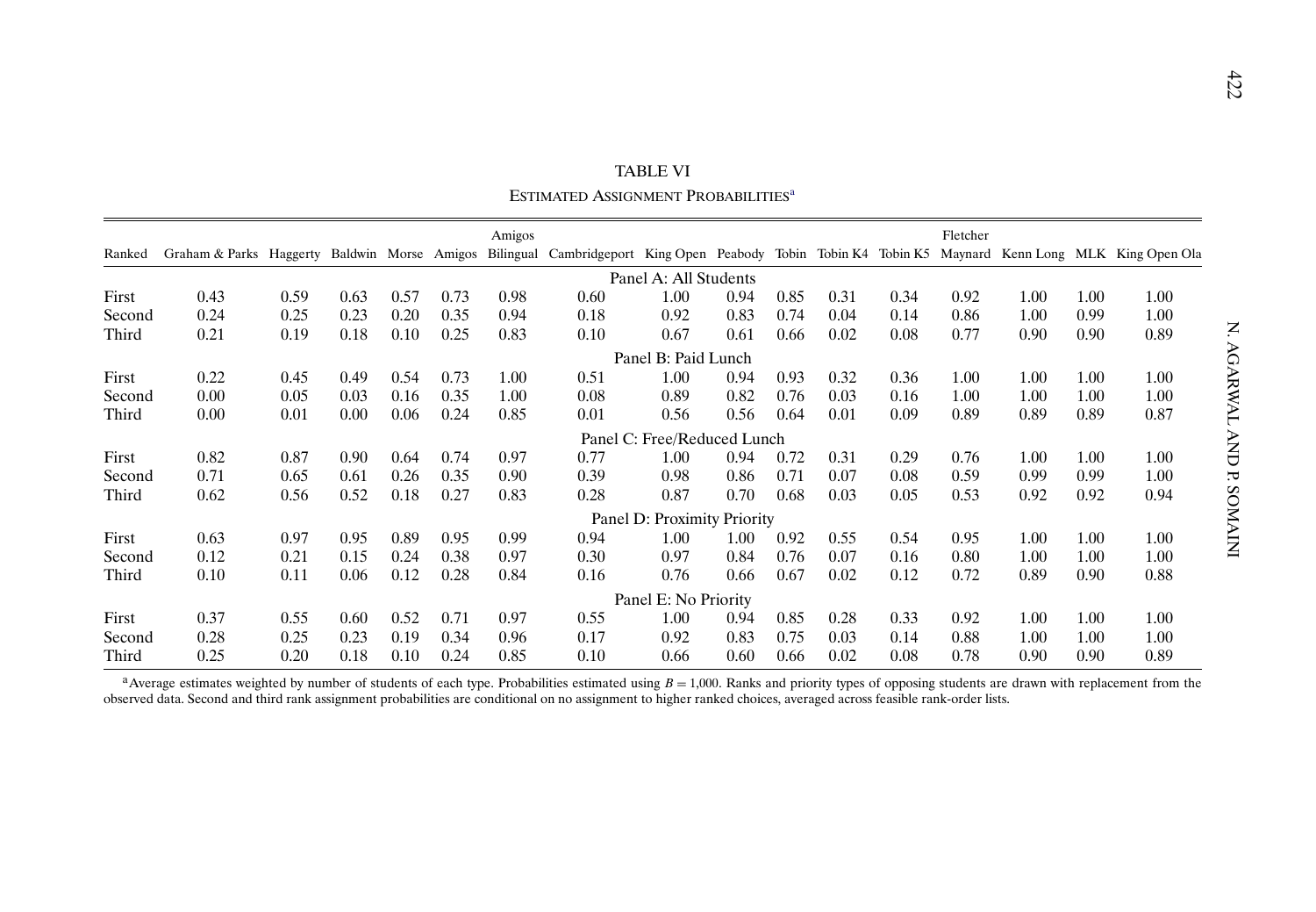<span id="page-32-0"></span>

|                       |         | Truthful                                                                                |         | <b>Rational Expectations</b>              |                       | <b>Adaptive Expectations</b> |         | <b>Coarse Beliefs</b> |
|-----------------------|---------|-----------------------------------------------------------------------------------------|---------|-------------------------------------------|-----------------------|------------------------------|---------|-----------------------|
|                       |         | Paid Lunch Free Lunch Paid Lunch Free Lunch Paid Lunch Free Lunch Paid Lunch Free Lunch |         |                                           |                       |                              |         |                       |
|                       |         |                                                                                         |         |                                           | Panel A: Mean utility |                              |         |                       |
| Graham & Parks        | 1.29    | 0.40                                                                                    | 1.93    | $-0.20$                                   | 1.89                  | $-0.19$                      | 1.85    | 0.47                  |
|                       | (0.06)  | (0.08)                                                                                  | (0.27)  | (0.33)                                    | (0.36)                | (0.52)                       | (0.12)  | (0.16)                |
| Haggerty              | 1.39    | 0.72                                                                                    | 1.45    | 0.69                                      | 1.41                  | 0.89                         | 1.56    | 0.68                  |
|                       | (0.07)  | (0.11)                                                                                  | (0.16)  | (0.24)                                    | (0.20)                | (0.31)                       | (0.13)  | (0.18)                |
| Baldwin               | 1.26    | 0.50                                                                                    | 1.36    | 0.70                                      | 1.05                  | $-0.14$                      | 1.57    | 0.72                  |
|                       | (0.05)  | (0.09)                                                                                  | (0.14)  | (0.16)                                    | (0.17)                | (0.37)                       | (0.10)  | (0.15)                |
| Morse                 | 0.66    | 0.70                                                                                    | 0.77    | 0.97                                      | 0.61                  | 0.78                         | 0.82    | 0.8                   |
|                       | (0.07)  | (0.08)                                                                                  | (0.12)  | (0.17)                                    | (0.18)                | (0.33)                       | (0.14)  | (0.16)                |
| Amigos                | $-0.01$ | $-0.38$                                                                                 | 0.13    | $-0.29$                                   | 0.05                  | $-0.43$                      | $-0.11$ | $-0.64$               |
|                       | (0.13)  | (0.15)                                                                                  | (0.18)  | (0.27)                                    | (0.22)                | (0.32)                       | (0.19)  | (0.27)                |
| Cambridgeport         | 0.77    | 0.18                                                                                    | 0.60    | 0.29                                      | 0.41                  | 0.25                         | 0.91    | 0.21                  |
|                       | (0.06)  | (0.08)                                                                                  | (0.14)  | (0.18)                                    | (0.21)                | (0.26)                       | (0.12)  | (0.16)                |
| King Open             | 0.65    | 0.40                                                                                    | 0.58    | 0.27                                      | 0.44                  | 0.37                         | 0.52    | 0.24                  |
|                       | (0.06)  | (0.07)                                                                                  | (0.10)  | (0.13)                                    | (0.13)                | (0.18)                       | (0.10)  | (0.12)                |
| Peabody               | 0.22    | 0.48                                                                                    | 0.06    | 0.30                                      | 0.03                  | 0.52                         | 0.05    | 0.31                  |
|                       | (0.08)  | (0.09)                                                                                  | (0.12)  | (0.15)                                    | (0.16)                | (0.20)                       | (0.11)  | (0.15)                |
| Tobin                 | $-0.49$ | 0.64                                                                                    | $-0.92$ | 0.38                                      | $-0.83$               | 0.39                         | $-0.74$ | 0.28                  |
|                       | (0.11)  | (0.12)                                                                                  | (0.21)  | (0.26)                                    | (0.25)                | (0.30)                       | (0.18)  | (0.21)                |
| Fletcher Maynard      | $-1.30$ | $-0.05$                                                                                 | $-2.03$ | $-0.14$                                   | $-1.67$               | 0.12                         | $-2.21$ | $-0.3$                |
|                       | (0.14)  | (0.10)                                                                                  | (0.42)  | (0.23)                                    | (0.32)                | (0.22)                       | (0.30)  | (0.18)                |
| Kenn Long             | $-0.19$ | 0.47                                                                                    | $-0.40$ | 0.11                                      | $-0.54$               | 0.08                         | $-0.51$ | 0.25                  |
|                       | (0.09)  | (0.07)                                                                                  | (0.20)  | (0.17)                                    | (0.27)                | (0.21)                       | (0.18)  | (0.15)                |
| <b>MLK</b>            | $-0.66$ | 0.08                                                                                    | $-1.14$ | $-0.28$                                   | $-0.82$               | 0.16                         | $-1.24$ | $-0.27$               |
|                       | (0.10)  | (0.09)                                                                                  | (0.23)  | (0.19)                                    | (0.22)                | (0.22)                       | (0.18)  | (0.17)                |
| King Open Ola         | $-3.60$ | $-4.13$                                                                                 | $-2.39$ | $-2.79$                                   | $-2.01$               | $-2.79$                      | $-2.47$ | $-2.75$               |
|                       | (0.35)  | (0.39)                                                                                  | (0.53)  | (0.67)                                    | (0.62)                | (0.93)                       | (0.47)  | (0.63)                |
| <b>Outside Option</b> | $-2.08$ | $-1.44$                                                                                 | $-0.55$ | $-0.92$                                   | $-0.64$               | $-0.74$                      | $-0.49$ | $-0.73$               |
|                       | (0.10)  | (0.09)                                                                                  | (0.08)  | (0.08)                                    | (0.09)                | (0.13)                       | (0.06)  | (0.07)                |
|                       |         |                                                                                         |         | Panel B: Percentage of acceptable schools |                       |                              |         |                       |
| Up to $1$             | 10%     | 20%                                                                                     | 24%     | 14%                                       | 23%                   | 19%                          | $16\%$  | 21%                   |
| Up to 2               | $16\%$  | 30%                                                                                     | 61%     | 40%                                       | 61%                   | 45%                          | 58%     | 51%                   |
| Up to $3$             | 23%     | 40%                                                                                     | 85%     | 62%                                       | 86%                   | 69%                          | 84%     | 74%                   |
| Up to $4$             | 34%     | 51%                                                                                     | 95%     | 79%                                       | 95%                   | 85%                          | 95%     | 89%                   |
| Up to $5$             | 44%     | 61%                                                                                     | 98%     | 91%                                       | 99%                   | 95%                          | 99%     | 96%                   |

TABLE VII ESTIMATED MEAN UTILITIES<sup>a</sup>

<sup>a</sup> Average estimated utility for each school, normalizing the mean utility of the inside options to zero. Utilities calculated by averaging the predicted utility given the non-distance covariates. Bootstrap standard errors in parentheses, except for Truthful reporting where we present the standard deviation of the posterior. Adaptive Expectations based on reported lists from 2005, 2006, and 2008 with assignment probabilities estimated using data from 2004, 2005, and 2007, respectively. This specification drops data from 2007 in preference estimates since Tobin split by entering age in that year. The fraction of students with rationalizable lists is 97.3%, 96.8%, and 99.3% for the Rational Expectations, Adaptive Expectations, and Coarse Beliefs specifications, respectively.

relative to both the rational expectations and adaptive expectations models. The difference is due to the fact that Graham & Parks is not competitive for free-lunch students and therefore, the low number of applications it receives indicates particular dislike for the school.

Overall, estimates based on modeling expectations as adaptive are strikingly similar to those from assuming rational expectations. In part, this occurs because the relative competitiveness of the various schooling options in Cambridge is fairly stable even though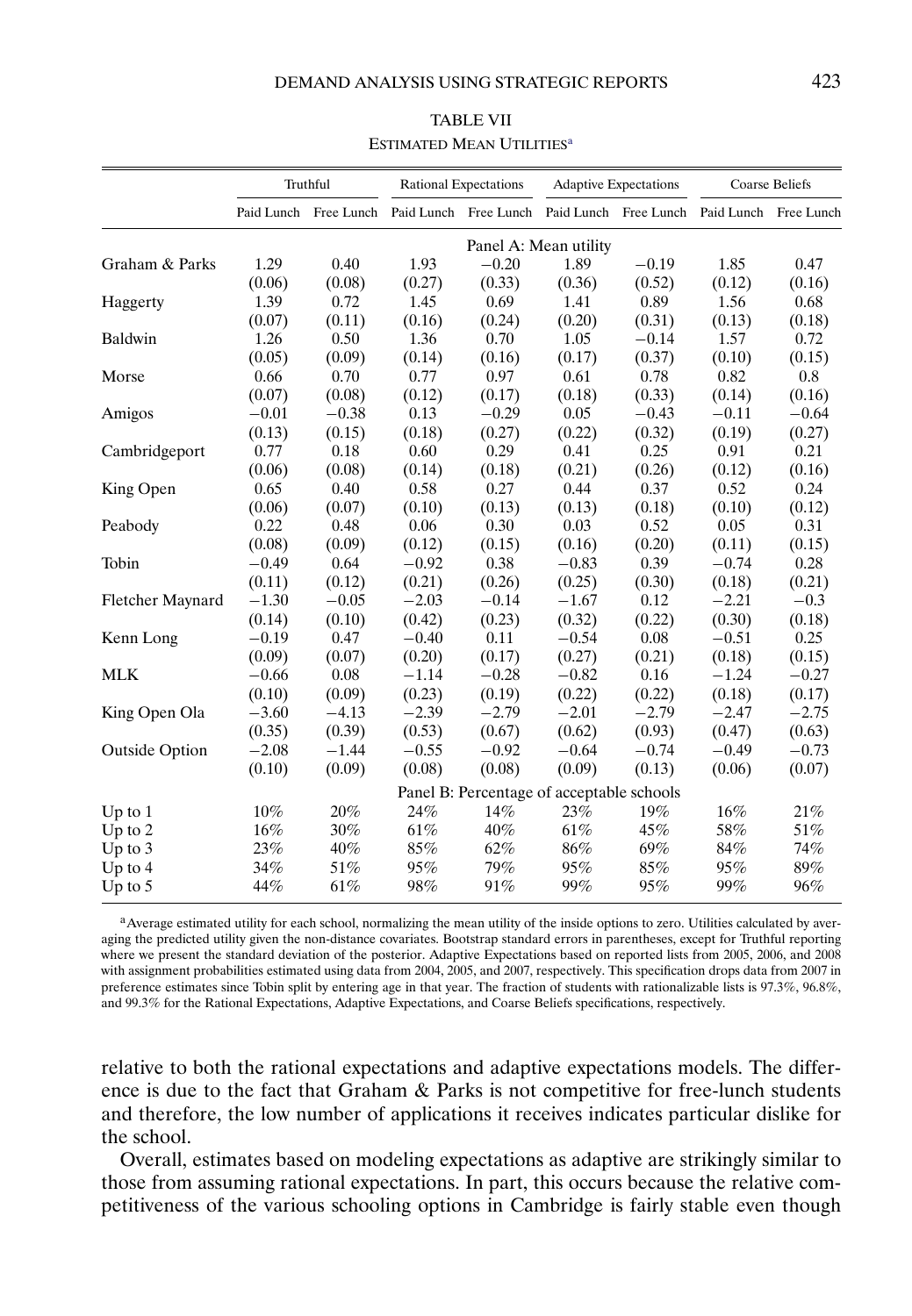<span id="page-33-0"></span>there is some annual variation in assignment probabilities across schools. This result is comforting and suggestive of the robustness of our estimates to small misspecifications of agent beliefs. Estimates that endow agents with coarse beliefs continue to indicate that treating reports as truthful underestimates the relative preference for the most competitive schools such as Graham & Parks, Haggerty, Baldwin, and Morse. The results are more mixed for the less desirable schools. As in the models that treat preferences as truthfully reported, free-lunch and paid-lunch students are in broad agreement on the relative ranking of the various schools.

Another significant difference between the estimates that treat agents as truthful and those that do not is in the number of schools students find preferable to the outside option. Panel B shows that estimates that treat stated preferences as truthful suggest that about half the students have five or more schools where assignment is preferable to the outside option. On the other hand, treating agents as best responding to one of the three forms of beliefs studied here suggests that about half the students find at most two schools in the system preferable to the outside option. To understand these results, note that treating preferences as truthful extrapolates from the few students (about 13%) that do not have complete rank-order lists. On the other hand, the model that treats students as being strategic interprets the decision to rank long-shots in the second and third choices as evidence of dislike for the remaining schools relative to the outside option.

These results should be viewed in light of Cambridge's thick after-market. About 92% of the students who are not assigned through the school choice process are assigned to one of the schools in the system. Only a quarter of unassigned students are placed at their top-ranked school through a wait-list that is processed after the assignment process in Cambridge. Most of the remaining unassigned students are placed in an unranked school. Cambridge also has charter and private school options that unassigned students may enroll in. The value of the outside option is therefore best interpreted in terms of the inclusive value of participating in this after-market. $47$ 

These specifications estimated the preference parameters using the set of students who submitted a rank-order list consistent with optimal play (i.e., submitted a list corresponding to an extremal lottery). For the rational expectations model, a total of 2,071 students  $(97.3\%$  of the sample) submitted a rationalizable list.<sup>48</sup> The large fraction of students with rationalizable lists may initially appear surprising. However, Theorem [A.1](#page-44-0) in Appendix [A.1](#page-43-0) indicates that the lists that are not rationalized are likely the ones where assignment probabilities for one of the choices is zero. Our estimates in Table [VI](#page-31-0) suggest that this is rare, except for a few schools. Most of the students with lists that cannot be rationalized listed Graham & Parks as their second choice. One concern with dropping students with lists that cannot be rationalized is that we are liable to underestimate the desirability of competitive schools. Indeed, these reports can be rationalized as optimal if agents believe that there is a small but nonzero chance of assignment at these competitive

<sup>47</sup>Students who are assigned through the process can later enroll in other schools with open seats; approximately 91% of the students register at their assigned school. Some differences between assignments and registrations can be caused by changes in student preferences or the arrival of new information [\(Narita](#page-52-0) [\(2016\)](#page-52-0)). Because the wait-list process in Cambridge allows students to choose the set of schools at which to apply, we explored whether this feature results in significant bias. Specifically, we estimated the probability that a student is able to ultimately register at a school where she was rejected during the main application process. Beliefs based on these probabilities resulted in quantitatively similar results to our baseline specifications. We therefore avoid modeling the after-market.

<sup>48</sup>One student was dropped because the recorded home address data could not be matched with a valid Cambridge street address.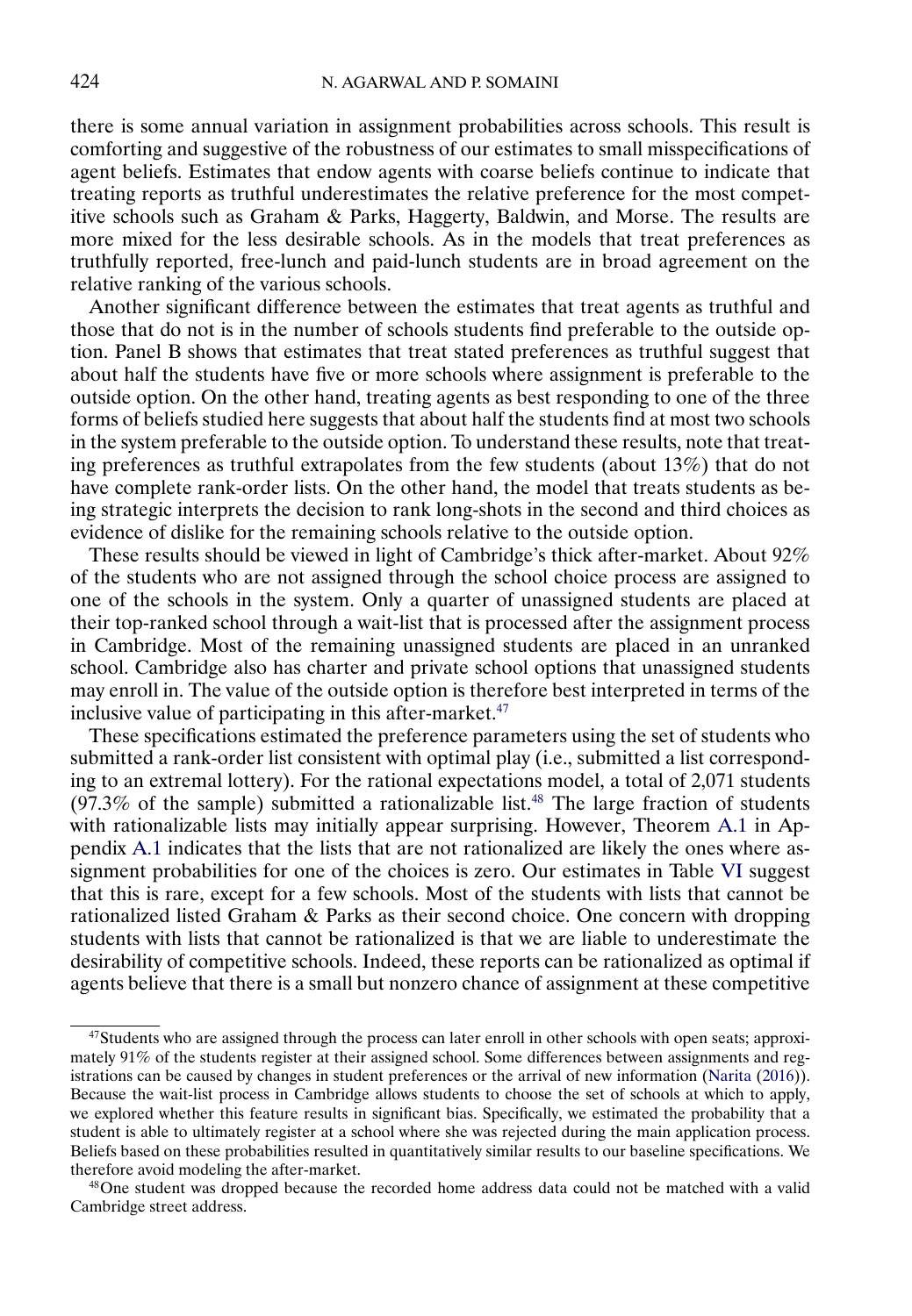schools. Although not reported, estimates that add a small probability of assignment to each of the ranked options yield very similar results.

# 7.2. *Ranking Behavior, Out-of-Equilibrium Truth-Telling, and Assignment to Top Choice*

In this section, we investigate the ranking strategy of agents, whether they would suffer large losses from out-of-equilibrium truth-telling, and how strategic manipulation may affect student welfare.

Table VIII presents the fraction of students who find truthful reporting optimal and losses from truthful behavior relative to optimal play as estimated using the two polar assumptions on student behavior and beliefs. The first three columns are based on the assumption that the observed reports are truthful and analyze the losses as a result of such naïvete. These estimates can be interpreted as analyzing the true loss to students from not behaving strategically if they are indeed out-of-equilibrium truth-tellers. The estimates suggest that the truthful report is optimal for 57% of the students. The average student suffers a loss equal to 0.18 miles by making a truthful report, or 0.42 miles conditional on regretting truthful behavior. We also estimate heterogeneous losses across student groups. Free-lunch students, for instance, suffer losses from truthful play less often and suffer lower losses conditional on any losses. This reflects the fact that the Cambridge school system is not competitive for these students because of the seats specifically reserved for this group.

The last three columns use estimates based on rational expectations and tabulate losses from nonstrategic behavior.<sup>49</sup> Again, these estimates suggest that about half the students, and disproportionately paid-lunch students, have strategic incentives to manipulate their reports. Together, the observations suggest that markets where students face large competitive pressures are precisely the markets where treating preferences as truthful may lead to biased assessments of how desirable various schools are.

The estimated losses using both specifications may seem small on first glance, but can be explained by noting that whenever a student has a strong preference for a school, she

|              |                      |      | Truthful |      |                 |      | Rational Expectations |      |           |      |                 |      |  |
|--------------|----------------------|------|----------|------|-----------------|------|-----------------------|------|-----------|------|-----------------|------|--|
|              | No Loss<br>Mean Loss |      |          |      | <b>Std Loss</b> |      | No Loss               |      | Mean Loss |      | <b>Std Loss</b> |      |  |
|              | Mean                 | s.e. | Mean     | s.e. | Mean            | s.e. | Mean                  | s.e. | Mean      | s.e. | Mean            | s.e. |  |
| All          | 57%                  | 0.01 | 0.18     | 0.02 | 0.53            | 0.05 | 46%                   | 0.01 | 0.07      | 0.01 | 0.26            | 0.03 |  |
| Free Lunch   | 68%                  | 0.02 | 0.01     | 0.00 | 0.09            | 0.03 | 62%                   | 0.02 | 0.01      | 0.00 | 0.07            | 0.03 |  |
| Paid Lunch   | 51%                  | 0.01 | 0.26     | 0.03 | 0.64            | 0.06 | 38%                   | 0.01 | 0.10      | 0.01 | 0.31            | 0.04 |  |
| <b>Black</b> | 65%                  | 0.02 | 0.06     | 0.02 | 0.30            | 0.07 | 56%                   | 0.02 | 0.04      | 0.01 | 0.19            | 0.05 |  |
| Asian        | 56%                  | 0.03 | 0.19     | 0.04 | 0.56            | 0.09 | 46%                   | 0.03 | 0.07      | 0.02 | 0.25            | 0.06 |  |
| Hispanic     | $60\%$               | 0.04 | 0.10     | 0.03 | 0.36            | 0.09 | 51%                   | 0.03 | 0.04      | 0.01 | 0.18            | 0.06 |  |
| White        | 52%                  | 0.01 | 0.24     | 0.03 | 0.62            | 0.06 | 40%                   | 0.02 | 0.09      | 0.01 | 0.30            | 0.04 |  |
| Other Race   | 47%                  | 0.06 | 0.20     | 0.07 | 0.51            | 0.15 | 39%                   | 0.05 | 0.08      | 0.04 | 0.24            | 0.09 |  |

TABLE VIII LOSSES FROM TRUTHFUL REPORTS<sup>a</sup>

aEstimated loss from reporting preferences truthfully, relative to optimal report in distance units (miles).

<sup>&</sup>lt;sup>49</sup>These estimates differ from the ones based on truthful reporting only because of differences in preference parameters.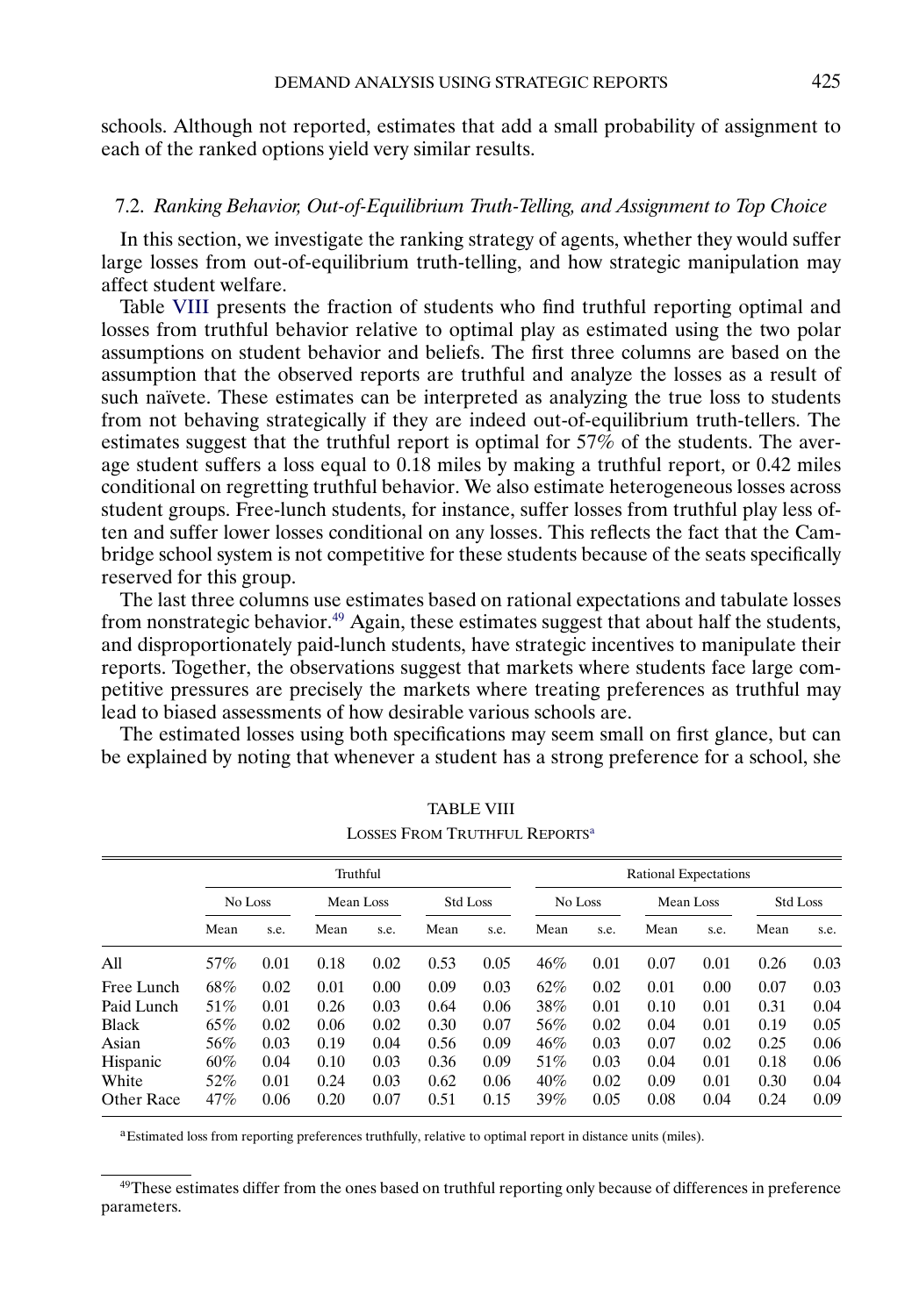<span id="page-35-0"></span>will rank it as her first choice in her optimal report (while potentially manipulating lowerranked choices). The priority given to the first-ranked choice results in a low chance that the student is not assigned to this highly desired school. This fact significantly lowers the potential of large losses from truthful reporting.

Our estimates that about half the students find it optimal to behave truthfully is likely to affect our assessment of how many students are assigned to their top choice. Table [IX](#page-36-0) presents this fraction by student paid-lunch status. The last column indicates that 85.2% of the students rank their top choice first. This occurs because many students avoid ranking competitive schools as their top rank in favor of increasing the odds of assignment to a less preferred option. As a result, fewer students rank Graham & Parks as their top choice, instead favoring Haggerty or Baldwin. We therefore see over-subscription to Haggerty and Baldwin by paid-lunch students relative to the true first choice. The last column indicates that while 83.4% were assigned to their stated first choice, only 72.3% were assigned to their true first choice. This pattern is particularly stark for paid-lunch students, who are assigned to their true first choice only 64.6% of the time. Table [VI](#page-31-0) indicates that assignment to competitive schools is less likely for paid-lunch students. Together, these results suggest that calculations of whether students are assigned to their preferred options based on stated preferences may be misleading and differentially so by student demographics.

# 7.3. *Evaluating Assignments Under Alternative Mechanisms*

A central question in the mechanism design literature is whether an Immediate Acceptance mechanism is worse for student welfare compared to strategy-proof mechanisms such as the Deferred Acceptance mechanism. This question has been debated in the theoretical literature with stylized assumptions on the preference distribution (see [Miralles](#page-52-0)  $(2009)$ , Abdulkadiroğlu, Che, and Yasuda  $(2011)$ , [Featherstone and Niederle](#page-52-0)  $(2016)$ ). The Immediate Acceptance mechanism exposes students to the possibility that they are not assigned to their top listed choices, which can harm welfare when they strategically choose not to report their most preferred schools. However, this possibility has a countervailing force that agents with particularly high valuations for their top choice will find it worthwhile listing competitive schools on top. Hence, the mechanism screens agents for cardinal preferences and can result in assignments with higher aggregate student welfare. Additionally, assignments under an Immediate Acceptance mechanism may be preferable under a utilitarian criterion because they need not eliminate justified envy (equivalently, they may not be stable). We say that a student has justified envy if she prefers the school assigned to another student and the envied student has lower priority at that school.

Table [X](#page-37-0) presents a quantitative comparison between the Cambridge mechanism and the Student Proposing Deferred Acceptance mechanism<sup>50</sup> using the preference estimates presented earlier. Because the Deferred Acceptance mechanism is strategy-proof, evaluating the counterfactual market with this mechanism is relatively straightforward because it does not involve hurdles in computing an equilibrium. $51$ 

<sup>&</sup>lt;sup>50</sup>We construct a Deferred Acceptance mechanism by adapting the Cambridge Controlled Choice Plan. Schools consider students according to their priority + tie-breaking number. A paid-lunch student's application is held if the total number of applications in the paid-lunch category is less than the number of available seats and if the total number of applications at the school is less than the total number of seats. Free-lunch student applications are held in a similar manner. We allow students to rank all available choices.

 $51$ To evaluate the Cambridge mechanism, we use the beliefs estimated for each model to determine choices and compute outcomes using the estimated assignment probabilities. Alternatively, it may be possible to solve for the equilibria of manipulable Report-Specific Priority + Cutoff mechanisms because only equilibrium cutoffs need to be obtained. These cutoffs can then be used to compute assignment probabilities and beliefs.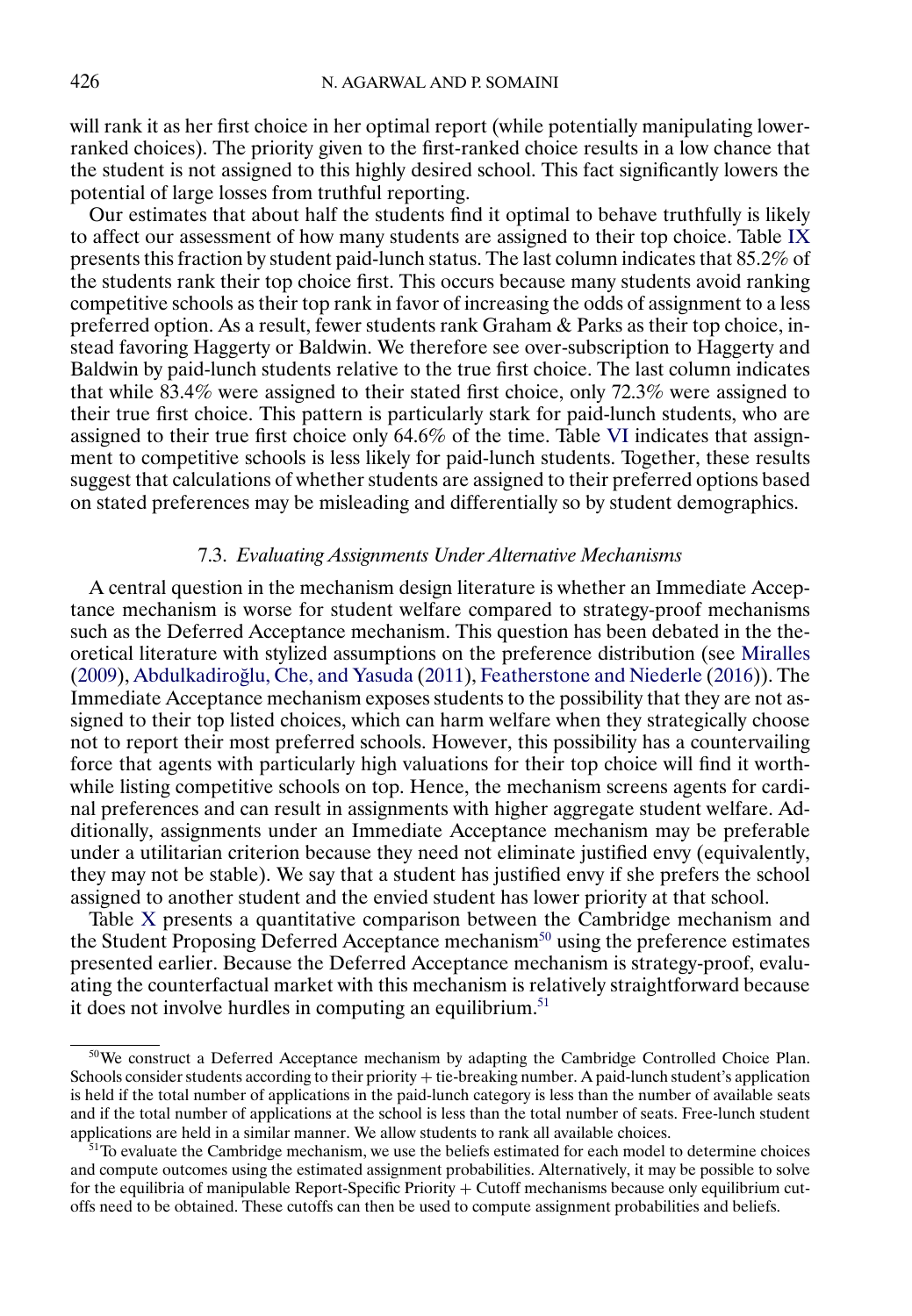<span id="page-36-0"></span>

|                         |      |                              |      |      |     |     |                              |     |      | Graham & Parks Haggerty Baldwin Morse Amigos Cambridgeport King Open Peabody Tobin Fletcher Maynard Kenn Long MLK King Open Ola |     |     |     | Total |
|-------------------------|------|------------------------------|------|------|-----|-----|------------------------------|-----|------|---------------------------------------------------------------------------------------------------------------------------------|-----|-----|-----|-------|
|                         |      |                              |      |      |     |     | Panel A: All Students        |     |      |                                                                                                                                 |     |     |     |       |
| Preferred School        | 24.8 | 11.6                         | 9.4  | 10.0 | 7.9 | 6.1 | 7.2                          | 6.1 | 5.4  | 4.0                                                                                                                             | 3.6 | 2.2 | 1.0 | 99.3  |
| Ranked #1 (simul)       | 16.2 | 12.6                         | 11.6 | 11.2 | 8.4 | 8.0 | 8.6                          | 7.0 | 4.9  | 3.9                                                                                                                             | 3.6 | 2.3 | 1.0 | 99.3  |
| Ranked $#1$ (data)      | 14.3 | 12.6                         | 11.9 | 11.0 | 8.8 | 7.7 | 8.2                          | 7.8 | 5.7  | 4.4                                                                                                                             | 3.8 | 2.7 | 1.2 | 100.0 |
| Preferred and Ranked #1 | 15.3 | 10.4                         | 8.2  | 9.6  | 7.5 | 5.8 | 7.2                          | 6.1 | 4.6  | 3.9                                                                                                                             | 3.6 | 2.2 | 1.0 | 85.2  |
| Preferred and Assigned  | 9.9  | 8.5                          | 6.6  | 8.2  | 6.8 | 5.1 | 7.2                          | 6.0 | 3.8  | 3.5                                                                                                                             | 3.6 | 2.2 | 1.0 | 72.3  |
| Ranked #1 and Assigned  | 10.4 | 10.1                         | 9.0  | 9.5  | 7.6 | 6.8 | 8.6                          | 6.9 | 4.2  | 3.6                                                                                                                             | 3.6 | 2.3 | 1.0 | 83.4  |
|                         |      | Panel B: Free Lunch Students |      |      |     |     |                              |     |      |                                                                                                                                 |     |     |     |       |
| Preferred School        | 9.0  | 8.1                          | 6.5  | 12.5 | 6.9 | 6.8 | 7.2                          | 7.9 | 10.7 | 10.8                                                                                                                            | 7.1 | 4.6 | 1.6 | 99.5  |
| Ranked $#1$ (simul)     | 8.9  | 8.5                          | 6.8  | 12.7 | 6.9 | 7.1 | 7.2                          | 8.2 | 9.0  | 10.6                                                                                                                            | 7.2 | 4.7 | 1.6 | 99.5  |
| Ranked #1 (data)        | 6.7  | 8.3                          | 8.0  | 12.2 | 7.8 | 6.4 | 7.7                          | 9.0 | 8.5  | 10.8                                                                                                                            | 7.1 | 5.5 | 2.0 | 100.0 |
| Preferred and Ranked #1 | 8.6  | 8.0                          | 6.4  | 12.2 | 6.7 | 6.6 | 7.2                          | 7.8 | 8.9  | 10.3                                                                                                                            | 7.1 | 4.6 | 1.6 | 96.1  |
| Preferred and Assigned  | 7.9  | 7.5                          | 6.0  | 10.7 | 6.0 | 6.1 | 7.2                          | 7.8 | 7.1  | 9.3                                                                                                                             | 7.1 | 4.6 | 1.6 | 88.8  |
| Ranked #1 and Assigned  | 8.3  | 7.9                          | 6.4  | 11.1 | 6.2 | 6.5 | 7.2                          | 8.1 | 7.2  | 9.5                                                                                                                             | 7.2 | 4.7 | 1.6 | 91.9  |
|                         |      |                              |      |      |     |     | Panel C: Paid Lunch Students |     |      |                                                                                                                                 |     |     |     |       |
| Preferred School        | 32.6 | 13.3                         | 10.9 | 8.7  | 8.6 | 5.7 | 7.3                          | 5.3 | 2.7  | 0.6                                                                                                                             | 1.8 | 1.1 | 0.7 | 99.3  |
| Ranked #1 (simul)       | 20.0 | 14.6                         | 13.9 | 10.4 | 9.3 | 8.3 | 9.3                          | 6.5 | 2.9  | 0.6                                                                                                                             | 1.8 | 1.1 | 0.7 | 99.3  |
| Ranked $#1$ (data)      | 18.8 | 14.6                         | 13.4 | 10.6 | 9.5 | 7.9 | 8.7                          | 7.2 | 3.7  | 1.2                                                                                                                             | 2.2 | 1.3 | 0.9 | 100.0 |
| Preferred and Ranked #1 | 18.9 | 11.5                         | 9.2  | 8.2  | 8.1 | 5.3 | 7.3                          | 5.3 | 2.4  | 0.6                                                                                                                             | 1.8 | 1.1 | 0.7 | 80.2  |
| Preferred and Assigned  | 11.0 | 8.9                          | 7.0  | 6.9  | 7.3 | 4.6 | 7.3                          | 5.2 | 2.2  | 0.6                                                                                                                             | 1.8 | 1.1 | 0.7 | 64.6  |
| Ranked #1 and Assigned  | 11.7 | 11.1                         | 10.2 | 8.6  | 8.3 | 6.9 | 9.3                          | 6.4 | 2.7  | 0.6                                                                                                                             | 1.8 | 1.1 | 0.7 | 79.4  |

TABLE IX RANKING AND ASSIGNMENT AT TOP CHOICEa

<sup>a</sup>Percent of students. Unless otherwise noted, table presents averages over 1,000 simulations from the posterior mean of the parameters estimated from the rational expectations model.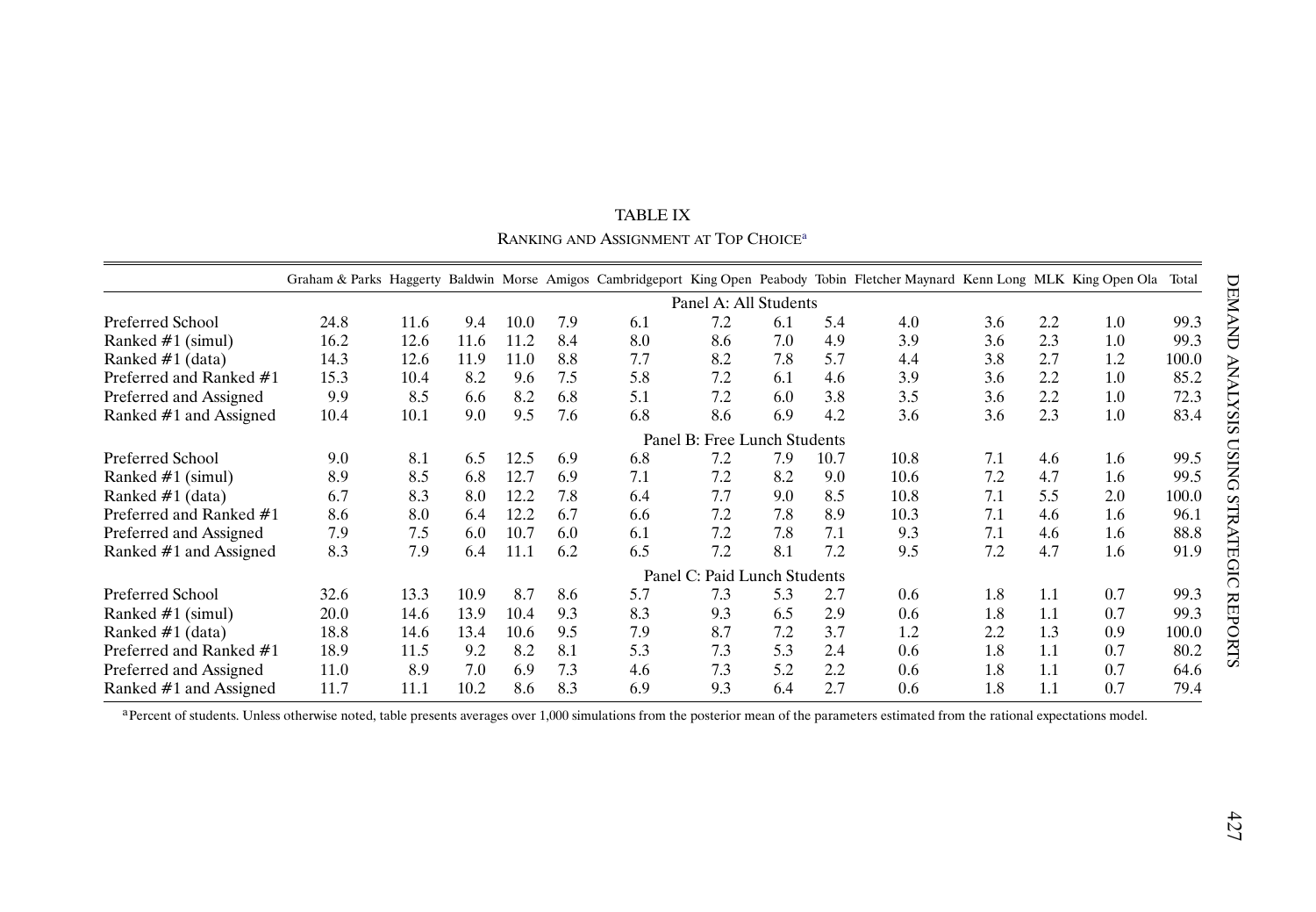<span id="page-37-0"></span>

|                                   |         |          |          |                                                   | <b>TABLE X</b>               |                                  |                       |           |          |                                                                                                                                             |                              |         |
|-----------------------------------|---------|----------|----------|---------------------------------------------------|------------------------------|----------------------------------|-----------------------|-----------|----------|---------------------------------------------------------------------------------------------------------------------------------------------|------------------------------|---------|
|                                   |         |          |          | DEFERRED ACCEPTANCE VERSUS CAMBRIDGE <sup>a</sup> |                              |                                  |                       |           |          |                                                                                                                                             |                              |         |
|                                   |         | Truthful |          |                                                   | <b>Rational Expectations</b> |                                  | <b>Coarse Beliefs</b> |           |          |                                                                                                                                             | <b>Adaptive Expectations</b> |         |
|                                   |         |          |          |                                                   |                              |                                  |                       |           |          | All Students Paid Lunch Free Lunch All Students Paid Lunch Free Lunch All Students Paid Lunch Free Lunch All Students Paid Lunch Free Lunch |                              |         |
|                                   |         |          |          |                                                   |                              | Panel A: Deferred Acceptance     |                       |           |          |                                                                                                                                             |                              |         |
| Percent Assigned to First Choice  | 71.0    | 64.0     | 84.8     | 67.8                                              | 58.4                         | 86.4                             | 70.4                  | 62.0      | 86.9     | 68.9                                                                                                                                        | 58.0                         | 88.4    |
| Percent Assigned to Second Choice | 12.0    | 13.6     | 8.7      | 15.8                                              | 18.7                         | 10.0                             | 12.3                  | 14.1      | 8.8      | 13.8                                                                                                                                        | 17.3                         | 7.5     |
| Percent Assigned to Third Choice  | 5.1     | 7.0      | 1.4      | 5.2                                               | 7.1                          | 1.5                              | 4.9                   | 6.8       | 1.1      | 5.1                                                                                                                                         | 7.2                          | 1.3     |
| Percent Assigned to Fourth Choice | 3.0     | 4.4      | 0.3      | 1.3                                               | 1.9                          | 0.2                              | 1.8                   | 2.6       | 0.1      | 1.5                                                                                                                                         | 2.3                          | 0.2     |
| Percent Assigned to Fifth Choice  | 1.7     | 2.5      | 0.1      | 0.2                                               | 0.3                          | 0.0                              | 0.4                   | 0.6       | 0.0      | 0.2                                                                                                                                         | 0.4                          | 0.0     |
|                                   |         |          |          |                                                   |                              | Panel B: Cambridge Mechanism     |                       |           |          |                                                                                                                                             |                              |         |
| Percent Assigned to First Choice  | 78.9    | 74.5     | 87.7     | 72.3                                              | 63.9                         | 88.8                             | 73.9                  | 67.3      | 86.9     | 72.2                                                                                                                                        | 63.0                         | 88.9    |
| Percent Assigned to Second Choice | 6.5     | 6.8      | 5.9      | 14.7                                              | 18.1                         | 7.9                              | 10.2                  | 11.1      | 8.3      | 11.9                                                                                                                                        | 15.1                         | 6.1     |
| Percent Assigned to Third Choice  | 3.1     | 4.0      | 1.3      | 3.9                                               | 5.1                          | 1.3                              | 3.5                   | 4.6       | 1.5      | 3.6                                                                                                                                         | 4.7                          | 1.5     |
| Percent Assigned to Fourth Choice | 0.0     | 0.0      | 0.0      | 1.0                                               | 1.4                          | 0.3                              | 1.5                   | 2.1       | 0.3      | 1.2                                                                                                                                         | 1.7                          | 0.3     |
| Percent Assigned to Fifth Choice  | 0.0     | 0.0      | 0.0      | 0.2                                               | 0.2                          | 0.0                              | 0.4                   | 0.5       | 0.0      | 0.2                                                                                                                                         | 0.3                          | 0.1     |
|                                   |         |          |          |                                                   |                              | Panel C: Deferred Acceptance vs. |                       | Cambridge |          |                                                                                                                                             |                              |         |
| Mean Utility DA - Cambridge       | 0.065   | 0.102    | $-0.008$ | $-0.078$                                          | $-0.107$                     | $-0.021$                         | $-0.035$              | $-0.052$  | $-0.001$ | $-0.032$                                                                                                                                    | $-0.069$                     | 0.033   |
|                                   | (0.019) | (0.027)  | (0.008)  | (0.009)                                           | (0.012)                      | (0.009)                          | (0.009)               | (0.012)   | (0.011)  | (0.025)                                                                                                                                     | (0.033)                      | (0.032) |
| Std. Utility DA - Cambridge       | 0.149   | 0.168    | 0.044    | 0.109                                             | 0.120                        | 0.046                            | 0.095                 | 0.104     | 0.061    | 0.178                                                                                                                                       | 0.124                        | 0.233   |
| Percent $DA$ > Cambridge          | 26.1    | 28.0     | 22.2     | 17.3                                              | 15.6                         | 20.6                             | 25.2                  | 24.6      | 26.3     | 25.0                                                                                                                                        | 23.4                         | 27.8    |
|                                   | (1.6)   | (1.9)    | (2.4)    | (1.8)                                             | (2.2)                        | (2.4)                            | (1.5)                 | (1.8)     | (2.2)    | (2.7)                                                                                                                                       | (3.5)                        | (3.4)   |
| Percent DA $\approx$ Cambridge    | 32.4    | 27.4     | 42.4     | 31.2                                              | 28.0                         | 37.5                             | 32.1                  | 28.2      | 39.7     | 31.6                                                                                                                                        | 26.3                         | 41.0    |
|                                   | (1.2)   | (1.5)    | (2.0)    | (1.2)                                             | (1.5)                        | (2.0)                            | (1.2)                 | (1.4)     | (1.9)    | (1.7)                                                                                                                                       | (1.9)                        | (2.8)   |
| Percent $DA <$ Cambridge          | 41.5    | 44.6     | 35.4     | 51.5                                              | 56.4                         | 41.9                             | 42.8                  | 47.2      | 34.0     | 43.5                                                                                                                                        | 50.3                         | 31.2    |
|                                   | (1.8)   | (2.1)    | (2.5)    | (2.0)                                             | (2.4)                        | (2.7)                            | (1.7)                 | (2.0)     | (2.4)    | (2.8)                                                                                                                                       | (3.7)                        | (3.5)   |
| Percent With Justified Envy       | 7.7     | 10.4     | 2.4      | 2.5                                               | 2.7                          | 2.3                              | 5.0                   | 5.8       | 3.4      | 3.8                                                                                                                                         | 4.2                          | 2.9     |
|                                   | (0.5)   | (0.7)    | (0.4)    | (0.2)                                             | (0.3)                        | (0.4)                            | (0.3)                 | (0.4)     | (0.4)    | (0.7)                                                                                                                                       | (1.0)                        | (0.6)   |

aNotes: Panels A and B present percentages of students assigned to their true kth choice. Panel C compares the expected utility difference between Deferred Acceptance and Cambridge Mechanism. Simulations of the Deferred Acceptance mechanism draw other student reports using the estimated utility distribution. We say DA  $\approx$  Cambridge if the expected utility is within 10<sup>-5</sup> miles. Point estimates use  $\hat{\theta}$  and 1,000 simulations of the mechanisms. Bootstrap standard errors, using 250 draws of the parameters from the posterior distribution, in parentheses. For Truthful reporting, we use the 1,000 draws from the posterior distribution.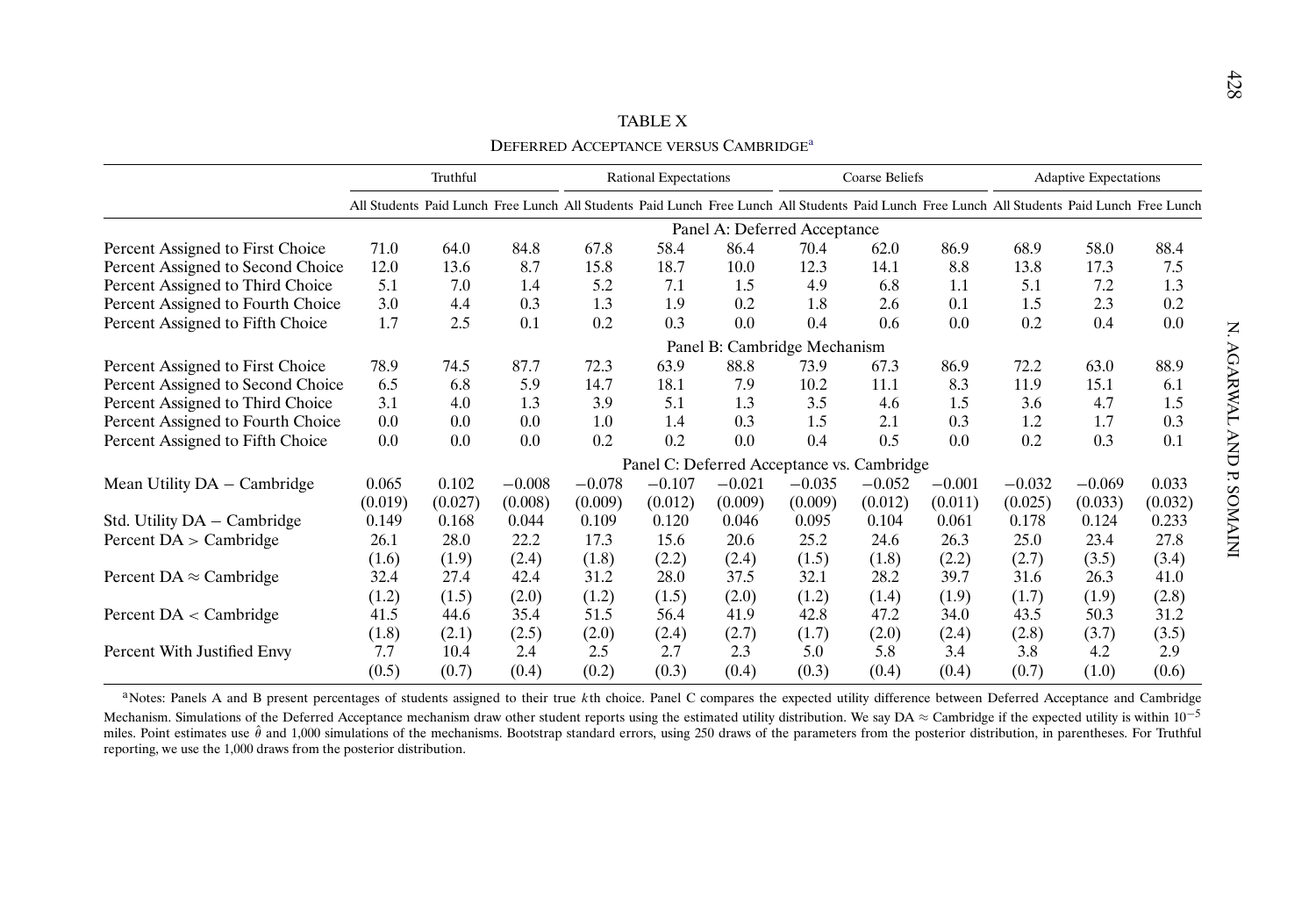<span id="page-38-0"></span>An approach that treats agents' stated preferences as truthful finds that the average welfare is higher in the Deferred Acceptance mechanism. Panels A and B show that although Cambridge assigns more students to their top choice due to the additional priority awarded to students at schools that are ranked first, Deferred Acceptance does better at assigning students to less preferable options, including fourth and fifth choices. Recall that estimates from this specification indicated that many students prefer these options to remaining unassigned (see Table [VII\)](#page-32-0). However, estimates assuming optimal behavior showed that the vast majority find less than three schools in Cambridge preferable to remaining unassigned. Therefore, the conclusion that Deferred Acceptance improves on average student welfare may be incorrect if strategic behavior is widespread.

In contrast to estimates assuming truthful behavior, results that treat agents as responding to strategic incentives indicate that the assignments produced by the Cambridge mechanism are preferable to those produced by the Deferred Acceptance mechanism. The fraction of students assigned to their true first choice remains higher under the Cambridge mechanism but, interestingly, the mechanism also places students at their true second choices with high probability if agents are strategic. This occurs because some students report their true second choice as their top choice. Indeed, panel C shows that more students prefer the Cambridge mechanism's assignments to the Deferred Acceptance mechanism's assignments than the other way around. Although the mechanism is effectively screening based on cardinal utilities, the average student prefers the assignments under the Cambridge mechanism by only an equivalent of 0.08 miles. The table also illustrates differences across student groups. Paid-lunch students prefer the Cambridge assignments more than free/reduced lunch students, perhaps due to strategic pressures. The estimated effects are of similar magnitude to the difference between Deferred Acceptance and Student Optimal Stable Matching (SOSM) as measured in New York City High Schools by Abdulkadiroğlu, Agarwal, and Pathak [\(2017\)](#page-50-0). Unlike SOSM, however, the Cambridge mechanism need not result in a Pareto improvement relative to the Deferred Acceptance mechanism.

Specifications with biased beliefs indicate that the cardinal screening benefits of an Immediate Acceptance mechanism may be diminished and instances of justified envy may be larger if beliefs are not well aligned with true assignment probabilities. In the models with biased beliefs, free-lunch students tend to prefer the assignment produced by the Deferred Acceptance mechanism relative to the one produced by the Cambridge mechanism. Further, the benefits to paid-lunch students are lower than the model that treats agents as having rational expectations. The significant aggregate benefit to free-lunch students under the Deferred Acceptance mechanism is driven, in part, by the large fraction of students assigned to their top two choices. Paid-lunch students continue to prefer assignments in the Cambridge mechanism to the strategy-proof counterpart.

Finally, an undesirable feature of the Cambridge mechanism is that it may result in instances of justified envy. Panel C shows that there are few instances of justified envy if agents have rational expectations, only about 2.5%, because students are often assigned at one of the top two choices. Under truthful reporting, the estimated instances of justified envy is higher, just under 8%. The other specifications yielded intermediate results.

Our quantitative results contribute to the debate in the theoretical literature about the welfare properties of an Immediate Acceptance mechanism, which is similar to the Cambridge mechanism. The results are different in spirit from [Ergin and Sonmez](#page-52-0) [\(2006\)](#page-52-0), which suggests that full-information Nash equilibria of an Immediate Acceptance mechanism are Pareto inferior to outcomes under Deferred Acceptance. This difference stems from our focus on beliefs that account for ex ante uncertainty faced by the students. Our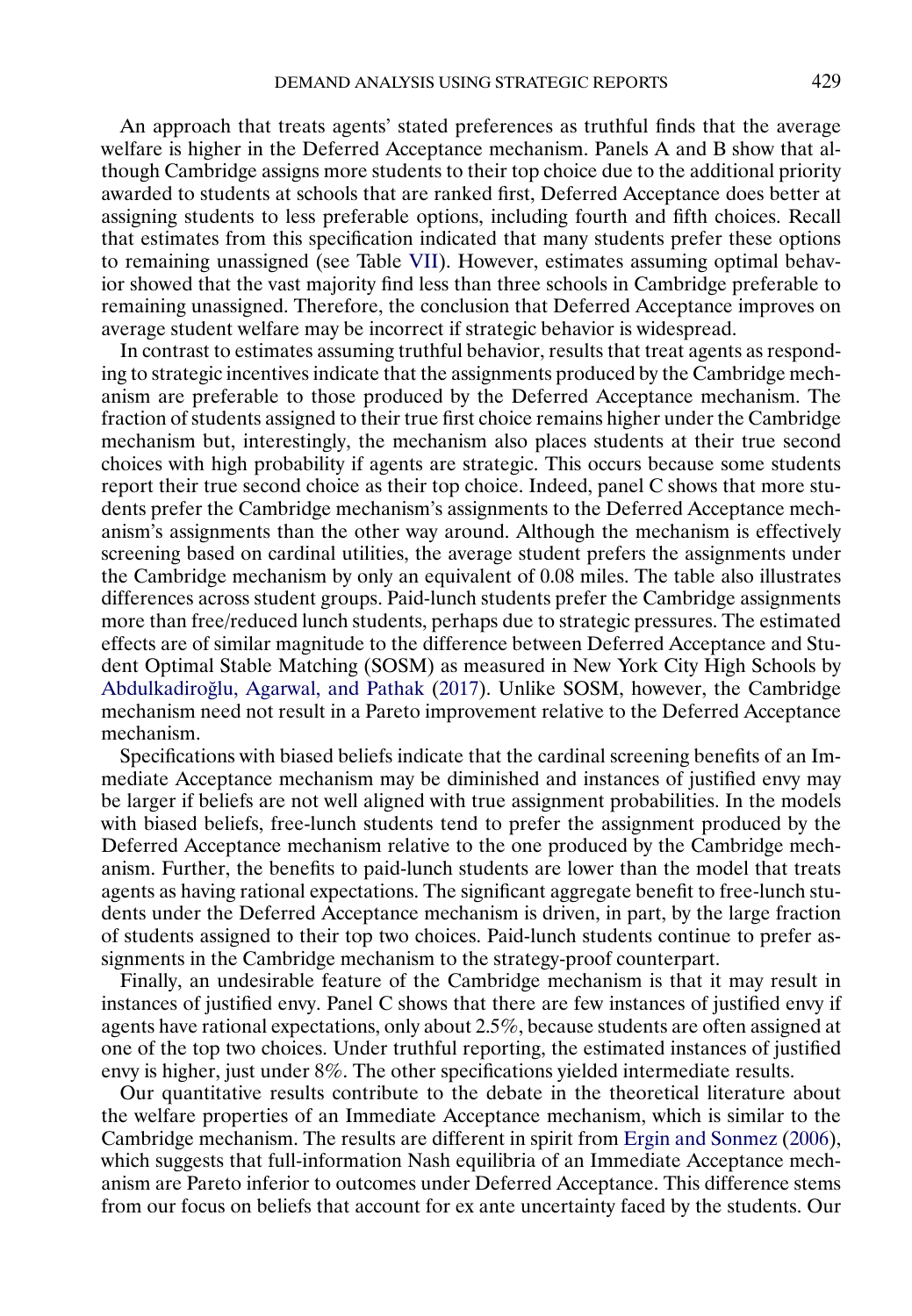<span id="page-39-0"></span>results provide a quantitative counterpart to the theoretical claims in Abdulkadiroğlu, [Che, and Yasuda](#page-50-0) [\(2011\)](#page-50-0). They argued that an Immediate Acceptance mechanism can effectively screen for the intensity of preferences and can have better welfare properties than the Deferred Acceptance mechanism. [Troyan](#page-53-0) [\(2012\)](#page-53-0) showed that the theoretical results in this literature that are based on notions of interim efficiency are not robust to students having priorities, and he advocated for an ex ante comparison such as the one performed in this paper.

Given the small benefits of the Cambridge mechanism, it is important to note that agents may face costs of strategizing because students may need to gather additional information about the competitiveness of various schools before formulating ranking strategies. These costs may weigh against using an Immediate Acceptance mechanism for school assignment. Additionally, there may be distributional consequences if agents vary in their ability to strategize [\(Pathak and Sönmez](#page-53-0) [\(2008\)](#page-53-0)). While we cannot quantify the direct costs of strategizing and gathering information with our data, we extend our model to address distributional consequences of heterogeneous sophistication and biased beliefs in the next subsection.

# 7.4. *Extension: Heterogeneous Agent Sophistication*

The specifications presented above have modeled a homogeneous population of agents who make optimal reports given beliefs consistent with the data. However, agents may differ in their information about the competitiveness of various schools or may vary in their understanding of the mechanism. The difficulty in empirically analyzing extremely flexible models of heterogeneously sophisticated agents stems from the fact that a researcher has to disentangle heterogeneity in sophistication from preference heterogeneity while only observing the actions of the agents. Theorem [A.1](#page-44-0) in Appendix [A.1](#page-43-0) shows it is typically possible to rationalize any rank-order list as optimal for some vector of utilities. Simultaneously identifying preferences and heterogeneity in sophistication will therefore require restricting behavioral rules and parametric assumptions.

We estimate a stylized model with heterogeneous agent sophistication based on [Pathak](#page-53-0) [and Sönmez](#page-53-0) [\(2008\)](#page-53-0).52 They theoretically compared the Deferred Acceptance mechanism to the Immediate Acceptance mechanism using a model with two types of agents: naïve and sophisticated. Naïve agents report their preferences sincerely by ranking the schools in order of their true preferences. Sophisticated agents, on the other hand, recognize that truthful reporting is not optimal because schools differ in the extent to which they are competitive and because of the details of the mechanism. Reports made by sophisticated agents are optimal given the reports of the other agents.

We model a population with a mixture of sophisticated and naïve agents who have the same distribution of preferences but differ in their behavior. Naifs report their preferences truthfully while sophisticated agents report optimally given their (correct) beliefs about the probability of assignment at each option given their report. The distribution of preferences is parameterized as in equation [\(2\)](#page-15-0). In addition to parametric assumptions, the model embeds two strong restrictions. First, it is a mixture of two extreme forms of agent behavior: perfect sophistication and complete naïvete. Second, the distribution of preferences does not depend on whether the agent is sophisticated. These simplifications allow us to keep the estimation procedure tractable. Appendix E.1.2 details the Gibbs

 $52$ See [Calsamiglia, Fu, and Güell](#page-51-0) [\(2017\)](#page-51-0) for another empirical model of agents that are heterogeneous in their sophistication.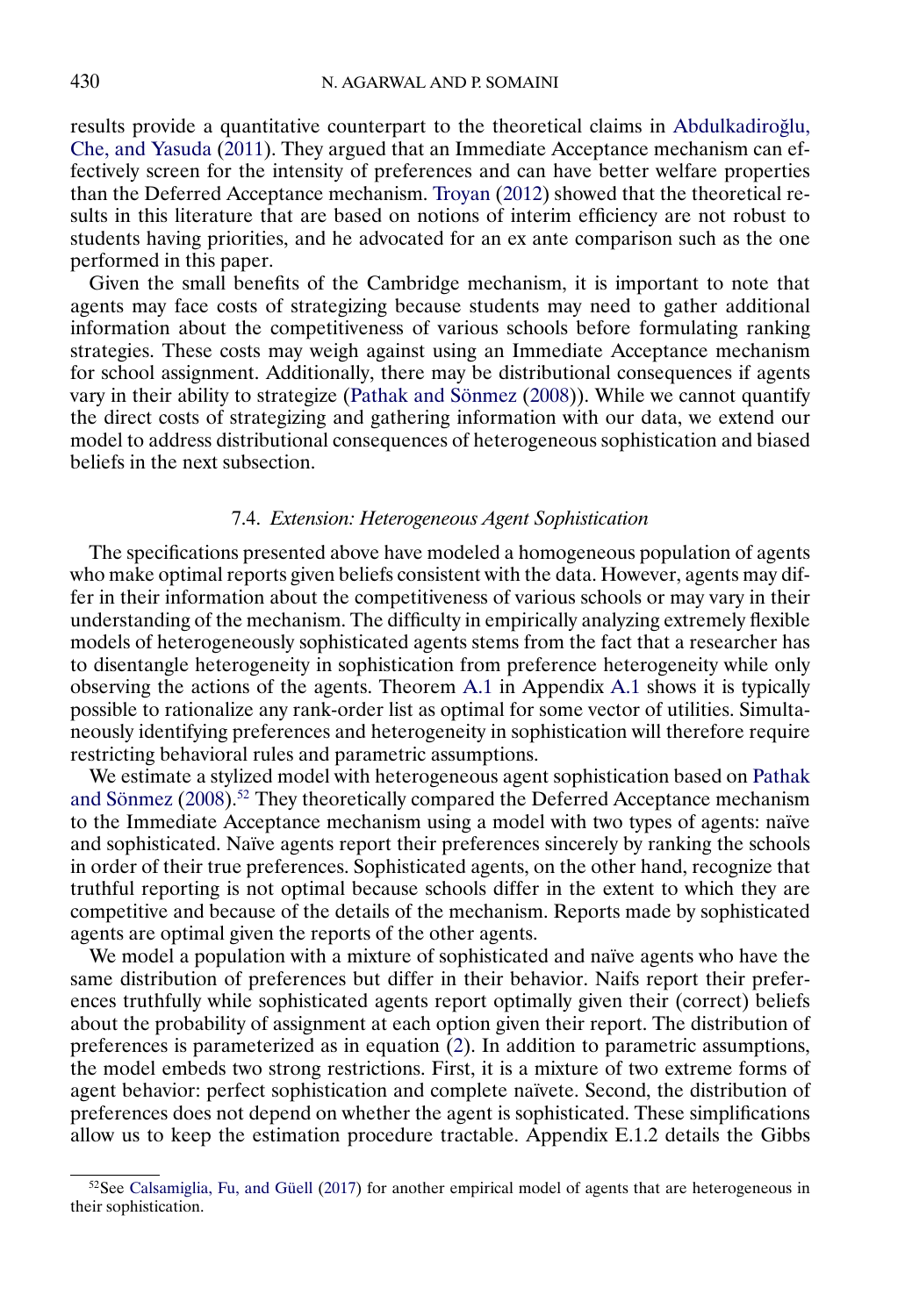|                         |              | Mixture Model           |            |
|-------------------------|--------------|-------------------------|------------|
|                         | All Students | Paid Lunch              | Free Lunch |
|                         |              | Panel A: Mean Utility   |            |
| Graham & Parks          | 1.19         | 1.53                    | 0.52       |
|                         | (0.11)       | (0.12)                  | (0.15)     |
| Haggerty                | 1.27         | 1.53                    | 0.76       |
|                         | (0.14)       | (0.13)                  | (0.22)     |
| Baldwin                 | 1.25         | 1.45                    | 0.84       |
|                         | (0.10)       | (0.10)                  | (0.13)     |
| Morse                   | 0.74         | 0.68                    | 0.86       |
|                         | (0.11)       | (0.11)                  | (0.13)     |
| Amigos                  | $-0.12$      | 0.00                    | $-0.38$    |
|                         | (0.21)       | (0.19)                  | (0.30)     |
| Cambridgeport           | 0.56         | 0.68                    | 0.31       |
|                         | (0.11)       | (0.11)                  | (0.15)     |
| King Open               | 0.48         | 0.57                    | 0.32       |
|                         | (0.09)       | (0.10)                  | (0.12)     |
| Peabody                 | 0.08         | 0.03                    | 0.16       |
|                         | (0.13)       | (0.13)                  | (0.16)     |
| Tobin                   | $-0.45$      | $-0.81$                 | 0.26       |
|                         | (0.16)       | (0.18)                  | (0.23)     |
| <b>Fletcher Maynard</b> | $-1.02$      | $-1.52$                 | $-0.04$    |
|                         | (0.24)       | (0.30)                  | (0.18)     |
| Kenn Long               | $-0.07$      | $-0.23$                 | 0.24       |
|                         | (0.14)       | (0.16)                  | (0.15)     |
| <b>MLK</b>              | $-0.68$      | $-0.97$                 | $-0.10$    |
|                         | (0.14)       | (0.17)                  | (0.15)     |
| King Open Ola           | $-3.23$      | $-2.96$                 | $-3.77$    |
|                         | (0.40)       | (0.43)                  | (0.46)     |
| <b>Outside Option</b>   | $-1.11$      | $-1.03$                 | $-1.26$    |
|                         | (0.09)       | (0.09)                  | (0.11)     |
|                         |              | Panel B: Agent Behavior |            |
| <b>Fraction Naïve</b>   |              | 0.378                   | 0.316      |
|                         |              | [0.0079]                | [0.0079]   |
|                         |              |                         |            |

<span id="page-40-0"></span>

| <b>TABLE XI</b>                                             |
|-------------------------------------------------------------|
| ESTIMATED MEAN UTILITIES USING A MIXTURE MODEL <sup>a</sup> |

aPanel A presents the average estimated utility for each school, normalizing the mean utility of the inside options to zero. Utilities calculated by averaging the predicted utility given the non-distance covariates. Panel B reports the estimated fraction of naive agents by free-lunch status. Bootstrap standard errors in parentheses.

sampler for this model, which needed to be modified. We use estimates of the beliefs in the rational expectations model for the sophisticated agents.

Table XI presents the estimated mean utilities and the fraction of agents who are naïve. The estimated mean utilities are similar to the estimates in the other specifications, and usually in between the specifications treating agents as either truthful or fully sophisticated (Table [VII\)](#page-32-0). Panel B shows that about a third of paid-lunch and free-lunch students are estimated to be naïve. These results contrast with estimates obtained by [Calsamiglia,](#page-51-0) [Fu, and Güell](#page-51-0) [\(2017\)](#page-51-0) in Barcelona, where they estimated that over 94% of households are strategic in their decisions. One potential reason driving this difference is that the 93% of students in Barcelona are assigned to their top-ranked choice, while in Cambridge, this number is only 84%.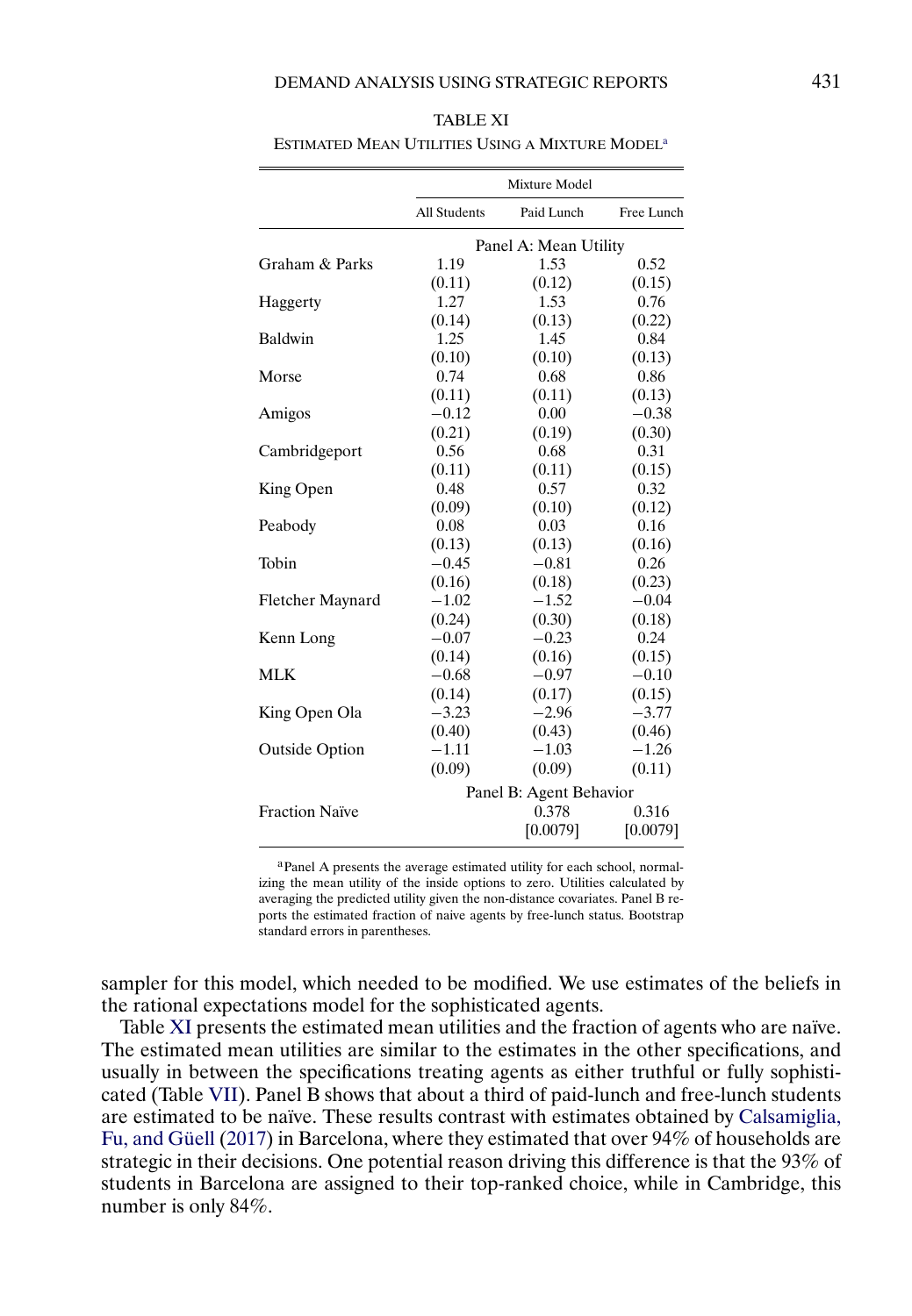## <span id="page-41-0"></span>432 N. AGARWAL AND P. SOMAINI

# DEFERRED ACCEPTANCE VERSUS CAMBRIDGE USING A MIXTURE MODELa All Students Paid Lunch Free Lunch Panel A: Deferred Acceptance Percent Assigned to First Choice  $70.0$  61.8 86.3 Percent Assigned to Second Choice 13.1 14.5 10.3 Percent Assigned to Third Choice 5.8 7.8 7.8 1.7 Percent Assigned to Fourth Choice 2.8 4.0 0.3 Percent Assigned to Fifth Choice 0.9 1.4 0.1 Naïve Sophisticated Naïve Sophisticated Naïve Sophisticated Percent of Students 35.7 64.3 37.8 62.2 31.6 68.4 Panel B: Cambridge Mechanism Percent Assigned to First Choice 78.4 76.2 72.4 69.5 90.2 89.6 Percent Assigned to Second Choice 6.5 12.3 6.6 14.7 6.3 7.6

#### TABLE XII

| Percent Assigned to Second Choice | 0.5                                        | 12.3     | $0.6^{\circ}$ | 14.7    | 0.3      | 7.6      |
|-----------------------------------|--------------------------------------------|----------|---------------|---------|----------|----------|
| Percent Assigned to Third Choice  | 3.3                                        | 4.3      | 4.1           | 5.9     | 1.7      | 1.3      |
| Percent Assigned to Fourth Choice | 0.0                                        | 1.8      | 0.0           | 2.6     | 0.0      | 0.3      |
| Percent Assigned to Fifth Choice  | 0.0                                        | 0.5      | 0.0           | 0.8     | 0.0      | 0.1      |
|                                   | Panel C: Deferred Acceptance vs. Cambridge |          |               |         |          |          |
| Mean Utility DA - Cambridge       | $-0.024$                                   | $-0.094$ | $-0.029$      | $-0.13$ | $-0.014$ | $-0.023$ |
|                                   | (0.010)                                    | (0.010)  | (0.014)       | (0.013) | (0.008)  | (0.007)  |
| Std. Utility DA – Cambridge       | 0.096                                      | 0.125    | 0.112         | 0.137   | 0.047    | 0.046    |
| Percent $DA$ > Cambridge          | 22.5                                       | 12.8     | 23.2          | 9.4     | 21.0     | 19.4     |
|                                   | (1.6)                                      | (1.6)    | (2.0)         | (1.8)   | (2.2)    | (2.3)    |
| Percent DA Cambridge              | 30.4                                       | 30.6     | 26.6          | 26.7    | 38.1     | 38.2     |
|                                   | (1.2)                                      | (1.2)    | (1.4)         | (1.4)   | (2.0)    | (2.0)    |
| Percent $DA <$ Cambridge          | 47.1                                       | 56.7     | 50.2          | 63.9    | 40.9     | 42.4     |
|                                   | (1.6)                                      | (1.6)    | (1.9)         | (1.9)   | (2.5)    | (2.6)    |
| Percent With Justified Envy       | 6.4                                        | 2.5      | 8.3           | 2.7     | 2.6      | 2.3      |
|                                   | (0.4)                                      | (0.2)    | (0.6)         | (0.3)   | (0.4)    | (0.4)    |

aPanels A and B present percentages of students assigned to true kth choice. Panel C compares the expected utility difference between Deferred Acceptance and Cambridge Mechanism. Simulations of the Deferred Acceptance mechanism draw other student reports using the estimated utility distribution. We say DA ≈ Cambridge if the expected utility is within 10−<sup>5</sup> miles. Bootstrap standard errors in brackets.

Table XII describes the differences between outcomes in the Cambridge and the Deferred Acceptance mechanisms. Because Deferred Acceptance is strategy-proof, both naïves and sophisticates report their preferences truthfully. Therefore, their outcomes are identical. The fractions of students assigned to their first, second, and third choices are similar to the results presented previously. We also see a similar overall increase in the fraction of students assigned to their top choice school in the Cambridge mechanism and a decrease in fractions assigned at lower-ranked choices. Interestingly, the probability of a student assigned to her top choice under the Cambridge mechanism is larger for naïve agents than for sophisticated agents even though they have identical preferences (78.4% vs. 76.2%). This relatively larger probability of assignment at the top choice is at the cost of a significantly lower probability of assignment at the second choice, which is 6.5% for naifs and 12.3% for sophisticates. These differences are particularly stark for the paid-lunch students, who face a more demanding strategic environment. Our estimates suggest that, relative to sophisticates, naïve students effectively increase their chances of placement at their top choice school at the cost of losing out at less preferred choices.

These results can be explained by the difference between the propensity of naifs and sophisticates for ranking popular schools. While naïve students disregard a school's com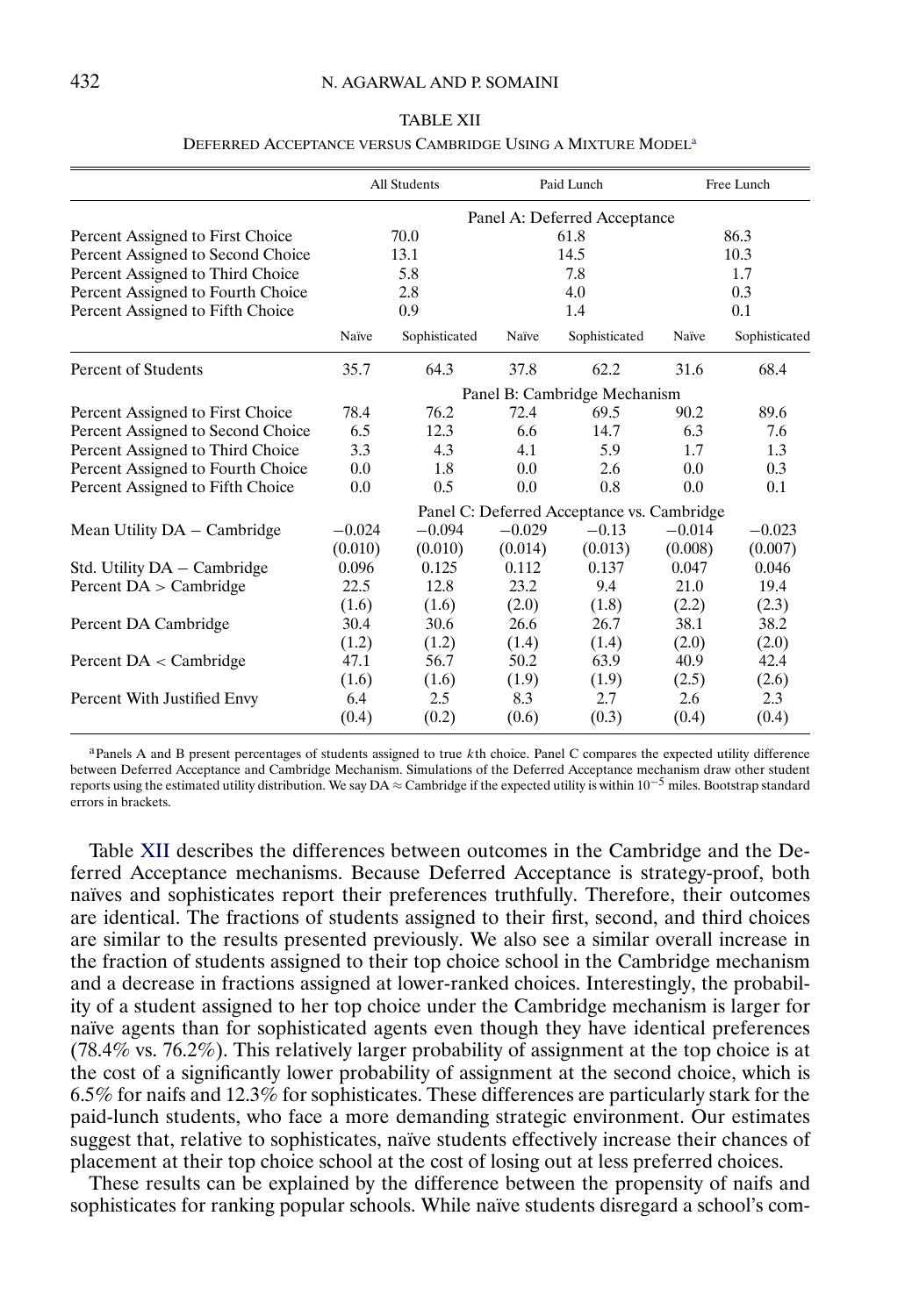<span id="page-42-0"></span>petitiveness, sophisticates are likely to avoid ranking competitive schools. Therefore, naifs effectively gain priority at their first choice school relative to sophisticated students with the same true first choice if the school is competitive. For example, Graham & Parks is estimated to be the top choice for 17.7% of students, but about a third of the sophisticated students for whom it is the top choice avoid ranking it first. Consequently, naive students are more likely to be assigned to Graham & Parks if it is their first choice. Qualitatively similar patterns hold for the other competitive schools such as Haggerty, Baldwin, and Morse. This increase in assignment probability at the top choice comes at the cost of a reduction in the probability of assignment at the second choice. For example, while 14.7% of sophisticated paid-lunch students are assigned to their second choice school, only 6.6% of naïve paid-lunch students get placed at their second choice. As [Pathak and](#page-53-0) [Sönmez](#page-53-0) [\(2008\)](#page-53-0) pointed out, naïve students effectively "lose priority" at their second and lower choice schools to sophisticated students who rank the school first. It is therefore not surprising that the instances of justified envy are largest amongst naïve students, and particularly paid-lunch naifs. About 17% of paid-lunch naifs remain unassigned while about 6% of paid-lunch sophisticates are unassigned. Further, of the 27.6% paid-lunch naifs who are not assigned to their top choice, just under a third have justified envy for another student's assignment.

The aggregate welfare effects for naïve students therefore depend on whether the benefits of an increased likelihood of assignment at the top choice outweigh the lost priority at less preferred options. Although the naïve agents are making mistakes in the Cambridge mechanism, our comparison of assignments under the Deferred Acceptance mechanism to those under the Cambridge mechanism in panel C of Table [XII](#page-41-0) shows that only 23.2% of the naïve paid-lunch students prefer the Deferred Acceptance mechanism to the Cambridge mechanism. This compares with 9.4% for paid-lunch sophisticates and less than 22% for free-lunch naifs and free-lunch sophisticates. Overall, we find that the average naïve student prefers assignments under the Cambridge mechanism by an equivalent of 0.024 miles. Because sophisticates are optimally responding to incentives in their environment, their estimated value for the assignments in the Cambridge mechanism is larger, at an equivalent of 0.094 miles.

# 8. CONCLUSION

We show that students in Cambridge respond to the strategic incentives in the mechanism. Specifically, students who reside on either side of the boundary where proximity priority changes have observably different ranking behavior. This finding weighs against the assumption that agents are ranking schools in order of true preferences if proximity priority is not a significant driver of residential choice.

Motivated by these results, we develop a general method for analyzing preferences from reports made to a single unit assignment mechanism that may not be truthfully implementable. The approach views the choice of report as an optimal choice from available assignment probabilities. We show that these probabilities can be consistently estimated for a broad class of school choice mechanisms, including the Immediate Acceptance and the Deferred Acceptance mechanisms. We consider models in which agents have biased beliefs in addition to a rational expectations model. Further, we study the identification of preferences and propose a computationally tractable estimator.

Our empirical results indicate that treating preferences as truthful is likely to result in biased estimates in markets where students face stiff competition for their preferred schools. The stated preferences therefore exaggerate the fraction of students assigned to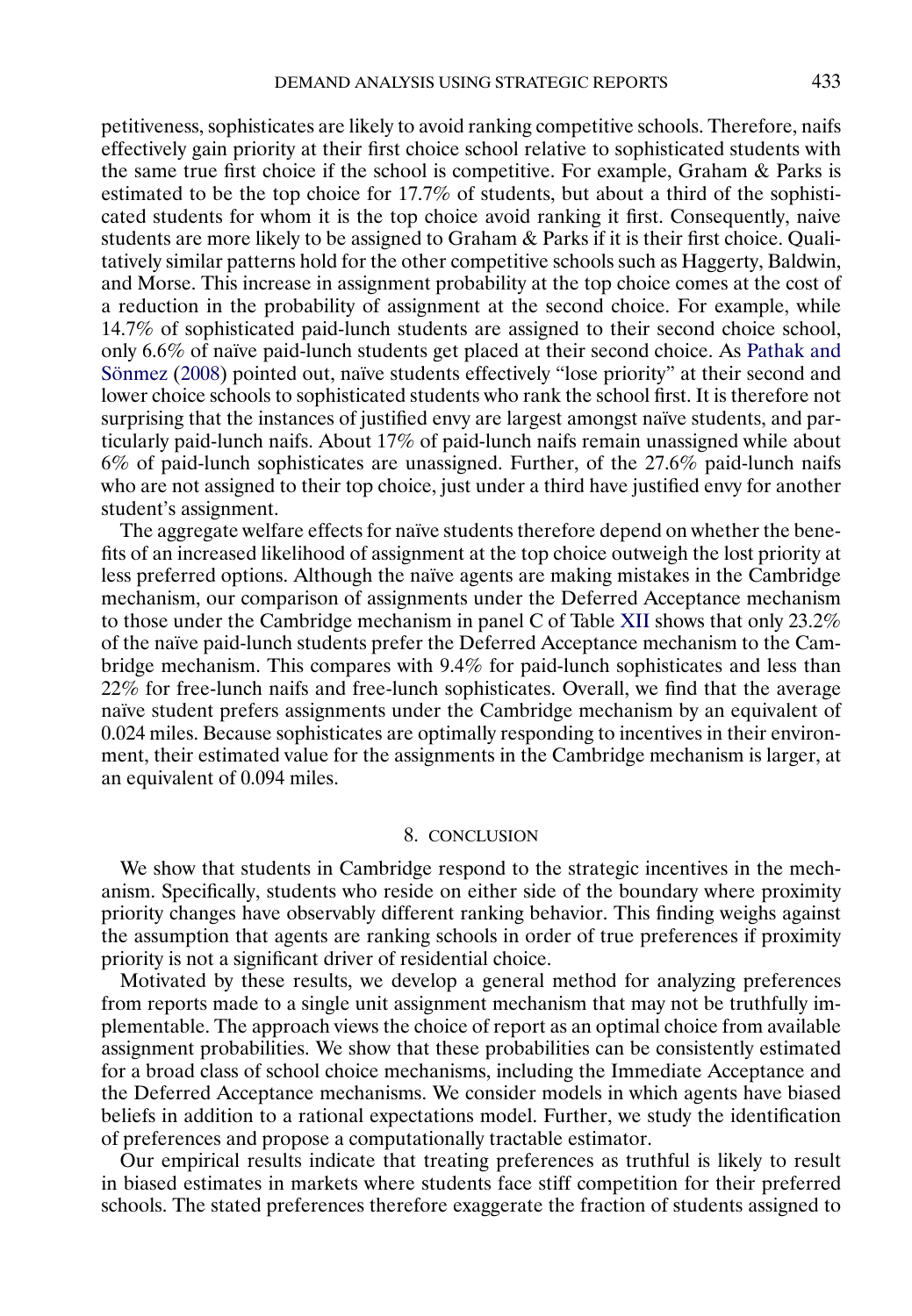<span id="page-43-0"></span>their true top choice. We then evaluate changes in the design of the market, where we find that the typical student prefers the Cambridge mechanism's assignment to the Deferred Acceptance mechanism's assignment by an equivalent of 0.08 miles. These losses are concentrated for the paid-lunch students, for whom the scarcity of seats at desirable programs results in the highest advantage from screening based on intensity of preferences. Free-lunch students, on the other hand, face a less complex strategic environment in the Cambridge mechanism, and the average student is close to indifferent between the two mechanisms.

Estimates from models in which agents have biased beliefs about assignment probabilities have a less optimistic view on the cardinal screening benefits of the Cambridge mechanism. A model with heterogeneously sophisticated agents finds that the Cambridge mechanism is preferable for naïve students because they gain priority at their top choice. Across specifications, we find relatively few instances of justified envy in the Cambridge mechanism due to the large majority of students who are assigned to their top choice in this school district.

The relatively small welfare advantage of the Cambridge mechanism should be weighed against potential costs and distributional consequences of strategizing. Quantifying these effects may be difficult without directly observing differences in information acquisition activities across mechanisms. More broadly, our results motivate further research on mechanisms that use the intensity of student preferences in allocation more directly.

Our methods can be extended to many other settings. Within school choice systems, the study of mechanisms that use finer priorities or exams is left for future research. Another important setting where agents make similar trade-offs is when they apply to college. A challenge in directly extending our approach is that colleges' admission decisions may be based on unobserved factors. Also closely related are multi-unit assignment mechanisms such as course allocation mechanisms. These settings, however, will require a richer space of preferences with complementarities over objects.

It is worth re-emphasizing that our approach to school assignment is predicated on two important assumptions that deserve further research. First, we assume that families do not make residential decisions in response to latent tastes for schools. Future research that investigates potential sources of residential sorting in unified school districts and jointly models residential and school choice would be valuable. Second, we infer beliefs based on observed ranking behavior and assume optimal responses. Further work that directly measures beliefs and ranking behavior in the field and develops appropriate models can help us better understand how agents interact with assignment mechanisms.

# APPENDIX A

This appendix provides the main results for the paper. Appendices B to E appear online and contain additional results and preliminaries cited here.

# A.1. *Testable Restrictions of Optimal Behavior*

Our empirical methods are based on the assumption that agent behavior is optimal. Therefore, if agents maximize their utility, they must pick lotteries that are extremal in the set of lotteries with probability 1 because ties in expected utilities are non-generic:

PROPOSITION A.1: Let the distribution of indirect utilities admit a density. If  $L_R$  is not an *extreme point of the convex hull of*  $\mathcal{L}$ *, the set of utilities v such that*  $v \cdot L_R \geq v \cdot L_{R'}$  *for all*  $L_{R'} \in \mathcal{L}$  has measure zero.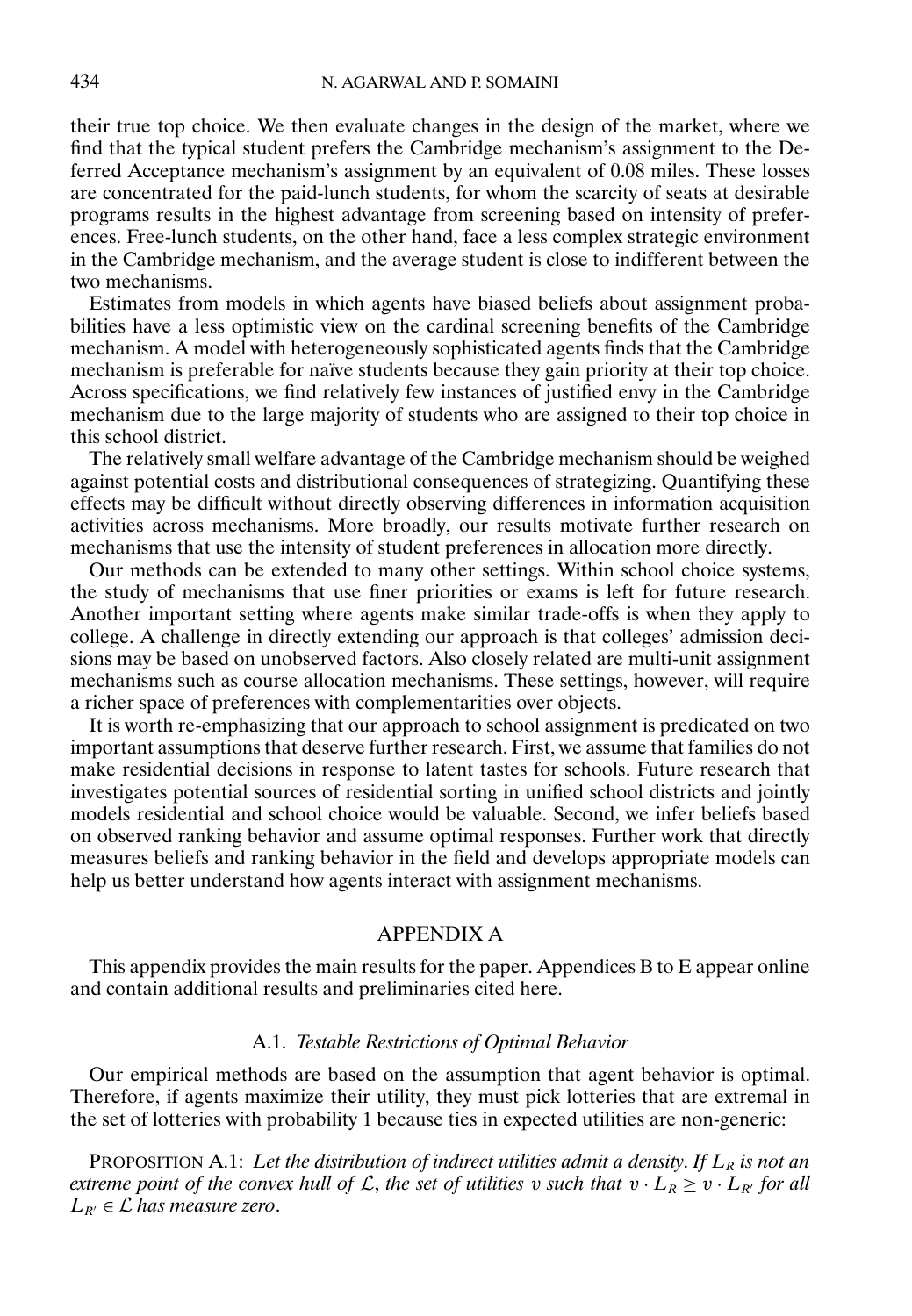<span id="page-44-0"></span>PROOF: If  $L_R$  is not an extreme point of the convex hull of  $\mathcal{L}$ , then  $C_R = \{v \in \mathbb{R}^d :$  $\forall L_{R'} \in \mathcal{L}, v \cdot (L_R - L_R') \ge 0$ } has Lebesgue-measure zero. Since v admits a density,  $\int 1\{v \in C_R\} dF_V = 0.$  *Q.E.D.* 

The result indicates that the fraction of students with behavior that is not consistent with optimal play can be identified. This suggests that the assumption that agents behave optimally is testable. However, as we will show below, we should expect that observed behavior can be rationalized as optimal in most assignment mechanisms.

Consider a mechanism in which reports correspond to rank-orders over the available options. Therefore, a report is a function  $R: \{1, ..., K\} \to \mathcal{J}$  such that (i) for all  $k, k' \in \{1, \ldots, K\}, R(k) = R(k') \neq 0 \implies k = k'$  and (ii)  $R(k) = 0 \implies R(k') = 0$  if  $k' > k$ . Let R be the space of such functions. Therefore, R is a (partial) rank-order list and  $R(k)$  denotes the identity of the kth ranked school. As discussed earlier, the mechanism produces lotteries  $L_{R,t}$  for each report submitted by an agent with priority type t. Let  $L_{R,j}$  be the probability that a student with priority type t is assigned to program j when submitting  $R$ , where we suppress the dependence on  $t$  for notational simplicity.

DEFINITION 5: The set of lotteries  $\mathcal{L} = \{L_R \in \Delta^I : R \in \mathcal{R}\}\$ is *rank-monotonic* for priority type t if, for all  $R, R' \in \mathcal{R}, R_{-i} \in \mathcal{R}_{-i}$ , and  $k \leq K$ , we have that  $(R(1), \ldots, R(k-1)) =$  $(R'(1), \ldots, R'(k-1))$  implies

$$
L_{R,R(k)} \geq L_{R',R(k)}.
$$

Further,  $\mathcal{L}_t$  is *strictly rank-monotonic* for priority-type t if the inequality above is strict if  $R(k) \neq R'(k)$ , and  $L_{R,R(k)} > 0$ .

Rank-monotonicity is a natural condition that should be satisfied by many single-unit assignment mechanisms. Specifically, it requires that the assignment probability at the kth ranked school does not depend on schools ranked below it, and that ranking a school higher weakly increases a student's chances of getting assigned to it. Under strict rankmonotonicity, ranking a school higher strictly increases the assignment probability unless this probability is zero.

We now show that in all strictly rank-monotonic ranking mechanisms, all agents that pick a report that gives them a positive probability of assignment at each of their options are behaving in a manner rationalizable as optimal for some  $v$ .<sup>53</sup>

THEOREM A.1: *Assume that*  $\mathcal L$  *is strictly rank-monotonic. The report*  $R \in \mathcal R$  *corresponds* to an extremal lottery  $L_R \in \mathcal{L}$  if  $L_{R,R(k)} > 0$  for all  $k$  such that  $\sum_{k' < k} L_{R,R(k')} < 1$ .

PROOF: Consider a report  $R \in \mathcal{R}$  such that for any  $k = 1, 2, ..., K$ ,  $\sum_{k' < k} L_{R, R(k')} < 1$ and  $L_{R,R(k)} > 0$ . Take any vector of coefficients  $\lambda$  such that

$$
\lambda_{\tilde{R}} \ge 0 \quad \text{for every } \tilde{R} \in \mathcal{R},
$$

$$
\sum_{\tilde{R} \in \mathcal{R}} \lambda_{\tilde{R}} = 1,
$$

$$
\sum_{\tilde{R} \in \mathcal{R}} \lambda_{\tilde{R}} L_{\tilde{R}} = L_R.
$$

<sup>&</sup>lt;sup>53</sup>Strict rank-monotonicity does not rule out that two different reports result in the same lottery, for example, if  $R_1 = (A, B, C)$  and  $R_2 = (A, B, D)$  both result in assignment probabilities for A, B, C, and D equal to  $[\phi_A, 1 - \phi_A, 0, 0].$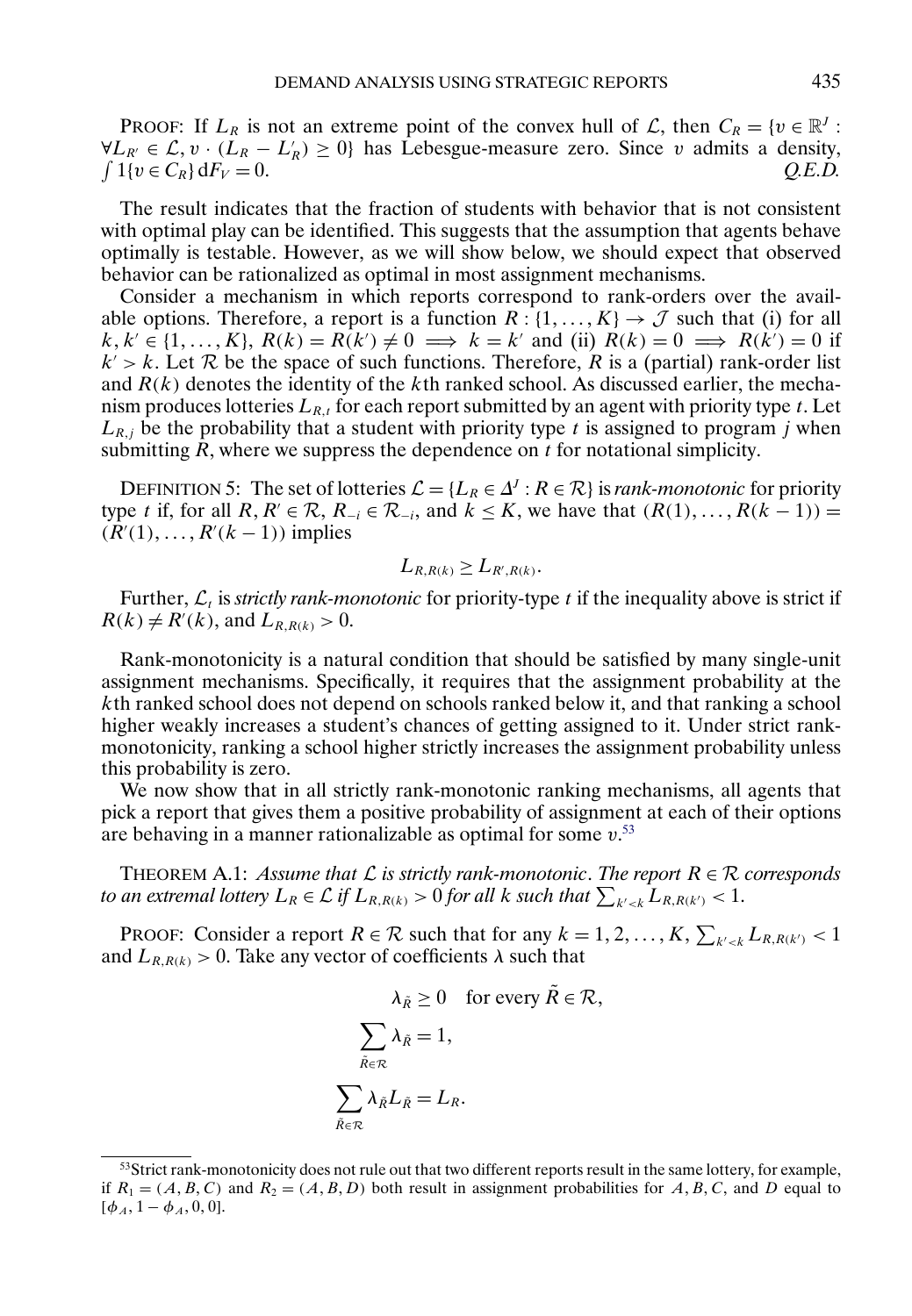<span id="page-45-0"></span>We will show that  $\lambda_R = 1$ . The proof follows by induction. Consider some report  $\tilde{R}$ where  $R(1) \neq \tilde{R}(1)$ . Strict rank-monotonicity and our assumption on R imply  $\lambda_{\tilde{R}} = 0$ . We have shown that for  $k = 1$ ,  $R(k') \neq \tilde{R}(k')$  for any  $k' \leq k \implies \lambda_{\tilde{R}} = 0$ . Suppose that this statement is true for all  $l \leq k-1$  and that  $\sum_{l \leq k} L_{R,R(l)} < 1$ . Take any report  $\tilde{R}$  where  $R(l) \neq \tilde{R}(l)$  for some  $l \leq k$ . If  $l < k$ ,  $\lambda_{\tilde{R}} = 0$  by the inductive hypothesis. If  $l = k$ , strict  $\sum_{l \leq k} L_{R,R(l)} < 1 \Longrightarrow \lambda_{\tilde{R}} = 0.$ rank-monotonicity and our assumption on R imply  $\lambda_{\tilde{R}} = 0$ . By induction,  $R(l) \neq \tilde{R}(l)$  and

Suppose that there is a  $j \in S$  and  $\tilde{R} \in \mathcal{R}$  such that  $L_{R,j} \neq L_{\tilde{R},j}$ ; we will show that  $\lambda_{\tilde{R}} = 0$ . Let  $\tilde{k}$  be the minimum k such that  $R(k) \neq \tilde{R}(k)$ . Rank-monotonicity and the fact that either  $L_{R,j} > 0$  or  $L_{\tilde{R},j} > 0$  imply that

$$
\sum_{l<\tilde{k}}L_{R(l),\tilde{R}}=\sum_{l<\tilde{k}}L_{R,R(l)}<1.
$$

Thus, our previous results imply that  $\lambda_{\tilde{R}} = 0$ .  $Q.E.D.$ 

The result implies that every report with nonzero assignment probabilities is rationalizable as an optimal report for some  $v$  if the mechanism is strictly rank-monotonic. Intuitively, this is the case because upgrading any school in the reported rank-order list strictly increases the probability of assignment and there exists a utility vector for which such a report is optimal.

Although optimal play is potentially testable, we do not develop a statistical test for the null hypothesis that play is consistent with optimal behavior. The technical challenge arises because showing that some students rank a report estimated to be suboptimal is not enough. Rejecting the null of optimal behavior amounts to showing that one of the true assignment probabilities in this report is indeed equal to zero.

# A.2. *Identification With Non-Simplicial Cones*

In this section, we consider identification for the case when the cone  $C_R$  is not spanned by linearly independent vectors. We need that there exists a report for which the normal cone satisfies the following property:

DEFINITION 6: A cone C is *salient* if  $v \in C \implies -v \notin C$  for all  $v \neq 0$ .

Our results require that the tails of the distribution of utilities are light. Formally, assume that for some  $c > 0$ , the density of u belongs to the set

$$
\mathcal{G}_c \equiv \{ g \in \mathbb{L}^1(\mathbb{R}^J) : e^{c|u|} g(u) \in \mathbb{L}^1(\mathbb{R}^J) \},
$$

where  $\mathbb{L}^1$  is the space of Lebesgue integrable functions.

THEOREM A.2: *Assume that*  $g \in \mathcal{G}_c$  *and there is a lottery*  $L_R$  *such that*  $C_R$  *is a salient convex cone with a nonempty interior. If*  $\zeta = \mathbb{R}^J$ , *then the distribution of utilities*  $F_V(v|z^1)$  *is identified from*

$$
h_{C_R}(z^1)=P(L_R\in\mathcal{L}|z^1).
$$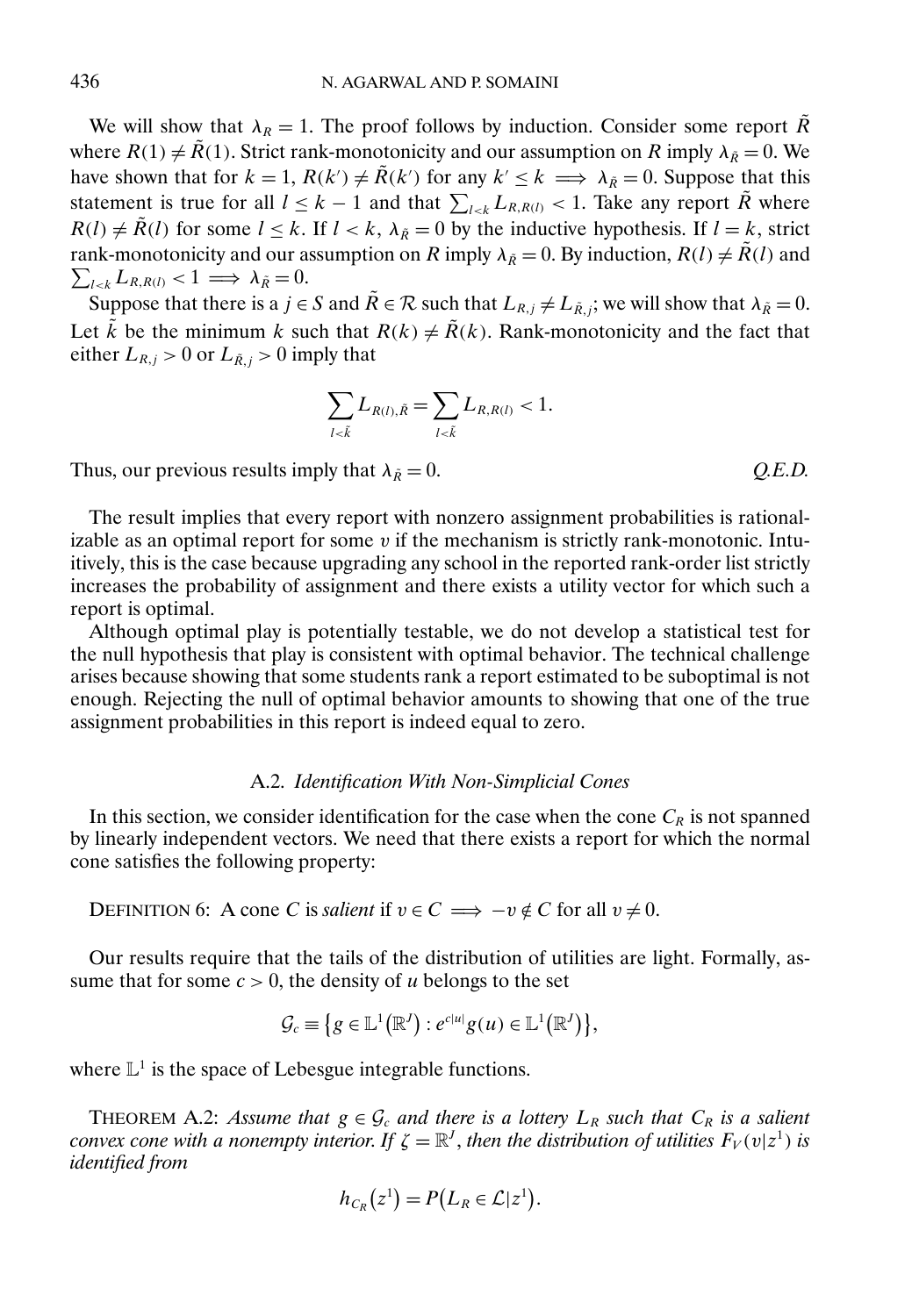<span id="page-46-0"></span>**PROOF:** For a fixed lottery  $L_R$  such that  $C_R$  is salient, define the linear operator A:

$$
Ag(z) = \int_{C_R} g(v+z) dv = h_{C_R}(z).
$$

We need to show that if  $A(g'-g'')=0$  a.e., then  $g'-g''=0$  a.e. The proof is by contradiction.

Since the cone  $C_R$  is salient, its dual  $T_R$  has a nonempty interior. Let  $\varepsilon \in \text{int}(T_R)$ , with  $|\varepsilon|$  sufficiently small so that  $g_{\varepsilon}(u) = g(u)e^{2\pi(\varepsilon, u)} \in \mathbb{L}^1$ . Note that  $1\{u \in C_R\}e^{-2\pi(\varepsilon, u)} \in \mathbb{L}^1$  for every  $\varepsilon \in \text{int}(T_R)$  because  $\langle \varepsilon, u \rangle > 0$ .

Towards a contradiction, suppose that  $A(g'-g'')=0$  a.e. but  $|g'-g''|_1 > 0$ . Since  $\zeta =$  $\mathbb{R}^J$ , we have that for almost all  $z \in \mathbb{R}^J$ ,

$$
Ag(z) = e^{-2\pi \langle \varepsilon, z \rangle} \int 1\{v \in C_R\} e^{-2\pi \langle \varepsilon, v \rangle} e^{2\pi \langle \varepsilon, v + z \rangle} g(v + z) dv = 0.
$$

Since  $e^{-2\pi \langle \varepsilon, z \rangle} > 0$ ,  $Ag = 0$  for almost all  $z \iff \hat{f}_{\varepsilon, C_R}(\xi) \cdot \overline{\hat{g}}_{\varepsilon}(\xi) = 0$ , where  $\hat{f}_{\varepsilon, C_R}$  is the Fourier transform of  $f_{\varepsilon,C_R}(x) = 1\{x \in C_R\}e^{-2\pi\langle \varepsilon, x \rangle}$  and  $\hat{g}_{\varepsilon}$  is the conjugate of the Fourier transform of  $g_{\varepsilon}(x)$ , both continuous functions in  $\mathbb{L}^1$ . Since  $\overline{\hat{g}}_{\varepsilon}$  is continuous, the set where  $\hat{g}_{\varepsilon} \neq 0$  is open. Further, since  $|g|_1 > 0$ , the support of  $\hat{g}_{\varepsilon}$  is nonempty. It follows that there is an open  $Z_{\epsilon}$  where  $\overline{\hat{g}}_{\epsilon}$  is different from zero, and therefore,  $\hat{f}_{\epsilon,C_R}(\xi) = 0$  for all  $\xi \in Z_{\epsilon}$ . This contradicts the fact that  $\hat{f}_{\epsilon,C_R}$  is an entire function, a property of  $\hat{f}_{\epsilon,C_R}$  shown in Lemma D.1.

Finally, since  $g(u)$  is known for almost all u, we have that  $F_V(v|z^1) = \int_{-\infty}^{v-z^1} g(u) du$  is identified. *Q.E.D.*

The condition that there exists a lottery  $L_R$  such that  $C_R$  is salient and has a nonempty interior is satisfied for all school choice mechanisms in which (i) singleton rank-order lists are allowed, (ii) the probability of assignment into the top-ranked school is nonzero, and (iii) the probability of assignment into unranked schools is zero. A rank-order list in which only one school is ranked will then yield a salient cone with a nonempty interior.<sup>54</sup>

The key insight is that the Fourier transform of an exponential density restricted to any salient cone is nonzero on any open set. Lemma D.1 shows this preliminary based on results in [De Carli](#page-51-0) [\(1992,](#page-51-0) [2012\)](#page-51-0).

## A.3. *Asymptotic Theory for RSP*+*C Mechanisms*

Our main results in this section derive the properties of our estimator  $\hat{L}$  for  $L_{R,t}^n$  defined in equation [\(9\)](#page-27-0) in the main text where the dependence of L on  $n$  is reintroduced in the notation for clarity. We hold  $\sigma$  fixed unless it is explicitly conditioned on, and treat the rational expectations case. Results for the other forms of beliefs follow as a consequence. We start by introducing some notation and definitions.

<sup>&</sup>lt;sup>54</sup>It is easy to see that the two conditions imply that the convex hull of  $\mathcal L$  has a nonempty interior. Let  $L_R$ be an extremal point in  $\mathcal L$ . Because the convex hull of  $\mathcal L$  has a nonempty interior, there exists  $\mathcal L' \subseteq \mathcal L$  such that the matrix  $A = [L_R - L_{R_1}, \dots, L_R - L_{R_J}]$ , where each  $L_{R_k} \in \mathcal{L}'$  has full rank. Consider  $v \neq 0$ . Because A is full rank,  $A'v \neq 0$ . Therefore, if  $v \in C_R$ , then it must be that  $A'v$  has a strictly positive component. It follows that  $-v \notin C_R$ . Hence,  $C_R$  is salient.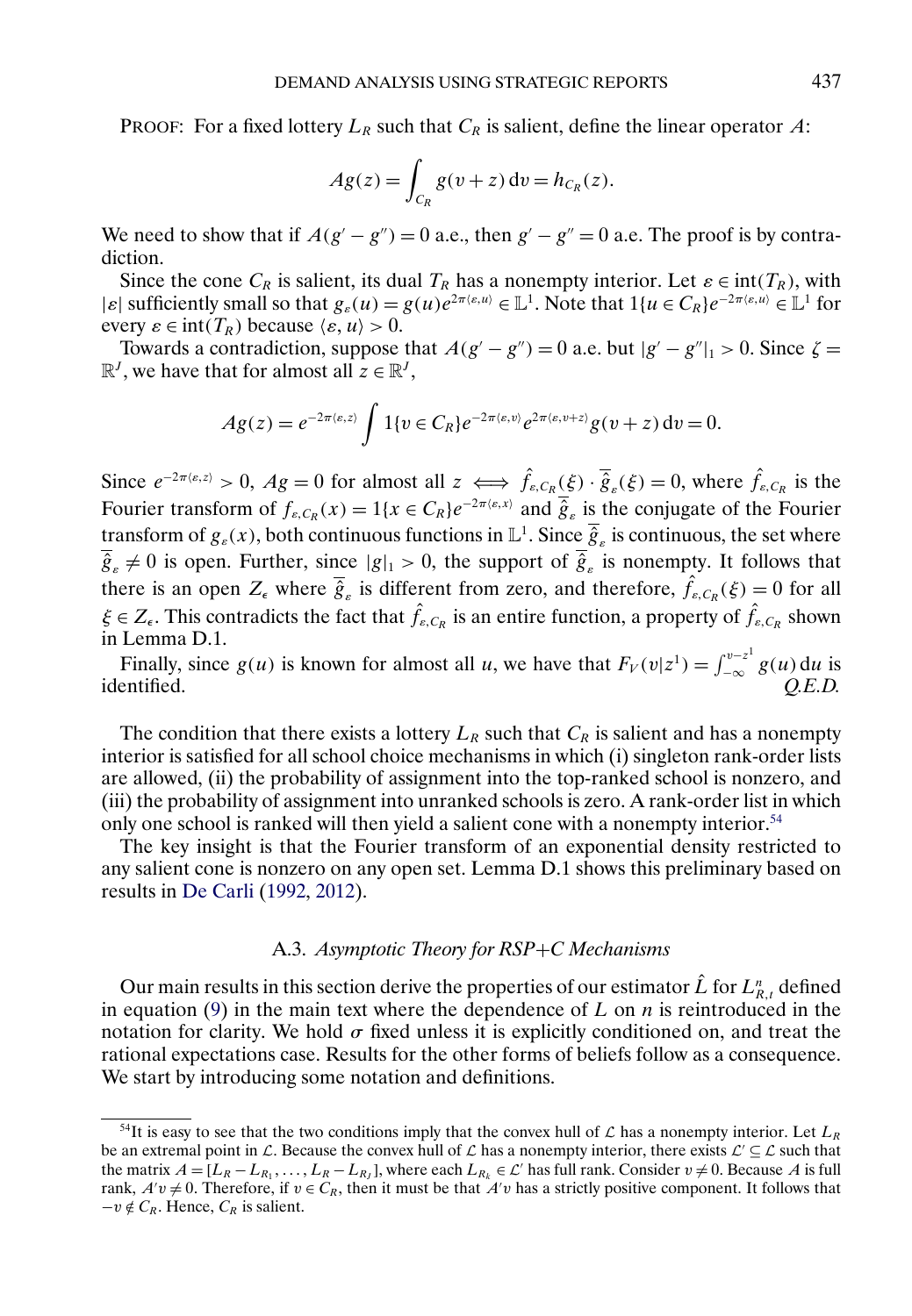<span id="page-47-0"></span>Although the text stated our result for the uniform distribution, in our main results, we will assume that the mechanism uses a general/non-degenerate distribution of tiebreakers.

DEFINITION 7—Non-Degenerate Tie-Breakers: Fix a function  $f(R, t, \nu)$ . The tiebreaker is non-degenerate if there exists some  $\kappa > 0$ , such that for each  $p, p' \in [0, 1]^I$ ,  $j \in \{1, ..., J\}$ , and  $(R, t) \in \mathcal{R} \times T$ ,

$$
\gamma_{\nu}\big(\big\{\nu:p_j\wedge p'_j\leq f_j(R,t,\nu)\leq p_j\vee p'_j\big\}\big)\leq\kappa\big|p_j-p'_j\big|.
$$

Non-degenerate tie-breakers is a strengthening of strict preferences in [Azevedo and](#page-51-0) [Leshno](#page-51-0) [\(2016\)](#page-51-0). The assumption is straightforward to verify with knowledge of the mechanism. For example, it is satisfied if a random number is used to break ties between multiple students with the same priority type. It also allows for a situation in which a single tie-breaking number is used by all schools to break ties.

Given a sample  $(R_i, t_i, v_i)$ , for  $i \in \{1, ..., n\}$ , we can obtain an empirical measure  $\eta^n =$  $\frac{1}{n}\sum_{i=1}^n \delta_{(R_i,t_i,\nu_i)}$ , where  $\delta_{(R_i,t_i,\nu_i)}$  is the Dirac-delta measure on  $(R_i,t_i,\nu_i)$ . Given  $\eta^n$  and a cutoff vector p, we can define the fraction of students that would be assigned to each program j as follows:

$$
D_j(p|\eta^n) = \eta^n\bigg(\big\{f_j(R_i, t_i, \nu_i) > p_j, jR_i0\big\}\bigcap_{j'\neq j}\big(\big\{jR_ij'\big\} \cup \big\{f_{j'}(R_i, t_i, \nu_i) \leq p_{j'}\big\}\big)\bigg).
$$

As a proof device, we will use a continuum economy. Let  $\eta$  be a probability measure over Borel sets in  $\mathcal{R} \times T \times [0, 1]^J$ . If agents in the economy are using strategy  $\sigma$ , then  $\eta = m^{\sigma} \times \gamma_{\nu}$ , where  $m^{\sigma}((R, t)) = f_T(t) \int \sigma_R(v, t) dF_{V|T=t}$ . Analogously, define the fraction of students that would be assigned to each program  $j$  in the continuum economy:

$$
D_j(p|\eta) = \eta\bigg(\big\{f_j(R_i, t_i, \nu_i) > p_j, jR_i0\big\}\bigcap_{j'\neq j} (\big\{jR_i j'\big\} \cup \big\{f_{j'}(R_i, t_i, \nu_i) \leq p_{j'}\big\}\bigg). \tag{11}
$$

It is straightforward to see that  $D_i(p|\eta)$  is a continuum analog of  $D_i(p|\eta^n)$  because if  $(R_i, t_i, v_i)$  are drawn i.i.d. from  $\eta$ , then  $E[D_j(p|\eta^n)] = D_j(p|\eta)$ .

Market clearing cutoffs (Definition [2\)](#page-17-0) embody two sets of constraints, one set for the programs and another for schools. It will be useful to combine them in a single set. Define a  $J \times S$  matrix A with entries  $a_{is} = 1$  if  $s_i = s$ , that is, if program j belongs to school s, and 0 otherwise. Here, S is the total number of schools. Let  $\tilde{A} = [I, A]$ , where  $I_j$  is the J-dimensional identity matrix, and

$$
\tilde{D}(\tilde{p}|\eta) = \tilde{A}' D(\tilde{A}\tilde{p}|\eta) \in [0, 1]^{I+S},\tag{12}
$$

where  $\tilde{p} \in [0, 1]^{J+S}$ . The function  $\tilde{D}$  stacks the program and school aggregates of the number of students demanding assignment given the cutoffs  $p = \tilde{A}\tilde{p}$ . In this notation, we have an equivalent definition of market clearing cutoffs in terms of  $\tilde{p}$  and  $\tilde{D}$ :

PROPOSITION A.2: *The cutoffs*  $p \in [0, 1]^J$  are market clearing cutoffs for  $D(p|\eta) \in [0, 1]^J$ and  $q \in [0, 1]^{J+S}$  *if and only if, for each*  $k \in \mathcal{J} \cup \mathcal{S}$ ,

$$
\tilde{D}_k(\tilde{p}|\eta) - q_k \le 0, \quad \text{with equality if } \tilde{p}_k > 0,
$$
\n
$$
(13)
$$

*where*  $\tilde{p} = [\tilde{p}_{J}, \tilde{p}_{S}]$  *with*  $\tilde{p}_{S,s} = \min\{p_j : s_j = s\}$  *for*  $s \in \{1, ..., S\}$  *and*  $\tilde{p}_{J} = p - A\tilde{p}_{S}$ *.*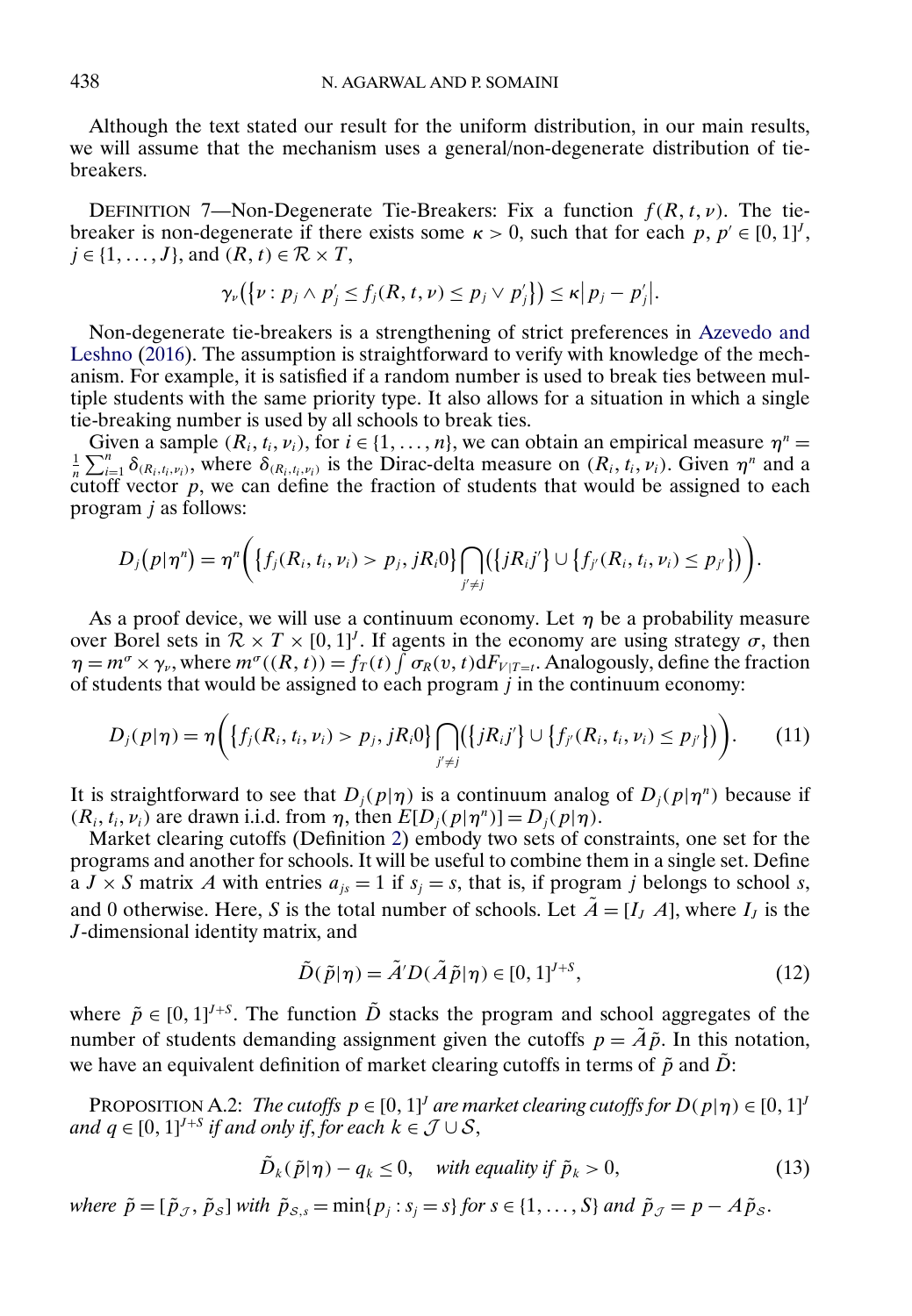<span id="page-48-0"></span>PROOF: It is easy to verify that the inequalities  $\tilde{D}_k(\tilde{p}|\eta) - q_k \leq 0$  are equivalent to those in the definition for market clearing cutoffs. Therefore, we only need to verify that the set of restrictions satisfied with equality coincide. For every  $j \in \mathcal{J}$ ,  $\tilde{p}_i > 0$  if and only if  $p_j > \min\{p_{j'} : j' \neq j, s_{j'} = s_j\}$ . Similarly, for every school  $s \in S$ ,  $\tilde{p}_{s,s} > 0$  if and only if  $\min\{p_j : s_j = s\} > 0.$  *Q.E.D.* 

In what follows, we will therefore work with  $\tilde{p}$  instead of p. Finally, let  $p_+$  be the subvector of p with strictly positive elements and  $D_+(p|\eta)$  be the corresponding subvector of  $D(p|\eta)$ .

We are now ready to state the main result of this section.

THEOREM A.3: Suppose that  $\Phi^n$  is an RSP+C mechanism that uses non-degenerate tie**breakers**, *and for each*  $k \in \mathcal{J} \cup \mathcal{S}$ ,  $q_k^n - q_k = o(1/\sqrt{n})$ . *For strategy*  $\sigma$ , *consider*  $\eta = m^\sigma \times \gamma_\nu$ . *If*  $\tilde{p}^*$  *is the unique solution to equation* [\(13\)](#page-47-0), *then for each each* ( $R, t$ ),

$$
\left|\hat{L}_{R,t}-L_{R,t}^n\right|\stackrel{p}{\to} 0.
$$

If, additionally,  $\nabla_{\tilde{p}^\ast_+}\tilde{D}_+(\tilde{p}^\ast|\eta)$  is invertible, then

$$
\sqrt{n}(\hat{L}_{R,t}-L^n_{R,t})\stackrel{d}{\rightarrow}\Gamma\tilde{A}\nabla\tilde{D}\tilde{A}'Z,
$$

where  $Z \sim \mathcal{N}(0, \Omega)$ ,  $\Gamma = \nabla_p \int D^{(R, t, \nu)} (\tilde{A} \tilde{p}^*) \, \mathrm{d}\gamma_{\nu}$ ,

$$
\nabla \tilde{D} = \begin{bmatrix} \left( \nabla_{\tilde{P}^*_{+}} \tilde{D}_{+} (\tilde{p}^* | \eta) \right)^{-1} & 0 \\ 0 & 0 \end{bmatrix},
$$
  

$$
\Omega = \left( 1 + \frac{1}{B} \right) V \left( \int D^{(R,t,\nu)} (\tilde{A} \tilde{p}^*) \, \mathrm{d}\gamma_{\nu} \right) + \frac{\mathbb{E}_{\sigma} \big[ V \big( D^{(R,t,\nu)} (\tilde{A} \tilde{p}^*) | R,t \big) \big]}{B}.
$$

The first part of the result shows that if an RSP+C mechanism uses non-degenerate tie-breakers and the market clearing cutoff is unique in the continuum economy, then  $\hat{L}$ is a consistent estimator for  $L<sup>n</sup>$ . Non-degeneracy of the tie-breaker is straightforward to verify with knowledge of the mechanism. Appendix C.3 derives conditions on  $D(p)$  and q under which uniqueness is guaranteed, and weaker conditions under which uniqueness is generically guaranteed using results from [Azevedo and Leshno](#page-51-0) [\(2016\)](#page-51-0) and [Berry, Gandhi,](#page-51-0) [and Haile](#page-51-0) [\(2013\)](#page-51-0).

Under additional smoothness conditions, the result also provides a limit distribution for  $\hat{L}$ . The expression shows that the variance of the estimator depends on the inherent sampling variation in the observed reports and priority types. In addition, the estimator also has an additional independent source of variance due to resampling. This variance decreases with the number of resamples B used to construct the estimator.

PROOF: We first define market clearing cutoffs  $p^n$  given that an agent of type t reports R. Let

$$
\eta^{n} = \frac{1}{n} \delta_{(R,t,\nu)} + \frac{n-1}{n} \eta^{n-1},
$$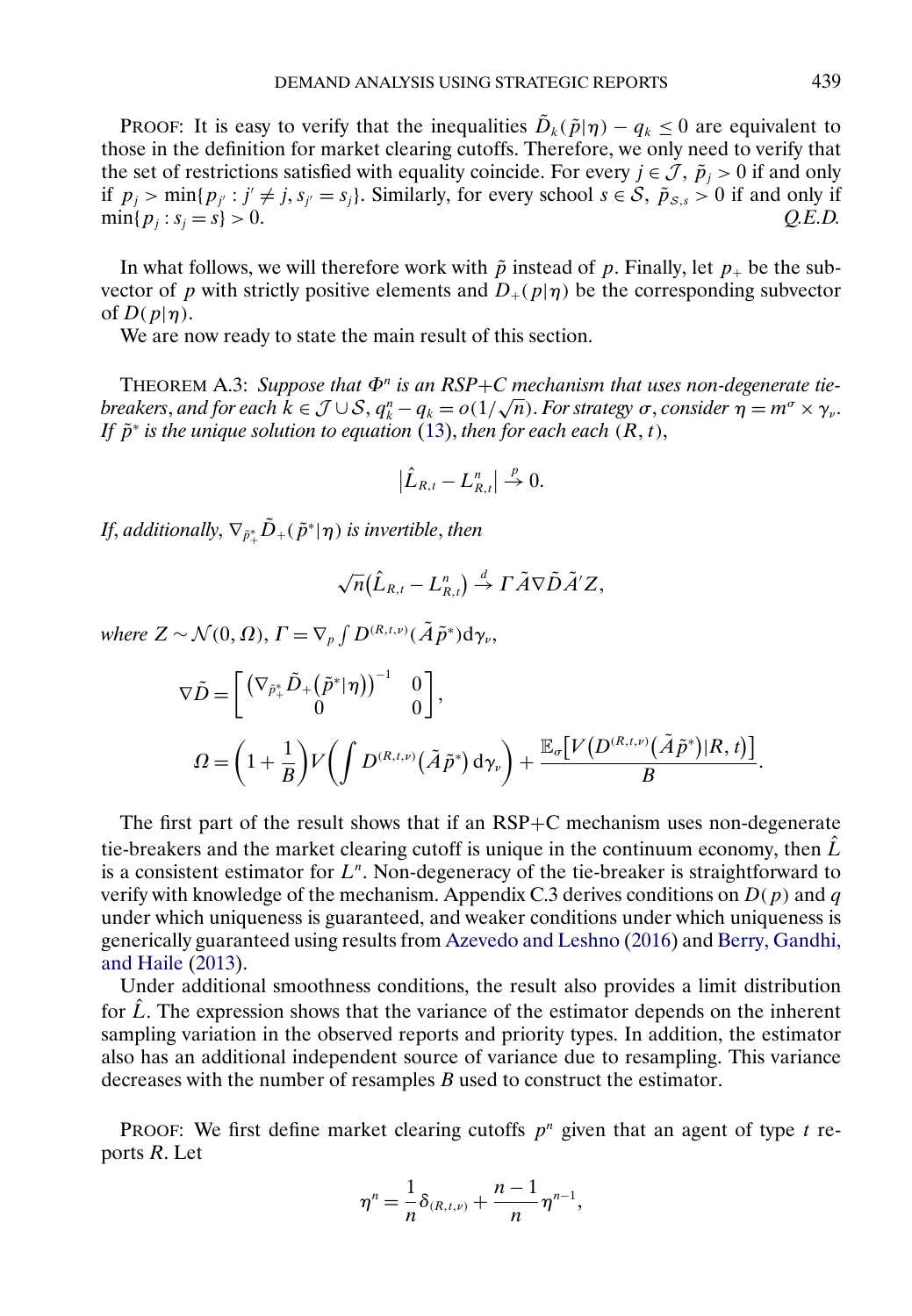and  $\eta^{n-1} = \frac{1}{n-1} \sum_{i=1}^{n-1} \delta_{(R_i, t_i, \nu_i)}$  with  $(R_i, t_i, \nu_i)$  drawn from  $\eta$ . Define  $\tilde{p}_k^n$  such that  $\tilde{D}_k(\tilde{p}|\eta^n) - q_k^n \le 0$  with equality only if  $\tilde{p}_k^n > 0$ . Note that  $\tilde{p}^n$  exists by assumption since  $\Phi^n$  is an RSP+C mechanism.

We define similar objects for a bootstrap sample. Index a draw in the bth bootstrap sample from the empirical sample  $(R_1, t_1), \ldots, (R_n, t_n)$  with  $i_b$ , and denote the bootstrap empirical measure  $m_b^{n-1} = \frac{1}{n-1} \sum_{i_b=1}^{n-1} \delta_{(R_{i_b}, t_{i_b})}$ . Since the distribution of  $\nu$  is known, we can draw  $v_{i_b}$  directly from  $\gamma_\nu$  for each  $i_b$ . Therefore, ignoring the report of one agent, we can define

$$
\eta_b^{n-1} = \frac{1}{n} \sum_{i_b=1}^{n-1} \delta_{(R_{i_b}, t_{i_b}, v_{i_b})},
$$

where  $\nu_{i_b}$  is a draw from  $\gamma_{\nu}$ , independently of all other random variables. Let  $\tilde{p}_b^{n-1}$  be such that  $\tilde{D}_k(\tilde{p}|\eta_b^{n-1}) - q_k^n \le 0$  with equality only if  $\tilde{p}_{b,k}^{n-1} > 0$ .

For each  $(R, t)$ , consider the difference  $\hat{L}_{R,t} - L_{R,t}^n$ . Since  $\Phi^n$  is an RSP+C mechanism, we have that

$$
\hat{L}_{R,t} - L_{R,t}^{n} = \frac{1}{B} \sum_{b} \int D^{(R,t,\nu)}(p_b^{n-1}) d\gamma_{\nu} - E \bigg[ \int D^{(R,t,\nu)}(p^n) d\gamma_{\nu} |R,t \bigg],
$$

where  $p_b^{n-1} = \tilde{A} \tilde{p}_b^{n-1}$ , and  $p^n = \tilde{A} \tilde{p}^n$ .

We will derive the limit properties of the difference in the equation above using the limit distributions of  $p_b^{n-1}$  and  $p^n$  and smoothness of the integals in the expressions.

By definition of  $D(p|\eta^n)$ , we have that  $\sup_p ||D(p|\eta^n) - D(p|\eta^{n-1})|| = O(1/n)$  and  $\sup_p \|D(p|\eta_b^{n-1}) - D(p|\frac{n}{n-1}\eta_b^{n-1})\| = O(1/n)$ . The definition of  $\tilde{D}(\tilde{p}|\eta)$  and Lemma C.1 imply that

(i) for each  $k \in \mathcal{J} \cup \mathcal{S}$ , sup  $\tilde{p} | \tilde{D}_k(\tilde{p}|\eta) - \tilde{D}_k(\tilde{p}|\eta^n)$  converges in probability to 0,

(i) for each  $k \in \mathcal{O}$   $\in \mathcal{O}$ ,  $\sup_{p} |E_k(p|q) - E_k(p|q)$  converges in procedurity to  $\Theta$ ,<br>(ii)  $\sqrt{n}(\frac{1}{B}\sum_b D(\tilde{A}\tilde{p}^*|\eta_b^{-1}) - D(\tilde{A}\tilde{p}^*|\eta))$  converges in distribution to Z, and therefore,

$$
\sqrt{n}\bigg(\frac{1}{B}\sum_b \tilde{D}\big(\tilde{p}_0^*|\eta_b^{n-1}\big)-\tilde{D}\big(\tilde{p}^*|\eta\big)\bigg)\overset{d}{\to}\tilde{A}'Z,
$$

(iii) for any  $\tilde{p}^*$  and any sequence of  $\delta_n$  decreasing to 0,

$$
\sup_{\|\tilde{p}-\tilde{p}^*\|\leq \delta_n} \sqrt{n} \|\tilde{D}\left(\tilde{p}|\eta^n\right)-\tilde{D}(\tilde{p}|\eta)+\tilde{D}\left(\tilde{p}^*|\eta\right)-\tilde{D}\left(\tilde{p}^*|\eta^n\right)\|=o_p(1),
$$

and likewise

$$
\sup_{\|\tilde p - \tilde p^*\| \le \delta_n} \sqrt{n} \big\| \tilde D\big( \tilde p | \eta_b^{n-1} \big) - \tilde D(\tilde p | \eta) + \tilde D\big( \tilde p^* | \eta \big) - \tilde D\big( \tilde p^* | \eta_b^{n-1} \big) \big\| = o_p(1).
$$

Since  $E[\tilde{p}^n] = E[\tilde{p}^n|m^{\sigma}]$  by definition and  $E[\tilde{D}(\tilde{p}|\eta^n)] = \tilde{D}(\tilde{p}|\eta)$ , Lemma C.2 applied to  $\tilde{D}(\tilde{p}|\eta)$  and  $\tilde{p}^*$  implies that

$$
\left\| \frac{1}{B} \sum_b \tilde{p}_b^{n-1} - \tilde{p}^* \right\| \stackrel{p}{\rightarrow} 0, \qquad \left\| \tilde{p}^n - \tilde{p}^* \right\| \stackrel{p}{\rightarrow} 0,
$$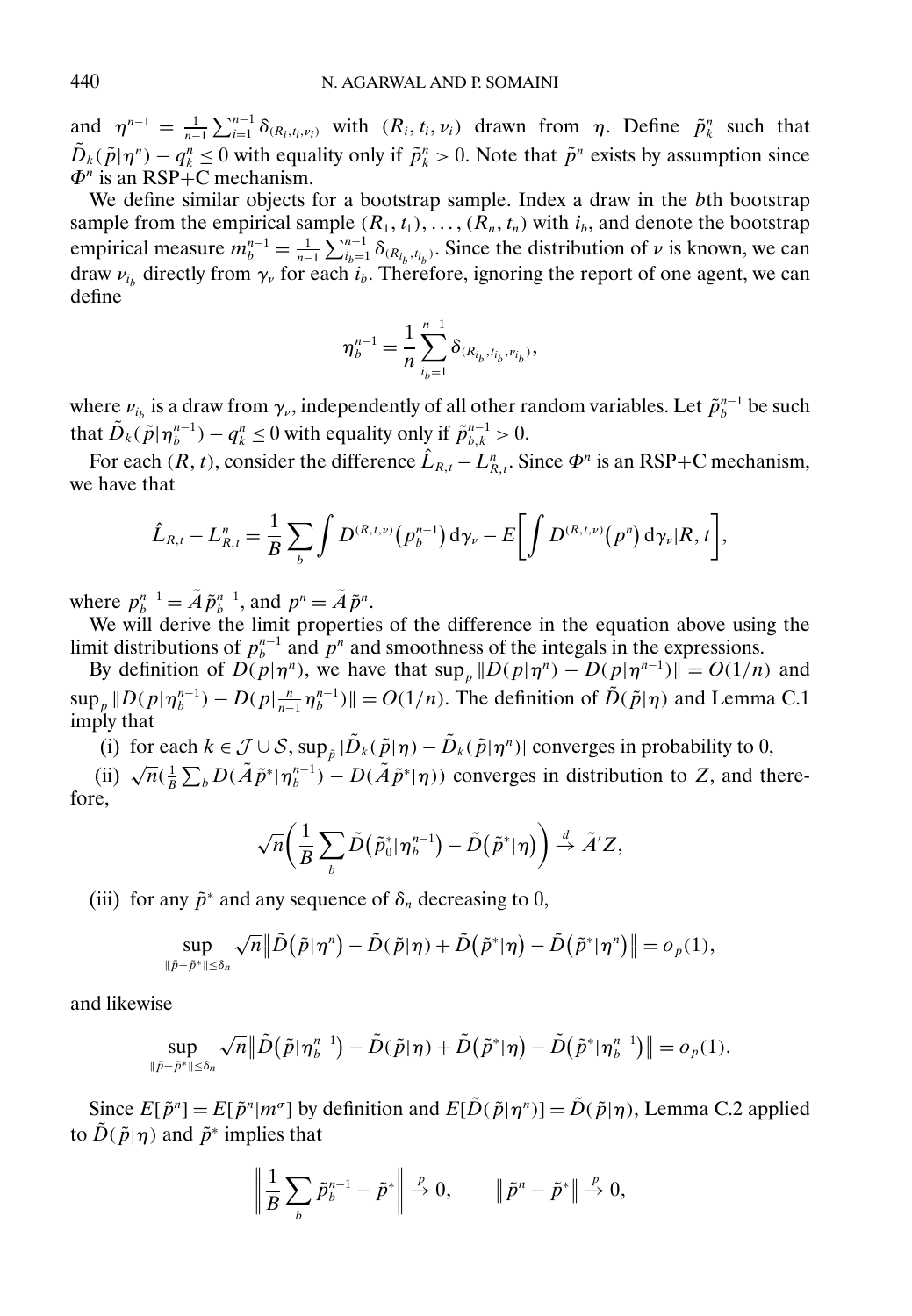<span id="page-50-0"></span>and

$$
\sqrt{n}\bigg(\frac{1}{B}\sum_b \tilde{p}_{b}^{n-1} - E\big[\tilde{p}^n\big]\bigg) \stackrel{d}{\rightarrow} \nabla \tilde{D}\tilde{A}'Z,
$$

where  $\tilde{p}^n$  and  $\tilde{p}_b^{n-1}$  are respectively market clearing cutoffs for  $(\tilde{D}(\tilde{p}|\eta), q^n)$  and  $(\tilde{D}(\tilde{p}|\eta_{b}^{n-1}), q^{n})$ . Pre-multiplying by  $\tilde{A}$ , we have that

$$
\left\| \frac{1}{B} \sum_{b} p_b^{n-1} - E[p^n] \right\| \stackrel{p}{\to} 0
$$

by the triangle inequality, and because  $p^n$  is bounded. Further, by Slutsky's theorem,

$$
\sqrt{n}\bigg(\frac{1}{B}\sum_b p_b^{n-1} - E[p^n]\bigg) \stackrel{d}{\rightarrow} \tilde{A}\nabla \tilde{D}\tilde{A}'Z.
$$

Since the tie-breaker  $\nu$  is non-degenerate,  $\gamma_{\nu}$  admits a density. Therefore,  $\int D^{(R,t,\nu)}(p) d\gamma_{\nu}$  is differentiable at every p since  $D^{(R,t,\nu)}(p)$  is an indicator for  $f(R,t,\nu)$ belonging to a hyper-cube:

$$
D_j^{(R,t,\nu)}(p) = 1\big\{f_j(R,t,\nu) > p_j, jR0\big\}\prod 1\big\{f_{j'}(R,t,\nu) \leq p_{j'} \text{ or } jRj'\big\}.
$$

Hence,  $\hat{L}_{R,t}$  is a differentiable function of  $\frac{1}{B}\sum_b p_b^{n-1}$ . Therefore, by the continuous mapping theorem,

$$
\sup_{R,t}|\hat{L}_{R,t}-L_{R,t}^{n,\sigma}| \overset{p}{\to} 0,
$$

and by the delta method,

$$
\sqrt{n}(\hat{L}_{R,t}-L_{R,t}^{n,\sigma})\stackrel{d}{\rightarrow}\Gamma\tilde{A}\nabla\tilde{D}\tilde{A}'Z.
$$
 Q.E.D.

#### **[REFERENCES](http://www.e-publications.org/srv/ecta/linkserver/setprefs?rfe_id=urn:sici%2F0012-9682%28201803%2986%3A2%3C391%3ADAUSRA%3E2.0.CO%3B2-K)**

- ABDULKADIROĞLU, A. (2013): "School Choice," in *The Handbook of Market Design*, ed. by N. Vulkan, A. E. Roth, and Z. Neeman. Oxford: Oxford University Press, Chapter 5, 138–169. [\[391\]](#page-0-0)
- ABDULKADIROGLU ˘ , A., AND T. SÖNMEZ [\(2003\): "School Choice: A Mechanism Design Approach,"](http://www.e-publications.org/srv/ecta/linkserver/openurl?rft_dat=bib:2/AbdulkadirogluSonmez2003&rfe_id=urn:sici%2F0012-9682%28201803%2986%3A2%3C391%3ADAUSRA%3E2.0.CO%3B2-K) *American [Economic Review](http://www.e-publications.org/srv/ecta/linkserver/openurl?rft_dat=bib:2/AbdulkadirogluSonmez2003&rfe_id=urn:sici%2F0012-9682%28201803%2986%3A2%3C391%3ADAUSRA%3E2.0.CO%3B2-K)*, 93 (3), 729–747. [\[391,](#page-0-0)[396\]](#page-5-0)
- ABDULKADIROĞLU, A., N. AGARWAL, AND P. A. PATHAK [\(2017\): "The Welfare Effects of Coordinated School](http://www.e-publications.org/srv/ecta/linkserver/openurl?rft_dat=bib:3/AbdulkadirogluAgarwalPathak2017&rfe_id=urn:sici%2F0012-9682%28201803%2986%3A2%3C391%3ADAUSRA%3E2.0.CO%3B2-K) [Assignment: Evidence From the NYC High School Match,"](http://www.e-publications.org/srv/ecta/linkserver/openurl?rft_dat=bib:3/AbdulkadirogluAgarwalPathak2017&rfe_id=urn:sici%2F0012-9682%28201803%2986%3A2%3C391%3ADAUSRA%3E2.0.CO%3B2-K) *American Economic Review*, 107 (12), 3635– [3689.](http://www.e-publications.org/srv/ecta/linkserver/openurl?rft_dat=bib:3/AbdulkadirogluAgarwalPathak2017&rfe_id=urn:sici%2F0012-9682%28201803%2986%3A2%3C391%3ADAUSRA%3E2.0.CO%3B2-K) [\[392,](#page-1-0)[393](#page-2-0)[,406](#page-15-0)[,429\]](#page-38-0)
- ABDULKADIROĞLU, A., J. ANGRIST, Y. NARITA, AND P. A. PATHAK [\(2017\): "Research Design Meets Market](http://www.e-publications.org/srv/ecta/linkserver/openurl?rft_dat=bib:4/AbdulkadirogluAngristNaritaPathak2017&rfe_id=urn:sici%2F0012-9682%28201803%2986%3A2%3C391%3ADAUSRA%3E2.0.CO%3B2-K) [Design: Using Centralized Assignment for Impact Evaluation,"](http://www.e-publications.org/srv/ecta/linkserver/openurl?rft_dat=bib:4/AbdulkadirogluAngristNaritaPathak2017&rfe_id=urn:sici%2F0012-9682%28201803%2986%3A2%3C391%3ADAUSRA%3E2.0.CO%3B2-K) *Econometrica* 85 (5), 1373–1432. [\[408\]](#page-17-0)
- ABDULKADIROĞLU, A., Y.-K. CHE, AND Y. YASUDA [\(2011\): "Resolving Conflicting Preferences in School](http://www.e-publications.org/srv/ecta/linkserver/openurl?rft_dat=bib:5/AbdulkadirogluCheYasuda2011&rfe_id=urn:sici%2F0012-9682%28201803%2986%3A2%3C391%3ADAUSRA%3E2.0.CO%3B2-K) [Choice: The Boston Mechanism Reconsidered,"](http://www.e-publications.org/srv/ecta/linkserver/openurl?rft_dat=bib:5/AbdulkadirogluCheYasuda2011&rfe_id=urn:sici%2F0012-9682%28201803%2986%3A2%3C391%3ADAUSRA%3E2.0.CO%3B2-K) *American Economic Review*, 101 (1), 399–410. [\[391,](#page-0-0)[395,](#page-4-0) [396](#page-5-0)[,426](#page-35-0)[,430\]](#page-39-0)
- ABDULKADIROĞLU, A., P. A. PATHAK, A. E. ROTH, AND T. SONMEZ (2006): "Changing the Boston School Choice Mechanism," NBER Working Paper 11963. [\[396\]](#page-5-0)
- ABDULKADIROĞLU, A., P. A. PATHAK, AND A. E. ROTH [\(2009\): "Strategy-Proofness versus Efficiency in](http://www.e-publications.org/srv/ecta/linkserver/openurl?rft_dat=bib:7/AbdulkadirogluPathakRoth2009&rfe_id=urn:sici%2F0012-9682%28201803%2986%3A2%3C391%3ADAUSRA%3E2.0.CO%3B2-K) [Matching With Indifferences: Redesigning the NYC High School Match,"](http://www.e-publications.org/srv/ecta/linkserver/openurl?rft_dat=bib:7/AbdulkadirogluPathakRoth2009&rfe_id=urn:sici%2F0012-9682%28201803%2986%3A2%3C391%3ADAUSRA%3E2.0.CO%3B2-K) *American Economic Review*, 99 [\(5\), 1954–1978.](http://www.e-publications.org/srv/ecta/linkserver/openurl?rft_dat=bib:7/AbdulkadirogluPathakRoth2009&rfe_id=urn:sici%2F0012-9682%28201803%2986%3A2%3C391%3ADAUSRA%3E2.0.CO%3B2-K) [\[392,](#page-1-0)[395,](#page-4-0)[396\]](#page-5-0)
- [AGARWAL, N. \(2015\): "An Empirical Model of the Medical Match,"](http://www.e-publications.org/srv/ecta/linkserver/openurl?rft_dat=bib:8/Agarwal2015&rfe_id=urn:sici%2F0012-9682%28201803%2986%3A2%3C391%3ADAUSRA%3E2.0.CO%3B2-K) *American Economic Review*, 105 (7), [1939–1978.](http://www.e-publications.org/srv/ecta/linkserver/openurl?rft_dat=bib:8/Agarwal2015&rfe_id=urn:sici%2F0012-9682%28201803%2986%3A2%3C391%3ADAUSRA%3E2.0.CO%3B2-K) [\[396\]](#page-5-0)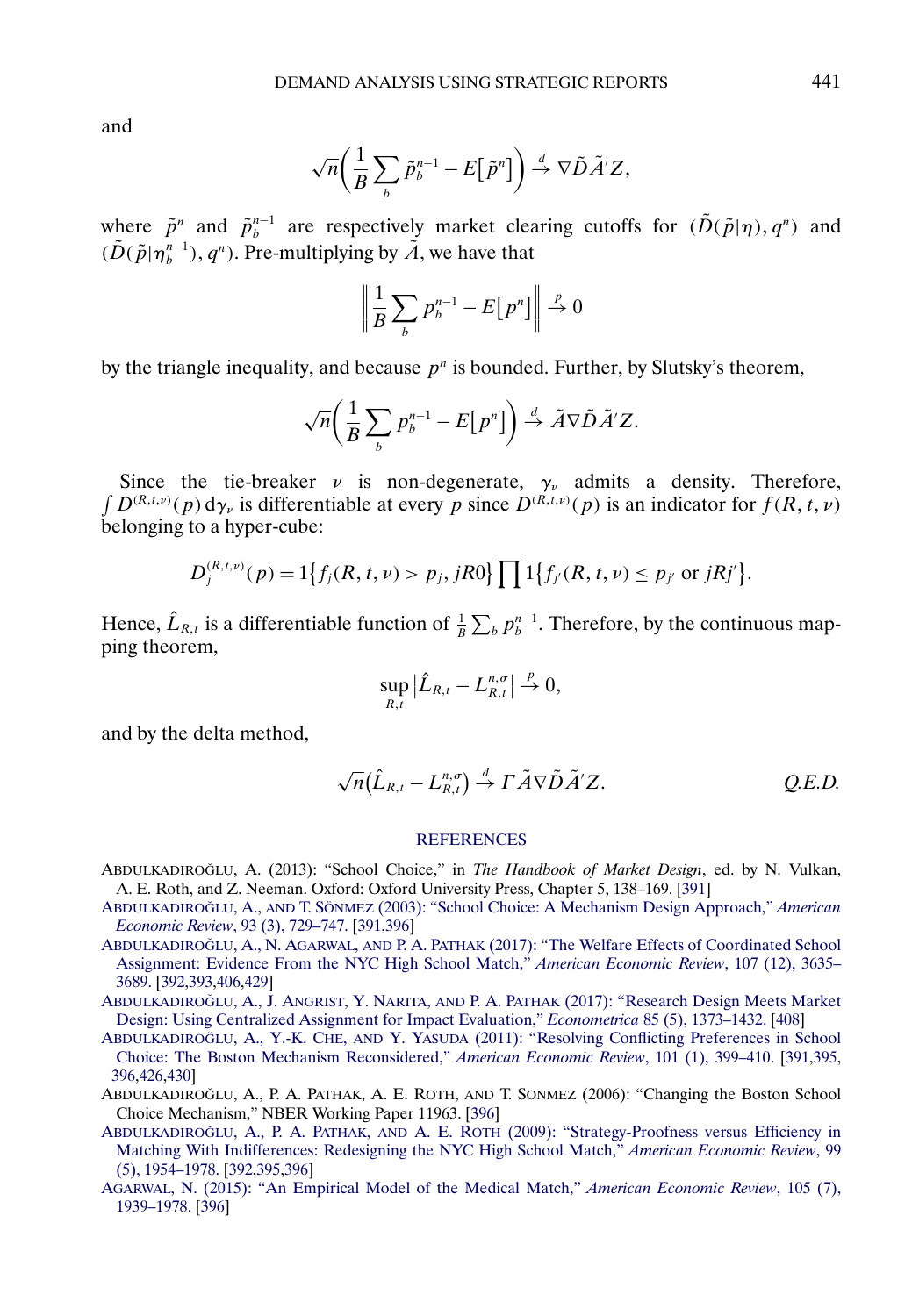- <span id="page-51-0"></span>AGUIRREGABIRIA, V., AND P. MIRA [\(2007\): "Sequential Estimation of Dynamic Discrete Games,"](http://www.e-publications.org/srv/ecta/linkserver/openurl?rft_dat=bib:9/AguirregabiriaMira2007&rfe_id=urn:sici%2F0012-9682%28201803%2986%3A2%3C391%3ADAUSRA%3E2.0.CO%3B2-K) *Econometrica*[, 75 \(1\), 1–53.](http://www.e-publications.org/srv/ecta/linkserver/openurl?rft_dat=bib:9/AguirregabiriaMira2007&rfe_id=urn:sici%2F0012-9682%28201803%2986%3A2%3C391%3ADAUSRA%3E2.0.CO%3B2-K) [\[397\]](#page-6-0)
- ALLEN, R., AND J. REHBECK (2017): "Identification of Average Demand Models," Working Paper. [\[416\]](#page-25-0)
- AYAJI, K. (2017): "School Choice and Educational Mobility: Lessons From Secondary School Applications in Ghana," Working Paper. [\[393\]](#page-2-0)
- AZEVEDO, E. M., AND E. BUDISH (2017): "Strategyproofness in the Large," Working Paper. [\[391](#page-0-0)[,395,](#page-4-0)[396\]](#page-5-0)
- AZEVEDO, E. M., AND J. LESHNO [\(2016\): "A Supply and Demand Framework for Two-Sided Matching Mar](http://www.e-publications.org/srv/ecta/linkserver/openurl?rft_dat=bib:13/AzevedoLeshno2016&rfe_id=urn:sici%2F0012-9682%28201803%2986%3A2%3C391%3ADAUSRA%3E2.0.CO%3B2-K)kets," *[Journal of Political Economy](http://www.e-publications.org/srv/ecta/linkserver/openurl?rft_dat=bib:13/AzevedoLeshno2016&rfe_id=urn:sici%2F0012-9682%28201803%2986%3A2%3C391%3ADAUSRA%3E2.0.CO%3B2-K)*, 124 (5), 1235–1268. [\[396](#page-5-0)[,408,](#page-17-0)[418,](#page-27-0)[419](#page-28-0)[,438](#page-47-0)[,439\]](#page-48-0)
- BAJARI, P., C. L. BENKARD, AND J. LEVIN [\(2007\): "Estimating Dynamic Models of Imperfect Competition,"](http://www.e-publications.org/srv/ecta/linkserver/openurl?rft_dat=bib:14/BajariBenkardLevin2007&rfe_id=urn:sici%2F0012-9682%28201803%2986%3A2%3C391%3ADAUSRA%3E2.0.CO%3B2-K) *Econometrica*[, 75 \(5\), 1331–1370.](http://www.e-publications.org/srv/ecta/linkserver/openurl?rft_dat=bib:14/BajariBenkardLevin2007&rfe_id=urn:sici%2F0012-9682%28201803%2986%3A2%3C391%3ADAUSRA%3E2.0.CO%3B2-K) [\[397\]](#page-6-0)
- BAYER, P., F. FERREIRA, AND R. MCMILLAN [\(2007\): "A Unified Framework for Measuring Preferences for](http://www.e-publications.org/srv/ecta/linkserver/openurl?rft_dat=bib:15/BayerMcMillanFerreira2007&rfe_id=urn:sici%2F0012-9682%28201803%2986%3A2%3C391%3ADAUSRA%3E2.0.CO%3B2-K) [Schools and Neighborhoods,"](http://www.e-publications.org/srv/ecta/linkserver/openurl?rft_dat=bib:15/BayerMcMillanFerreira2007&rfe_id=urn:sici%2F0012-9682%28201803%2986%3A2%3C391%3ADAUSRA%3E2.0.CO%3B2-K) *Journal of Political Economy*, 115 (4), 588–638. [\[405\]](#page-14-0)
- BERRY, S. T., AND P. A. HAILE (2010): "Nonparametric Identification of Multinomial Choice Demand Models With Heterogeneous Consumers," NBER Working Paper 15276. [\[396](#page-5-0)[,419\]](#page-28-0)
- BERRY, S. T., A. GANDHI, AND P. A. HAILE [\(2013\): "Connected Substitutes and Invertibility of Demand,"](http://www.e-publications.org/srv/ecta/linkserver/openurl?rft_dat=bib:17/BerryGandhiHaile2013&rfe_id=urn:sici%2F0012-9682%28201803%2986%3A2%3C391%3ADAUSRA%3E2.0.CO%3B2-K) *Econometrica*[, 81 \(5\), 2087–2111.](http://www.e-publications.org/srv/ecta/linkserver/openurl?rft_dat=bib:17/BerryGandhiHaile2013&rfe_id=urn:sici%2F0012-9682%28201803%2986%3A2%3C391%3ADAUSRA%3E2.0.CO%3B2-K) [\[419](#page-28-0)[,439\]](#page-48-0)
- [BLACK, S. E. \(1999\): "Do Better Schools Matter? Parental Valuation of Elementary Education,"](http://www.e-publications.org/srv/ecta/linkserver/openurl?rft_dat=bib:18/Black1999&rfe_id=urn:sici%2F0012-9682%28201803%2986%3A2%3C391%3ADAUSRA%3E2.0.CO%3B2-K) *Quarterly [Journal of Economics](http://www.e-publications.org/srv/ecta/linkserver/openurl?rft_dat=bib:18/Black1999&rfe_id=urn:sici%2F0012-9682%28201803%2986%3A2%3C391%3ADAUSRA%3E2.0.CO%3B2-K)*, 114 (2), 577–599. [\[405\]](#page-14-0)
- BLOCK, H., AND J. MARSHAK [\(1960\): "Random Orderings and Stochastic Theories of Responses," in](http://www.e-publications.org/srv/ecta/linkserver/openurl?rft_dat=bib:19/BlockMarshak1960&rfe_id=urn:sici%2F0012-9682%28201803%2986%3A2%3C391%3ADAUSRA%3E2.0.CO%3B2-K) *Contribu[tions to Probability and Statistics: Essays in Honor of Harold Hotelling](http://www.e-publications.org/srv/ecta/linkserver/openurl?rft_dat=bib:19/BlockMarshak1960&rfe_id=urn:sici%2F0012-9682%28201803%2986%3A2%3C391%3ADAUSRA%3E2.0.CO%3B2-K)*, ed. by I. Olkin, S. Ghurye, W. Hoeffding, [W. G. Mado, and H. B. Mann. Stanford, CA: Stanford University Press.](http://www.e-publications.org/srv/ecta/linkserver/openurl?rft_dat=bib:19/BlockMarshak1960&rfe_id=urn:sici%2F0012-9682%28201803%2986%3A2%3C391%3ADAUSRA%3E2.0.CO%3B2-K) [\[394\]](#page-3-0)
- BOWMAN, A. W., AND A. AZZALINI (1997): *Applied Smoothing Techniques for Data Analysis: The Kernel Approach With S-Plus Illustrations*. Oxford: Oxford University Press. [\[402\]](#page-11-0)
- BROCK, W. A., AND S. N. DURLAUF [\(2001\): "Discrete Choice With Social Interactions,"](http://www.e-publications.org/srv/ecta/linkserver/openurl?rft_dat=bib:21/BrockDurlauf2001&rfe_id=urn:sici%2F0012-9682%28201803%2986%3A2%3C391%3ADAUSRA%3E2.0.CO%3B2-K) *Review of Economic Studies*[, 68, 235–260.](http://www.e-publications.org/srv/ecta/linkserver/openurl?rft_dat=bib:21/BrockDurlauf2001&rfe_id=urn:sici%2F0012-9682%28201803%2986%3A2%3C391%3ADAUSRA%3E2.0.CO%3B2-K) [\[409\]](#page-18-0)
- CALSAMIGLIA, C., AND M. GÜELL (2017): "The Illusion of School Choice: Empirical Evidence From Barcelona," Working Paper. [\[392\]](#page-1-0)
- CALSAMIGLIA, C., C. FU, AND M. GÜELL (2017): "Structural Estimation of a Model of School Choices: The Boston Mechanism vs. Its Alternatives," Working Paper. [\[393](#page-2-0)[,396](#page-5-0)[,430,](#page-39-0)[431\]](#page-40-0)
- CALSAMIGLIA, C., G. HAERINGER, AND F. KLIJN [\(2010\): "Constrained School Choice: An Experimental](http://www.e-publications.org/srv/ecta/linkserver/openurl?rft_dat=bib:24/CalsamigliaHaeringerKlijn2010&rfe_id=urn:sici%2F0012-9682%28201803%2986%3A2%3C391%3ADAUSRA%3E2.0.CO%3B2-K) Study," *[American Economic Review](http://www.e-publications.org/srv/ecta/linkserver/openurl?rft_dat=bib:24/CalsamigliaHaeringerKlijn2010&rfe_id=urn:sici%2F0012-9682%28201803%2986%3A2%3C391%3ADAUSRA%3E2.0.CO%3B2-K)*, 100 (4), 1860–1874. [\[393\]](#page-2-0)
- CARDON, J. H., AND I. HENDEL [\(2001\): "Asymmetric Information in Health Insurance: Evidence From the](http://www.e-publications.org/srv/ecta/linkserver/openurl?rft_dat=bib:25/CardonHendel2001&rfe_id=urn:sici%2F0012-9682%28201803%2986%3A2%3C391%3ADAUSRA%3E2.0.CO%3B2-K) [National Medical Expenditure Survey,"](http://www.e-publications.org/srv/ecta/linkserver/openurl?rft_dat=bib:25/CardonHendel2001&rfe_id=urn:sici%2F0012-9682%28201803%2986%3A2%3C391%3ADAUSRA%3E2.0.CO%3B2-K) *RAND Journal of Economics*, 32 (3), 408–427. [\[396\]](#page-5-0)
- CARVALHO, J. R., T. MAGNAC, AND Q. VIONG (2017): "College Choice, Selection and Allocation Mechanisms: A Structural Empirical Analysis," Working Paper. [\[415\]](#page-24-0)
- CASSOLA, N., A. HORTAÇSU, AND J. KASTL [\(2013\): "The 2007 Subprime Market Crisis Through the Lens of](http://www.e-publications.org/srv/ecta/linkserver/openurl?rft_dat=bib:27/CassolaHortacsuKastl2013&rfe_id=urn:sici%2F0012-9682%28201803%2986%3A2%3C391%3ADAUSRA%3E2.0.CO%3B2-K) [European Central Bank Auctions for Short Term Funds,"](http://www.e-publications.org/srv/ecta/linkserver/openurl?rft_dat=bib:27/CassolaHortacsuKastl2013&rfe_id=urn:sici%2F0012-9682%28201803%2986%3A2%3C391%3ADAUSRA%3E2.0.CO%3B2-K) *Econometrica*, 81 (4), 1309–1345. [\[397\]](#page-6-0)
- CHADE, H., AND L. SMITH [\(2006\): "Simultaneous Search,"](http://www.e-publications.org/srv/ecta/linkserver/openurl?rft_dat=bib:28/ChadeSmith2006&rfe_id=urn:sici%2F0012-9682%28201803%2986%3A2%3C391%3ADAUSRA%3E2.0.CO%3B2-K) *Econometrica*, 74 (5), 1293–1307. [\[396\]](#page-5-0)
- CHEN, Y., AND O. KESTEN (2013): "From Boston to Chinese Parallel to Deferred Acceptance: Theory and Experiments on a Family of School Choice Mechanisms," Working Paper. [\[392\]](#page-1-0)
- CHEN, Y., AND T. SONMEZ [\(2006\): "School Choice: An Experimental Study,"](http://www.e-publications.org/srv/ecta/linkserver/openurl?rft_dat=bib:30/ChenSonmez2006&rfe_id=urn:sici%2F0012-9682%28201803%2986%3A2%3C391%3ADAUSRA%3E2.0.CO%3B2-K) *Journal of Economic Theory*, 127 [\(1\), 202–231.](http://www.e-publications.org/srv/ecta/linkserver/openurl?rft_dat=bib:30/ChenSonmez2006&rfe_id=urn:sici%2F0012-9682%28201803%2986%3A2%3C391%3ADAUSRA%3E2.0.CO%3B2-K) [\[393\]](#page-2-0)
- CHIAPPORI, P.-A., B. SALANÉ, F. SALANIÉ, AND A. GANDHI (2012): "From Aggregate Betting Data to Individual Risk Preferences," Working Paper. [\[396\]](#page-5-0)
- CHIAPPORI, P.-A., B. SALANIÉ, AND Y. WEISS [\(2017\): "Partner Choice and the Marital College Premium,"](http://www.e-publications.org/srv/ecta/linkserver/openurl?rft_dat=bib:32/ChiapporiSalanieWeiss2017&rfe_id=urn:sici%2F0012-9682%28201803%2986%3A2%3C391%3ADAUSRA%3E2.0.CO%3B2-K) *[American Economic Review](http://www.e-publications.org/srv/ecta/linkserver/openurl?rft_dat=bib:32/ChiapporiSalanieWeiss2017&rfe_id=urn:sici%2F0012-9682%28201803%2986%3A2%3C391%3ADAUSRA%3E2.0.CO%3B2-K)*, 107 (8), 2109–2167. [\[396\]](#page-5-0)
- CHOO, E., AND A. SIOW [\(2006\): "Who Marries Whom and Why,"](http://www.e-publications.org/srv/ecta/linkserver/openurl?rft_dat=bib:33/ChooSiow2006&rfe_id=urn:sici%2F0012-9682%28201803%2986%3A2%3C391%3ADAUSRA%3E2.0.CO%3B2-K) *Journal of Political Economy*, 114 (1), 175– [201.](http://www.e-publications.org/srv/ecta/linkserver/openurl?rft_dat=bib:33/ChooSiow2006&rfe_id=urn:sici%2F0012-9682%28201803%2986%3A2%3C391%3ADAUSRA%3E2.0.CO%3B2-K) [\[396\]](#page-5-0)
- CILIBERTO, F., AND E. TAMER [\(2009\): "Market Structure and Multiple Equilibria in Airline Markets,"](http://www.e-publications.org/srv/ecta/linkserver/openurl?rft_dat=bib:34/CilibertoTamer2009&rfe_id=urn:sici%2F0012-9682%28201803%2986%3A2%3C391%3ADAUSRA%3E2.0.CO%3B2-K) *Econometrica*[, 77 \(6\), 1791–1828.](http://www.e-publications.org/srv/ecta/linkserver/openurl?rft_dat=bib:34/CilibertoTamer2009&rfe_id=urn:sici%2F0012-9682%28201803%2986%3A2%3C391%3ADAUSRA%3E2.0.CO%3B2-K) [\[413\]](#page-22-0)
- COHEN, A., AND L. EINAV [\(2007\): "Estimating Risk Preferences From Deductible Choice,"](http://www.e-publications.org/srv/ecta/linkserver/openurl?rft_dat=bib:35/CohenEinav2007&rfe_id=urn:sici%2F0012-9682%28201803%2986%3A2%3C391%3ADAUSRA%3E2.0.CO%3B2-K) *American Economic Review*[, 97 \(3\), 745–788.](http://www.e-publications.org/srv/ecta/linkserver/openurl?rft_dat=bib:35/CohenEinav2007&rfe_id=urn:sici%2F0012-9682%28201803%2986%3A2%3C391%3ADAUSRA%3E2.0.CO%3B2-K) [\[396\]](#page-5-0)
- DE [CARLI, L. \(1992\): "L-p Estimates for the Cauchy Transforms of Distributions With Respect to Convex](http://www.e-publications.org/srv/ecta/linkserver/openurl?rft_dat=bib:36/DeCarli1992&rfe_id=urn:sici%2F0012-9682%28201803%2986%3A2%3C391%3ADAUSRA%3E2.0.CO%3B2-K) Cones," *[Rendiconti del Seminario Matematico della Università di Padova](http://www.e-publications.org/srv/ecta/linkserver/openurl?rft_dat=bib:36/DeCarli1992&rfe_id=urn:sici%2F0012-9682%28201803%2986%3A2%3C391%3ADAUSRA%3E2.0.CO%3B2-K)*, 88, 35–53. [\[437\]](#page-46-0)
- [\(2012\): "On Fourier Multipliers Over Tube Domains," in](http://www.e-publications.org/srv/ecta/linkserver/openurl?rft_dat=bib:37/DeCarli2012&rfe_id=urn:sici%2F0012-9682%28201803%2986%3A2%3C391%3ADAUSRA%3E2.0.CO%3B2-K) *Recent Advances in Harmonic Analysis and [Applications: In Honor of Konstantin Oskolkov](http://www.e-publications.org/srv/ecta/linkserver/openurl?rft_dat=bib:37/DeCarli2012&rfe_id=urn:sici%2F0012-9682%28201803%2986%3A2%3C391%3ADAUSRA%3E2.0.CO%3B2-K)*. New York: Springer, 79–92. [\[437\]](#page-46-0)
- DE HAAN, M., P. A. GAUTIER, H. OOSTERBEEK, AND B. VAN DER KLAAUW (2016): "The Performance of School Assignment Mechanisms in Practice," Working Paper. [\[392\]](#page-1-0)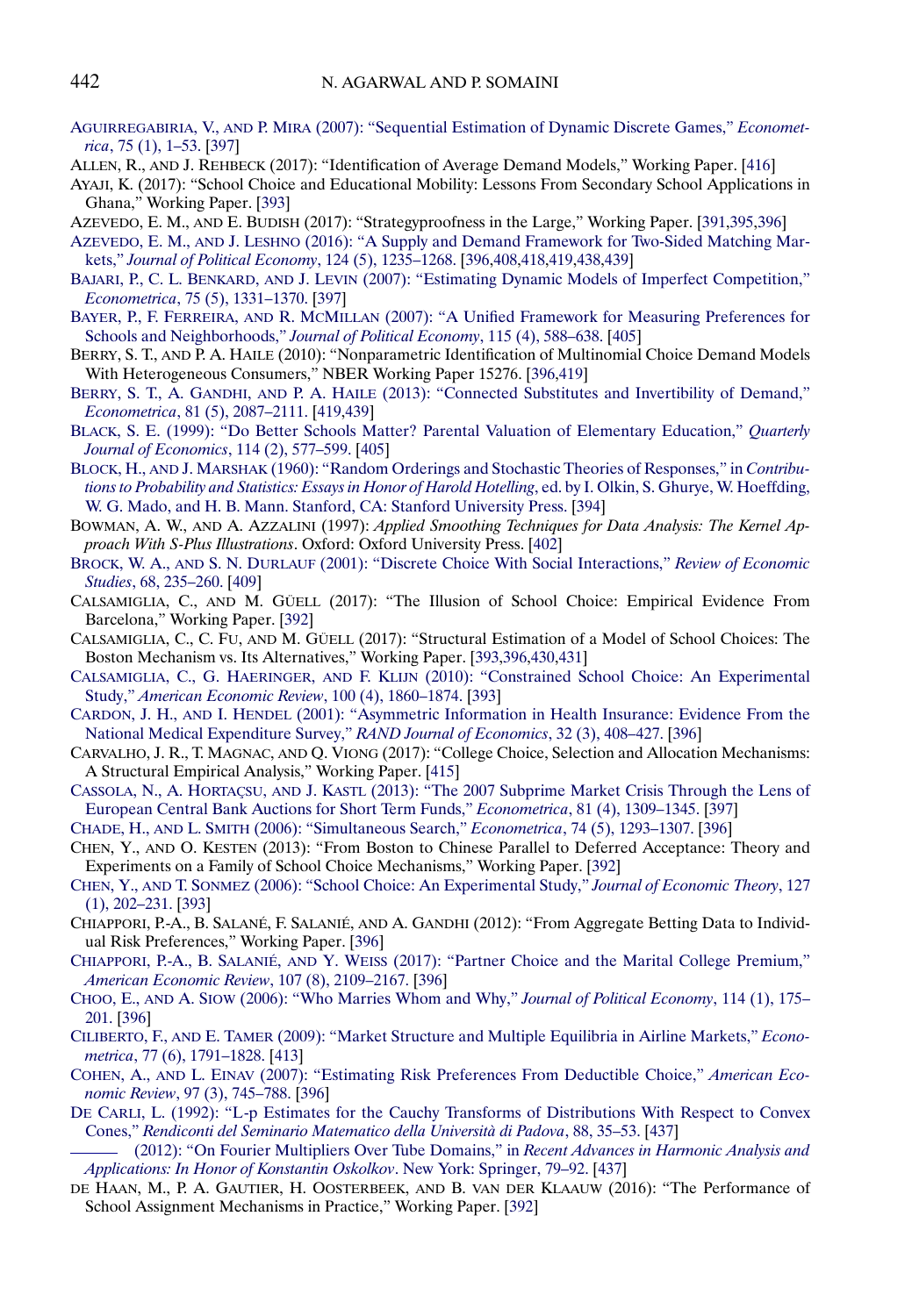- <span id="page-52-0"></span>DIAMOND, W., AND N. AGARWAL [\(2017\): "Latent Indices in Assortative Matching Models,"](http://www.e-publications.org/srv/ecta/linkserver/openurl?rft_dat=bib:39/DiamondAgarwal2016&rfe_id=urn:sici%2F0012-9682%28201803%2986%3A2%3C391%3ADAUSRA%3E2.0.CO%3B2-K) *Quantitative Economics*[, 8 \(3\), 685–728.](http://www.e-publications.org/srv/ecta/linkserver/openurl?rft_dat=bib:39/DiamondAgarwal2016&rfe_id=urn:sici%2F0012-9682%28201803%2986%3A2%3C391%3ADAUSRA%3E2.0.CO%3B2-K) [\[396\]](#page-5-0)
- ERGIN, H., AND T. SONMEZ [\(2006\): "Games of School Choice Under the Boston Mechanism,"](http://www.e-publications.org/srv/ecta/linkserver/openurl?rft_dat=bib:40/ErginSonmez2006&rfe_id=urn:sici%2F0012-9682%28201803%2986%3A2%3C391%3ADAUSRA%3E2.0.CO%3B2-K) *Journal of Public Economics*[, 90 \(1–2\), 215–237.](http://www.e-publications.org/srv/ecta/linkserver/openurl?rft_dat=bib:40/ErginSonmez2006&rfe_id=urn:sici%2F0012-9682%28201803%2986%3A2%3C391%3ADAUSRA%3E2.0.CO%3B2-K) [\[396,](#page-5-0)[400](#page-9-0)[,410](#page-19-0)[,429\]](#page-38-0)
- FEATHERSTONE, C., AND M. NIEDERLE [\(2016\): "Improving on Strategy-Proof School Choice Mechanisms: An](http://www.e-publications.org/srv/ecta/linkserver/openurl?rft_dat=bib:41/FeatherstoneNiederle2016&rfe_id=urn:sici%2F0012-9682%28201803%2986%3A2%3C391%3ADAUSRA%3E2.0.CO%3B2-K) Experimental Investigation," *[Games and Economic Behavior](http://www.e-publications.org/srv/ecta/linkserver/openurl?rft_dat=bib:41/FeatherstoneNiederle2016&rfe_id=urn:sici%2F0012-9682%28201803%2986%3A2%3C391%3ADAUSRA%3E2.0.CO%3B2-K)*, 100, 353–375. [\[396](#page-5-0)[,426\]](#page-35-0)

[FOX, J. T. \(2010\): "Identification in Matching Games,"](http://www.e-publications.org/srv/ecta/linkserver/openurl?rft_dat=bib:42/Fox2010&rfe_id=urn:sici%2F0012-9682%28201803%2986%3A2%3C391%3ADAUSRA%3E2.0.CO%3B2-K) *Quantitative Economics*, 1 (2), 203–254. [\[396\]](#page-5-0)

- [\(2017\): "Estimating Matching Games With Transfers,"](http://www.e-publications.org/srv/ecta/linkserver/openurl?rft_dat=bib:43/Fox2017&rfe_id=urn:sici%2F0012-9682%28201803%2986%3A2%3C391%3ADAUSRA%3E2.0.CO%3B2-K) *Quantitative Economics* (forthcoming). [\[396\]](#page-5-0)
- GALE, D., AND L. S. SHAPLEY [\(1962\): "College Admissions and the Stability of Marriage,"](http://www.e-publications.org/srv/ecta/linkserver/openurl?rft_dat=bib:44/GaleShapley1962&rfe_id=urn:sici%2F0012-9682%28201803%2986%3A2%3C391%3ADAUSRA%3E2.0.CO%3B2-K) *American Mathe[matical Monthly](http://www.e-publications.org/srv/ecta/linkserver/openurl?rft_dat=bib:44/GaleShapley1962&rfe_id=urn:sici%2F0012-9682%28201803%2986%3A2%3C391%3ADAUSRA%3E2.0.CO%3B2-K)*, 69 (1), 9–15. [\[396\]](#page-5-0)
- GALICHON, A., AND M. HENRY [\(2011\): "Set Identification in Models With Multiple Equilibria,"](http://www.e-publications.org/srv/ecta/linkserver/openurl?rft_dat=bib:45/GalichonHenry2011&rfe_id=urn:sici%2F0012-9682%28201803%2986%3A2%3C391%3ADAUSRA%3E2.0.CO%3B2-K) *Review of Economic Studies*[, 78 \(4\), 1264–1298.](http://www.e-publications.org/srv/ecta/linkserver/openurl?rft_dat=bib:45/GalichonHenry2011&rfe_id=urn:sici%2F0012-9682%28201803%2986%3A2%3C391%3ADAUSRA%3E2.0.CO%3B2-K) [\[413\]](#page-22-0)
- GLAZERMAN, S., AND R. H. MEYER (1994): "Public School Choice in Minneapolis, Midwest Approaches to School Reform," *in: Proceedings of a Conference Held at the Federal Reserve Bank of Chicago*. [\[400\]](#page-9-0)
- [GLENN, C. L. \(1991\): "Controlled Choice in Massachusetts Public Schools,"](http://www.e-publications.org/srv/ecta/linkserver/openurl?rft_dat=bib:47/Glenn1991&rfe_id=urn:sici%2F0012-9682%28201803%2986%3A2%3C391%3ADAUSRA%3E2.0.CO%3B2-K) *Public Interest*, 103, 88–105. [\[392,](#page-1-0) [399\]](#page-8-0)
- GUERRE, E., I. PERRIGNE, AND Q. VUONG [\(2000\): "Optimal Nonparametric Estimation of First-Price Auc](http://www.e-publications.org/srv/ecta/linkserver/openurl?rft_dat=bib:48/GuerrePerrigneVuong2000&rfe_id=urn:sici%2F0012-9682%28201803%2986%3A2%3C391%3ADAUSRA%3E2.0.CO%3B2-K)tions," *Econometrica*[, 68 \(3\), 525–574.](http://www.e-publications.org/srv/ecta/linkserver/openurl?rft_dat=bib:48/GuerrePerrigneVuong2000&rfe_id=urn:sici%2F0012-9682%28201803%2986%3A2%3C391%3ADAUSRA%3E2.0.CO%3B2-K) [\[396,](#page-5-0)[397,](#page-6-0)[410\]](#page-19-0)
- HASTINGS, J. S., T. J. KANE, AND D. O. STAIGER (2009): "Heterogeneous Preferences and the Efficacy of Public School Choice," Working Paper. [\[392,](#page-1-0)[393,](#page-2-0)[405\]](#page-14-0)
- HE, Y. (2016): "Gaming the Boston School Choice Mechanism in Beijing," Working Paper. [\[392](#page-1-0)[,393](#page-2-0)[,395,](#page-4-0)[396\]](#page-5-0)
- HITSCH, G. J., A. HORTAÇSU, AND D. ARIELY [\(2010\): "Matching and Sorting in Online Dating,"](http://www.e-publications.org/srv/ecta/linkserver/openurl?rft_dat=bib:51/HitschHortacsuAriely2010&rfe_id=urn:sici%2F0012-9682%28201803%2986%3A2%3C391%3ADAUSRA%3E2.0.CO%3B2-K) *American Economic Review*[, 100 \(1\), 130–163.](http://www.e-publications.org/srv/ecta/linkserver/openurl?rft_dat=bib:51/HitschHortacsuAriely2010&rfe_id=urn:sici%2F0012-9682%28201803%2986%3A2%3C391%3ADAUSRA%3E2.0.CO%3B2-K) [\[396\]](#page-5-0)
- HORTAÇSU, A. (2000): "Mechanism Choice and Strategic Bidding in Divisible Good Auctions: An Empirical Analysis of the Turkish Treasury Auction Market," SIEPR Discussion Paper 00-13. [\[397,](#page-6-0)[418\]](#page-27-0)
- HORTAÇSU, A., AND D. MCADAMS [\(2010\): "Mechanism Choice and Strategic Bidding in Divisible Good Auc](http://www.e-publications.org/srv/ecta/linkserver/openurl?rft_dat=bib:53/HortacsuM2010&rfe_id=urn:sici%2F0012-9682%28201803%2986%3A2%3C391%3ADAUSRA%3E2.0.CO%3B2-K)[tions: An Empirical Analysis of the Turkish Treasury Auction Market,"](http://www.e-publications.org/srv/ecta/linkserver/openurl?rft_dat=bib:53/HortacsuM2010&rfe_id=urn:sici%2F0012-9682%28201803%2986%3A2%3C391%3ADAUSRA%3E2.0.CO%3B2-K) *Journal of Political Economy*, 118 (5), [833–865.](http://www.e-publications.org/srv/ecta/linkserver/openurl?rft_dat=bib:53/HortacsuM2010&rfe_id=urn:sici%2F0012-9682%28201803%2986%3A2%3C391%3ADAUSRA%3E2.0.CO%3B2-K) [\[397\]](#page-6-0)
- HOTZ, V. J., AND R. A. MILLER [\(1993\): "Conditional Choice Probabilities and the Estimation of Dynamic](http://www.e-publications.org/srv/ecta/linkserver/openurl?rft_dat=bib:54/HotzMiller1993&rfe_id=urn:sici%2F0012-9682%28201803%2986%3A2%3C391%3ADAUSRA%3E2.0.CO%3B2-K) Models," *[Review of Economic Studies](http://www.e-publications.org/srv/ecta/linkserver/openurl?rft_dat=bib:54/HotzMiller1993&rfe_id=urn:sici%2F0012-9682%28201803%2986%3A2%3C391%3ADAUSRA%3E2.0.CO%3B2-K)*, 60 (3), 497–529. [\[397\]](#page-6-0)
- HOTZ, V. J., R. A. MILLER, S. SANDERS, AND J. SMITH [\(1994\): "A Simulation Estimator for Dynamic Models](http://www.e-publications.org/srv/ecta/linkserver/openurl?rft_dat=bib:55/HotzMillerSandersSmith1994&rfe_id=urn:sici%2F0012-9682%28201803%2986%3A2%3C391%3ADAUSRA%3E2.0.CO%3B2-K) of Discrete Choice," *[Review of Economic Studies](http://www.e-publications.org/srv/ecta/linkserver/openurl?rft_dat=bib:55/HotzMillerSandersSmith1994&rfe_id=urn:sici%2F0012-9682%28201803%2986%3A2%3C391%3ADAUSRA%3E2.0.CO%3B2-K)*, 61 (2), 265–289. [\[397\]](#page-6-0)
- HWANG, S. I. M. (2016): "A Robust Redesign of High School Match," Working Paper. [\[393,](#page-2-0)[396\]](#page-5-0)
- IMBENS, G., AND K. KALYANARAMAN [\(2011\): "Optimal Bandwidth Choice for the Regression Discontinuity](http://www.e-publications.org/srv/ecta/linkserver/openurl?rft_dat=bib:57/ImbensKalyaraman2011&rfe_id=urn:sici%2F0012-9682%28201803%2986%3A2%3C391%3ADAUSRA%3E2.0.CO%3B2-K) Estimator," *[Review of Economic Studies](http://www.e-publications.org/srv/ecta/linkserver/openurl?rft_dat=bib:57/ImbensKalyaraman2011&rfe_id=urn:sici%2F0012-9682%28201803%2986%3A2%3C391%3ADAUSRA%3E2.0.CO%3B2-K)*, 79 (3), 933–959. [\[403,](#page-12-0)[404\]](#page-13-0)
- KAPOR, A., C. NEILSON, AND S. ZIMMERMAN (2017): "Heterogeneous Beliefs and School Choice," Working Paper. [\[392,](#page-1-0)[410\]](#page-19-0)
- LESHNO, J., AND I. LO (2017): "The Simple Structure of Top Trading Cycles in School Choice," Working Paper. [\[409\]](#page-18-0)
- [LEWBEL, A. \(2000\): "Semiparametric Qualitative Response Model Estimation With Unknown Heteroscedas](http://www.e-publications.org/srv/ecta/linkserver/openurl?rft_dat=bib:60/Lewbel2000&rfe_id=urn:sici%2F0012-9682%28201803%2986%3A2%3C391%3ADAUSRA%3E2.0.CO%3B2-K)[ticity or Instrumental Variables,"](http://www.e-publications.org/srv/ecta/linkserver/openurl?rft_dat=bib:60/Lewbel2000&rfe_id=urn:sici%2F0012-9682%28201803%2986%3A2%3C391%3ADAUSRA%3E2.0.CO%3B2-K) *Journal of Econometrics*, 97 (1), 145–177. [\[394,](#page-3-0)[396](#page-5-0)[,406\]](#page-15-0)
- [MANSKI, C. F. \(1977\): "The Structure of Random Utility Models,"](http://www.e-publications.org/srv/ecta/linkserver/openurl?rft_dat=bib:61/Manski1977&rfe_id=urn:sici%2F0012-9682%28201803%2986%3A2%3C391%3ADAUSRA%3E2.0.CO%3B2-K) *Theory and Decision*, 8 (3), 229–254. [\[394\]](#page-3-0) [\(1985\): "Semiparametric Analysis of Discrete Response,"](http://www.e-publications.org/srv/ecta/linkserver/openurl?rft_dat=bib:62/Manski1985&rfe_id=urn:sici%2F0012-9682%28201803%2986%3A2%3C391%3ADAUSRA%3E2.0.CO%3B2-K) *Journal of Econometrics*, 27 (3), 313–333. [\[394,](#page-3-0)[396](#page-5-0)[,406\]](#page-15-0)
- [MATZKIN, R. L. \(1992\): "Nonparametric and Distribution-Free Estimation of the Binary Threshold Crossing](http://www.e-publications.org/srv/ecta/linkserver/openurl?rft_dat=bib:63/Matzkin1992&rfe_id=urn:sici%2F0012-9682%28201803%2986%3A2%3C391%3ADAUSRA%3E2.0.CO%3B2-K) [and the Binary Choice Models,"](http://www.e-publications.org/srv/ecta/linkserver/openurl?rft_dat=bib:63/Matzkin1992&rfe_id=urn:sici%2F0012-9682%28201803%2986%3A2%3C391%3ADAUSRA%3E2.0.CO%3B2-K) *Econometrica*, 60 (2), 239–270. [\[394](#page-3-0)[,396](#page-5-0)[,406\]](#page-15-0)
- MCCULLOCH, R., AND P. E. ROSSI [\(1994\): "An Exact Likelihood Analysis of the Multinomial Probit Model,"](http://www.e-publications.org/srv/ecta/linkserver/openurl?rft_dat=bib:64/RossiMcCulloch1994&rfe_id=urn:sici%2F0012-9682%28201803%2986%3A2%3C391%3ADAUSRA%3E2.0.CO%3B2-K) *[Journal of Econometrics](http://www.e-publications.org/srv/ecta/linkserver/openurl?rft_dat=bib:64/RossiMcCulloch1994&rfe_id=urn:sici%2F0012-9682%28201803%2986%3A2%3C391%3ADAUSRA%3E2.0.CO%3B2-K)*, 64 (1–2), 207–240. [\[394,](#page-3-0)[420\]](#page-29-0)
- MCFADDEN, D. (1973): "Conditional Logit Analysis of Qualitative Choice Behavior," in *Frontiers in Econometrics*, ed. by P. Zarembka. New York: Academic Press, 105–142. [\[394\]](#page-3-0)
- MIRALLES, A. (2009): "School Choice: The Case for the Boston Mechanism," Working Paper. [\[395,](#page-4-0)[396](#page-5-0)[,426\]](#page-35-0)
- NARITA, Y. (2016): "Match or Mismatch: Leaning and Inertia in School Choice," Working Paper. [\[424\]](#page-33-0)
- NEWEY, W. K., AND D. MCFADDEN [\(1994\): "Large Sample Estimation and Hypothesis Testing," in](http://www.e-publications.org/srv/ecta/linkserver/openurl?rft_dat=bib:68/NeweyMcFadden1994&rfe_id=urn:sici%2F0012-9682%28201803%2986%3A2%3C391%3ADAUSRA%3E2.0.CO%3B2-K) *Handbook of Econometrics*[, Vol. 4. Amsterdam: Elsevier, 2111–2245.](http://www.e-publications.org/srv/ecta/linkserver/openurl?rft_dat=bib:68/NeweyMcFadden1994&rfe_id=urn:sici%2F0012-9682%28201803%2986%3A2%3C391%3ADAUSRA%3E2.0.CO%3B2-K) [\[417\]](#page-26-0)
- NIELSON, C. (2013): "Targeted Vouchers, Competition Among Schools, and the Academic Achievement of Poor Students," Working Paper. [\[392\]](#page-1-0)
- PAKES, A., M. OSTROVSKY, AND S. BERRY [\(2007\): "Simple Estimators for the Parameters of Discrete Dynamic](http://www.e-publications.org/srv/ecta/linkserver/openurl?rft_dat=bib:70/PakesOstrovskyBerry2007&rfe_id=urn:sici%2F0012-9682%28201803%2986%3A2%3C391%3ADAUSRA%3E2.0.CO%3B2-K) [Games \(With Entry/Exit Examples\),"](http://www.e-publications.org/srv/ecta/linkserver/openurl?rft_dat=bib:70/PakesOstrovskyBerry2007&rfe_id=urn:sici%2F0012-9682%28201803%2986%3A2%3C391%3ADAUSRA%3E2.0.CO%3B2-K) *RAND Journal of Economics*, 38 (2), 373–399. [\[397\]](#page-6-0)